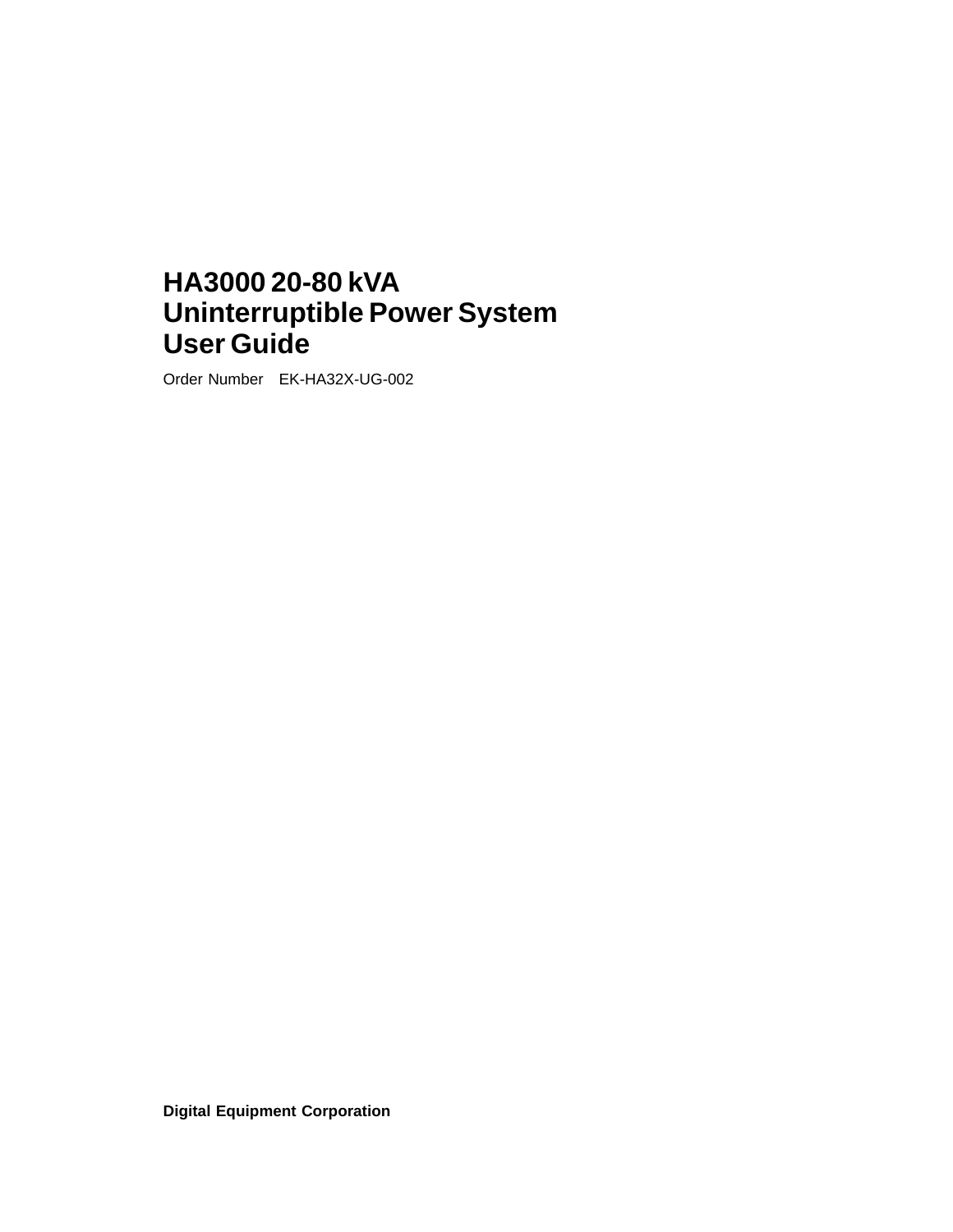#### **July 1991**

The information in this document is subject to change without notice and should not be construed as a commitment by Digital Equipment Corporation. Digital Equipment Corporation assumes no responsibility for any errors that may appear in this document.

Possession, use, duplication, or dissemination of the software described in this documentation is authorized only pursuant to a valid written license from Digital or the third-party owner of the software copyright.

No responsibility is assumed for the use or reliability of software on equipment that is not supplied by Digital Equipment Corporation.

Copyright © Digital Equipment Corporation 1991

All Rights Reserved. Printed in U.S.A.

The postpaid Reader's Comment Card included in this document requests the user's critical evaluation to assist in preparing future documentation.

**FCC NOTICE:** The equipment described in this manual generates, uses, and may emit radio frequency energy. The equipment has been type tested and found to comply with the limits for a Class A computing device pursuant to Subpart J of Part 15 of FCC Rules, which are designed to provide reasonable protection against such radio frequency interference when operated in a commercial environment. Operation of this equipment in a residential area may cause interference, in which case the user at his own expense may be required to take measures to correct the interference.

The DIGITAL logo is a trademark of Digital Equipment Corporation.

This document was prepared and published by Educational Services Development and Publishing, Digital Equipment Corporation.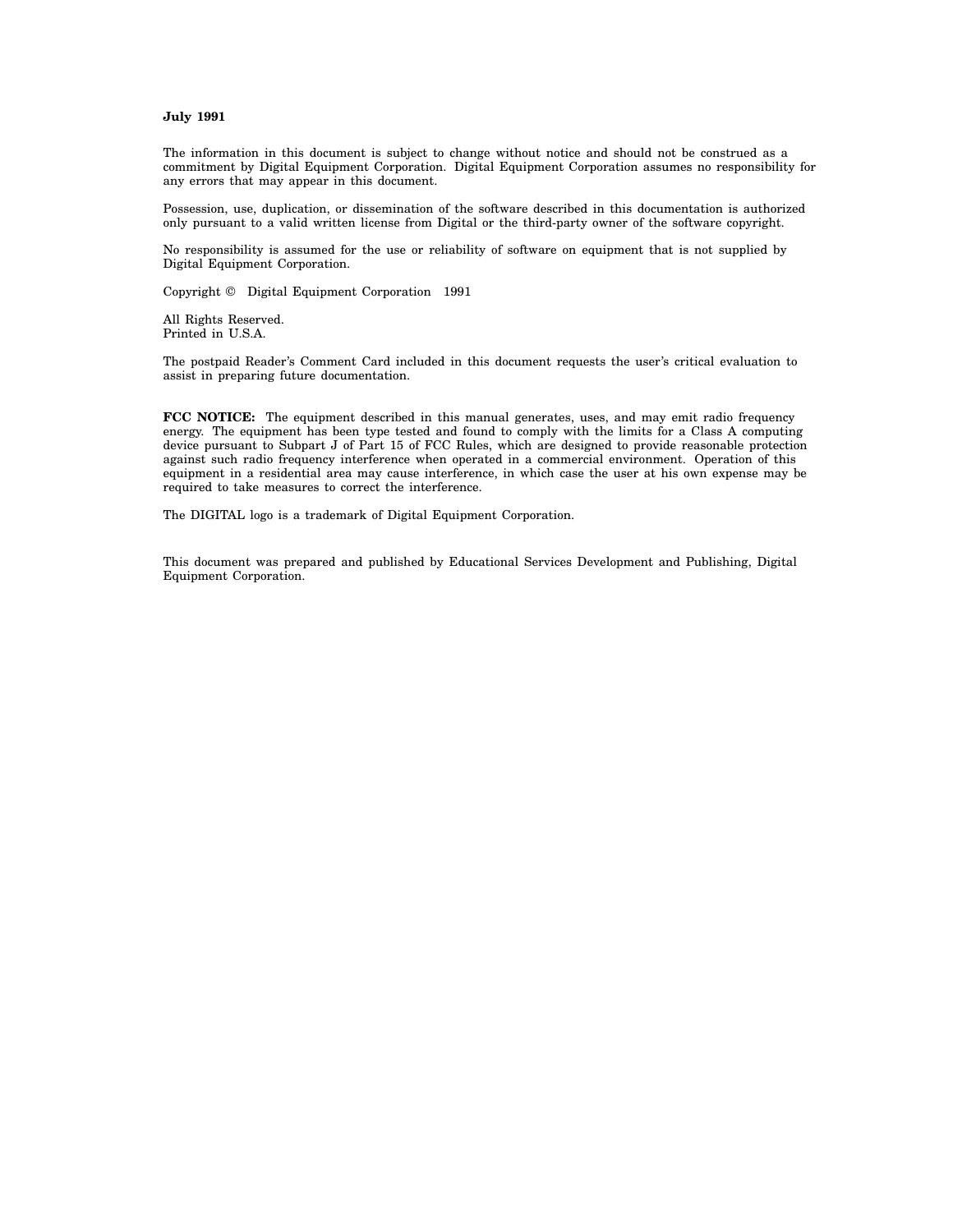# **Contents**

|                |       | <b>About This Manual</b>                | vii      |
|----------------|-------|-----------------------------------------|----------|
|                |       | Notes to the User                       | ix       |
| 1              |       | <b>HA3000 SERIES UPS INTRODUCTION</b>   |          |
|                | 1.1   |                                         | $1 - 1$  |
|                | 1.2   |                                         | $1 - 2$  |
|                | 1.2.1 |                                         | $1 - 4$  |
|                | 1.2.2 |                                         | $1 - 4$  |
|                | 1.2.3 |                                         | $1 - 4$  |
|                | 1.2.4 |                                         | $1 - 4$  |
|                | 1.3   | PROGRAMMABLE CONTROLS AND INDICATORS    | $1 - 6$  |
|                | 1.4   |                                         | $1 - 7$  |
|                | 1.5   |                                         | $1 - 7$  |
|                | 1.5.1 |                                         | $1 - 7$  |
|                | 1.5.2 | UPS CSA Cabinet (Canada Only)           | $1 - 7$  |
|                | 1.5.3 |                                         | $1 - 8$  |
|                | 1.5.4 |                                         | $1 - 8$  |
|                | 1.5.5 |                                         | $1 - 8$  |
|                | 1.5.6 | DC Ground Fault Detector                | $1 - 9$  |
|                | 1.5.7 |                                         | $1 - 9$  |
|                | 1.5.8 | Remote Emergency Power Off (REPO)       | $1 - 9$  |
| $\overline{2}$ |       | <b>HA32A UPS OPERATION</b>              |          |
|                | 2.1   |                                         | $2 - 1$  |
|                | 2.2   | SYSTEM STATUS AND CONTROL PANEL (SS&CP) | $2 - 1$  |
|                | 2.3   |                                         | $2 - 6$  |
|                | 2.3.1 | Electromechanical Controls              | $2 - 6$  |
|                | 2.3.2 |                                         | $2 - 6$  |
|                | 2.4   | UPS MONITOR AND MENUS                   | $2 - 8$  |
|                | 2.4.1 |                                         | $2 - 10$ |
|                | 2.4.2 |                                         | $2 - 12$ |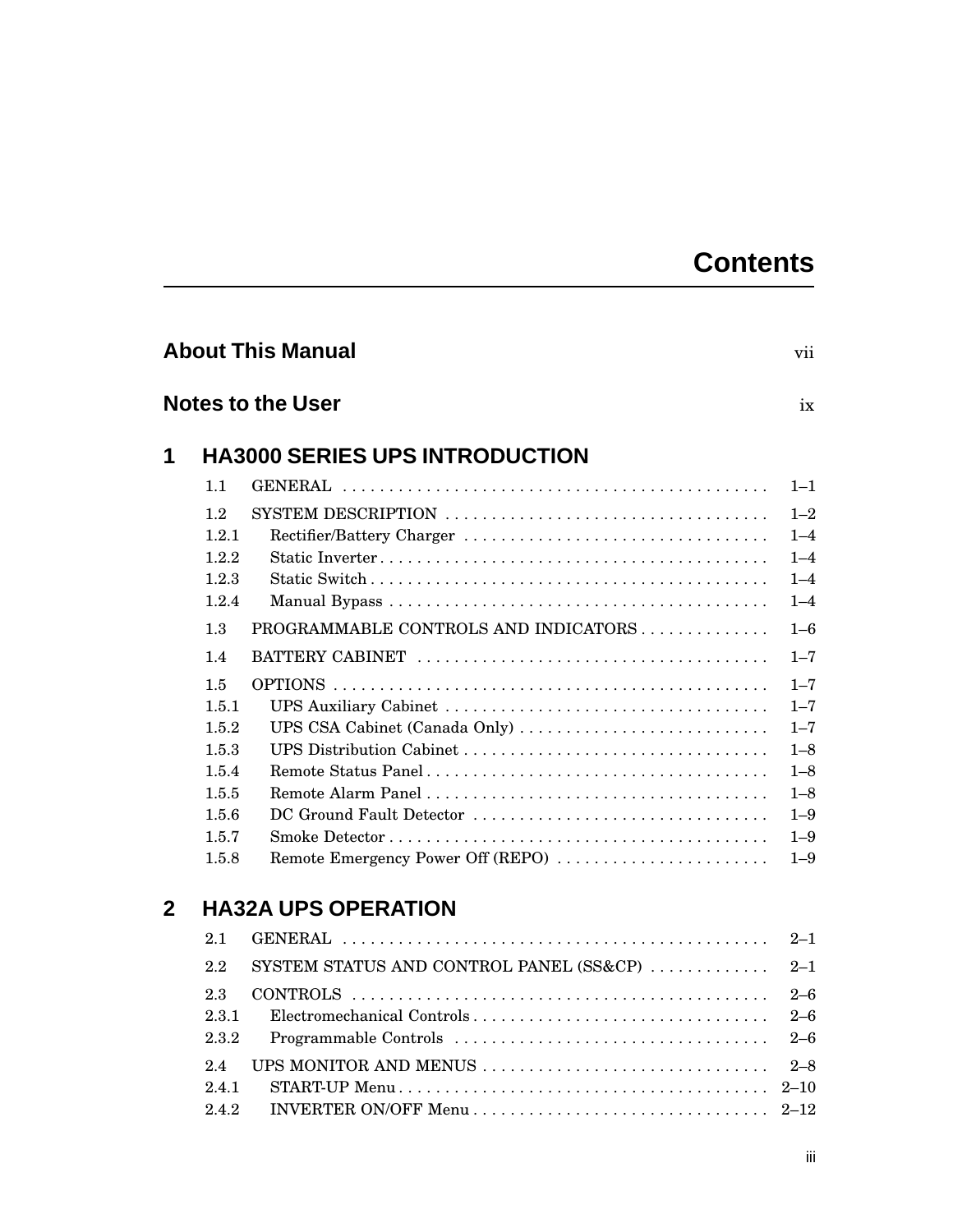| DISPLAY CONTRAST Menu<br>2.4.3<br>BATT TRANS. TEST Menu<br>2.4.4<br>2.4.5<br>2.4.6<br>Rectifier/Battery Charger Start and Stop<br>2.4.6.1<br>2.4.6.2<br>Resetting Faults Stored in Memory<br>2.4.6.3<br>2.4.6.4<br>Synchronous/Nonsynchronous Operation<br>Battery Boost Charge<br>2.4.6.5<br>Battery Equalization Charge<br>2.4.6.6<br>2.4.6.7<br>2.4.7<br>2.4.8<br>PERSONALIZATION Menu<br>2.4.9<br>COMMUNICATION Menu<br>2.5<br>Automatic Operating Sequences<br>2.5.1<br>2.5.1.1<br>2.5.1.2<br>2.5.1.3<br>Input Power Restored/Battery Charging<br>UPS Inverter Shutdown or Major Overload<br>2.5.1.4<br>Manual Operating Sequences<br>2.5.2<br>2.5.2.1<br>Rectifier/Battery Charger Start or Stop<br>UPS Inverter Start or Stop<br>2.5.2.2<br>2.5.2.3<br>2.5.2.4<br>Returning the UPS to Normal Operation from Manual Bypass<br>2.6<br>2.6.1<br>2.6.2<br>2.6.2.1<br>Rectifier/Battery Charger Major Alarms |         |                       |          |
|-----------------------------------------------------------------------------------------------------------------------------------------------------------------------------------------------------------------------------------------------------------------------------------------------------------------------------------------------------------------------------------------------------------------------------------------------------------------------------------------------------------------------------------------------------------------------------------------------------------------------------------------------------------------------------------------------------------------------------------------------------------------------------------------------------------------------------------------------------------------------------------------------------------------|---------|-----------------------|----------|
|                                                                                                                                                                                                                                                                                                                                                                                                                                                                                                                                                                                                                                                                                                                                                                                                                                                                                                                 |         |                       | $2 - 14$ |
|                                                                                                                                                                                                                                                                                                                                                                                                                                                                                                                                                                                                                                                                                                                                                                                                                                                                                                                 |         |                       | $2 - 15$ |
|                                                                                                                                                                                                                                                                                                                                                                                                                                                                                                                                                                                                                                                                                                                                                                                                                                                                                                                 |         |                       | $2 - 17$ |
|                                                                                                                                                                                                                                                                                                                                                                                                                                                                                                                                                                                                                                                                                                                                                                                                                                                                                                                 |         |                       | $2 - 20$ |
|                                                                                                                                                                                                                                                                                                                                                                                                                                                                                                                                                                                                                                                                                                                                                                                                                                                                                                                 |         |                       | $2 - 20$ |
|                                                                                                                                                                                                                                                                                                                                                                                                                                                                                                                                                                                                                                                                                                                                                                                                                                                                                                                 |         |                       | $2 - 21$ |
|                                                                                                                                                                                                                                                                                                                                                                                                                                                                                                                                                                                                                                                                                                                                                                                                                                                                                                                 |         |                       | $2 - 21$ |
|                                                                                                                                                                                                                                                                                                                                                                                                                                                                                                                                                                                                                                                                                                                                                                                                                                                                                                                 |         |                       | $2 - 21$ |
|                                                                                                                                                                                                                                                                                                                                                                                                                                                                                                                                                                                                                                                                                                                                                                                                                                                                                                                 |         |                       | $2 - 22$ |
|                                                                                                                                                                                                                                                                                                                                                                                                                                                                                                                                                                                                                                                                                                                                                                                                                                                                                                                 |         |                       | $2 - 22$ |
|                                                                                                                                                                                                                                                                                                                                                                                                                                                                                                                                                                                                                                                                                                                                                                                                                                                                                                                 |         |                       | $2 - 23$ |
|                                                                                                                                                                                                                                                                                                                                                                                                                                                                                                                                                                                                                                                                                                                                                                                                                                                                                                                 |         |                       | $2 - 24$ |
|                                                                                                                                                                                                                                                                                                                                                                                                                                                                                                                                                                                                                                                                                                                                                                                                                                                                                                                 |         |                       | $2 - 28$ |
|                                                                                                                                                                                                                                                                                                                                                                                                                                                                                                                                                                                                                                                                                                                                                                                                                                                                                                                 |         |                       | $2 - 28$ |
|                                                                                                                                                                                                                                                                                                                                                                                                                                                                                                                                                                                                                                                                                                                                                                                                                                                                                                                 |         |                       | $2 - 29$ |
|                                                                                                                                                                                                                                                                                                                                                                                                                                                                                                                                                                                                                                                                                                                                                                                                                                                                                                                 |         |                       | $2 - 29$ |
|                                                                                                                                                                                                                                                                                                                                                                                                                                                                                                                                                                                                                                                                                                                                                                                                                                                                                                                 |         |                       | $2 - 29$ |
|                                                                                                                                                                                                                                                                                                                                                                                                                                                                                                                                                                                                                                                                                                                                                                                                                                                                                                                 |         |                       | $2 - 30$ |
|                                                                                                                                                                                                                                                                                                                                                                                                                                                                                                                                                                                                                                                                                                                                                                                                                                                                                                                 |         |                       | $2 - 31$ |
|                                                                                                                                                                                                                                                                                                                                                                                                                                                                                                                                                                                                                                                                                                                                                                                                                                                                                                                 |         |                       | $2 - 31$ |
|                                                                                                                                                                                                                                                                                                                                                                                                                                                                                                                                                                                                                                                                                                                                                                                                                                                                                                                 |         |                       | $2 - 32$ |
|                                                                                                                                                                                                                                                                                                                                                                                                                                                                                                                                                                                                                                                                                                                                                                                                                                                                                                                 |         |                       | $2 - 32$ |
|                                                                                                                                                                                                                                                                                                                                                                                                                                                                                                                                                                                                                                                                                                                                                                                                                                                                                                                 |         |                       | $2 - 32$ |
|                                                                                                                                                                                                                                                                                                                                                                                                                                                                                                                                                                                                                                                                                                                                                                                                                                                                                                                 |         |                       | $2 - 33$ |
|                                                                                                                                                                                                                                                                                                                                                                                                                                                                                                                                                                                                                                                                                                                                                                                                                                                                                                                 |         |                       | $2 - 33$ |
|                                                                                                                                                                                                                                                                                                                                                                                                                                                                                                                                                                                                                                                                                                                                                                                                                                                                                                                 |         |                       | $2 - 34$ |
|                                                                                                                                                                                                                                                                                                                                                                                                                                                                                                                                                                                                                                                                                                                                                                                                                                                                                                                 |         |                       | $2 - 34$ |
|                                                                                                                                                                                                                                                                                                                                                                                                                                                                                                                                                                                                                                                                                                                                                                                                                                                                                                                 |         |                       | $2 - 35$ |
|                                                                                                                                                                                                                                                                                                                                                                                                                                                                                                                                                                                                                                                                                                                                                                                                                                                                                                                 |         |                       | $2 - 35$ |
|                                                                                                                                                                                                                                                                                                                                                                                                                                                                                                                                                                                                                                                                                                                                                                                                                                                                                                                 | 2.6.2.2 | Inverter Major Alarms | $2 - 36$ |

# **3 HA32B UPS BATTERY CABINET**

| 31      |                                        | $3 - 1$ |
|---------|----------------------------------------|---------|
| 3.1.1   |                                        | $3 - 2$ |
| 3.1.2   |                                        | $3 - 2$ |
| 3.1.3   |                                        | $3 - 2$ |
| 32      |                                        | $3 - 3$ |
| 321     | Battery Disconnect Circuit Breaker QF1 | $3 - 3$ |
| 3.2.1.1 |                                        | $3 - 3$ |
| 3.2.1.2 |                                        | $3 - 3$ |
| 3.2.1.3 |                                        | $3 - 3$ |
| 3.2.2   |                                        |         |
|         |                                        |         |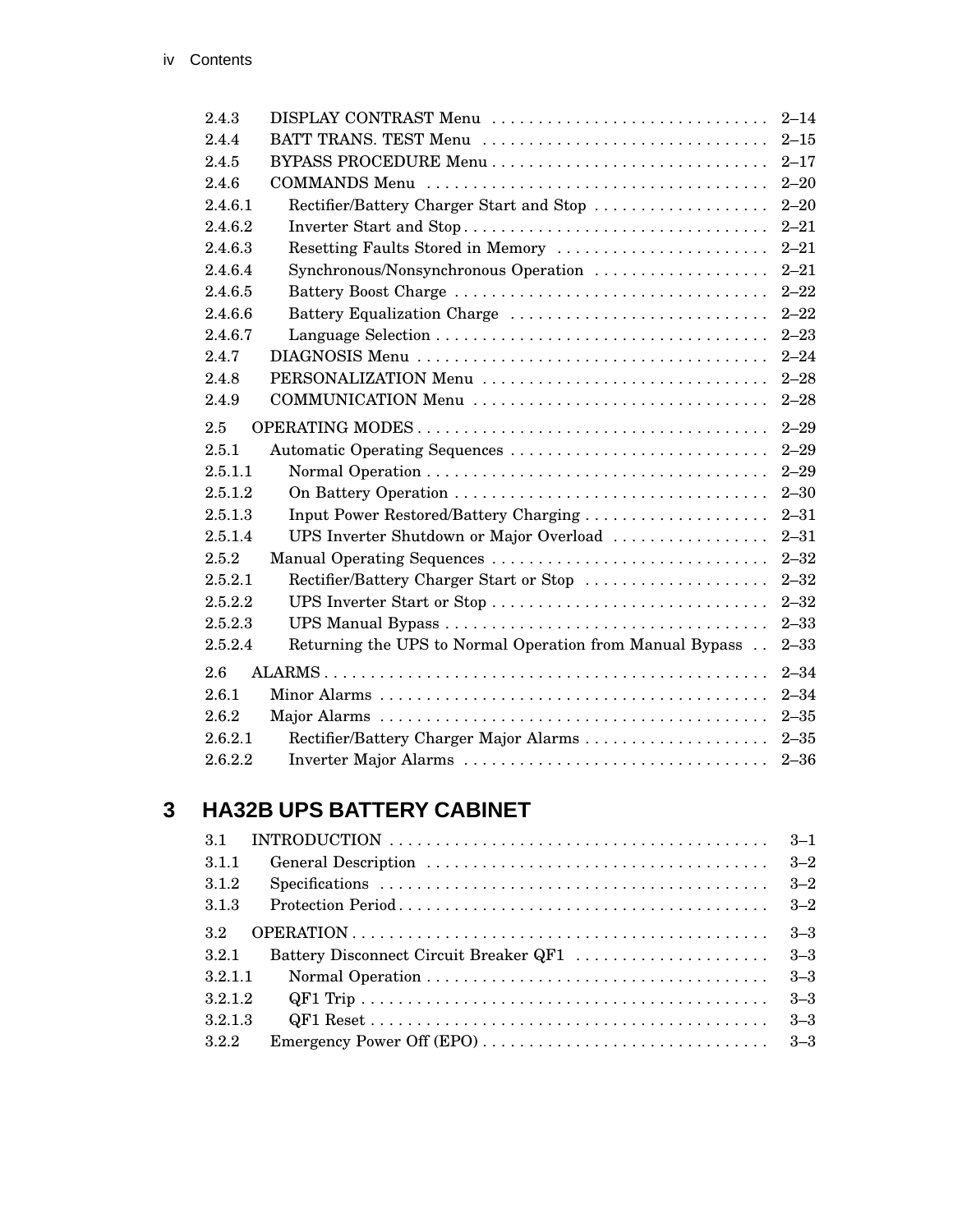# **4 HA32C/D/E UPS AUXILIARY CABINET**

|       | 4.1 INTRODUCTION $\ldots \ldots \ldots \ldots \ldots \ldots \ldots \ldots \ldots \ldots \ldots \ldots \ldots \qquad 4-1$ |  |
|-------|--------------------------------------------------------------------------------------------------------------------------|--|
| 4.1.1 |                                                                                                                          |  |
| 4.1.2 |                                                                                                                          |  |
| 4.2   |                                                                                                                          |  |
| 4.2.1 |                                                                                                                          |  |
| 4.2.2 |                                                                                                                          |  |
| 4.2.3 |                                                                                                                          |  |

# **5 HA33D/F UPS CSA CABINET**

| 5.1   | INTRODUCTION $\ldots \ldots \ldots \ldots \ldots \ldots \ldots \ldots \ldots \ldots \ldots \ldots 5-1$ |         |
|-------|--------------------------------------------------------------------------------------------------------|---------|
| 5.1.1 |                                                                                                        | $5 - 1$ |
| 5.1.2 |                                                                                                        |         |
| 5.1.3 |                                                                                                        |         |
|       |                                                                                                        |         |
| 52    |                                                                                                        |         |
| 5.2.1 |                                                                                                        |         |
| 5.2.2 |                                                                                                        |         |

# **6 HA32J/K UPS DISTRIBUTION CABINET**

# **A SPECIFICATIONS**

# **GLOSSARY**

# **Index**

# **Figures**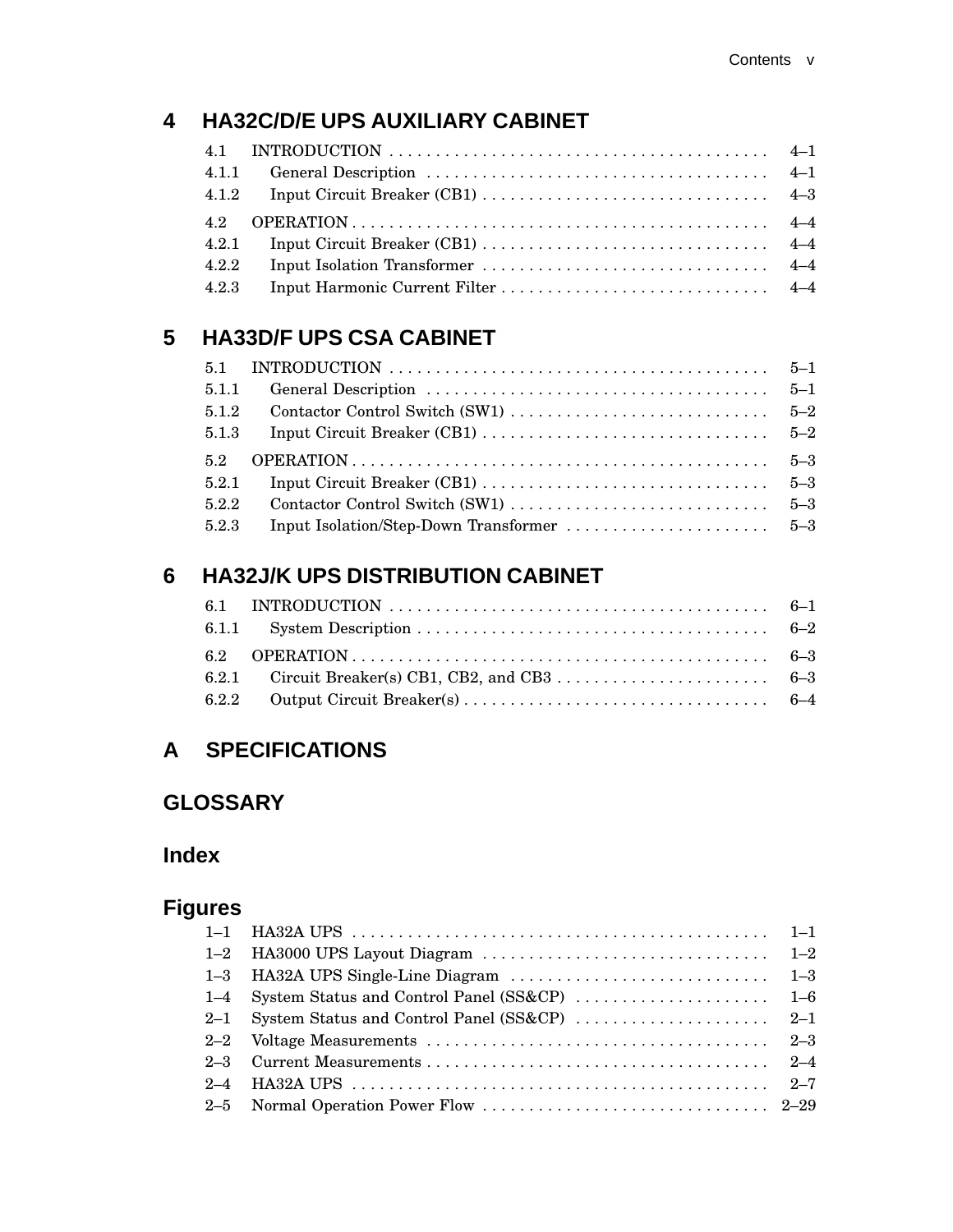| $2 - 6$ |                                                                |         |
|---------|----------------------------------------------------------------|---------|
| $2 - 7$ |                                                                |         |
| $2 - 8$ |                                                                | 2–33    |
| $3 - 1$ |                                                                | $3 - 1$ |
| $4 - 1$ |                                                                | $4 - 1$ |
| $4 - 2$ | Bypass Input Isolation Transformer Configuration               | $4 - 2$ |
| $4 - 3$ | UPS Input and Bypass Input Isolation Transformer Configuration | $4 - 2$ |
| $5 - 1$ |                                                                | $5 - 1$ |
| $5 - 2$ | CSA Assembly and Isolation/Step-Down Transformer Configuration | $5 - 2$ |
| $6 - 1$ | HA32J/K UPS Distribution Cabinet                               | $6 - 1$ |
| $6 - 2$ | HA32J/K and HA32A Single-Line Diagram                          | $6 - 2$ |
| $6 - 3$ | HA32J/K Circuit Breaker Locations                              | $6 - 3$ |

# **Tables**

| $2 - 1$ |                                                           |          |
|---------|-----------------------------------------------------------|----------|
| $2 - 2$ | Rectifier/Battery Charger Major Alarm Messages            | $2 - 36$ |
| $2 - 3$ | Inverter Major Alarm Messages                             | $2 - 36$ |
| $A-1$   | Standard HA32A UPS Models                                 | $A-4$    |
| $A-2$   |                                                           | $A-5$    |
|         | A-3 UPS Battery Cabinet Model Numbers                     | $A-6$    |
|         |                                                           | $A-6$    |
| $A-5$   |                                                           | $A-7$    |
| $A-6$   | UPS Auxiliary Cabinet Weights and Dimensions              | $A-7$    |
| $A-7$   | HA32C/D/E UPS Auxiliary Cabinet Electrical Specifications | $A-8$    |
| $A-8$   |                                                           |          |
| $A-9$   | HA33D/F UPS CSA Cabinet Electrical Specifications  A-10   |          |
|         |                                                           |          |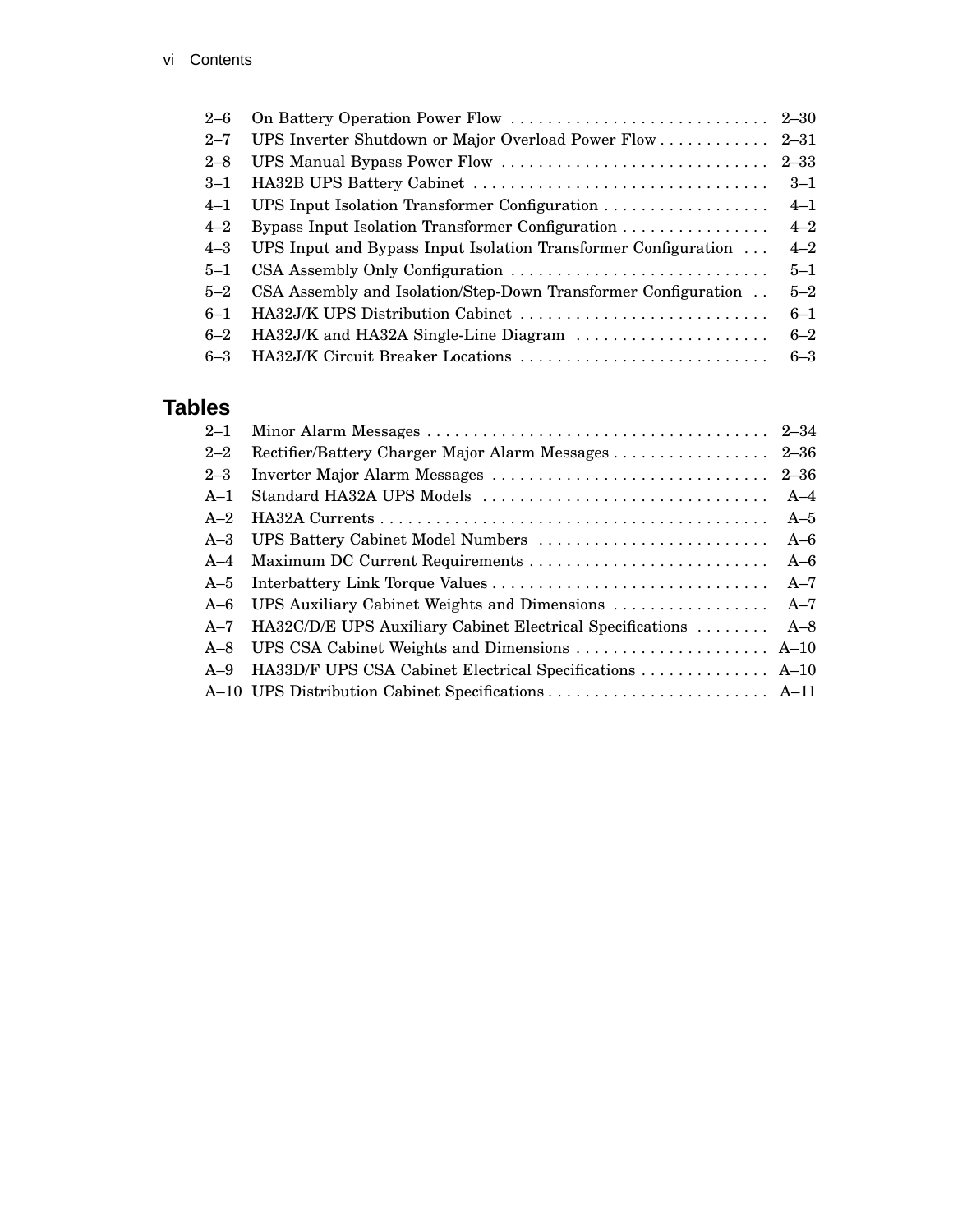# **About This Manual**

#### **OVERVIEW**

This manual is intended for users of the HA3000 20-80 kVA series Uninterruptible Power System (UPS). It provides a general introduction to the UPS and available options, and detailed information on system controls and operation.

#### **WARNING**

**This unit contains no user-serviceable parts. Only the key-locked doors should be opened to gain access to the circuit breakers. No other doors should be opened or covers removed, for any reason, by untrained personnel. If this unit is in need of repair, only qualified personnel familiar with safety procedures for electrical equipment and this product should access components inside the unit.**

#### **WARNING**

**The HA32B UPS Battery Cabinet contains batteries that are wired together to produce a high voltage. Even with no external connections, hazardous voltage exists inside the UPS Battery Cabinet that can cause severe burns or death upon contact.**

#### **WARNING**

**To stop this unit from delivering power in the event of an emergency, press both Emergency Power Off (EPO) keys simultaneously on the System Status and Control Panel. See Figure 2–1.**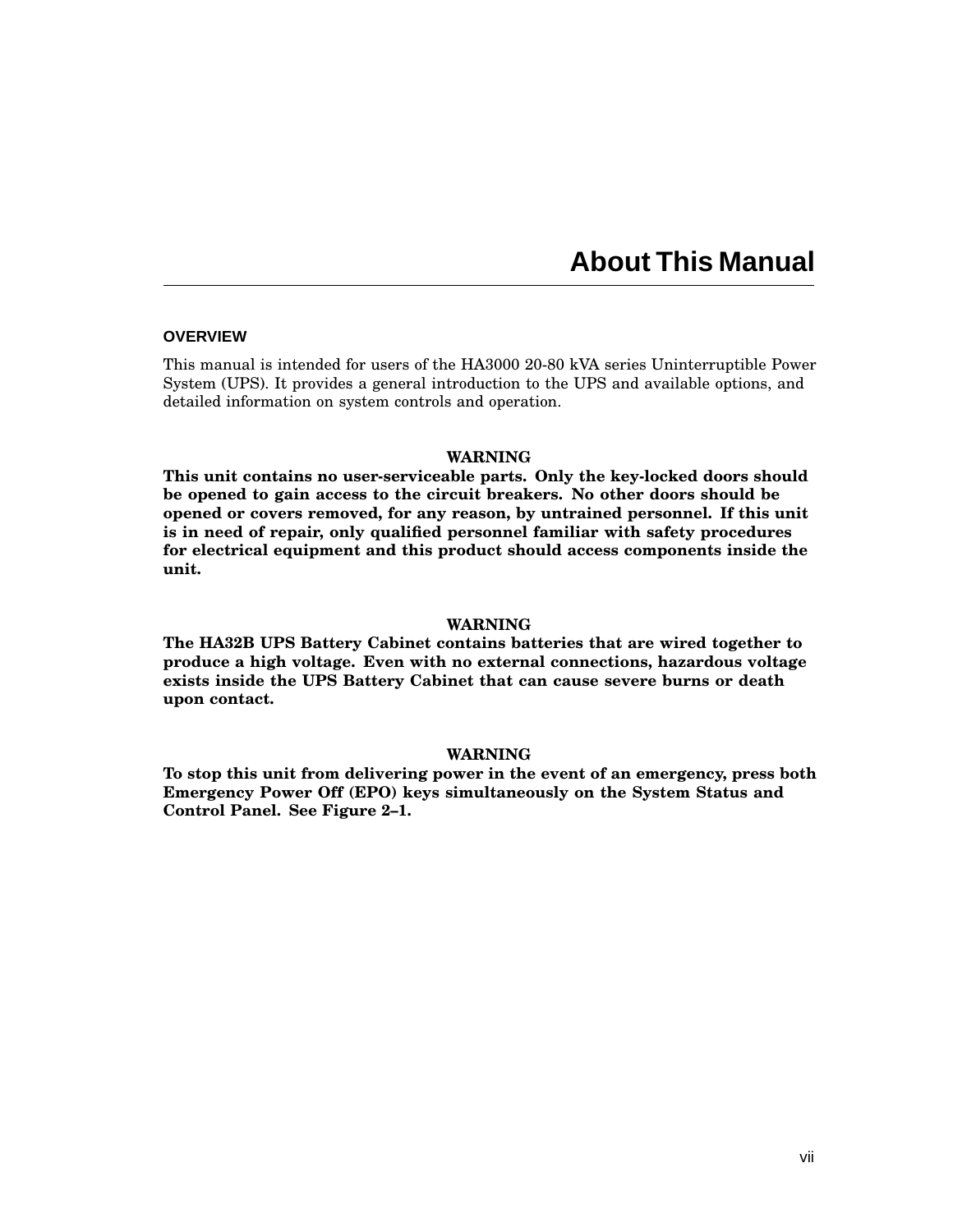The manual covers the following topics:

- Chapter 1 provides a general system description of the HA32A UPS and a description of the options available for use with the HA32A UPS.
- Chapter 2 provides detailed information on the operation of the system status and control panel, the electromechanical and programmable controls, the UPS monitor and available menus, the automatic and manual operating modes, and the alarm conditions and their causes.
- Chapter 3 provides a general description and operating procedures for the UPS Battery Cabinet.
- Chapter 4 provides a general description and operating information for the UPS Auxiliary Cabinet.
- Chapter 5 provides a general description and operating information for the UPS CSA Cabinet.
- Chapter 6 provides a general description and operating information for the UPS Distribution Cabinet.
- Appendix A provides specifications for the HA3000 series equipment.
- The Glossary provides a glossary of terms and abbreviations used in this manual.

## **RELATED DOCUMENTS**

| Title                                                               | <b>Part Number</b> |
|---------------------------------------------------------------------|--------------------|
| HA3000 20-80 kVA Uninterruptible Power System Installation Manual   | EK-HA32X-IN        |
| HA3000 20-80 kVA Uninterruptible Power System Installation Drawings | EK-HA32X-ID        |
| HA3000 20-80 kVA Uninterruptible Power System Handling Instructions | EK-HA32X-HI        |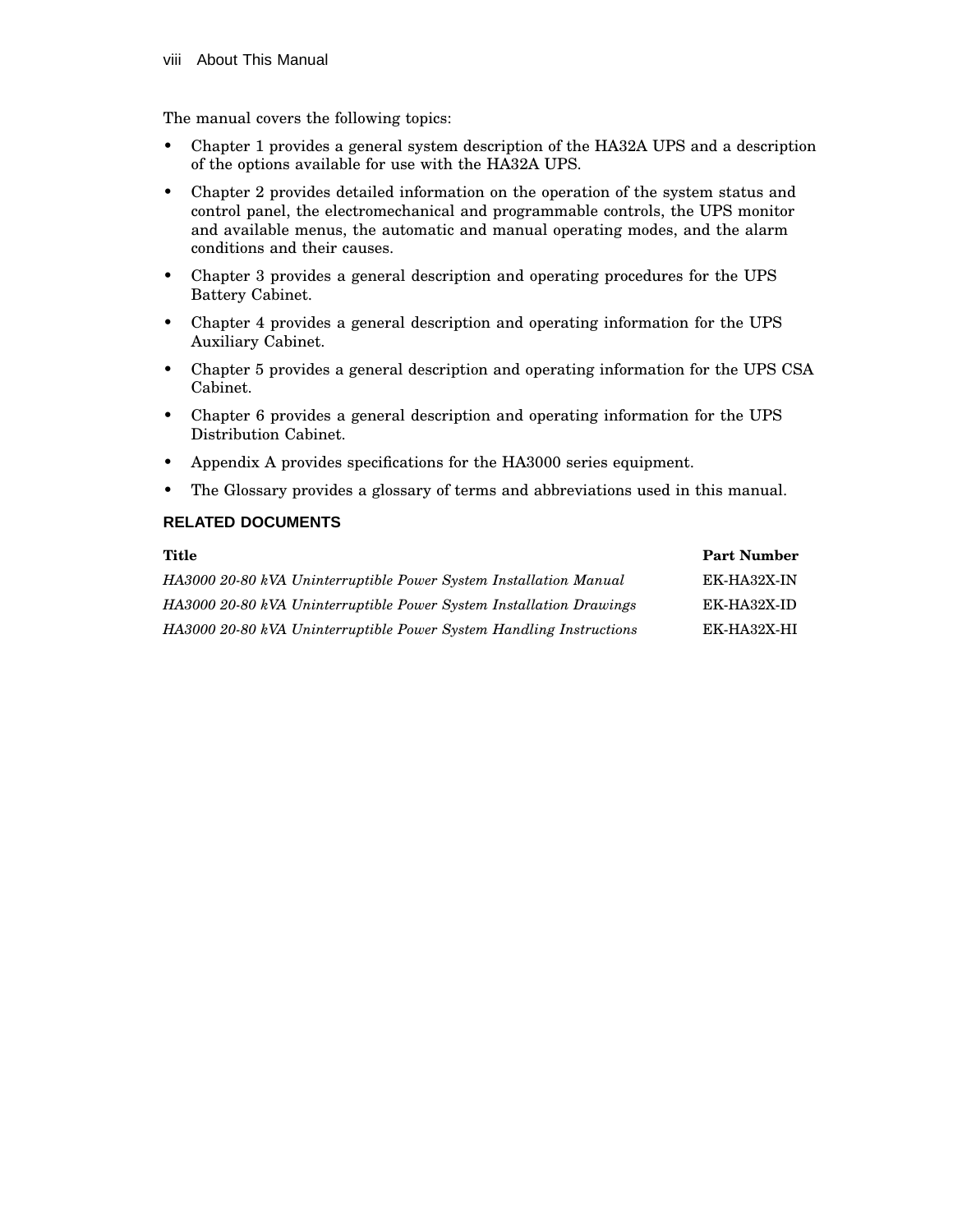# **Notes to the User**

**The purpose of the HA3000 UPS is to provide short-term power outage protection for the critical load.**

**The protection time will vary depending upon the size of the load, the charge condition of the batteries, the temperature, and the amount of battery time purchased.**

**For extended power outages, operators wishing to initiate an orderly shutdown should be aware of the battery time available on their system. If an orderly shutdown is desired, ensure that the shutdown procedure is started with enough time left on battery operation to complete the shutdown.**

**Registered customers that need assistance with the operation of their HA3000 UPS can call 1-800-272-2001.**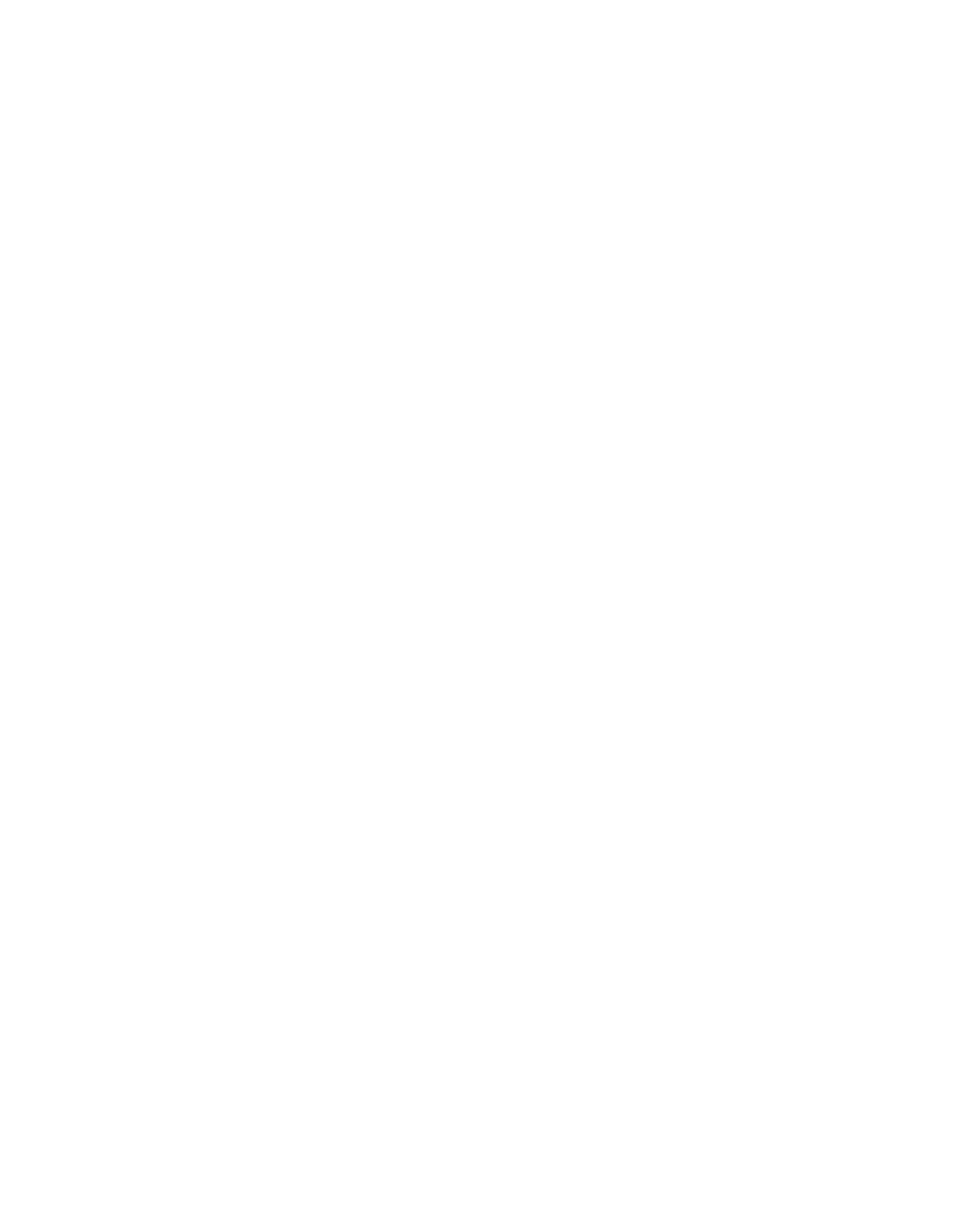# **1 HA3000 SERIES UPS INTRODUCTION**

# **1.1 GENERAL**

This chapter introduces the HA3000 series of UPS products rated 20 to 80 kVA. It describes the UPS system, introduces controls and indicators, and describes available options. Figure 1–1 shows the HA32A UPS.



MKV-A2056-91

## **Figure 1–1 HA32A UPS**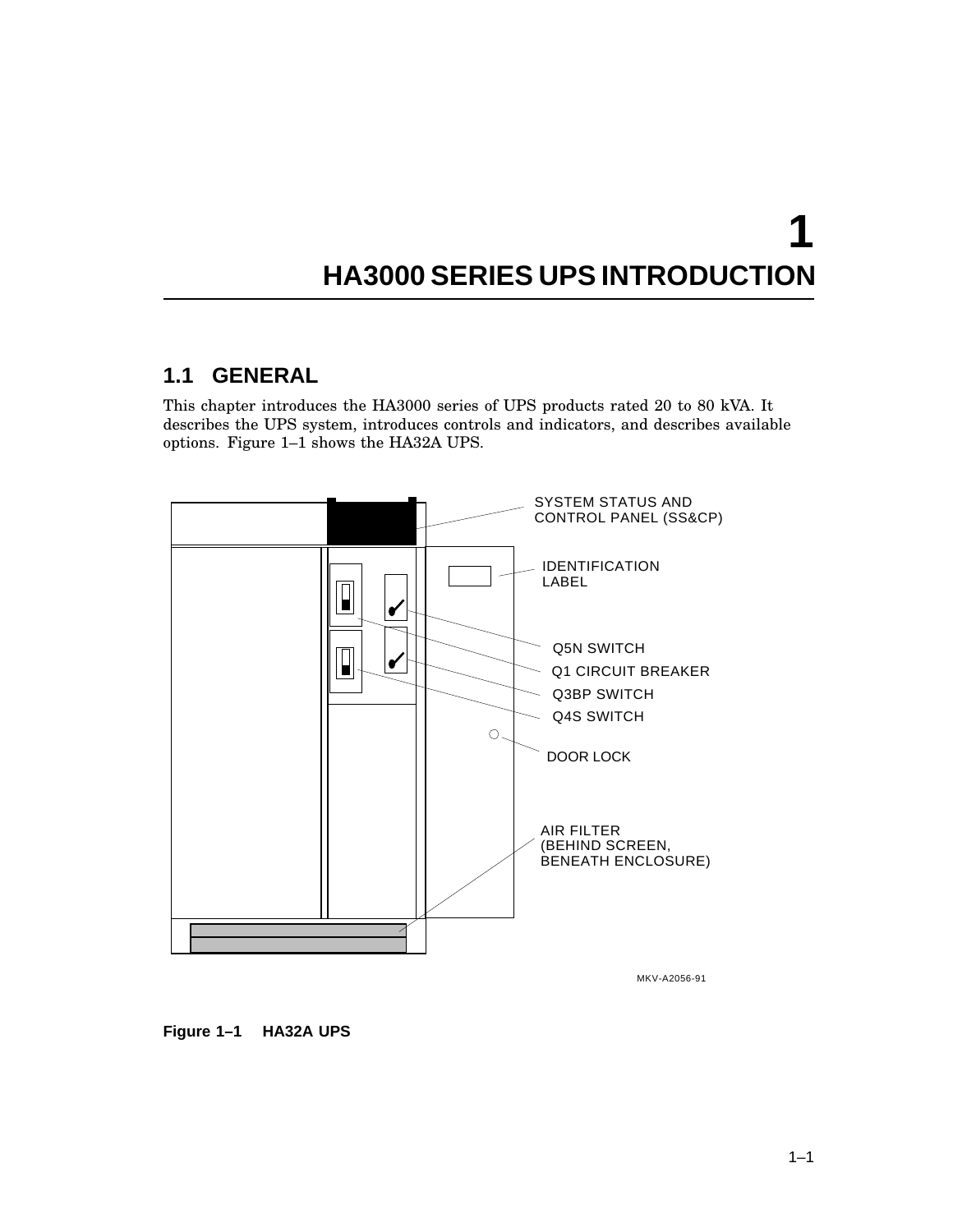# **1.2 SYSTEM DESCRIPTION**

The HA3000 series Uninterruptible Power System (UPS) is a three-phase on-line interface between a building's utility power distribution system and the customer's critical load. The UPS is designed to ensure a continuous flow of clean electrical power to critical loads by addressing common power problems associated with utility ac power. These problems include spikes, electrical noise, sags, brownouts, surges, dropouts, and frequency variations. In the event of a power outage, the UPS will provide battery power that is adequate to complete an orderly shutdown of equipment or to turn on a generator.

The HA3000 series UPS is available in kVA ratings of 20, 40, 60, and 80 kVA and can accept three-phase input power of 208, 220, 480, and 600 Vac.

The basic HA3000 series UPS consists of a HA32A UPS and a HA32B UPS Battery Cabinet. Options available to expand the HA3000 series UPS include the HA32C/D/E UPS Auxiliary Cabinet, the HA32J/K UPS Distribution Cabinet, the HA33D/F UPS CSA Cabinet, the HA320-Ax Remote Status Panel, the HA320-A3 Remote Alarm Panel, the HA320-B1 Smoke Detector, and the HA320-C2 DC Ground Fault Detector. Figure 1–2 shows a typical layout diagram of the HA3000 series UPS.



### **Figure 1–2 HA3000 UPS Layout Diagram**

The HA32A UPS and its auxiliary equipment are listed by Underwriter's Laboratories, Inc. (UL). The addition of a CSA listed HA33D/F cabinet makes the HA32A UPS CSA compliant.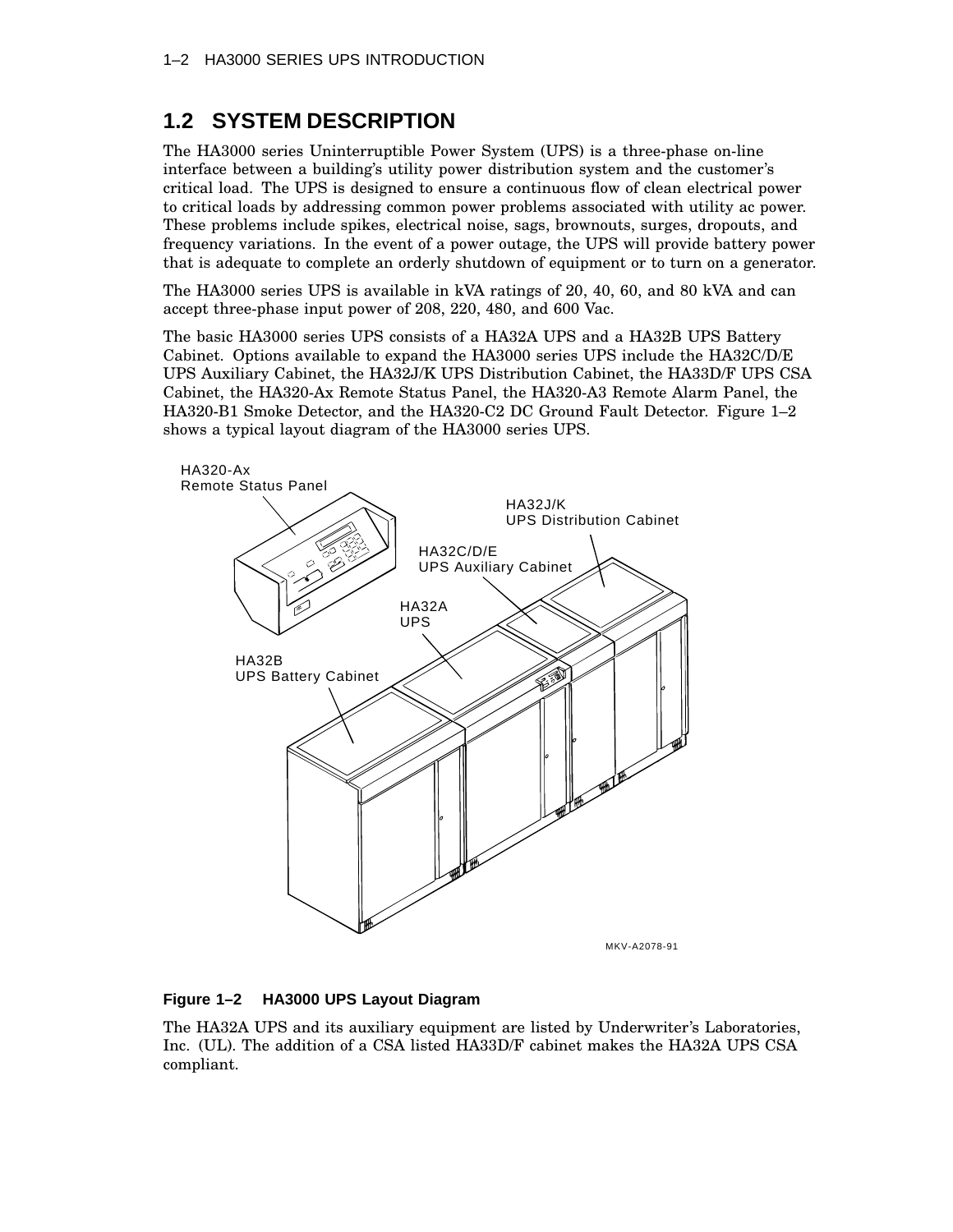The major components of the HA32A UPS include:

- A rectifier/battery charger
- A transistorized pulse-width modulated (PWM) static inverter
- A continuous-duty rated static switch that automatically transfers the load to and from the bypass ac input source and the UPS inverter output
- An internal manual bypass function comprised of three separate switches that allows the critical load to be operated from the utility source
- A battery system housed in an external matching enclosure

The HA32A UPS uses microprocessors to control operation of the rectifier/battery charger; transistorized pulse-width modulated (PWM) static inverter; and continuous-duty rated static switch to ensure optimum performance for all line, load, and operating conditions. In addition, a microprocessor-based diagnostic system assists in troubleshooting faulty assemblies for replacement in order to minimize service time. Modular construction throughout the HA32A UPS facilitates maintenance of the system.

A system status and control panel (SS&CP) provides controls to select system operation, and indicators that allow system performance to be monitored. A liquid-crystal display (LCD) is used to display system operating parameters and step-by-step operating instructions to the system operator, and to provide a diagnostic capability to assist in troubleshooting. The built-in UPS monitor software is programmed to display messages in five languages—English, French, German, Spanish, and Italian.

A single-line diagram of the HA32A UPS is shown in Figure 1–3.



MKV-A2057-91

#### **Figure 1–3 HA32A UPS Single-Line Diagram**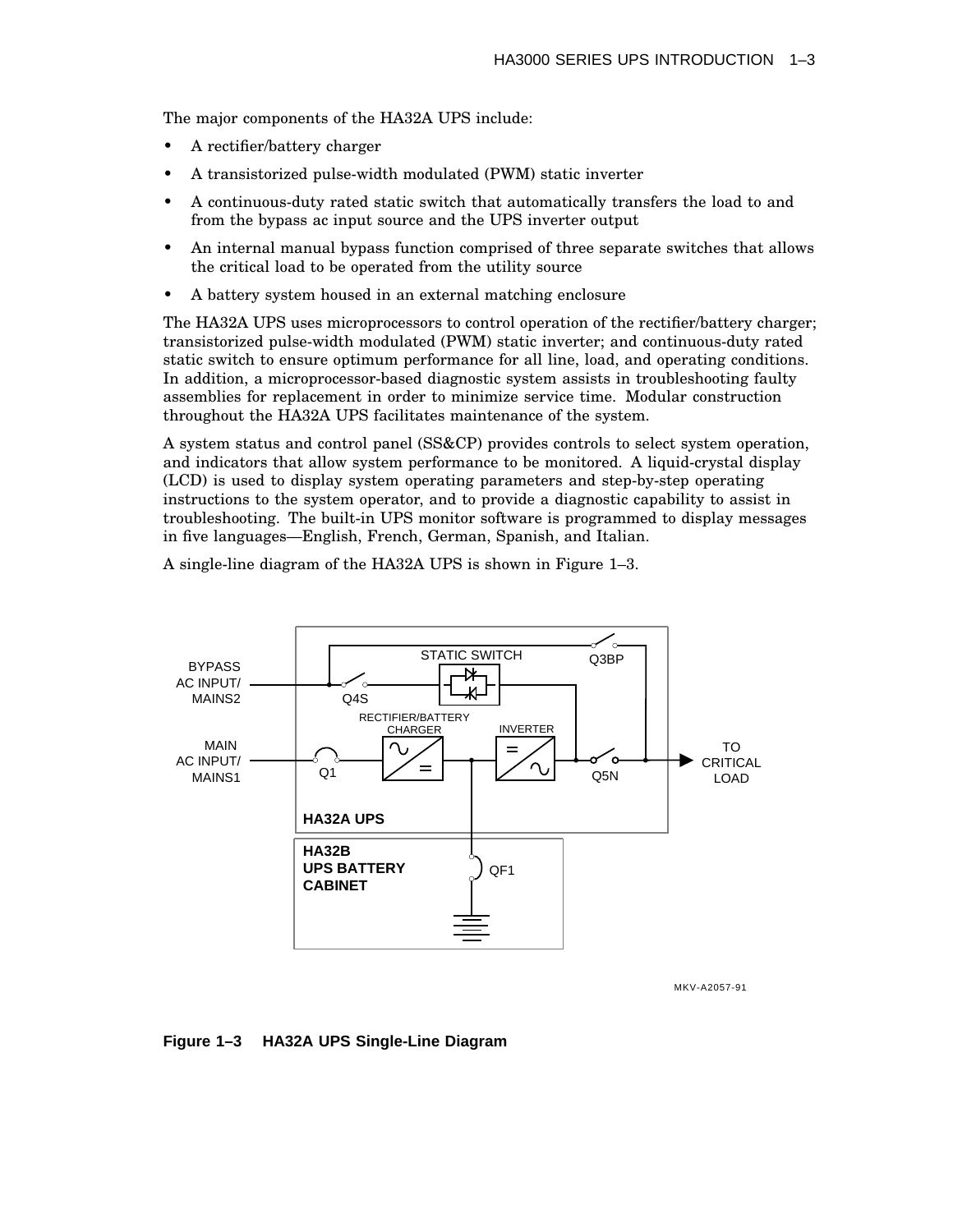# **1.2.1 Rectifier/Battery Charger**

The rectifier/battery charger consists of:

- **AC Input Circuit Breaker (Q1):** The ac input circuit breaker provides mechanical isolation and electrical protection for the input of the UPS.
- **Input Autotransformer:** The input autotransformer is used to match the external ac input source to that required internally for the UPS.
- **Power Module:** The power module is a plug-in unit that converts incoming ac power to a regulated dc output voltage. The regulation is carried out by controlling the SCR conduction angles, allowing the rectifier/battery charger to supply a stable dc voltage  $(\pm 1\%)$ . The dc voltage is filtered by a capacitor bank.
- **DC Shunt:** The dc shunt is used to monitor the battery charge current and provide data for regulating the dc voltage at the desired level. Battery current is normally limited to 0.1 $C_{10}$  (that is, 1/10th of the battery capacity specified for a 10-hour discharge rate).

# **1.2.2 Static Inverter**

The static inverter consists of:

- **Power Module:** The power module is a plug-in unit, used to chop the dc voltage to obtain the PWM waveform at the primary of the output transformer. A single power module is used for UPS systems having an output rating of 20 kVA. UPS systems rated above 20 kVA use three power modules, one module per phase.
- **Inverter Transformer:** The inverter transformer is a full-isolation transformer that provides input/output electrical isolation for the UPS, the required output voltage, and the required inductance for the ac output filter.
- **AC Output Filter:** The ac output filter is used to achieve a computer-grade sine wave output voltage waveform, with a total harmonic distortion (THD) of  $4\%$ maximum (3% typical).

# **1.2.3 Static Switch**

The static switch transfers the load from the UPS inverter output to the bypass ac input source or from the bypass ac input source to the UPS inverter output, without any interruption to the load (provided that the UPS inverter output is synchronized to the bypass ac input source). These transfers take place automatically upon inverter startup or shutdown. The static switch is rated for continuous duty, and is of plug-in construction for easy maintenance.

The delta-RC network protects the static switch against high-voltage spikes and surges by absorbing the excess energy. The delta-RC circuit network is protected by fuses, and any failure of these fuses is displayed on the SS&CP LCD.

# **1.2.4 Manual Bypass**

The internal manual bypass function consists of three switches that, when operated as specified, provide a make-before-break transfer of the load from the UPS inverter output to the bypass ac input source or from the bypass ac input source to the UPS inverter output. This feature allows the critical load to be operated from the utility power source.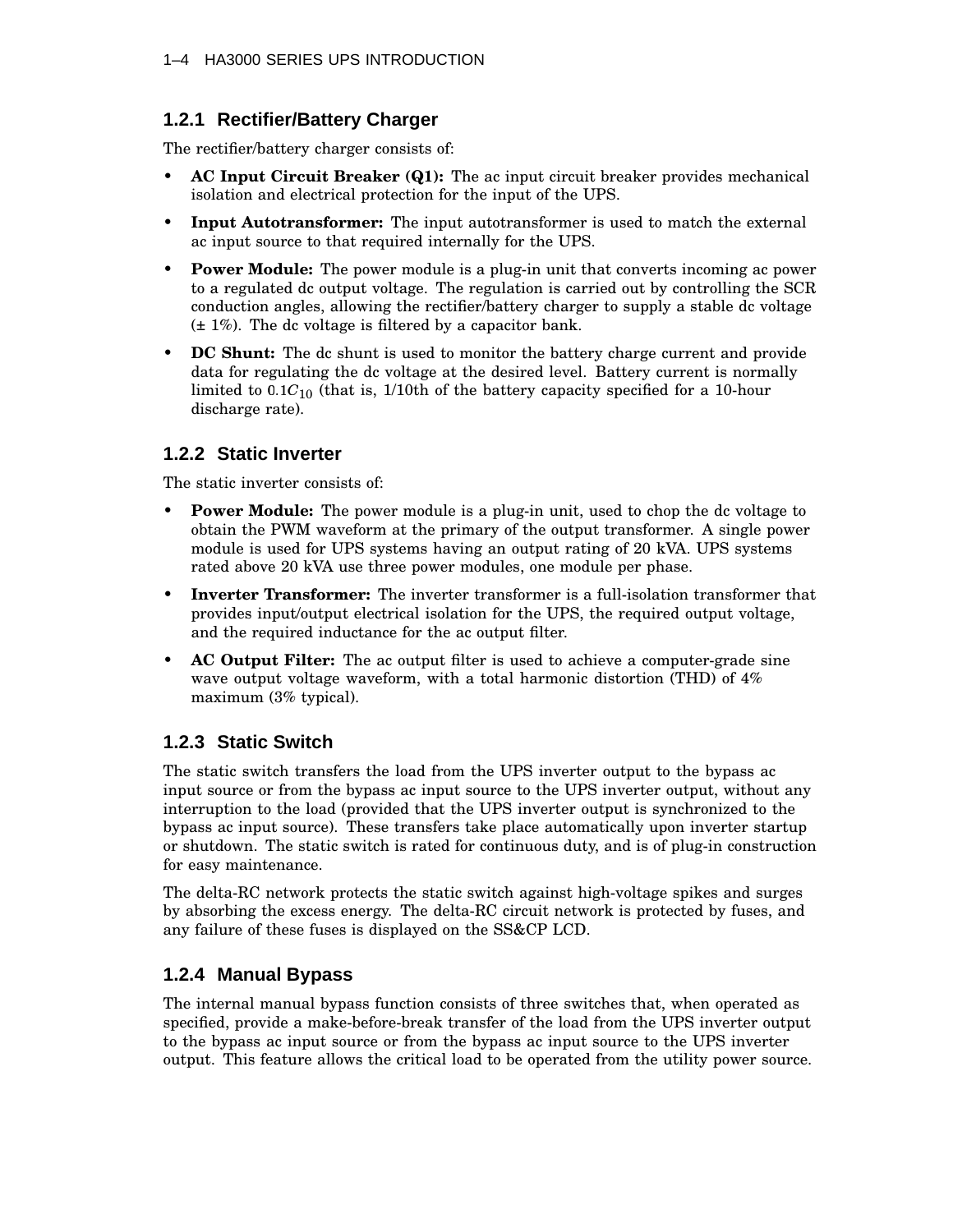The three internal manual bypass nonautomatic switches are designated as:

- Bypass (MAINS2) Input (Q4S)
- UPS Output Isolation (Q5N)
- Manual Bypass (Q3BP)

For startup or shutdown of the equipment, correct operation of the three switches is shown on the liquid-crystal display (LCD), which is located on the system status and control panel (SS&CP).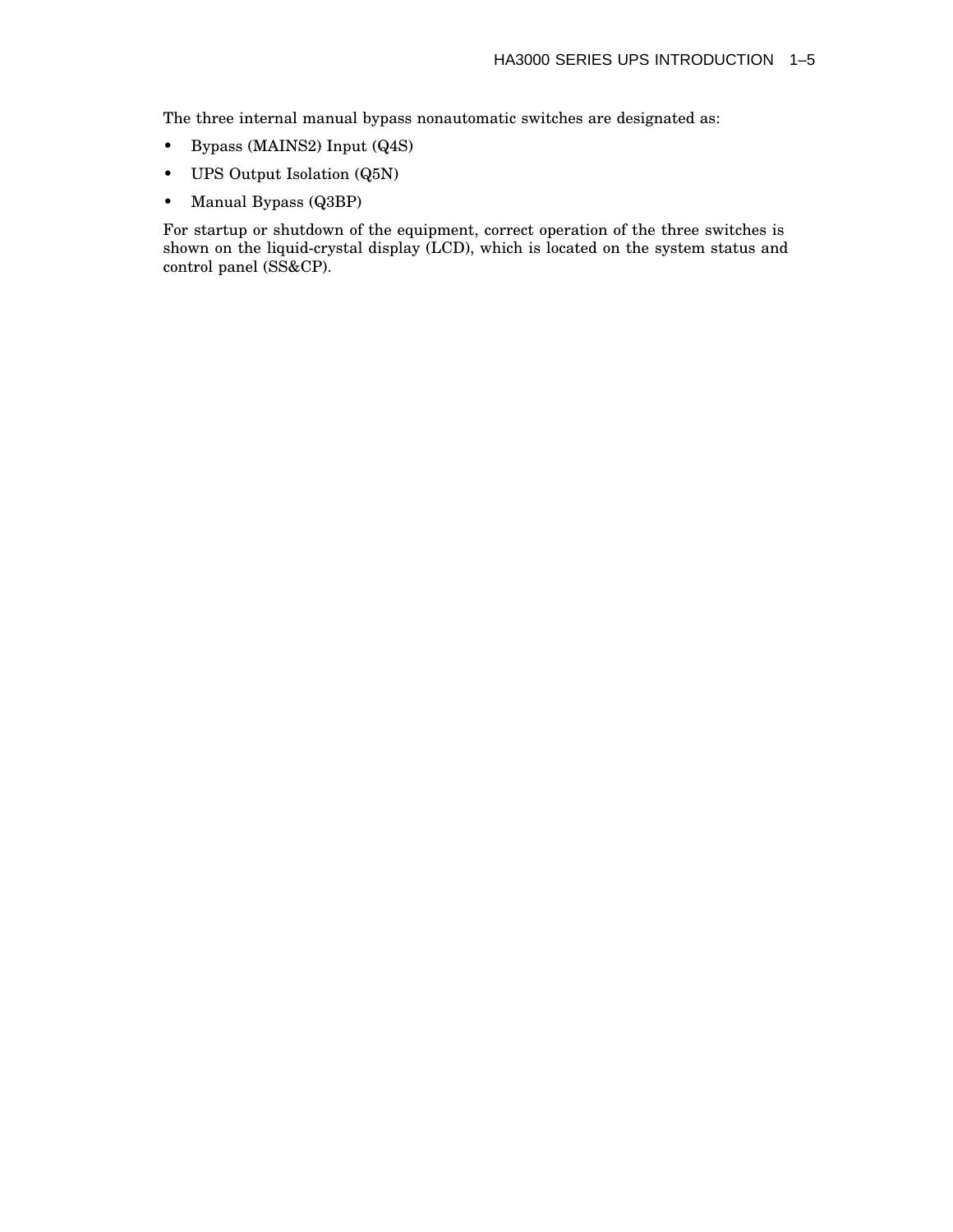# **1.3 PROGRAMMABLE CONTROLS AND INDICATORS**

All HA32A programmable controls (excluding circuit breakers and nonautomatic switches) and indicators are located on the system status and control panel (SS&CP), which is shown in Figure 1–4. The SS&CP contains the elements listed below:

- Liquid-Crystal Display (LCD)
- Silence Audible Alarm Key
- Alarm LED
- Scroll Up Key
- Scroll Down Key
- Ten-Digit (0 to 9) Keypad
- Rectifier/Battery Charger LED
- Inverter LED
- Load On Bypass LED
- Voltage Measurement Key
- Current Measurement Key
- Main Menu Display Key
- Enter/Validation or Return To Menu Key
- Emergency Power Off (EPO) Keys

Detailed descriptions and uses of the SS&CP indicators are provided in Chapter 2.



MKV-A2058-91

### **Figure 1–4 System Status and Control Panel (SS&CP)**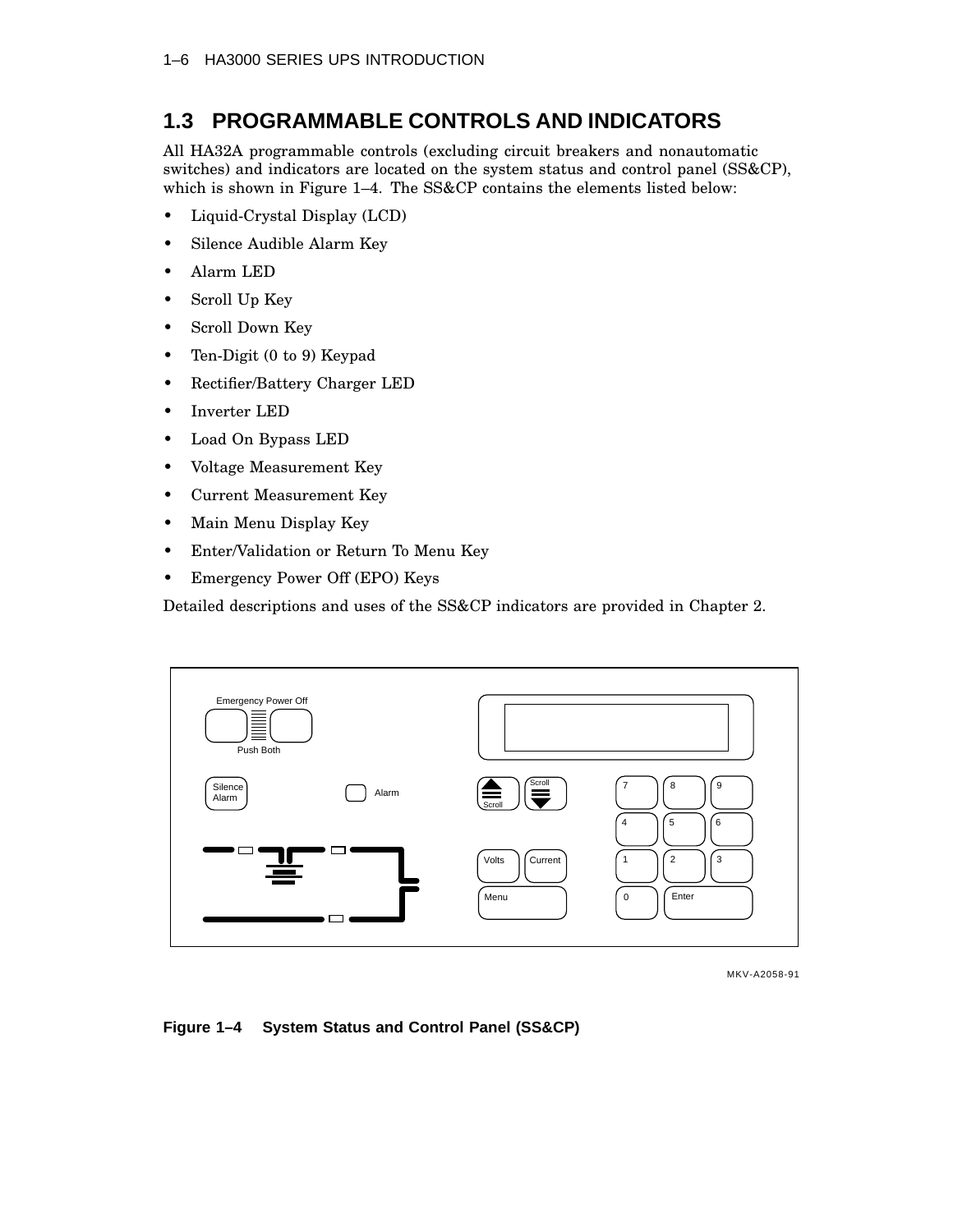# **1.4 BATTERY CABINET**

Each HA32A UPS requires a separate HA32B UPS Battery Cabinet, which contains batteries having sufficient ampere-hour (A h) capacity to support the UPS and its intended load for the protection time specified.

The UPS Battery Cabinet features sealed, maintenance-free, recombination type batteries. The batteries are maintenance-free because they *do not* require that the electrolyte level or the density of the electrolyte be checked periodically. The UPS Battery Cabinets *do* require that the interior of the assembly, including the exterior surfaces of the individual batteries, be kept clear of all foreign matter including dust. The integrity of the individual battery connections must be verified annually.

The HA32B series UPS Battery Cabinet is explained in Chapter 3.

# **1.5 OPTIONS**

Section 1.5.1 through Section 1.5.8 introduce the options available for the HA32A UPS.

# **1.5.1 UPS Auxiliary Cabinet**

The HA32C/D/E UPS Auxiliary Cabinet provides the means to incorporate two separate features into the HA3000 series UPS (see Chapter 4). The UPS Auxiliary Cabinet attaches to the right side of the HA32A UPS enclosure.

The UPS Auxiliary Cabinet enclosure will accommodate right-side cable entry when required, which may occur if the UPS is installed in an equipment room with limited space. The UPS Auxiliary Cabinet may include an input isolation transformer, an input harmonic current filter, or both, depending on which features are purchased. The input isolation transformer provides complete electrical isolation between the utility line and the input of the UPS (rectifier/battery charger and battery). It also provides extra protection against electrical noise and ground faults. The input harmonic current filter limits the amount of harmonic current fed back into the input ac power source to less than 10% when the HA32A UPS is operating at full load.

## **NOTE**

**Systems with a 600 Vac input require an HA32C-Ex or HA32D-Ex UPS Auxiliary Cabinet or an HA33D-Ex UPS CSA Cabinet with an isolation/step-down transformer to step down the 600 Vac to 208 Vac for use with the HA32Ax UPS.**

# **1.5.2 UPS CSA Cabinet (Canada Only)**

The HA33D/F UPS CSA Cabinet provides the means to make the HA3000 UPS compliant with Canadian Standard Association (CSA) requirements. This is done by providing a mechanical contactor that opens in case of a power failure. This prevents the flow of power from the inverter output to the bypass ac input branches in the event of a static switch SCR failure (short circuit). See Chapter 5 for more information on the HA33D/F UPS CSA Cabinet. The UPS CSA Cabinet attaches to the right side of the HA32A UPS enclosure or the right side of the HA32C/D/E UPS Auxiliary Cabinet enclosure.

The UPS CSA Cabinet enclosure will accommodate right-side cable entry when required, which may occur if the UPS is installed in an equipment room with limited space. The UPS CSA Cabinet may also include an input isolation/step-down transformer. The input isolation/step-down transformer is used for systems with a 600 Vac input. The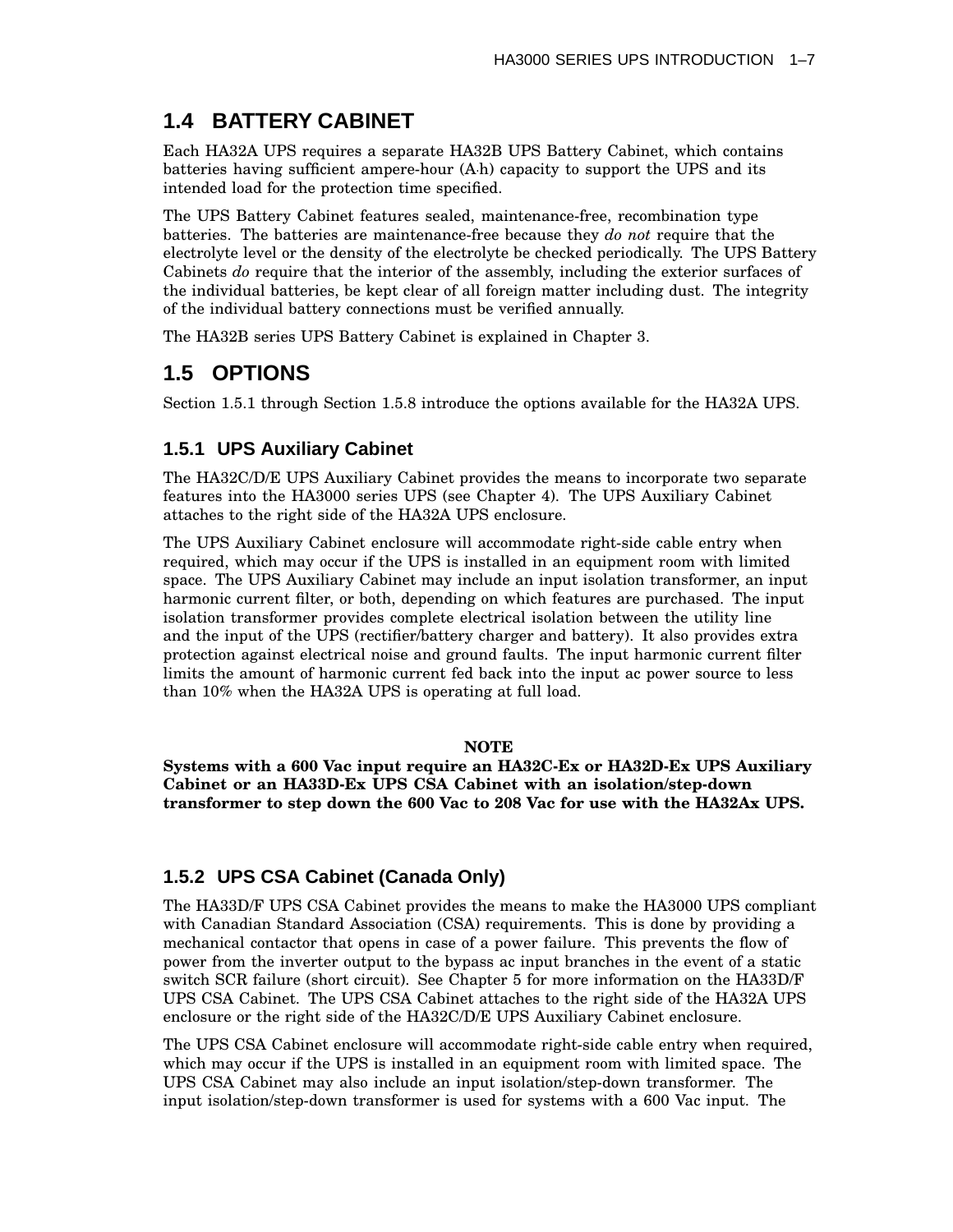transformer secondary voltage is 208 Vac. The transformer supplies both the main ac input (MAINS1), and through the mechanical contactor, the bypass ac input (MAINS2). The transformer also provides complete electrical isolation between the utility line and the input of the UPS (rectifier/battery charger and battery). It also provides extra protection against electrical noise and ground faults.

#### **NOTE**

**Systems with a 600 Vac input require an HA32C-Ex or HA32D-Ex UPS Auxiliary Cabinet, or an HA33D-Ex UPS CSA Cabinet with an isolation/step-down transformer to step down the 600 Vac to 208 Vac for use with the HA32Ax UPS.**

## **1.5.3 UPS Distribution Cabinet**

The HA32J/K UPS Distribution Cabinet provides the means for distributing power from the HA32A UPS system to the user's intended equipment (see Chapter 6). The UPS Distribution Cabinet is furnished in an enclosure matching the other HA3000 series UPS equipment. The UPS Distribution Cabinet attaches to the right side of the HA32A UPS enclosure, the right side of the UPS Auxiliary Cabinet, or the right side of the UPS CSA Cabinet.

## **1.5.4 Remote Status Panel**

The Remote Status Panel option may be deskmounted or wallmounted, and uses the same SS&CP as the HA32A UPS (see Figure 1–4). The Remote Status Panel includes the mimic panel to indicate the flow of power; an LCD for display of status, alarms, and parameters measured; and keys for requesting voltage and current data. An interface cable between the Remote Status Panel and the HA32A UPS is included. The HA320-AA model has a 150-foot cable, and the HA320-AB model has a 300-foot cable.

## **1.5.5 Remote Alarm Panel**

The HA320-A3 Remote Alarm Panel consists of a wallmounted panel with four indicating LEDs:

- A green UPS On Line LED
- A yellow Load On Bypass LED
- A yellow UPS On Battery LED
- A red Summary Alarm LED

The Remote Alarm Panel also includes:

- An Alarm Reset push button, to reset the latching alarm
- An Audible Alarm (horn), for alarm annunciation
- An Audio Reset push button, to reset the Audible Alarm

When an alarm occurs, the appropriate LED will stay on (latch) even if the alarm is corrected. This feature allows the operator to verify the occurance of the alarm. Once the alarm has been corrected, the operator can silence the Audible Alarm by pressing the Audio Reset push button, and can reset the latching LEDs by pressing the Alarm Reset push button.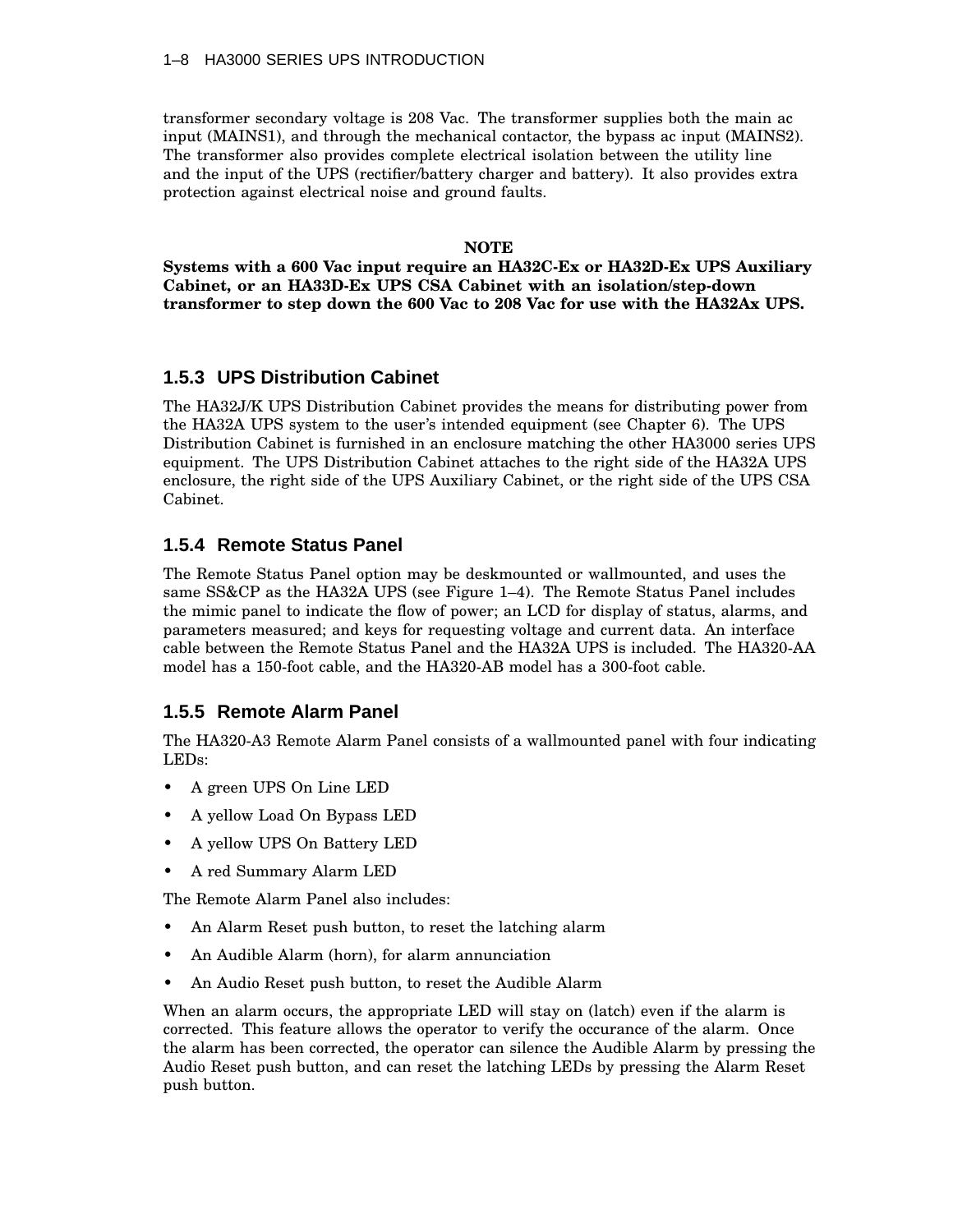# **1.5.6 DC Ground Fault Detector**

The HA320-C2 DC Ground Fault Detector is used to detect current flowing from the battery terminals to ground. When a dc ground fault is detected, The UPS main ac input (MAINS1) circuit breaker (Q1) trips, shutting off the rectifier/battery charger, and initiates On Battery operation, which prevents any cascading failures. This fault is indicated by an "ENVIRONMENTAL FAULT" message on the UPS LCD display. The DC Ground Fault Detector is located inside the UPS Battery Cabinet.

# **1.5.7 Smoke Detector**

The HA320-B1 Smoke Detector is used to detect the presence of smoke within the UPS Battery Cabinet. When smoke is detected inside the UPS Battery Cabinet, an "ENVIRONMENTAL FAULT" message is displayed on the UPS LED display. The Smoke Detector is located inside the UPS Battery Cabinet.

# **1.5.8 Remote Emergency Power Off (REPO)**

The Remote Emergency Power Off (REPO) option is a wallmounted push button. The REPO feature performs the same function as the EPO (see Section 2.2) but from a remote location.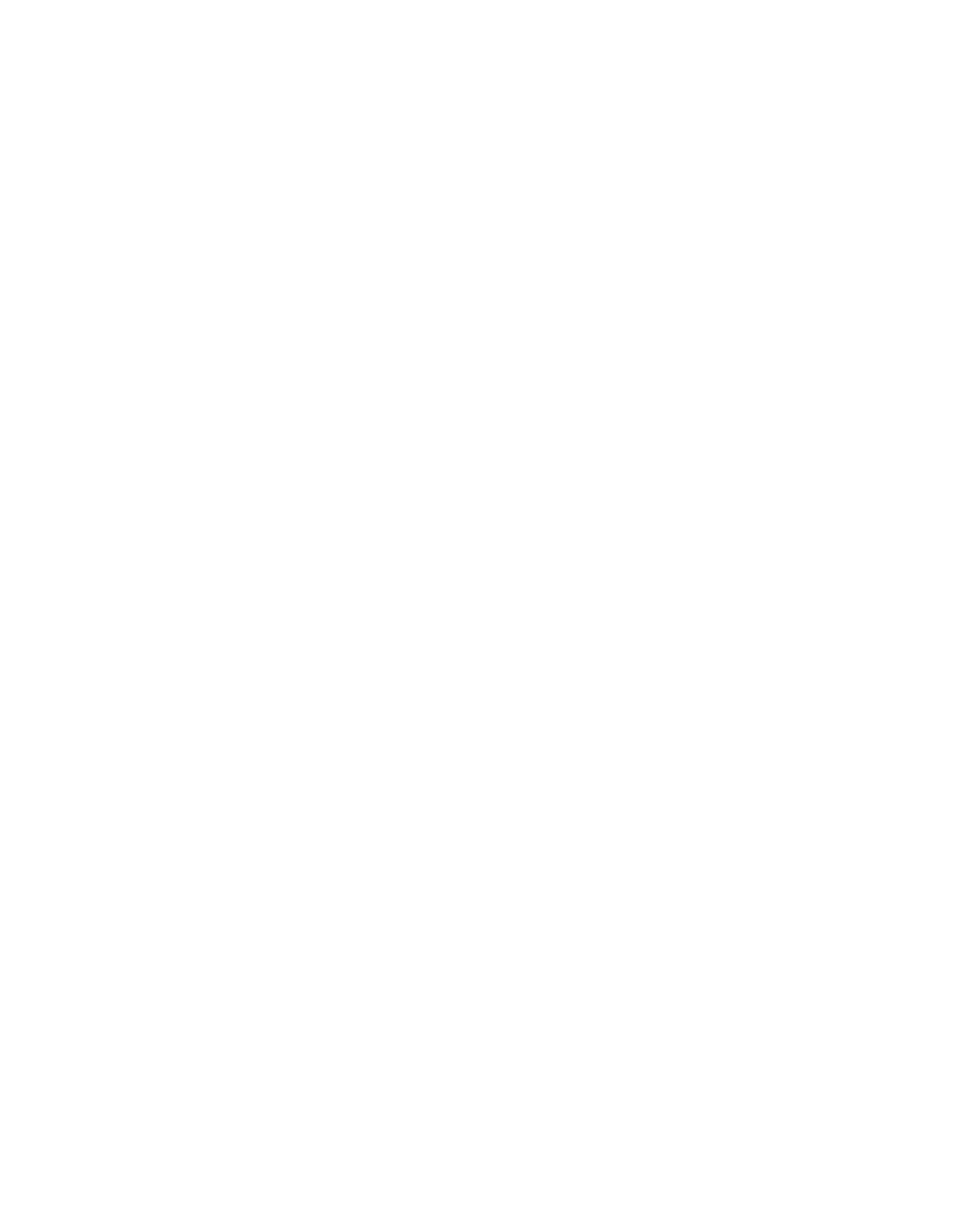# **2 HA32A UPS OPERATION**

# **2.1 GENERAL**

This chapter describes the HA32A system status and control panel (SS&CP), including programmable controls, electromechanical controls, the UPS monitor and available menus, operating modes, and alarm conditions.

# **2.2 SYSTEM STATUS AND CONTROL PANEL (SS&CP)**

The SS&CP is located on the upper right portion of the HA32A UPS enclosure. The SS&CP is shown in Figure 2–1, and its elements are described in the following text.

## **NOTE**

## **When pressed, all of the keys on the SS&CP emit a short tone to indicate to the user that a key has been pressed.**



**Figure 2–1 System Status and Control Panel (SS&CP)**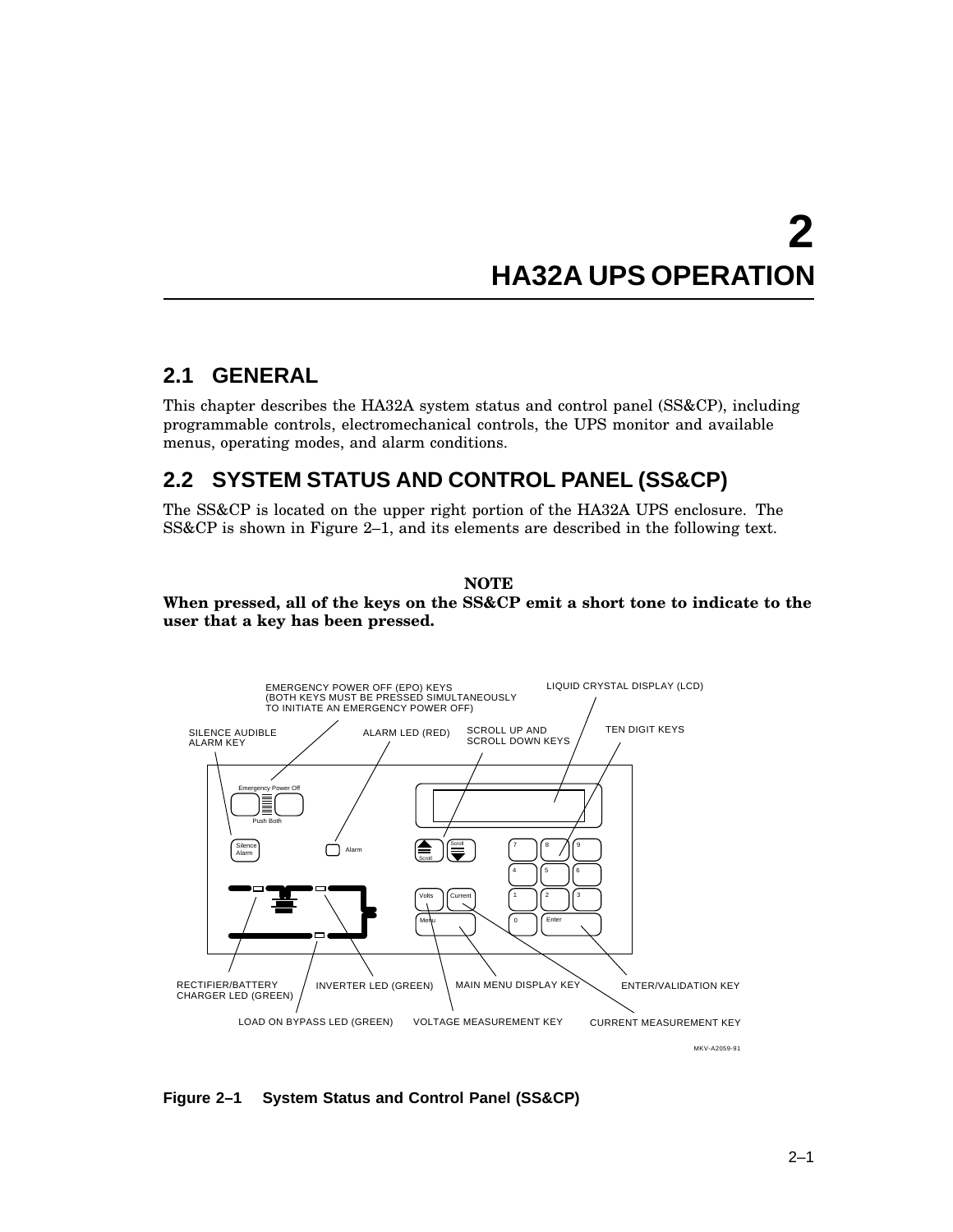## 2–2 HA32A UPS OPERATION

## **Liquid-Crystal Display (LCD)**

The liquid-crystal display (LCD) consists of two lines, 20 characters per line. It is used to display measurements, startup and operating procedures, diagnostics, and alarm messages. The LCD contrast can be adjusted to suit the viewing environment by accessing the DISPLAY CONTRAST Menu (Section 2.4.3).

#### **Silence Alarm Key**

The Silence Alarm key is used to silence the audible alarm.

#### **Scroll Up/Down Keys**

The Scroll Up/Down keys allow the operator to scroll up or down menus on the LCD. When arrows appear on the left side of the LCD, additional text is available that can be viewed by pressing either the Scroll Up or Scroll Down key.

#### **Ten Digit (0 to 9) Keys**

These ten digit keys are used to select menus, select items from menus, and to enter or change system settings. When the LCD prompt indicates that a number is to be entered, press the appropriate number key. The number appears on the right side of the LCD. All entries can be modified by re-entering the numbers as long as they have not been validated by pressing the Enter key. If the number has been validated by pressing the Enter key, then the operational sequence must be repeated to change the number.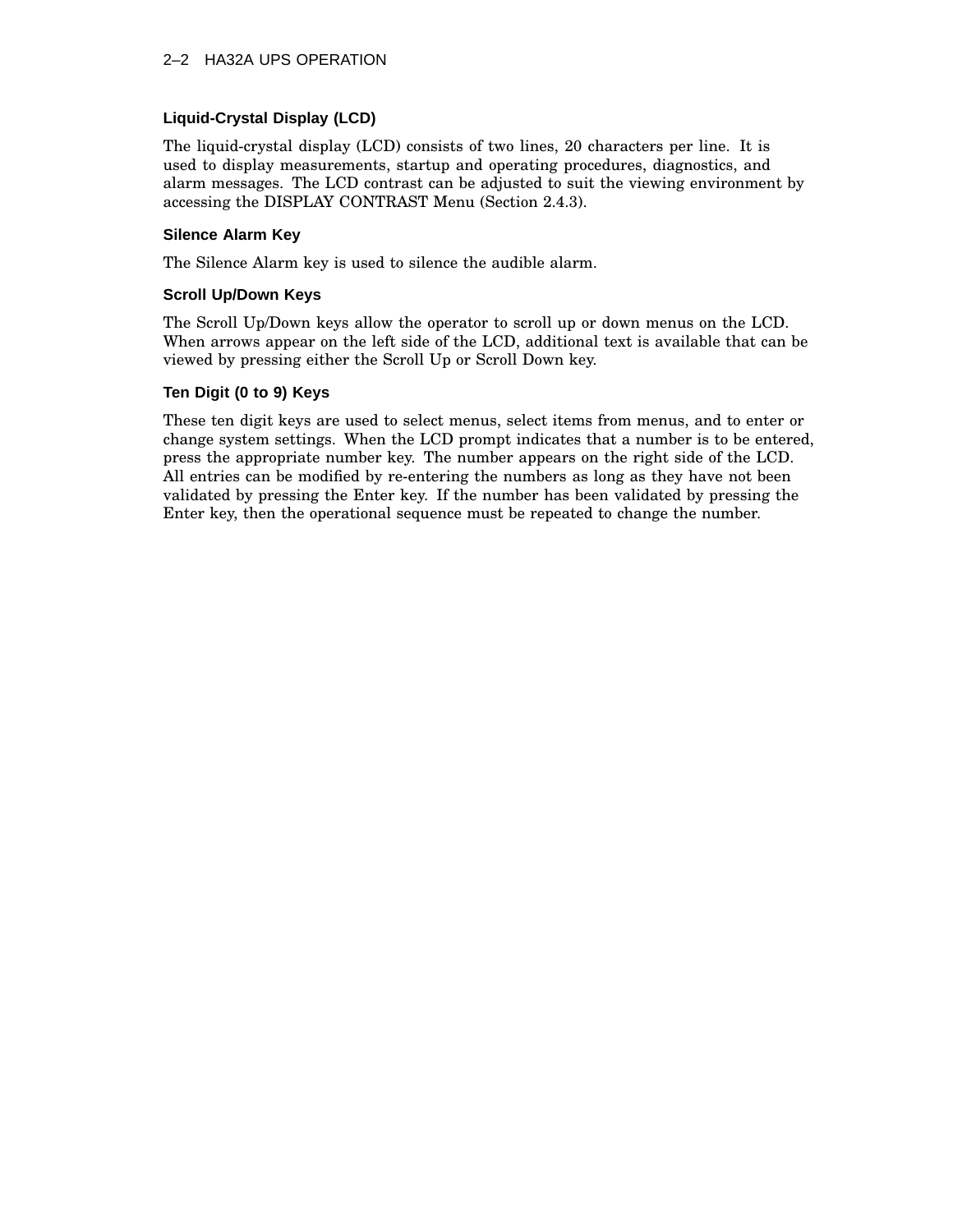### **Volts Key**

The Volts key is used to display submenus that can be used to monitor:

- Main ac input voltage (MAINS1)—Phase 1 to 2, 2 to 3, and 3 to 1 input voltages
- UPS inverter voltage (UPS output)—Phase 1 to 2, 2 to 3, and 3 to 1 output voltages plus the inverter output frequency
- DC bus voltage (battery)—Battery voltage
- Bypass ac input voltage (MAINS2)—Phase 1 to 2, 2 to 3, and 3 to 1 input voltages plus the input voltage frequency

Figure 2–2 shows how to access the submenus and what data is displayed for each.



**Figure 2–2 Voltage Measurements**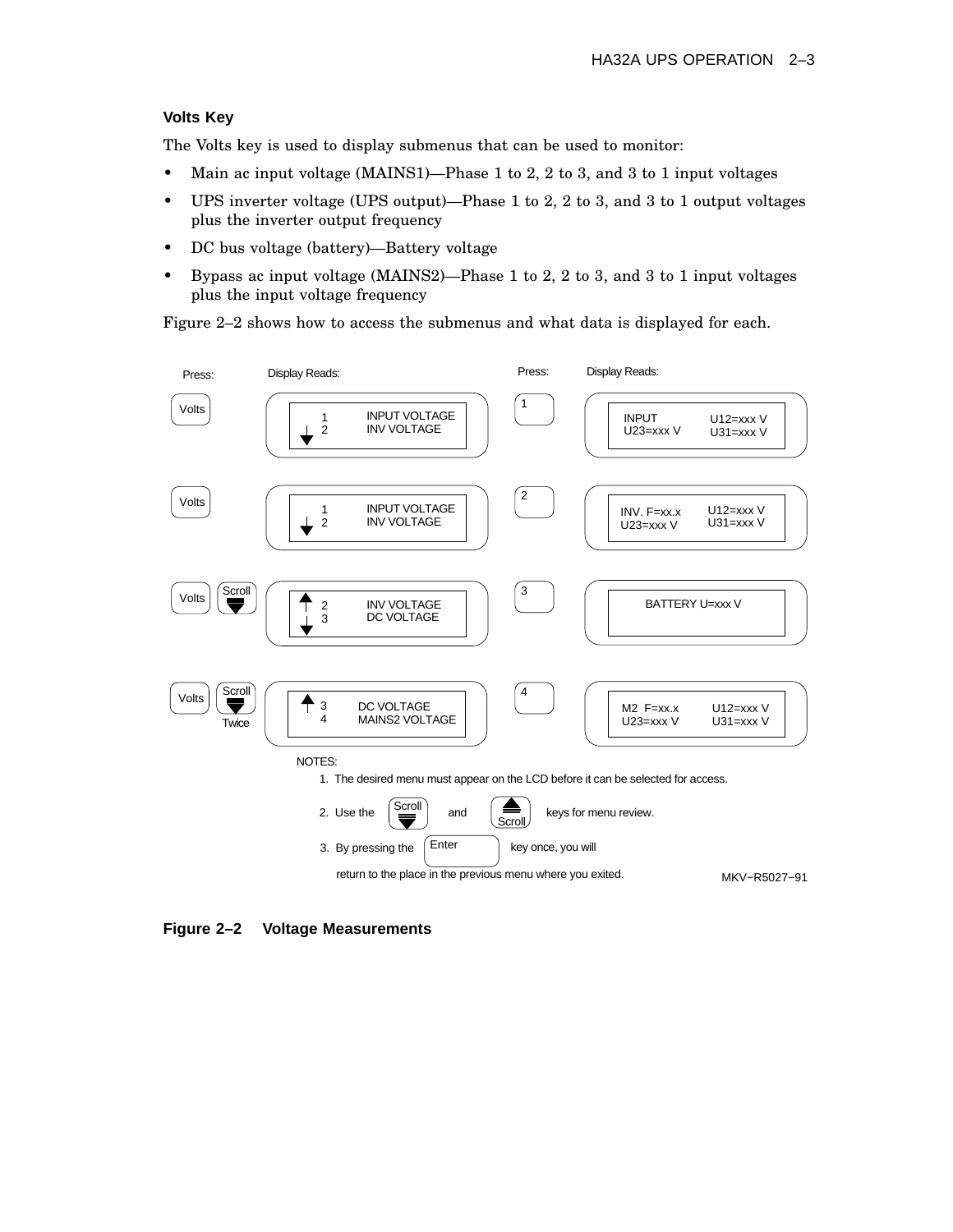## 2–4 HA32A UPS OPERATION

## **Current Key**

The Current key is used to display submenus that can be used to monitor:

- Main ac input current (MAINS1)—Phase 1, 2, and 3 input currents
- UPS inverter current (UPS output)—Phase 1, 2, and 3 output currents plus the % load for the most heavily loaded phase
- Battery current—Negative current (-) indicates battery discharging; positive current (+) indicates battery charging
- Bypass ac input current (MAINS2)—Phase 1, 2, and 3 input currents plus the % load for the most heavily loaded phase

Figure 2–3 shows how to access the submenus and what data is displayed for each.



**Figure 2–3 Current Measurements**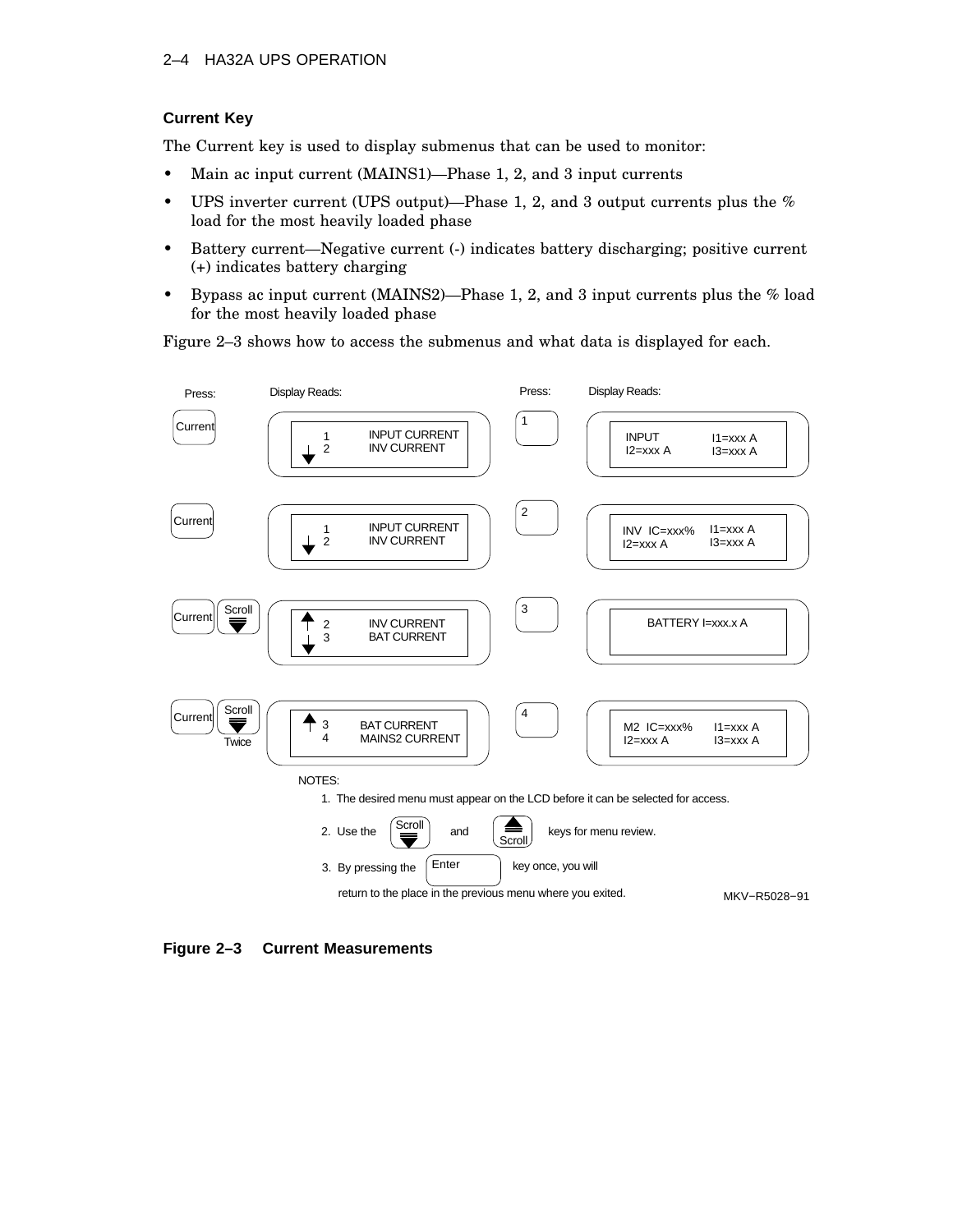#### **Menu Key**

The Menu key is used to return the operator to the Main Menu display. If an error is made while working with the HA32A UPS, pressing the Menu key twice always returns the operator to the Main Menu.

#### **Enter Key**

The Enter key is used to validate an entry or to return to the exited place in the previous menu.

#### **Emergency Power Off (EPO) Keys**

The two EPO keys must be pressed simultaneously to initiate an EPO shutdown. When an EPO shutdown is initiated, the main ac input (MAINS1) circuit breaker (Q1) is opened, the bypass ac input (MAINS2) switch (Q4S) is turned off, the battery circuit breaker (QF1) located in the UPS Battery Cabinet is opened, and the load power is disconnected.

These keys should only be used for emergency situations. **DO NOT** use these keys for a normal shutdown sequence.

#### **WARNING**

**If the HA32A UPS is in manual or maintenance bypass, the EPO keys will not remove the load power. In these situations, the load power can only be removed by locating and removing the input power source(s).**

#### **INDICATORS**

There are four LED indicators on the SS&CP that are used to monitor the status of the HA32A UPS. The LED indicators and their functions are given below.

#### **WARNING**

### **These LEDs are mode indicators and do not indicate the absence or presence of voltage.**

**Alarm LED (Red) -** The red Alarm LED flashes to indicate that a major or minor alarm condition has occurred. The condition that caused the alarm is shown on the LCD. The Scroll Up and Scroll Down keys are used to review all alarm conditions.

**Rectifier/Battery Charger LED (Green) -** The green "rectifier/battery charger" LED is lit when the rectifier/battery charger is operating.

**Inverter LED (Green) -** The green "inverter" LED is lit when the inverter is supplying power to the load.

**Load On Bypass LED (Green) -** The green "load on bypass" LED is lit when the bypass ac input (MAINS2) source is supplying power to the load.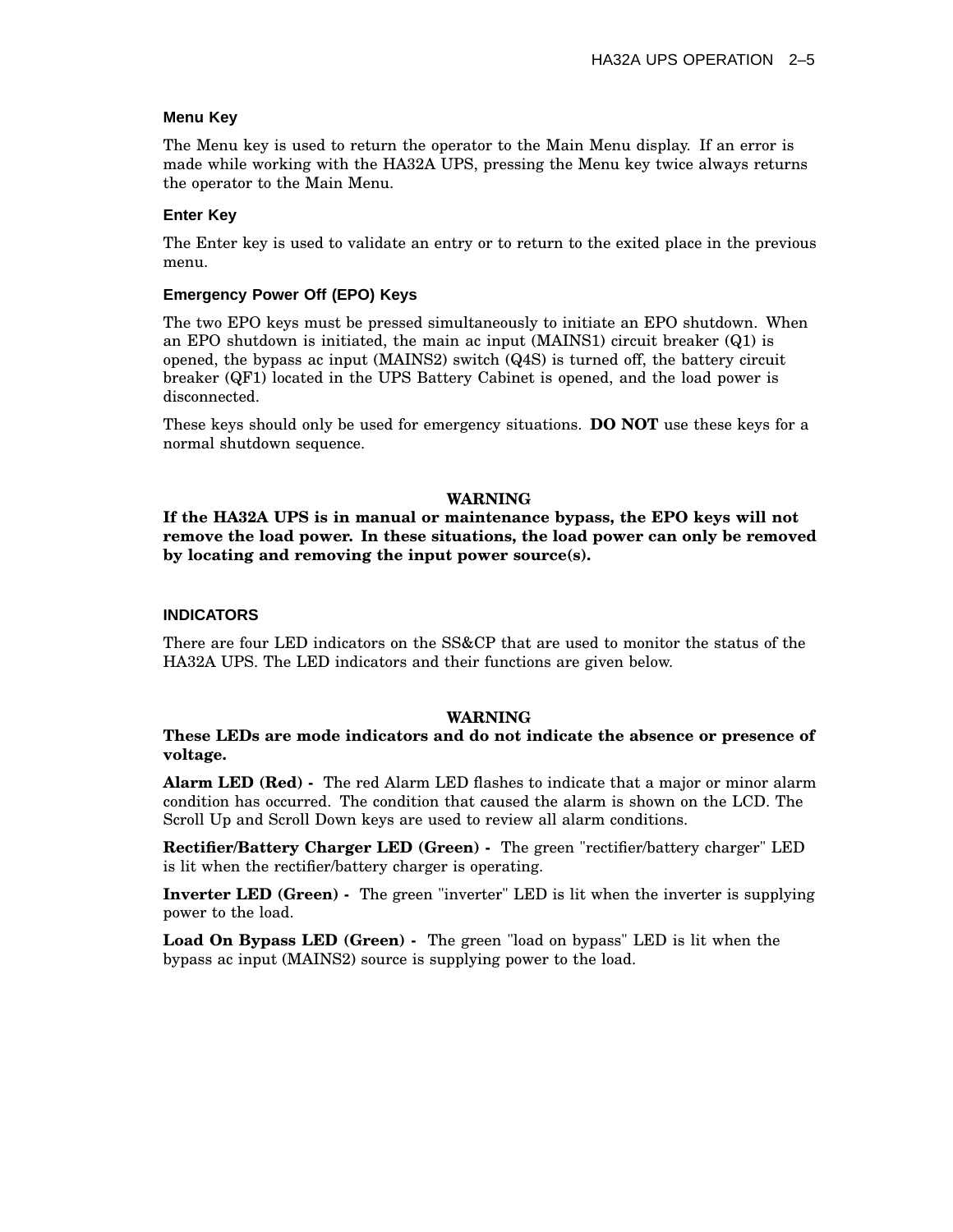# **2.3 CONTROLS**

There are two types of controls for the HA32A UPS: electromechanical and programmable.

# **2.3.1 Electromechanical Controls**

The circuit designator for the five electromechanical controls of the HA32A UPS, and the function of each, are listed below. See Figure 2–4 for the location of these controls.

| Circuit<br>Designator | <b>Function</b>                                                                                                                                                                                                                                                    |
|-----------------------|--------------------------------------------------------------------------------------------------------------------------------------------------------------------------------------------------------------------------------------------------------------------|
| Q <sub>1</sub>        | Main ac input (MAINS1) circuit breaker. Applies input voltage to the<br>rectifier/battery charger and provides input current protection.                                                                                                                           |
| Q3BP                  | Manual bypass nonautomatic switch. Allows the bypass ac input to bypass the<br>UPS and is used in conjunction with Q4S and Q5N.                                                                                                                                    |
| Q4S                   | Bypass ac input (MAINS2) ON/OFF switch. Applies power to or isolates the<br>static switch. Used in conjunction with Q3BP and Q5N.                                                                                                                                  |
| Q5N                   | UPS output isolation switch. Isolates the UPS output and is used in conjunction<br>with Q4S and Q3BP.                                                                                                                                                              |
| K3N                   | Inverter output contactor. Mechanically isolates the UPS inverter from the static<br>switch. When the static switch is ON, K3N is open. When the static switch<br>is OFF, K3N is closed. This contactor makes a loud mechanical sound when it<br>changes position. |

# **2.3.2 Programmable Controls**

The programmable controls are covered in detail in Section 2.4 and include such control functions as:

- Rectifier/battery charger start and stop
- Inverter start and stop
- Clearing faults
- Synchronized/nonsynchronized UPS inverter operation
- Output ac voltage adjustment
- DC voltage and battery charger current limit adjustments
- Boost or equalization charge on battery
- Selecting display language
- Diagnostic and test routines
- Adjusting display contrast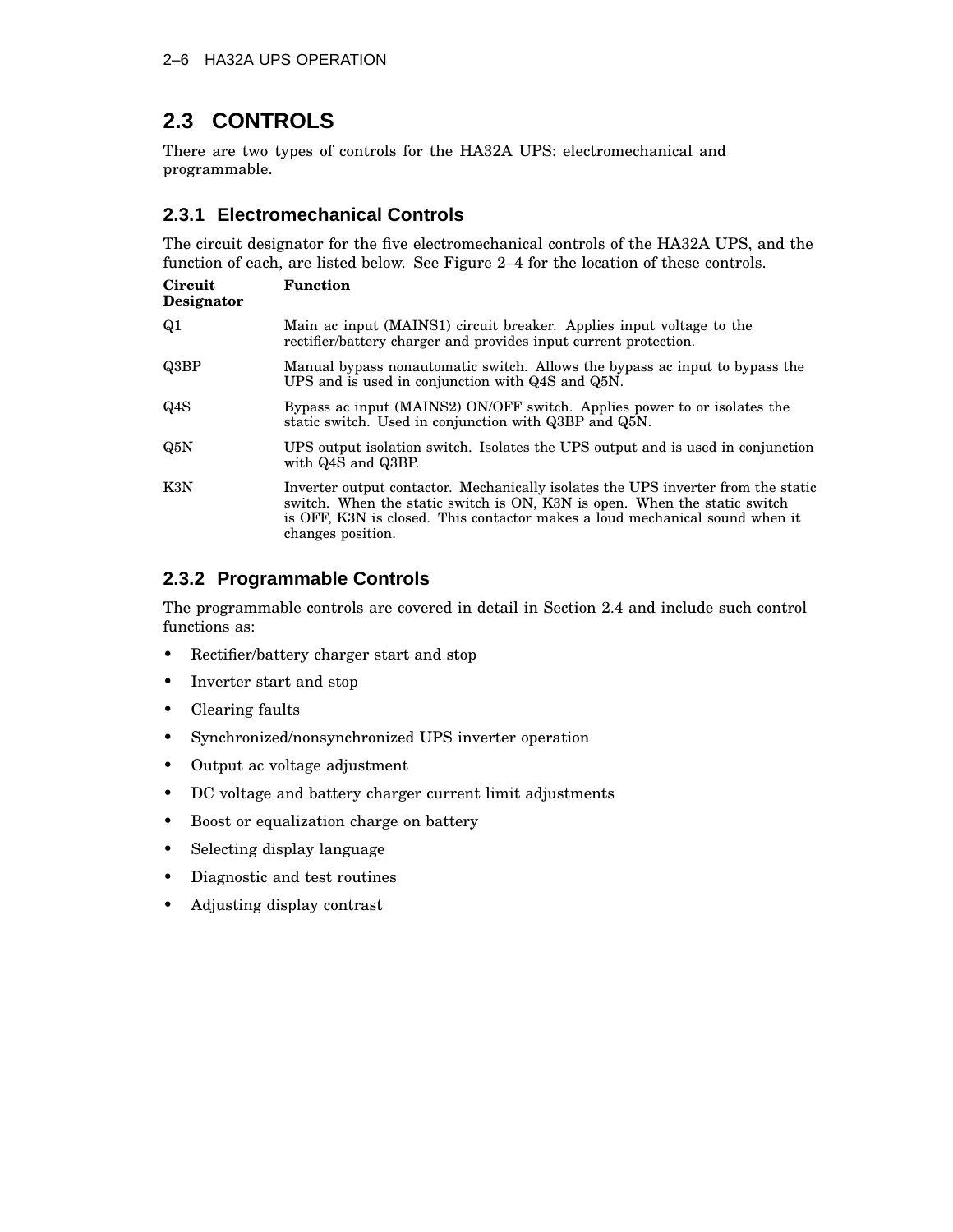

MKV-A2056-91

**Figure 2–4 HA32A UPS**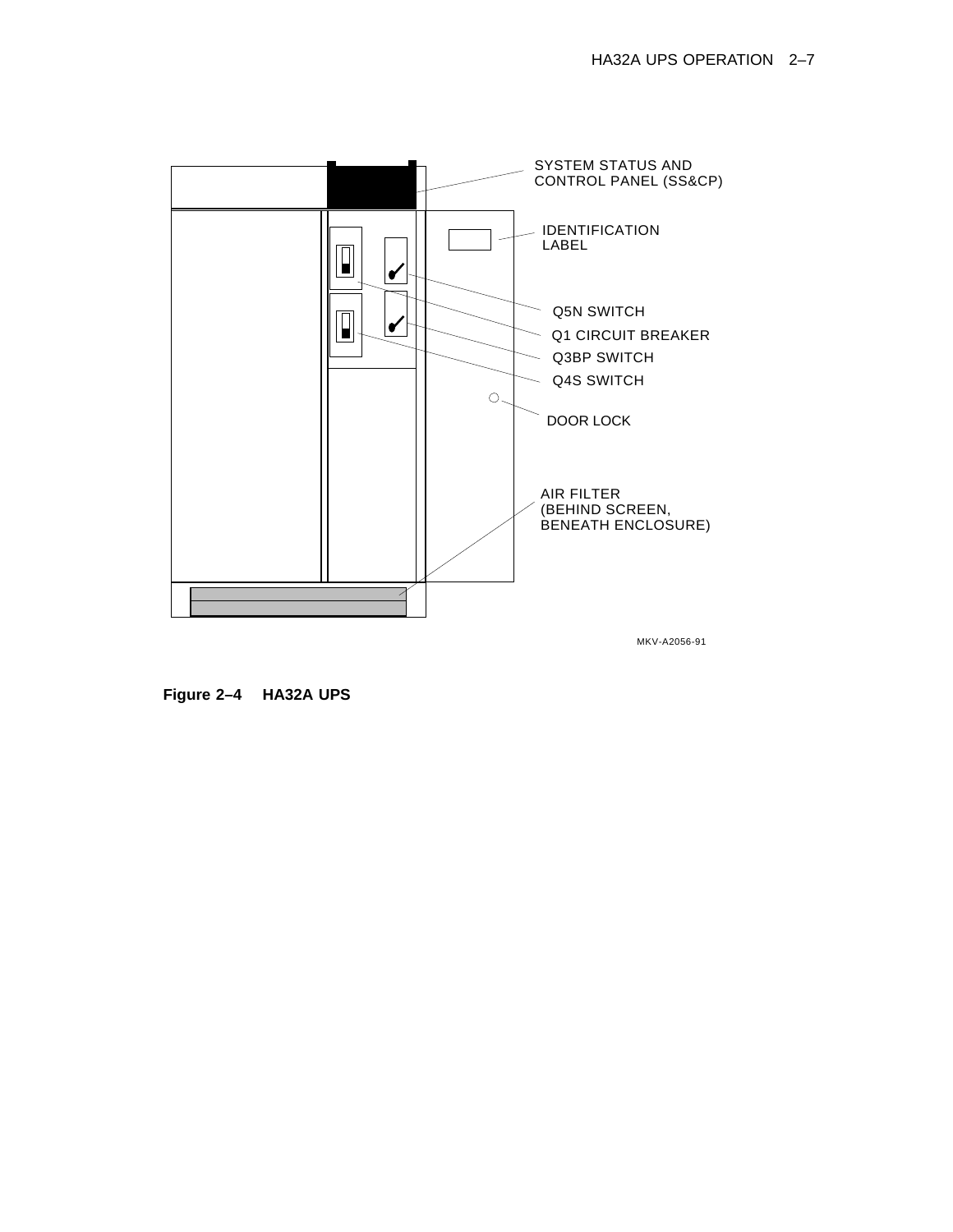# **2.4 UPS MONITOR AND MENUS**

The UPS monitor is a firmware package that allows the operator to interact with the HA32A UPS. The UPS monitor is menu driven to perform a function. The operator chooses the appropriate menu and then selects the desired function from the menu.

#### **NOTE**

**If a UPS Auxiliary Cabinet with an input isolation transformer is installed, circuit breaker CB1 on the UPS Auxiliary Cabinet must be turned on before the UPS can be powered up.**

When the HA32A UPS is powered up, the following language selection screens scroll vertically on the LCD until one language is selected.

> 1 ENGLISH<br>2 FRANCAI: 2 FRANCAIS 2 FRANCAIS<br>3 DEUTSCH **DEUTSCH** 3 DEUTSCH 4 ESPANOL 4 ESPANOL<br>5 ITALIAN 5 ITALIANO

To select a language, press the number key that corresponds to the language desired (press the 1 key to select English). The desired language does not need to be shown on the LCD to make the selection, nor does the Enter key need to be pressed to validate the entry.

After the language selection is made, the LCD displays the following:

\* \* CHECKING \* \* \* \* \* \* \*

After a few seconds, the LCD automatically displays the following during startup:

TEST POSITION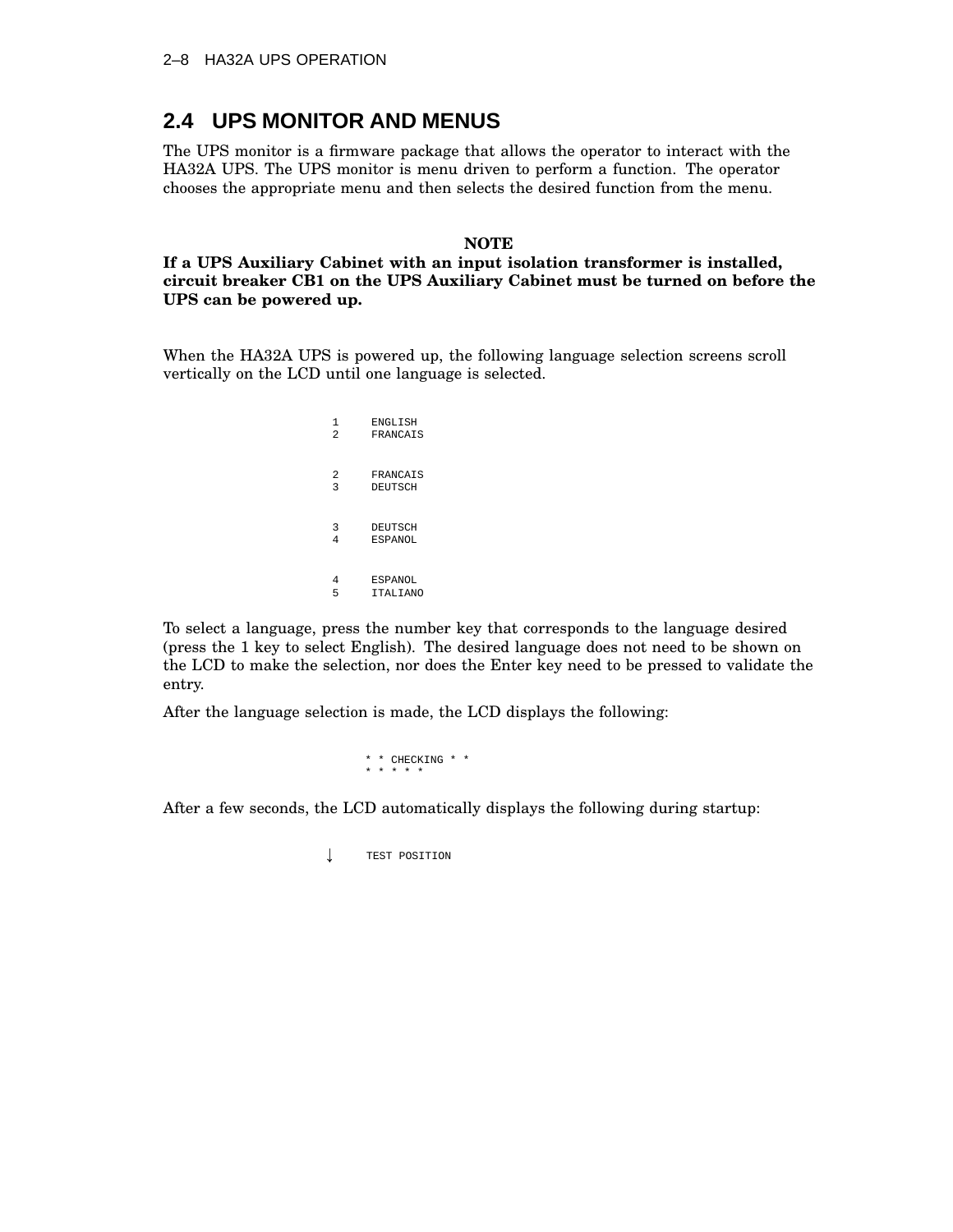The UPS monitor consists of the nine menus that are listed below and described in the following sections.

- Menu 1 START-UP
- Menu 2 INVERTER ON/OFF
- Menu 3 DISPLAY CONTRAST
- Menu 4 BATT TRANS. TEST
- Menu 5 BYPASS PROCEDURE
- Menu 6 COMMANDS
- Menu 7 DIAGNOSIS
- Menu 8 PERSONALIZATION
- Menu 9 COMMUNICATION

When the Menu key is pressed the first two menu items are displayed on the LCD. The Scroll Up and Scroll Down keys can be used to manually scroll through the available menus. To select a menu, press the number key that corresponds to the desired menu number (for example; press the 1 key for the START-UP menu) only when the desired menu is displayed on the LCD.

Use the following procedure to display and scroll through the available menu items.

1. Press the Menu key and the LCD displays the following:

 $\blacksquare$  . The contract of the contract of the contract of the contract of the contract of the contract of the contract of the contract of the contract of the contract of the contract of the contract of the contract of the

```
\begin{array}{ccc} 1 & \text{START-UP} \\ \downarrow & 2 & \text{INVERT-ER} \end{array}2 INVERTER ON/OFF
```
2. Press the Scroll Down key twice and the LCD displays the following:

```
\blacksquare . The contract of the contract of the contract of the contract of the contract of the contract of the contract of the contract of the contract of the contract of the contract of the contract of the contract of the 
                                              3 DISPLAY CONTRAST the contract of the contract of the contract of the contract of the contract of
                                             BATT TRANS. TEST
```
3. Press the Scroll Down key twice more and the LCD displays the following:

```
5 BYPASS PROCEDURE the contract of the contract of the contract of the contract of the contract of
                     6 COMMANDS
```
4. Press the Scroll Down key twice more and the LCD displays the following:

```
\int 7
        7 DIAGNOSIS \int 8
       8 PERSONALIZATION
```
5. Press the Scroll Down key once more and the LCD displays the following:

```
\begin{array}{c} 8 \\ 9 \end{array}8 PERSONALIZATION
            9 COMMUNICATION
```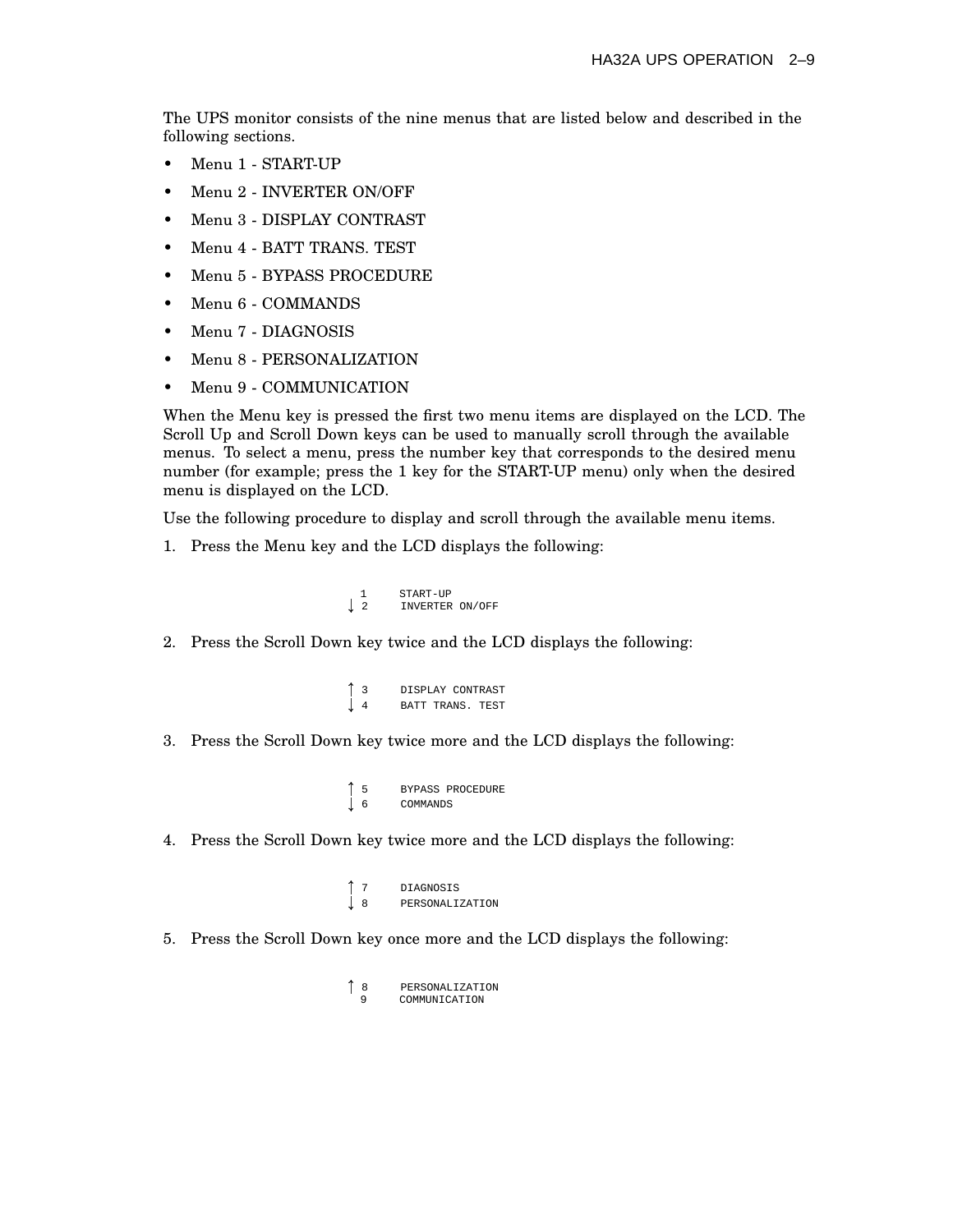### 2–10 HA32A UPS OPERATION

## **2.4.1 START-UP Menu**

The START-UP menu is used to return the HA32A UPS to normal operation after it has been completely powered down.

The following procedure is for accessing and stepping through the START-UP menu.

1. Press the Menu key and the LCD displays the following:

```
1 START-UP<br>
1 2 INVERTER
           2 INVERTER ON/OFF
```
2. Press the 1 key to select menu item number one, START-UP, and the LCD displays the following:

```
CLOSE OUTPUT SWITCH
ITEM: Q5N
```
3. Close the output isolation switch Q5N and the LCD displays the following:

```
CLOSE MAINS2 SWITCH
ITEM: Q4S
```
4. Close the bypass ac input (MAINS2) switch Q4S. The green "load on bypass" LED goes on and the LCD displays the following:

> START THE CHARGER  $1$  = START

5. To start the rectifier/battery charger press the 1 key and then the Enter key. The following three screens are displayed on the LCD and the green "rectifier/battery charger" LED goes on when the third screen is displayed.

> RESET FAULTS \* \* CHECKING \* \* \* \* \* \* \* COMMAND ACCEPTED

6. After the command to start the charger is accepted and the green "rectifier/battery charger" LED goes on, the LCD displays the following:

```
CLOSE BAT. BREAKER
ITEM: QF1
```
7. Close the battery circuit breaker QF1 located inside the UPS Battery Cabinet right door. The audible alarm sounds once every three seconds and the LCD displays the following:

> START THE INVERTER  $1 = \text{START}$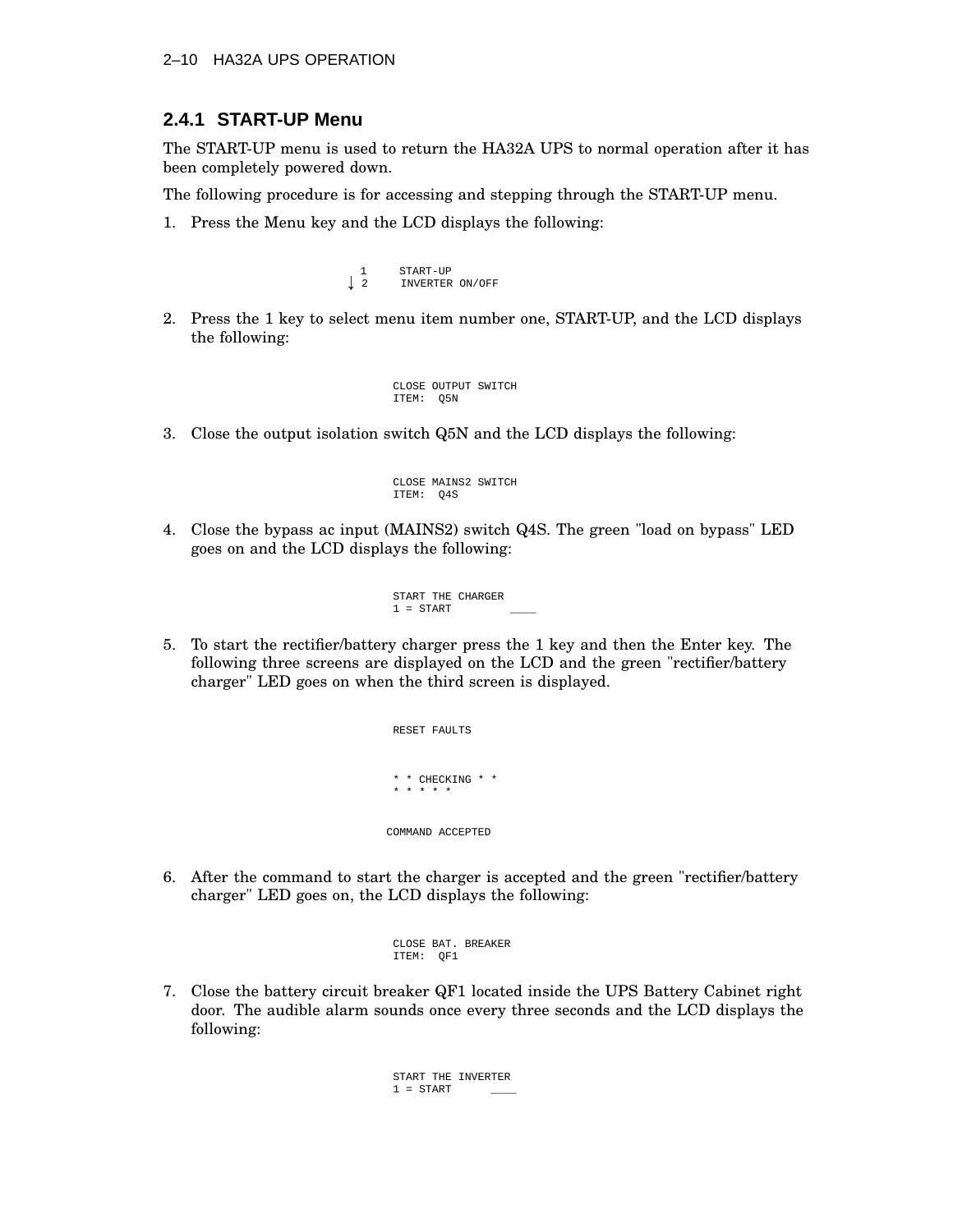8. To start the inverter press the 1 key and then the Enter key. The following five screens are displayed on the LCD:

```
RESET FAULTS
                        * * CHECKING * *
                          * * * * *
                        COMMAND ACCEPTED
                        END OF PROCEDURE
\begin{tabular}{cc} 1 & \multicolumn{2}{c}{} & \multicolumn{2}{c}{} & \multicolumn{2}{c}{} & \multicolumn{2}{c}{} \\ \downarrow & 2 & \multicolumn{2}{c}{} & \multicolumn{2}{c}{} & \multicolumn{2}{c}{} \\ \end{tabular}2 INVERTER ON/OFF
```
- 9. After the command to start the inverter is accepted, the inverter starts, the green "inverter" LED goes on, the green "load on bypass" LED goes off, the audible alarm silences, and the flashing red Alarm LED goes off.
- 10. Press the Enter key and the LCD displays the following screen to indicate that the HA32A UPS has been returned to its normal operating condition.

NORMAL OPERATION LOAD ON UPS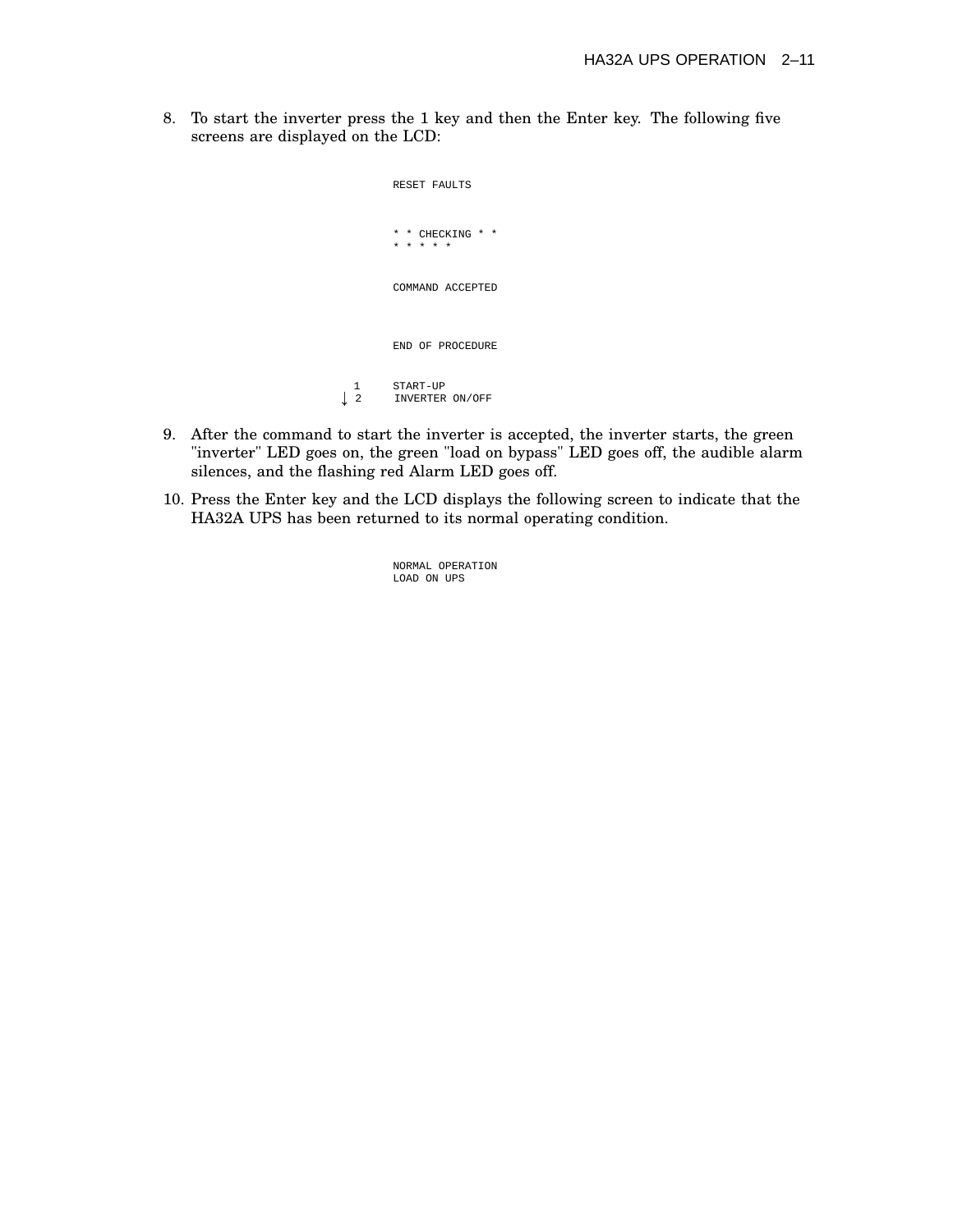## **2.4.2 INVERTER ON/OFF Menu**

The INVERTER ON/OFF menu is used to stop the inverter and force the static switch to transfer the load to the bypass ac input (MAINS2) power source, or to start the inverter and return the UPS from bypass to normal operation.

The following procedure is for accessing and going through the INVERTER ON/OFF menu.

1. Press the Menu key and the LCD displays the following:

```
1 START-UP<br>
1 2 INVERTER
         2 INVERTER ON/OFF
```
2. Press the 2 key to select menu item number two, INVERTER ON/OFF, and the LCD displays the following:

> INVERTER  $1=START$

3. To start the inverter, press the 1 key and then the Enter key. The following three screens are displayed on the LCD and the green "inverter" LED goes on when the second screen is displayed.

> \* \* CHECKING \* \* \* \* \* \* \* COMMAND ACCEPTED INVERTER  $0 =$ STOP  $1 =$ START

If the inverter is commanded to start with the rectifier/battery charger off, the LCD will display the following message and the rectifier/battery charger must be started (see Section 2.4.6) before the inverter can be started.

```
COMMAND REJECTED
CHARGER OFF
```
4. To stop the inverter, press the 0 key and then the Enter key. The following three screens are displayed on the LCD. The green "inverter" LED goes off and the green "load on bypass" LED goes on when the second screen is displayed.

```
* * CHECKING * *
     * * * * *
    COMMAND ACCEPTED
INVERTER
0 =STOP 1 =START \qquad
```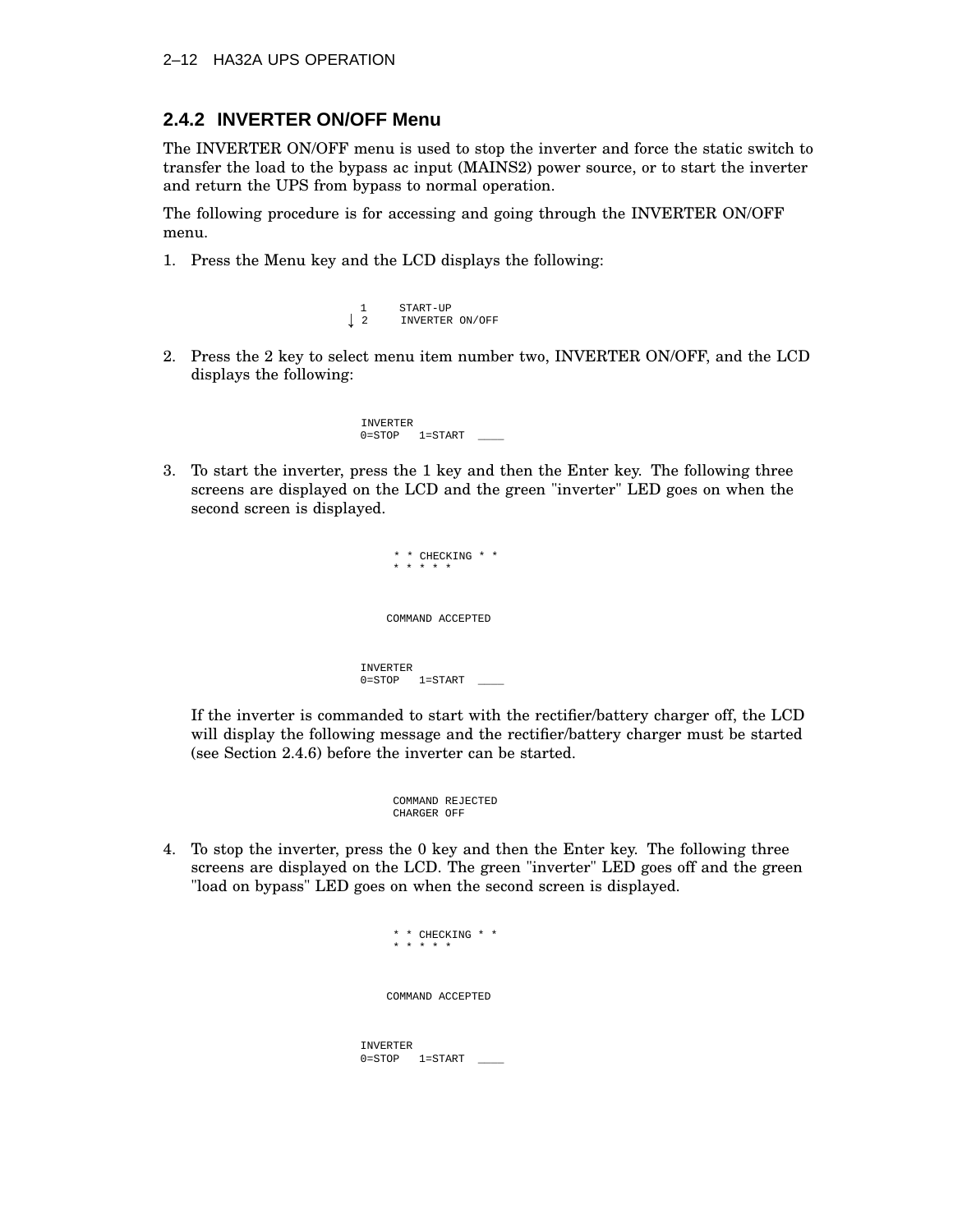If the inverter is commanded to stop during nonsynchronous operation, the LCD will display the following screens and the inverter must be forced off (see Section 2.4.6). The static switch is inhibited during nonsynchronous operation. When the inverter is forced off, the load will transfer to the bypass ac input (MAINS2) with a 200 to 800 millisecond break.

> MAINS2 OUT OF SPEC INV STOP INHIBITED

INV FORCED STOP<br>0=NO 1=YES  $1 = YES$ 

5. Press the Enter key to return to the menu display.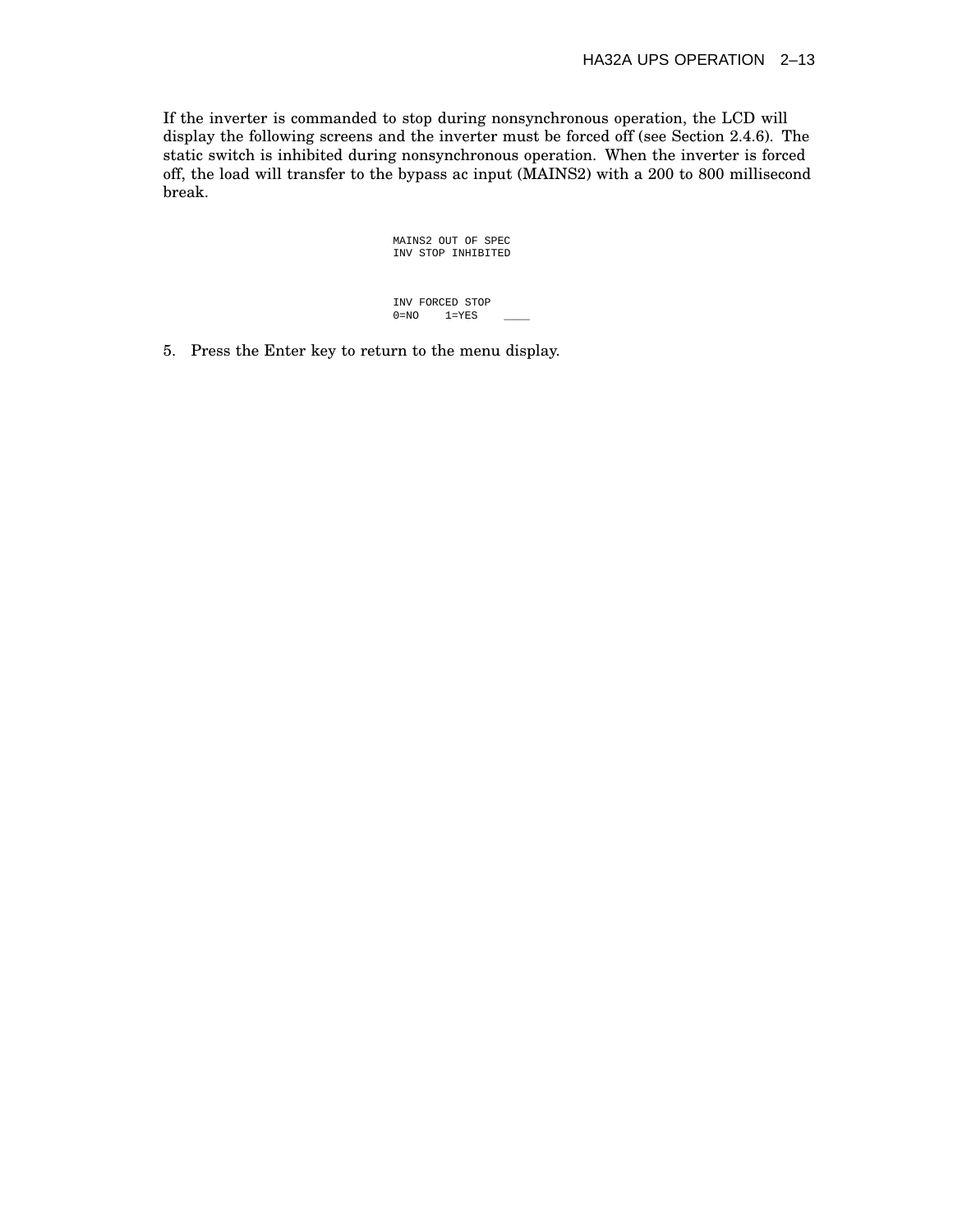## 2–14 HA32A UPS OPERATION

## **2.4.3 DISPLAY CONTRAST Menu**

The DISPLAY CONTRAST menu allows the operator to adjust the contrast of the LCD so that it can be easily read under different room lighting conditions.

The following procedure is for accessing and going through the DISPLAY CONTRAST menu.

1. Press the Menu key and the LCD displays the following:

```
\begin{array}{ccc}\n1 & & \text{START-UP} \\
2 & & \text{INVERT-ER}\n\end{array}2 INVERTER ON/OFF
```
2. Press the Scroll Down key twice and the LCD displays the following:

```
\blacksquare . The contract of the contract of the contract of the contract of the contract of the contract of the contract of the contract of the contract of the contract of the contract of the contract of the contract of the 
                                                     3 DISPLAY CONTRAST the contract of the contract of the contract of the contract of the contract of
                                                   BATT TRANS. TEST
```
3. Press the 3 key to select menu item number three, DISPLAY CONTRAST, and the LCD displays the following:

$$
\begin{array}{ccc}\n\uparrow & - & \text{CONTRAST} \\
\downarrow & + & \n\end{array}
$$

- 4. Press the Scroll Up key to decrease the contrast (lighten the LCD) or the Scroll Down key to increase the contrast (darken the LCD).
- 5. Press the Enter key to return to the menu display.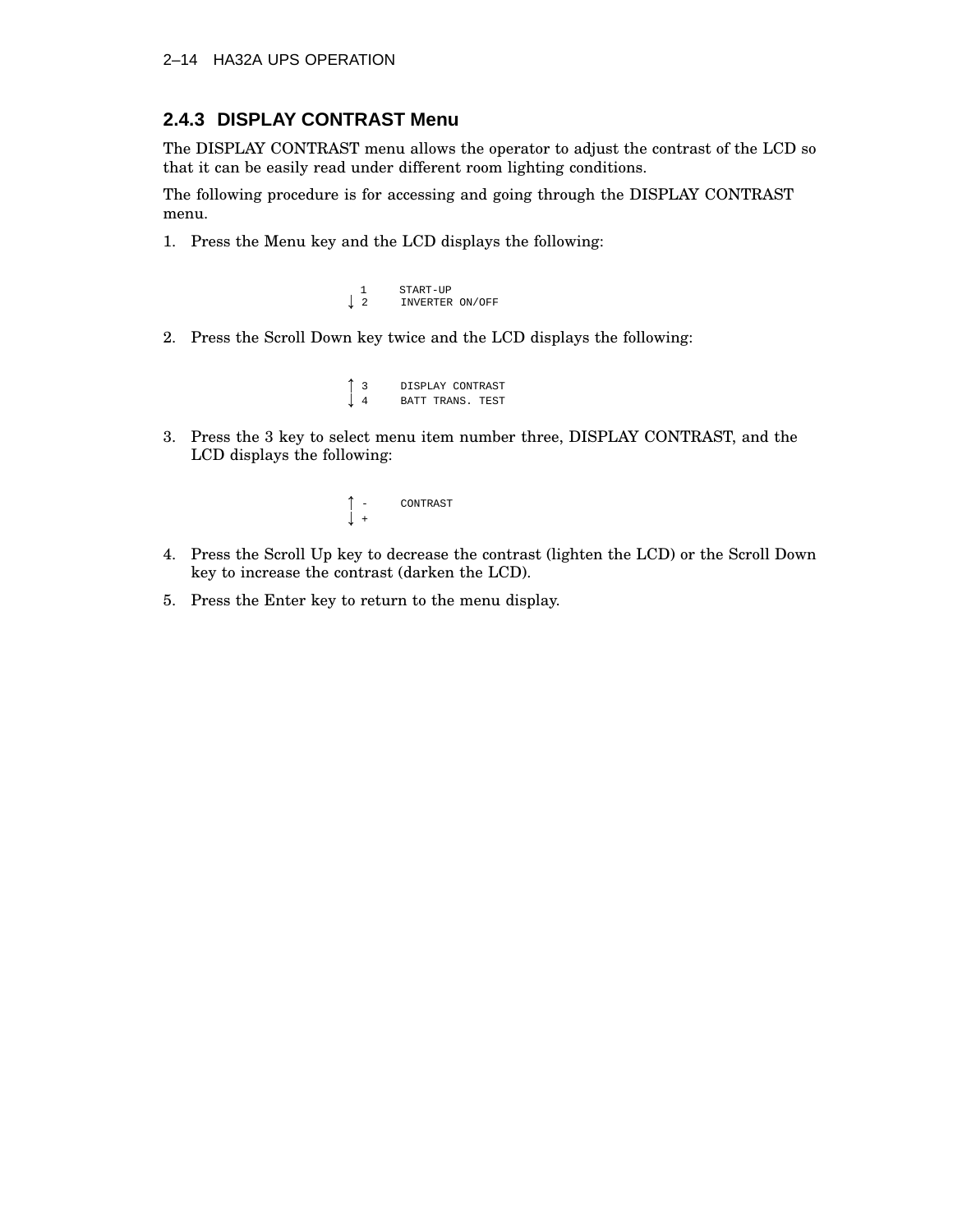# **2.4.4 BATT TRANS. TEST Menu**

The BATT TRANS. TEST menu allows the operator to simulate an input power failure by turning off the rectifier/battery charger and allowing the inverter to operate from battery power for two minutes, then returning the UPS to normal operation. This test should be performed periodically to ensure proper UPS operation.

This test is only possible if the battery has been charged for at least 10 hours. The bypass ac input (MAINS2) source frequency and voltage must also be within the prescribed limits for a no-break transfer to the bypass ac input (MAINS2) source in case of a battery problem.

After running this test, some period of time is required to recharge the batteries to their full rated capacity.

If this test is attempted and the battery has been discharged within the last 10 hours, the following message will be displayed on the LCD:

```
BATTERY RECHARGE
MINI AUTO = X MN
```
The following procedure is for accessing and going through the BATT TRANS. TEST menu.

1. Press the Menu key and the LCD displays the following:

```
1 START-UP<br>
1 2 INVERTER
        2 INVERTER ON/OFF
```
2. Press the Scroll Down key twice and the LCD displays the following:

|   | DISPLAY CONTRAST |  |  |
|---|------------------|--|--|
| Ţ | BATT TRANS, TEST |  |  |

3. Press the 4 key to select menu item number four, BATT TRANS. TEST, and the LCD displays the following:

```
STOP THE CHARGER
0 = STOP
```
4. Press the 0 key and then the Enter key. The LCD displays the following screens:

```
* * CHECKING * *
 * * * * *
COMMAND ACCEPTED
BATTERY TEST
AUTO=XX MN Ub=XXX V
```
5. When the command to stop the rectifier/battery charger is accepted, the green "rectifier/battery charger" LED goes off and the time remaining on battery operation and the battery voltage are displayed on the LCD.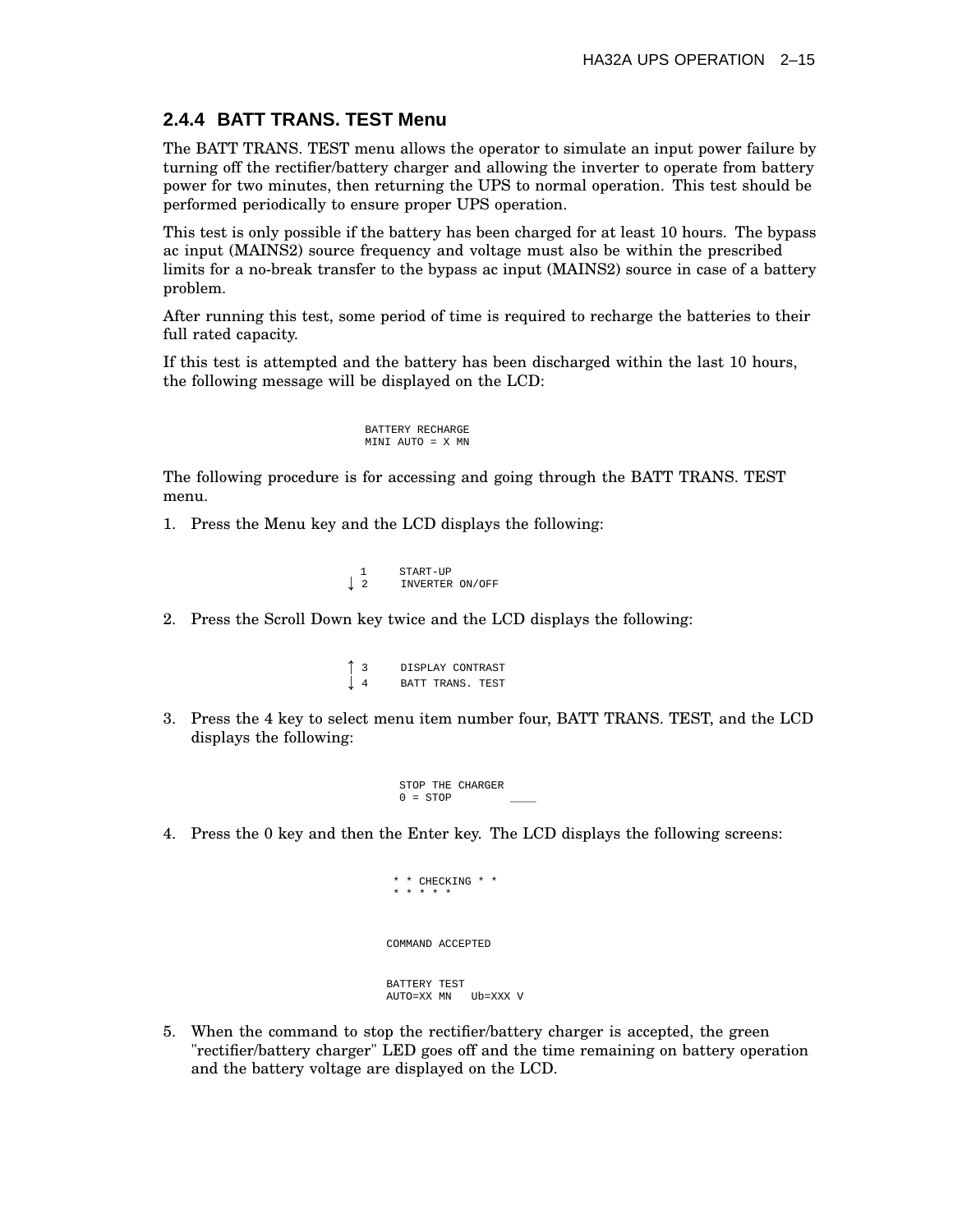# 2–16 HA32A UPS OPERATION

6. When the test has completed successfully the LCD displays the following:

|                                   | BATTERY OK                           |
|-----------------------------------|--------------------------------------|
|                                   | <b>RESET FAULTS</b>                  |
|                                   | COMMAND ACCEPTED                     |
|                                   | * * CHECKING * *<br>* * * * *        |
| $\overline{\mathbf{3}}$<br>↓<br>4 | DISPLAY CONTRAST<br>BATT TRANS. TEST |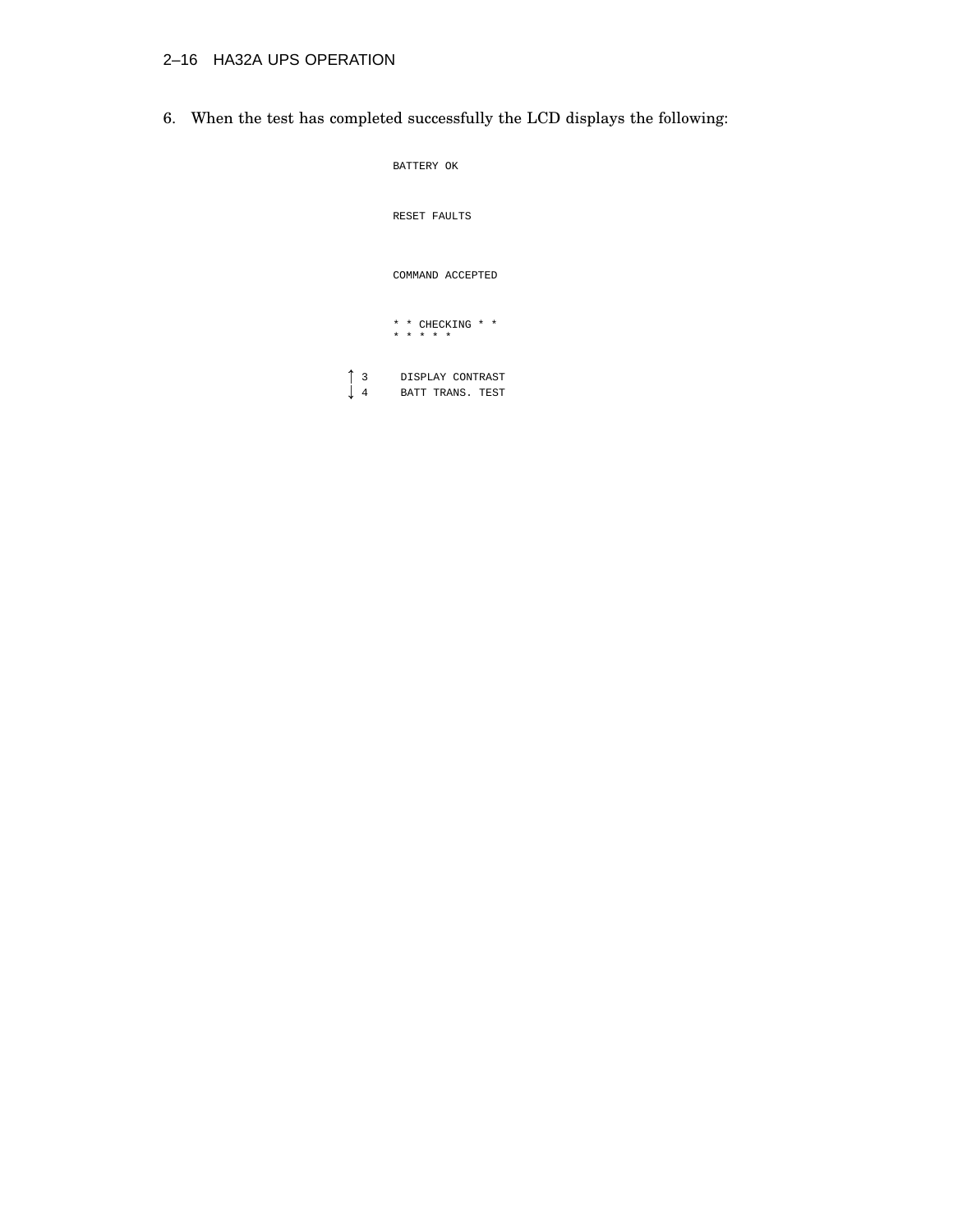### **2.4.5 BYPASS PROCEDURE Menu**

The BYPASS PROCEDURE menu is used to manually transfer the load to the bypass ac input (MAINS2) source without interruption to the load, and for the reverse transfer of the load back to the UPS inverter output.

If the bypass ac input (MAINS2) source is out of tolerance, these transfers will result in a 200 to 800 millisecond load interruption and can be performed only with a FORCED STOP command (see Section 2.4.6.4). The FORCED STOP command can be issued only after entering the two-digit password.

The following procedure is for accessing and going through the BYPASS PROCEDURE menu.

1. Press the Menu key and the LCD displays the following:

|   | START-UP        |  |
|---|-----------------|--|
| ↓ | INVERTER ON/OFF |  |

2. Press the Scroll Down key four times and the LCD displays the following:

```
155 BYPASS PROCEDURE \frac{1}{6}COMMANDS
```
3. Press the 5 key to select menu item number five, BYPASS PROCEDURE, and the LCD displays the following:

|   |               | SW TO MAN BY-PASS |
|---|---------------|-------------------|
| 2 | RETURN TO UPS |                   |

### **To Transfer To Manual Bypass**

4. To transfer to manual bypass, press the 1 key and the LCD displays the following:

```
STOP THE INVERTER
0 = STOP
```
5. Press the 0 key and then the Enter key. The LCD displays the following screens:

```
* * CHECKING * *
 * * * * *
COMMAND ACCEPTED
CLOSE BY-PASS SW
ITEM: Q3BP
```
- 6. When the command to stop the inverter is accepted, the inverter turns off, the green "inverter" LED goes off, the green "load on bypass" LED goes on, the audible alarm activates, and the red Alarm LED flashes.
- 7. Close the manual bypass switch Q3BP. The LCD displays the following:

OPEN MAINS2 SWITCH ITEM: Q4S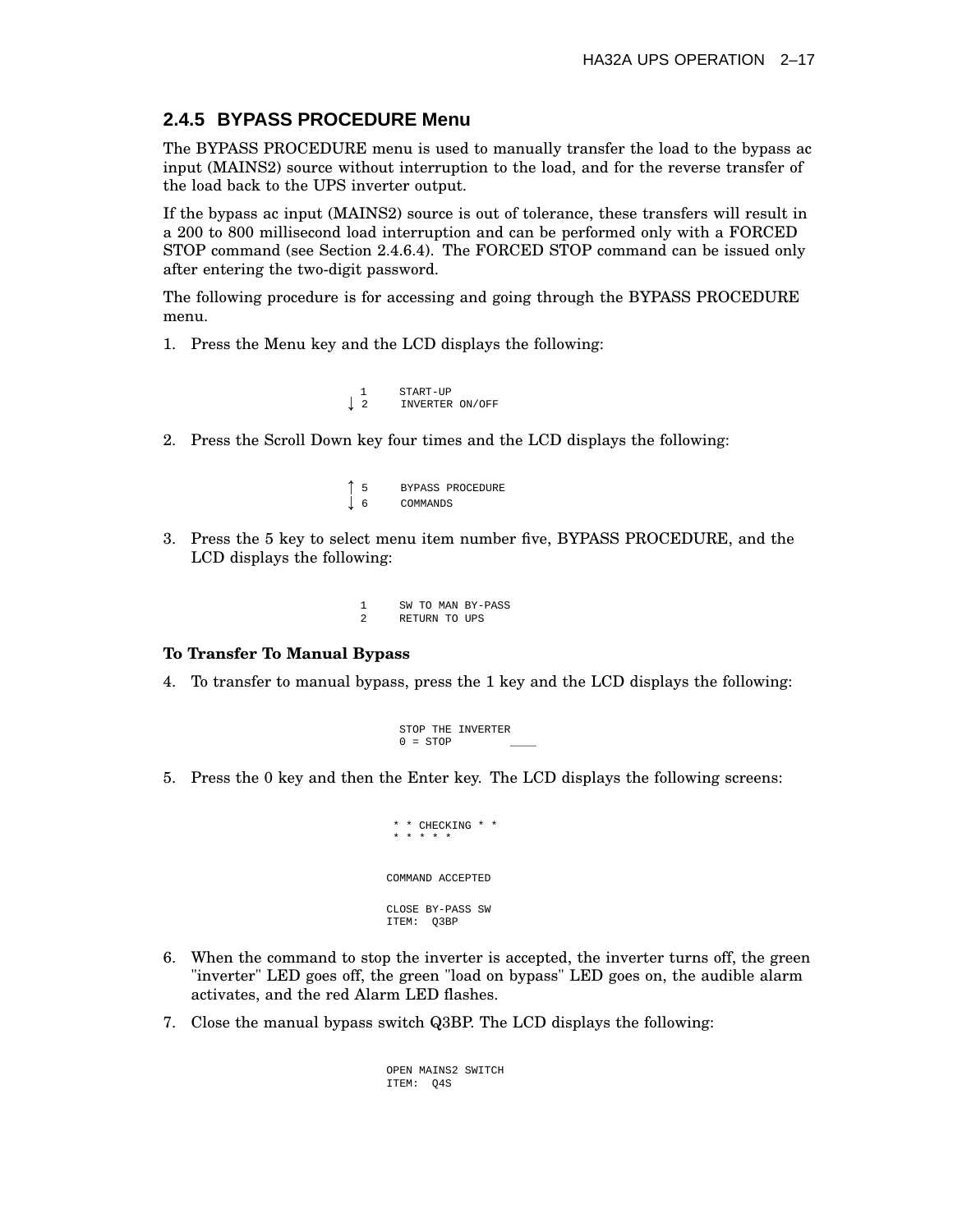### 2–18 HA32A UPS OPERATION

8. Open the bypass ac input (MAINS2) switch Q4S. The green "load on bypass" LED goes off and the LCD displays the following:

> OPEN OUTPUT SWITCH ITEM: Q5N

9. Open the output isolation switch Q5N. The LCD displays the following:

END OF PROCEDURE 1 SW TO MAN BY-PASS<br>2 RETURN TO UPS 2 RETURN TO UPS

### **WARNING**

### **Manual bypass is not intended for maintenance procedures. Contact Digital Services for maintenance procedures.**

### **To Return To Inverter**

1. To return the UPS to normal (inverter) operation, press the 2 key and the LCD displays the following:

> CLOSE OUTPUT SWITCH ITEM: Q5N

2. Close the output isolation switch Q5N. The LCD displays the following:

CLOSE MAINS2 SWITCH ITEM: Q4S

3. Close the bypass ac input (MAINS2) switch Q4S. The green "load on bypass" LED goes on and the LCD displays the following:

> OPEN BY-PASS SWITCH ITEM: Q3BP

4. Open the manual bypass switch Q3BP. The audible alarm activates and the LCD displays the following:

> START INVERTER  $1 = \text{STATE}$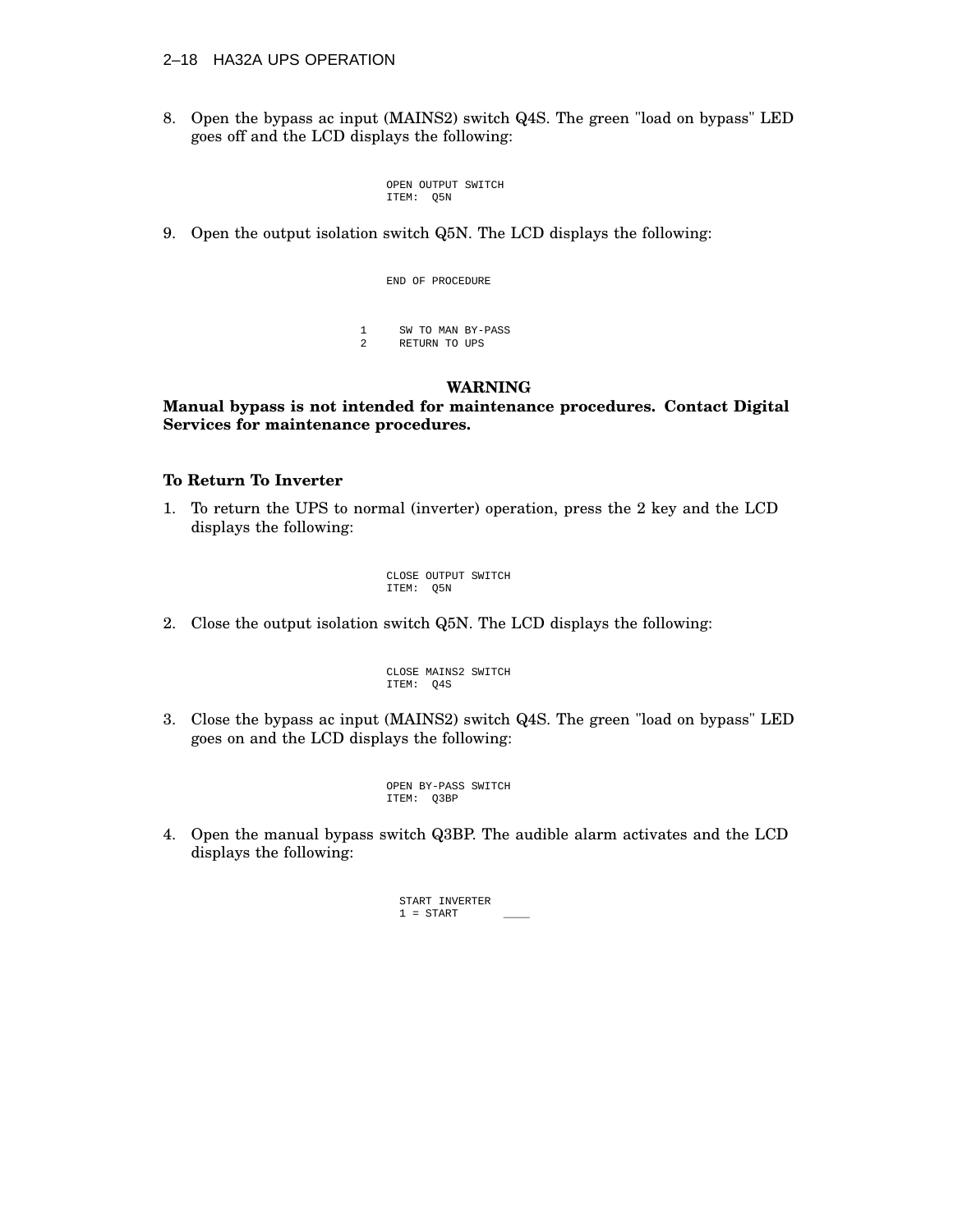5. Press the 1 key and then the Enter key. The LCD displays the following screens:

```
RESET FAULTS
      * * CHECKING * *
      * * * * *
    COMMAND ACCEPTED
    END OF PROCEDURE
1 SW TO MAN BY-PASS<br>2 RETURN TO UPS
      2 RETURN TO UPS
```
- 6. When the command to start the inverter is accepted, the inverter turns on, the green "inverter" LED goes on, the green "load on bypass" LED goes off, the audible alarm silences, and the red Alarm LED goes off.
- 7. Press the Enter key and the LCD displays the following:

```
155 BYPASS PROCEDURE \downarrow 6
          COMMANDS
```
8. Press the Enter key again and the LCD displays the following screen to indicate that the UPS has returned to normal operation:

> NORMAL OPERATION LOAD ON UPS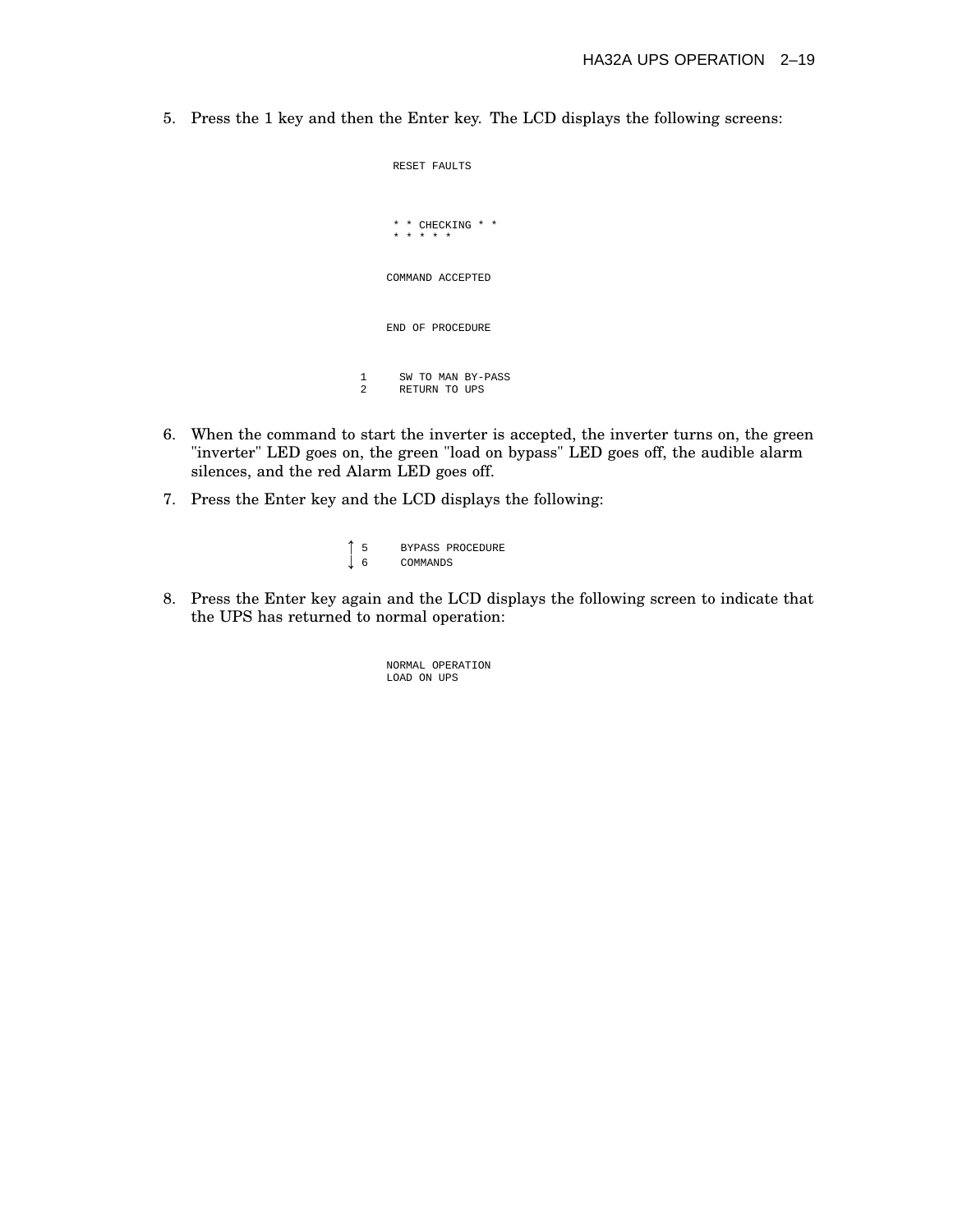### **2.4.6 COMMANDS Menu**

The COMMANDS menu is used to initiate the following operations:

- Rectifier/battery charger start and stop
- Inverter start and stop
- Reset faults stored in memory
- Synchronous/nonsynchronous UPS inverter operation
- Boost charging of the battery
- Equalization charging of the battery
- Selection of the display language

After accessing the COMMANDS menu, use the Scroll Up and Scroll Down keys to select the desired command. While the selected command is being executed, the LCD displays the following two screens:

```
* * CHECKING * *
 * * * * *
COMMAND ACCEPTED
```
The following procedure is for accessing and going through the COMMANDS menu.

1. Press the Menu key and the LCD displays the following:

```
\begin{array}{ccc} 1 & & \text{START-UP} \\ \downarrow & 2 & & \text{INVERT-ER} \end{array}2 INVERTER ON/OFF
```
- 2. Press the Scroll Down key four times and the LCD displays the following:
	- $\blacksquare$  . The contract of the contract of the contract of the contract of the contract of the contract of the contract of the contract of the contract of the contract of the contract of the contract of the contract of the 5 BYPASS PROCEDURE  $\blacksquare$  . The contract of the contract of the contract of the contract of the contract of the contract of the contract of the contract of the contract of the contract of the contract of the contract of the contract of the **COMMANDS**
- 3. Press the 6 key to select menu item number six, COMMANDS, and the LCD displays the first available command operation.

### **2.4.6.1 Rectifier/Battery Charger Start and Stop**

Use the following procedure to access the rectifier/battery charger start and stop command.

1. When the COMMANDS menu is accessed by pressing the 6 key, the first command available is the rectifier/battery charger start and stop command, and the LCD displays the following:

```
 CHARGER
\downarrow 0=STOP 1=START \lrcorner
```
2. To start the rectifier/battery charger, press the 1 key and then the Enter key. To stop the rectifier/battery charger, press the 0 key and then the Enter key.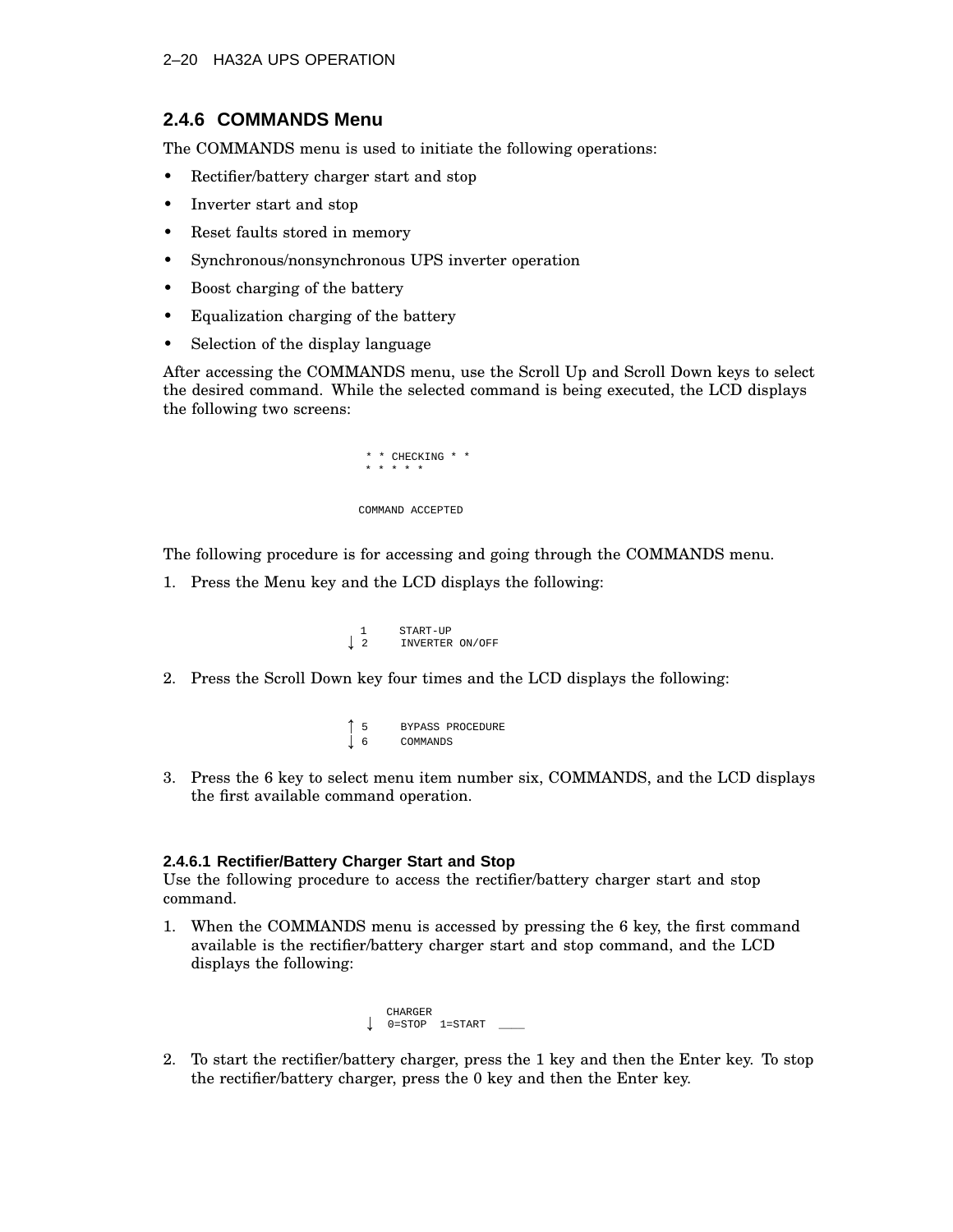### **2.4.6.2 Inverter Start and Stop**

Use the following procedure to access the inverter start and stop command.

1. After accessing the COMMANDS menu, press the Scroll Down key until the LCD displays the following:

| <b>INVERTER</b> |                    |  |
|-----------------|--------------------|--|
| $0 = STOP$      | $l = \text{START}$ |  |

2. To start the inverter, press the 1 key and then the Enter key. To stop the inverter, press the 0 key and then the Enter key.

#### **2.4.6.3 Resetting Faults Stored in Memory**

Use the following procedure to access the resetting faults stored in memory command.

1. After accessing the COMMANDS menu, press the Scroll Down key until the LCD displays the following:



2. To reset faults stored in memory, press the 1 key and then the Enter key.

### **2.4.6.4 Synchronous/Nonsynchronous Operation**

Synchronizing and desynchronizing the inverter requires the entry of a two-digit password. If an error is made when entering the password, the UPS monitor will allow the password to be re-entered.

#### **NOTE**

**The two-digit password will not appear on the LCD.**

### **CAUTION**

**The !LOAD INTERRUPT! message indicates that the load power will be interrupted for a minimum of 200 milliseconds. Be certain that the load can tolerate this interruption.**

#### **NOTE**

**When the UPS inverter is operated in nonsynchronous mode in relation to the bypass ac input (MAINS2) source, operation of the static switch is inhibited.**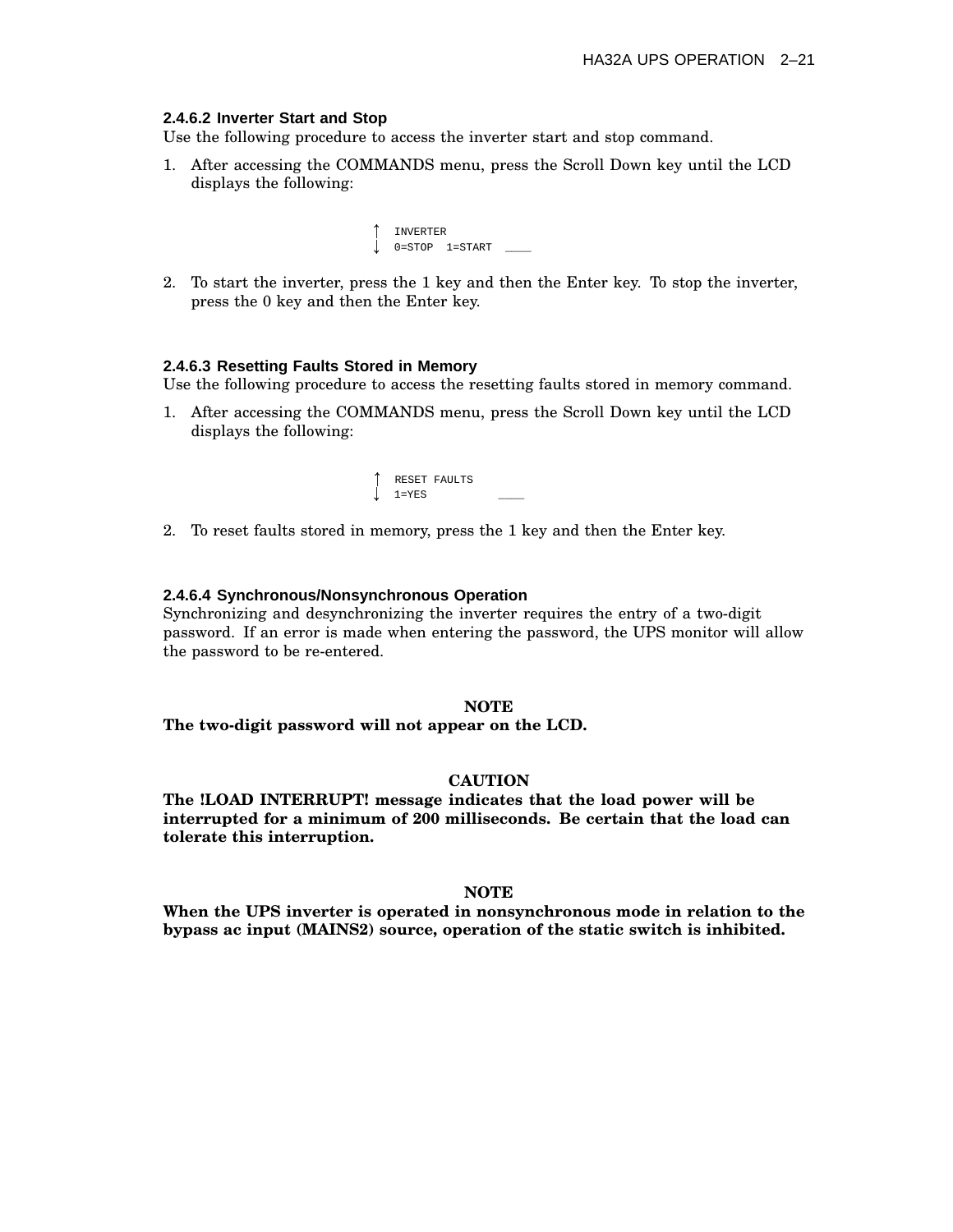### 2–22 HA32A UPS OPERATION

Use the following procedure to access the synchronous/nonsynchronous operation command.

1. After accessing the COMMANDS menu, press the Scroll Down key until the LCD displays the following:

```
\uparrow MAINS2 UNSYNCHRON.
\downarrow password? _ _ _
```
2. Enter the password by pressing the 1 key, the 9 key, and then the Enter key. The LCD displays the following:

> MAINS2 UNSYNCHRON.  $0=NO$   $1=YES$

- 3. For synchronous operation, press the 0 key and then the Enter key. For nonsynchronous operation, press the 1 key and then the Enter key.
- 4. After the Unsync Decision screen appears, the LCD displays the following:

| ↑ |           | MAINS2 UNSYNCHRON. |
|---|-----------|--------------------|
| 1 | PASSWORD? |                    |

### **2.4.6.5 Battery Boost Charge**

(Not an operator selectable command) Use the following procedure to access the boost charging of the battery command.

- 1. After accessing the COMMANDS menu, press the Scroll Down key until the LCD displays the following:
	- **BAT BOOSTING** 1=YES \_\_\_\_
- 2. To apply boost charge voltage to the battery, press the 1 key and then the Enter key.

### **2.4.6.6 Battery Equalization Charge**

(Not an operator selectable operation) Use the following procedure to access the equalization charging of the battery command.

1. After accessing the COMMANDS menu, press the Scroll Down key until the LCD displays the following:

```
BATT. EQUALIZATION

0=NO 1=YES ____
```
2. To continue without applying an equalization charge voltage to the battery, press the 0 key and then the Enter key.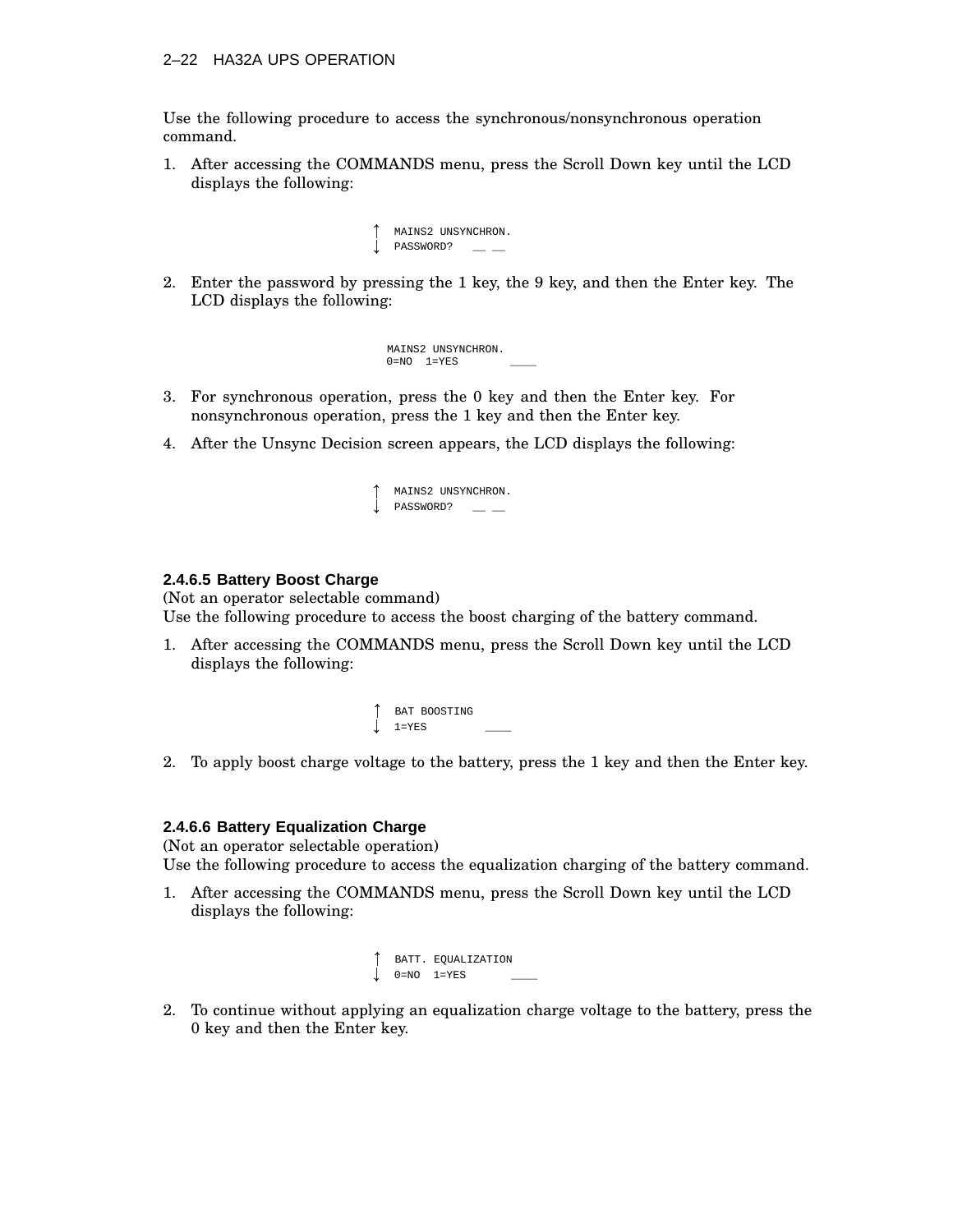3. To apply an equalization charge voltage to the battery, press the 1 key and then the Enter key. Since the inverter must be shut down to apply an equalization charge voltage to the battery, the LCD displays the following.

```
STOP THE INVERTER
0=STOP
```
4. Press the 0 key and then the Enter key. The inverter stops and equalization charging of the battery begins.

### **2.4.6.7 Language Selection**

Use the following procedure to access the language selection command.

1. After accessing the COMMANDS menu, press the Scroll Down key until the LCD displays the following:

| LANGUAGE?     |  |
|---------------|--|
| $1 =$ ENGLISH |  |

2. To select English as the display language, press the 1 key and then the Enter key. If English is not the desired language, press the Scroll Down key and the LCD displays the following:



3. To select French as the display language, press the 2 key and then the Enter key. If French is not the desired language, press the Scroll Down key and the LCD displays the following:

| LANGUAGE? |  |
|-----------|--|
| 3=DEUTSCH |  |

- 4. To select German as the display language, press the 3 key and then the Enter key. If German is not the desired language, press the Scroll Down key and the LCD displays the following:
	- <sup>1</sup> LANGUAGE? 4=ESPANOL \_\_\_\_
- 5. To select Spanish as the display language, press the 4 key and then the Enter key. If Spanish is not the desired language, press the Scroll Down key and the LCD displays the following:

| ተ | LANGUAGE?  |  |
|---|------------|--|
|   | 5=ITALIANO |  |

6. To select Italian as the display language, press the 5 key and then the Enter key.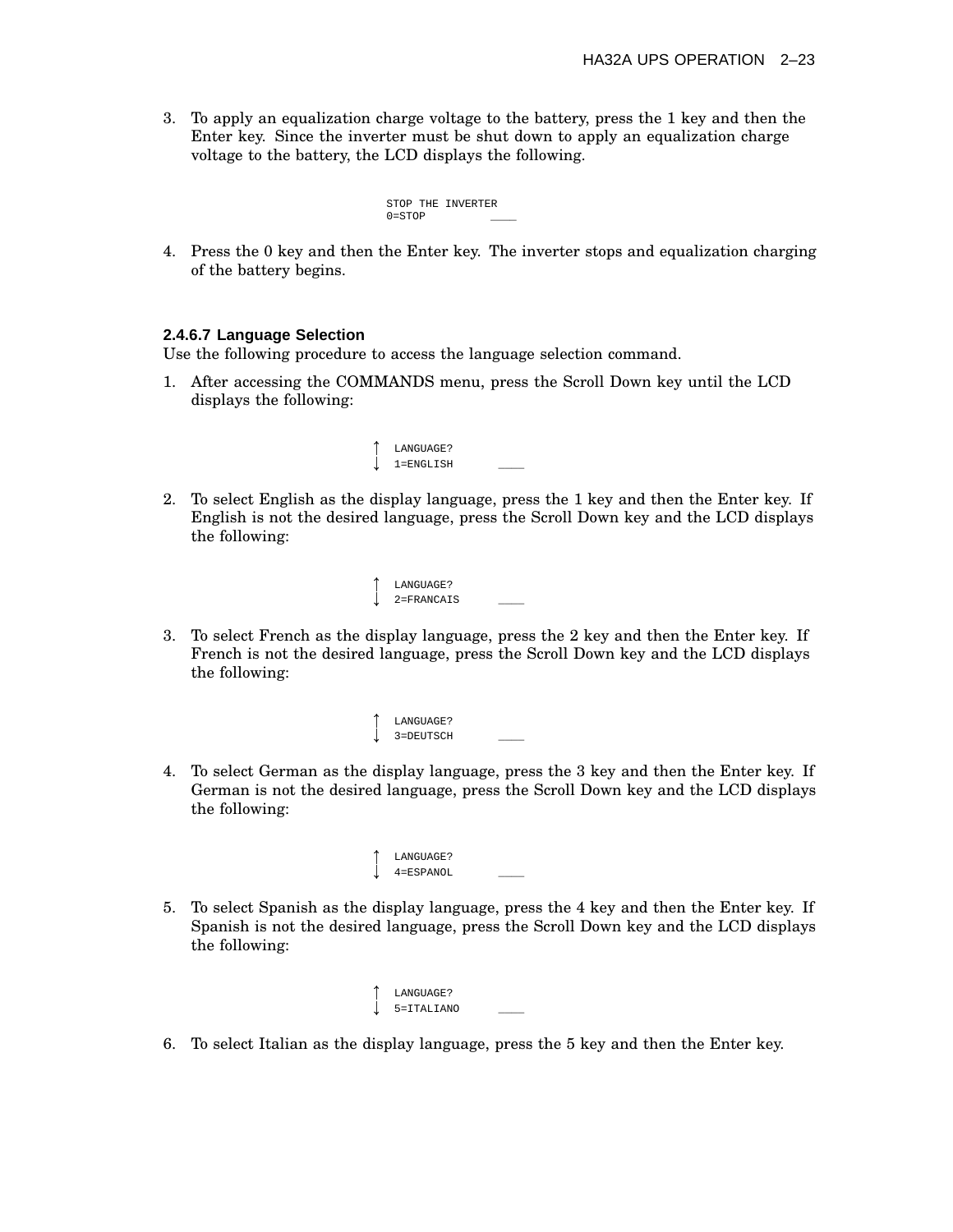### **2.4.7 DIAGNOSIS Menu**

The DIAGNOSIS menu is used to initiate the standard self-test routine that is built into the UPS.

The following procedure is for accessing and going through the DIAGNOSIS menu.

1. Press the Menu key and the LCD displays the following:

```
1 START-UP<br>
1 2 INVERTER
           2 INVERTER ON/OFF
```
2. Press the Scroll Down key six times and the LCD displays the following:

```
\blacksquare . The contract of the contract of the contract of the contract of the contract of the contract of the contract of the contract of the contract of the contract of the contract of the contract of the contract of the 
                                                            7 DIAGNOSIS the contract of the contract of the contract of the contract of the contract of
                                                         8 PERSONALIZATION
```
3. Press the 7 key to select menu item number seven, DIAGNOSIS, and the LCD displays the following:

```
STOP THE INVERTER
FOR SELF-TEST
STOP THE INVERTER
0 = STOP
```
4. Press the 0 key and then the Enter key. The LCD displays the following screens:

```
* * CHECKING * *
 * * * * *
COMMAND ACCEPTED
```
5. When the command to stop the inverter is accepted, the inverter turns off, the green "inverter" LED goes off, the green "load on bypass" LED goes on, the audible alarm activates, the red Alarm LED flashes, and the LCD displays the following screens:

```
STOP THE CHARGER
FOR SELF-TEST
STOP THE CHARGER
0 = STOP
```
6. Press the 0 key and then the Enter key. The LCD displays the following screens:

```
* * CHECKING * *
 * * * * *
COMMAND ACCEPTED
```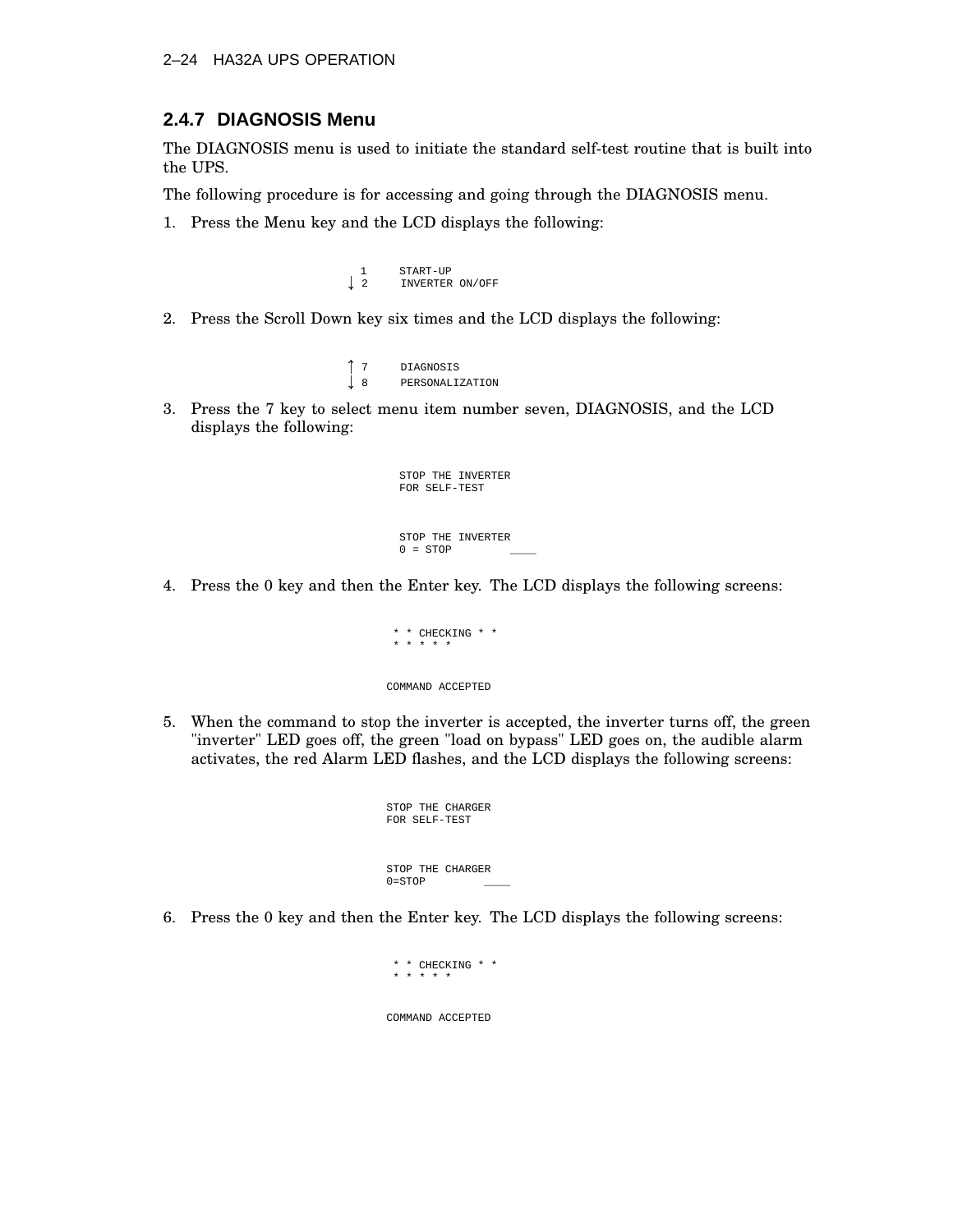7. When the command to stop the rectifier/battery charger is accepted, the rectifier/battery charger turns off, the green "rectifier/battery charger" LED goes off, and the LCD displays the following:

```
Q1 SWITCH CLOSED?
ITEM: Q1 OK=1
```
8. If the main ac input (MAINS1) circuit breaker (Q1) is closed, press the 1 key and then the Enter key. The LCD displays the following:

```
Q4S SWITCH CLOSED?
ITEM: Q4S OK=1
```
9. The five alarms shown in the following three LCD screens are normal alarm conditions that should appear for the present status of the UPS (both the inverter and rectifier/battery charger are off). If any other alarm conditions are displayed, immediate action should be taken. Write down all of the alarms and contact Digital Services for assistance at 1-800-272-2001. Have your access number available.

If the bypass ac input (MAINS2) switch (Q4S) is closed, press the 1 key and then the Enter key. The LCD displays the following:

```
NOTE THE ALARMS
   THEN PUSH ON \leftrightarrowALARMS<br>INVERTER OFF
        INVERTER OFF
```
10. Press the Scroll Down key twice and the LCD displays the following:

```

INVERTER OV OR UV 
K3N IS OPEN
```
11. Press the Scroll Down key twice more and the LCD displays the following:

```
\uparrowCHARGER OFF
       INV PHASE OUT TOL
```
12. After viewing all of the alarm conditions, press the Enter key. The LCD displays the following screens:

```
* * SELF-TESTING * *
 * * * * *
SELF TEST RESULT:
LOGIC OK
```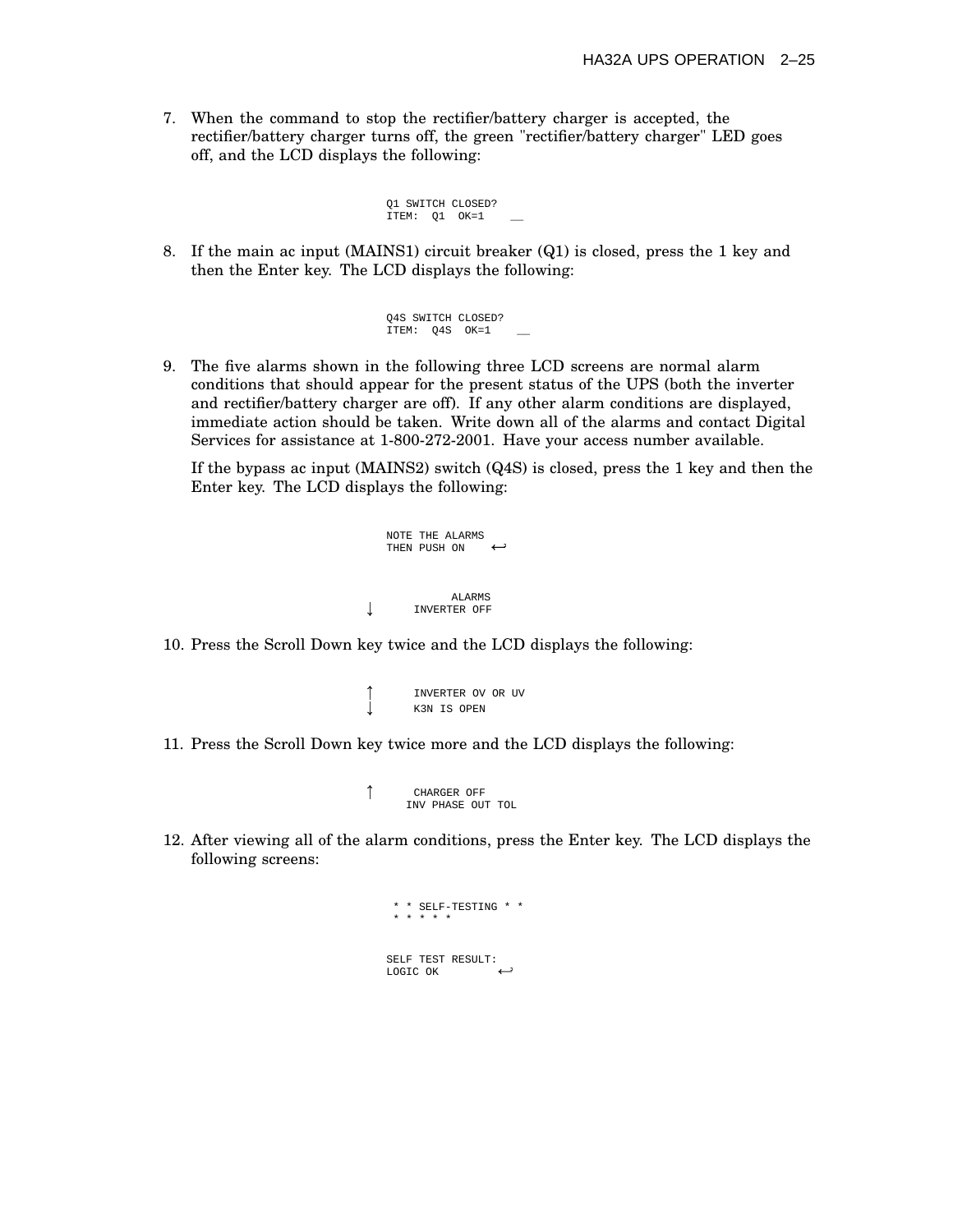13. Press the Enter key and the LCD displays the following screens:

| ANALOG TEST<br>PCB AOCX                 |
|-----------------------------------------|
| ANALOG TEST<br>PCB AOOX                 |
| START THE CHARGER<br>$1 = \text{START}$ |

14. Press the 1 key and then the Enter key to start the rectifier/battery charger. The LCD displays the following screens:

| RESET FAULTS                                    |
|-------------------------------------------------|
|                                                 |
| *<br>$\star$<br>$\star$<br>$\star$<br>CHECK TNG |
| $+$ $+$<br>$\rightarrow$<br>$\star$<br>÷        |
|                                                 |
| COMMAND ACCEPTED                                |

15. When the command to start the rectifier/battery charger is accepted, the rectifier/battery charger turns on, the green "rectifier/battery charger" LED goes on, and the LCD displays the following:

> START THE INVERTER  $1 = \text{START}$

16. Press the 1 key and then the Enter key to start the inverter. The LCD displays the following screens:

> RESET FAULTS \* \* CHECKING \* \* \* \* \* \* \* COMMAND ACCEPTED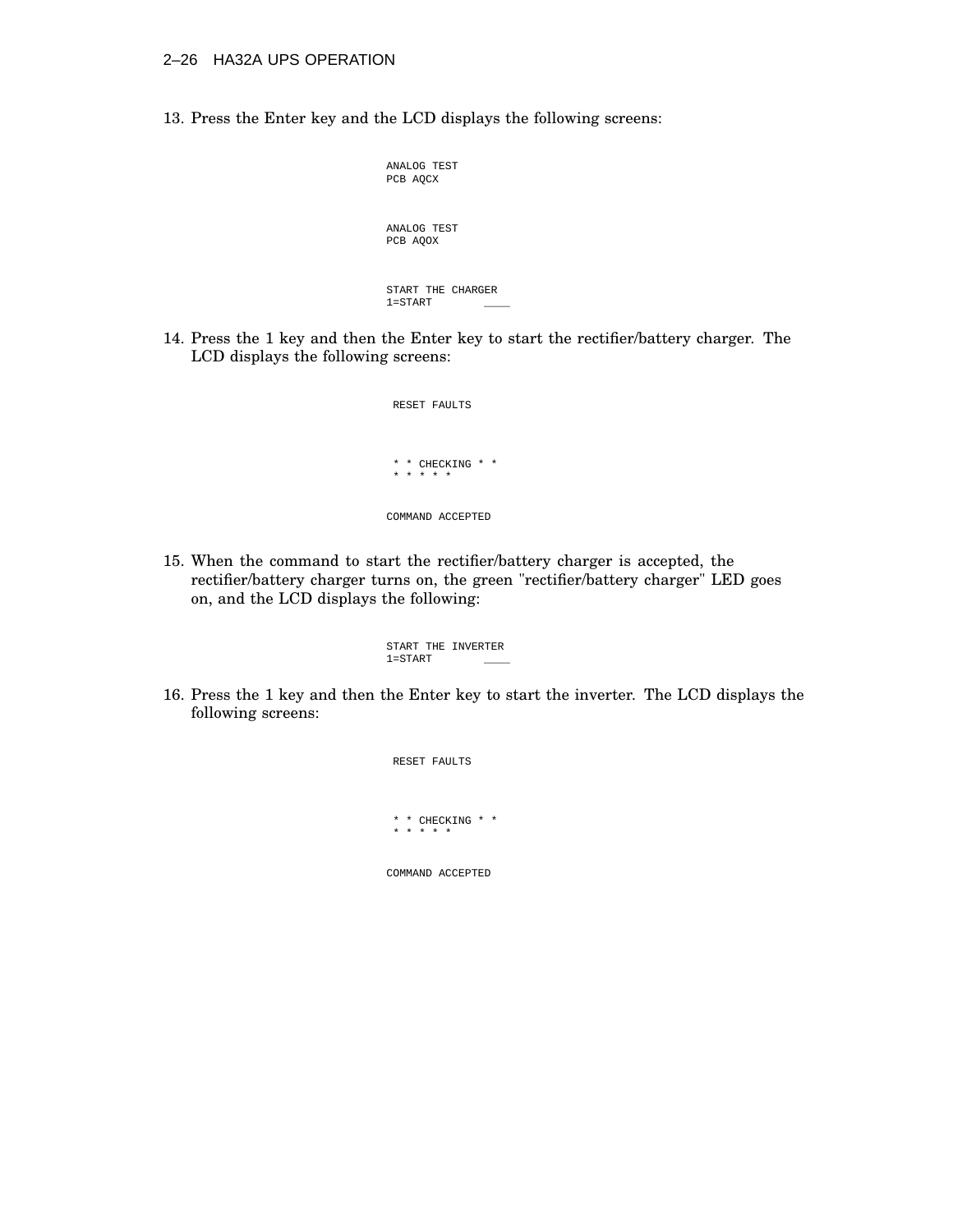17. When the command to start the inverter is accepted, the inverter turns on, the green "inverter" LED goes on, the green "load on bypass" LED goes off, the audible alarm silences, the red Alarm LED goes off, and the LCD displays the following screens:

> END OF PROCEDURE  $\blacksquare$  . The contract of the contract of the contract of the contract of the contract of the contract of the contract of the contract of the contract of the contract of the contract of the contract of the contract of the 6 COMMANDS  $\blacksquare$  . The contract of the contract of the contract of the contract of the contract of the contract of the contract of the contract of the contract of the contract of the contract of the contract of the contract of the 7 DIAGNOSIS

18. Press the Enter key and the LCD displays the following screen to indicate that the UPS has returned to normal operation.

> NORMAL OPERATION LOAD ON UPS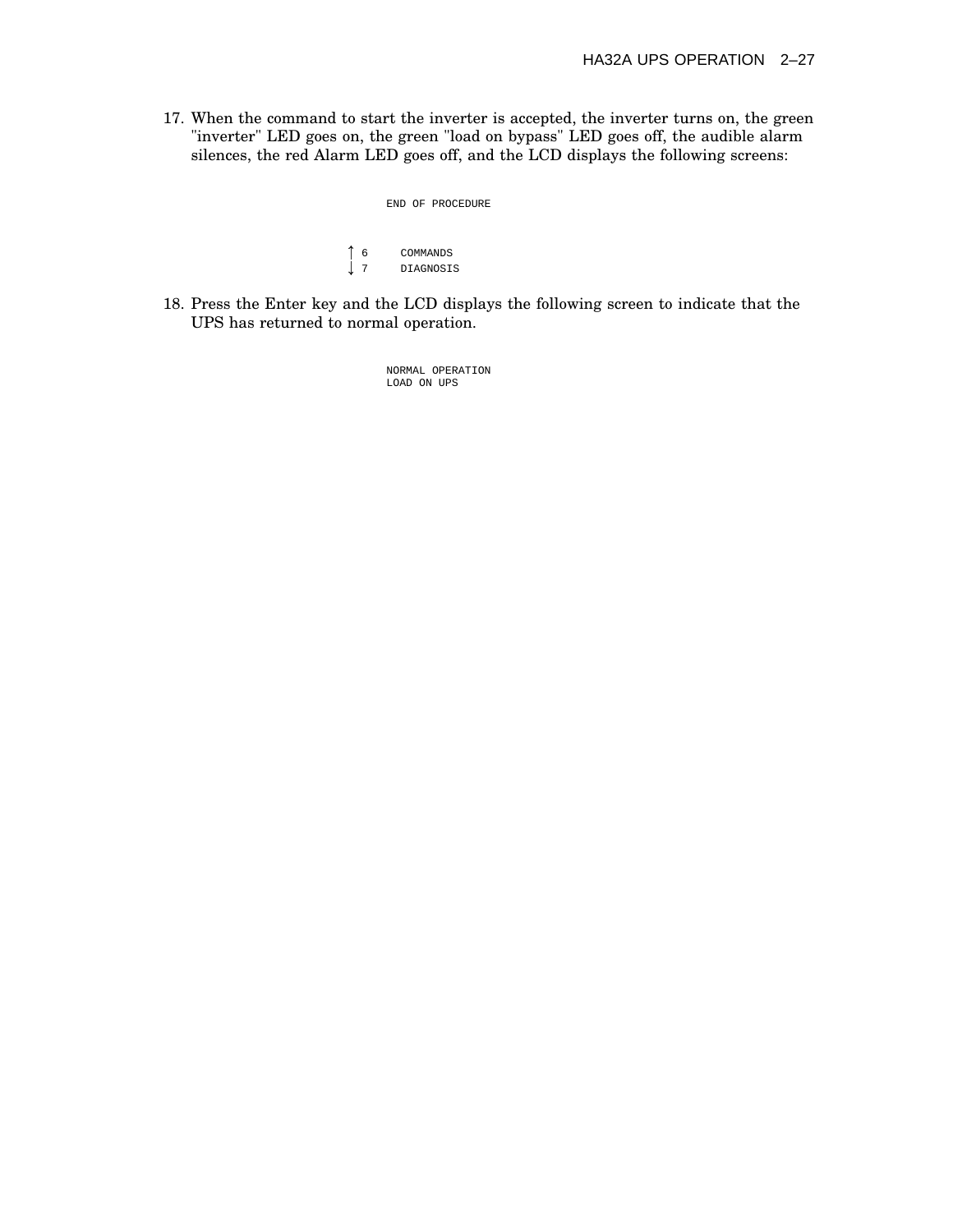# **2.4.8 PERSONALIZATION Menu**

The PERSONALIZATION menu allows access to routines that tailor the operation of the UPS to the specific installation. This menu should be accessed by an authorized Digital Services representative.

# **2.4.9 COMMUNICATION Menu**

The COMMUNICATION menu is used to enter the RS-232 interface parameters when required, and should be accessed only by an authorized Digital Services representative.

The RS-232 port was designed for use with Digital's Remote Environmental Monitoring Software (REMS). Contact a Digital sales representative for more information on REMS.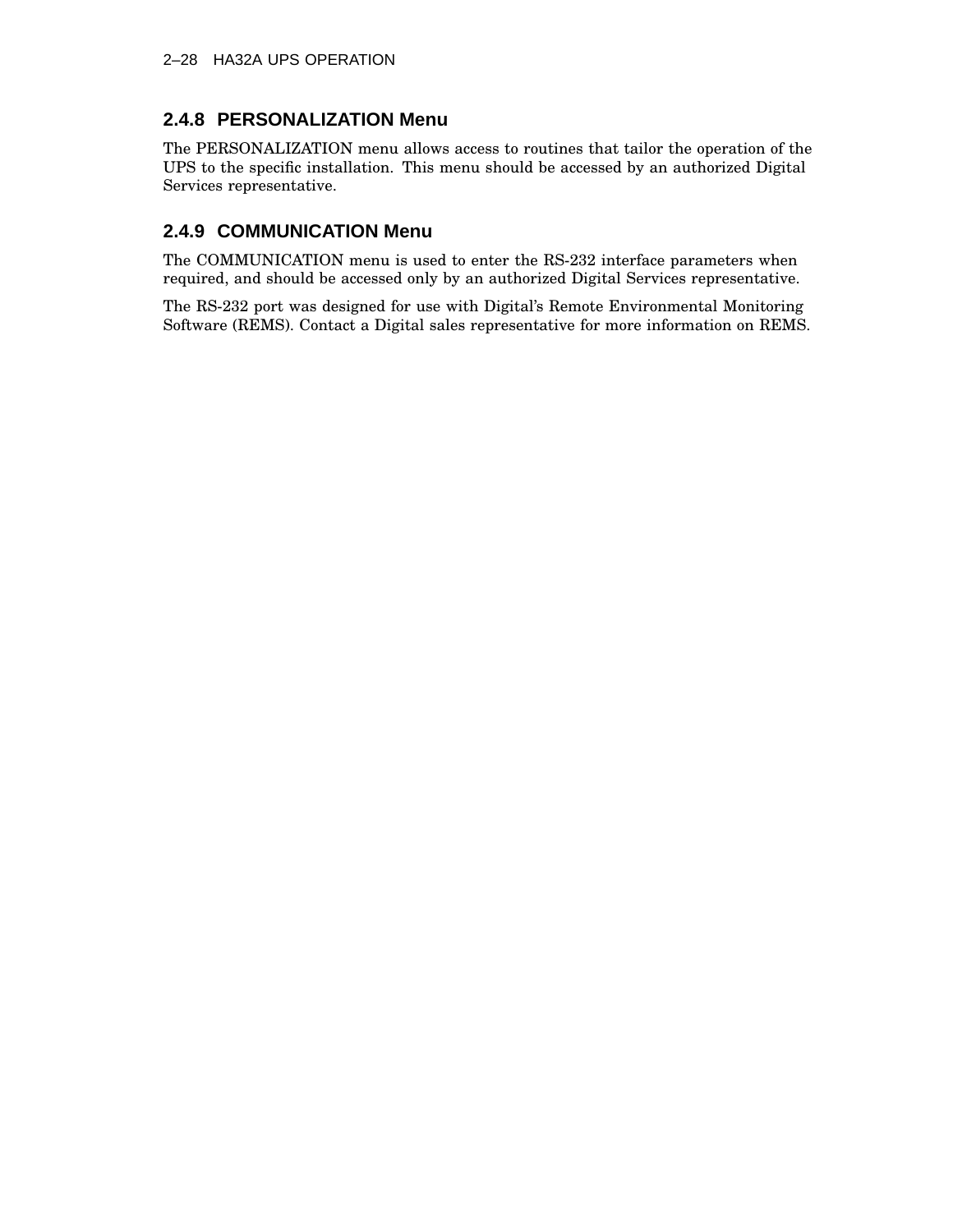# **2.5 OPERATING MODES**

The HA32A UPS has both automatic and manual operating modes. These modes of operation are described in more detail in the following sections.

### **2.5.1 Automatic Operating Sequences**

The four automatic operating sequences are described in the following sections.

### **2.5.1.1 Normal Operation**

Normal operation is when main ac input (MAINS1) power and bypass ac input (MAINS2) power are available and are within the prescribed tolerances. The critical load is being supplied by the inverter output, which is being supplied by the rectifier/battery charger output. The UPS Battery Cabinet is on float charge condition. The flow of power during normal operation is shown in Figure 2–5.



**Figure 2–5 Normal Operation Power Flow**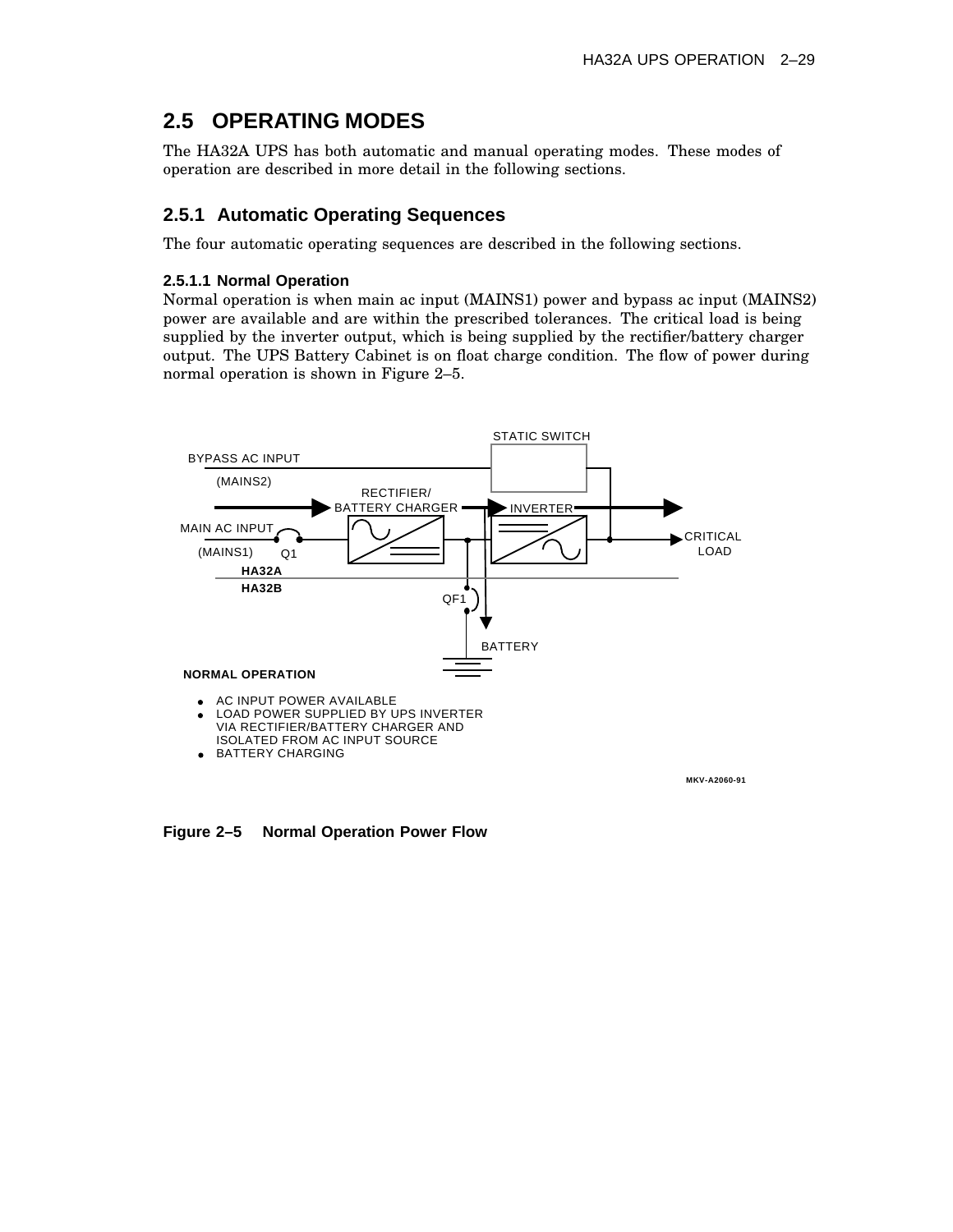### 2–30 HA32A UPS OPERATION

### **2.5.1.2 On Battery Operation**

On battery operation occurs when main ac input (MAINS1) power is lost, if the main ac input (MAINS1) power drops more than 15% below nominal value, or if the rectifier/battery charger circuit fails. The flow of power during on battery operation is shown in Figure 2–6.



### **Figure 2–6 On Battery Operation Power Flow**

Battery protection time depends on the the ampere-hour capacity of the installed batteries and the power consumed by the load. The specified nominal battery protection time for the installed UPS Battery Cabinet is the minimum duration when operating at 25°C (77°F) with the inverter output under full-rated load (rated kVA @ 0.8 Power Factor lagging). The actual protection time can be greater than the specified protection time if the inverter is operating at less than full load. During a main ac input (MAINS1) power failure, operation on battery power can be extended by reducing the load (noncritical equipment). This can be monitored by using the Volts key and selecting DC VOLTAGE (Figure 2–2).

The battery protection period ends when the battery voltage reaches the inverter cut-off voltage (325 Vdc). When the battery voltage is 10 Vdc above the inverter cutoff voltage, the LCD displays the message:

LOW BATTERY SHUTDOWN

This is a warning that the battery is approaching the end point of discharge and that the protection period has nearly expired.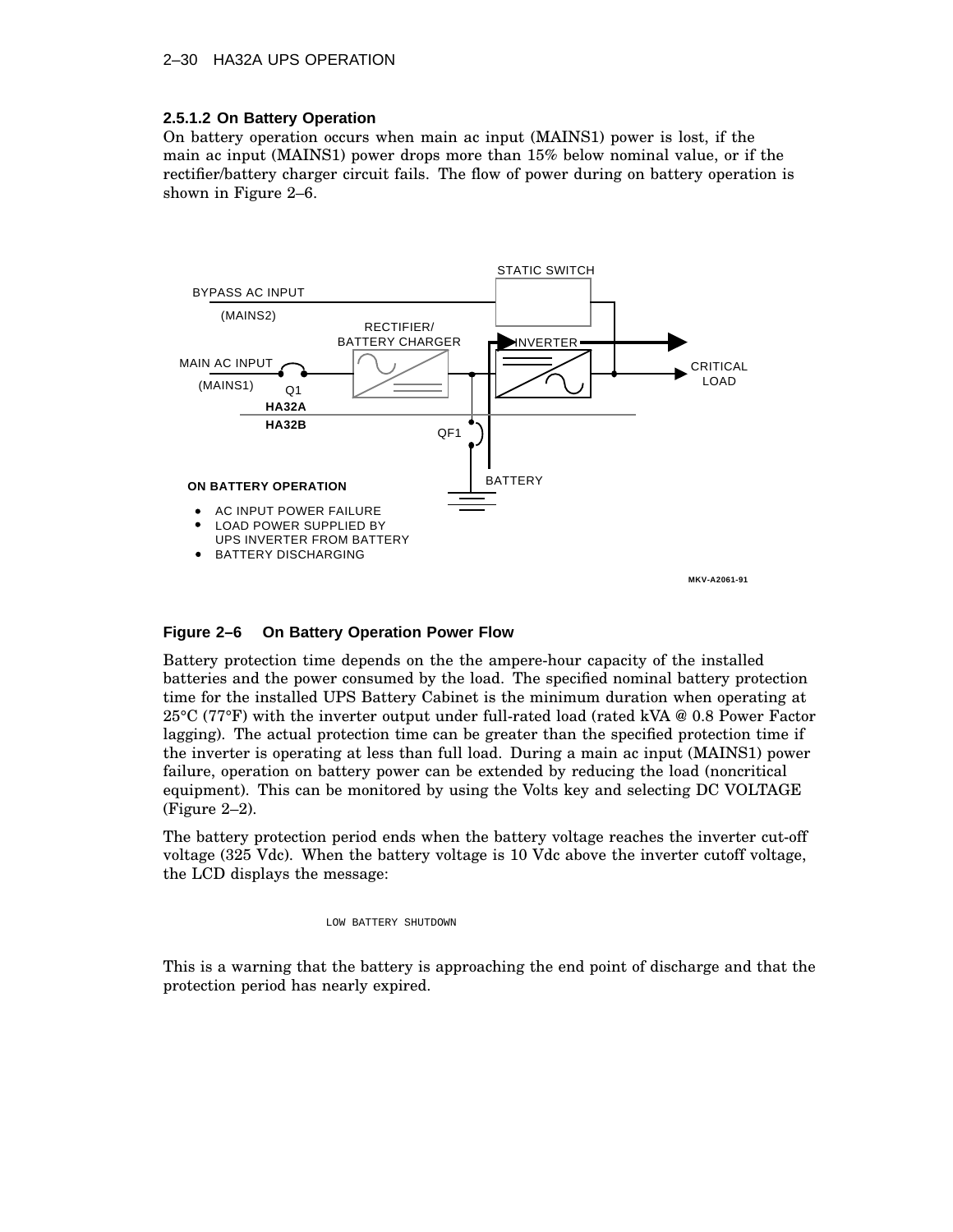### **2.5.1.3 Input Power Restored/Battery Charging**

As soon as main ac input (MAINS1) power is restored, and the voltage and frequency are within specified tolerances, the UPS returns to normal operation (see Section 2.5.1.1). If the battery reaches its end point of discharge before the main ac input (MAINS1) power is restored, the UPS inverter will shut down and must be manually restarted by following the START-UP menu in Section 2.4.1.

Under normal circumstances the rectifier/battery charger immediately begins recharging the battery. Minimum battery recharge time (yielding 95% capacity) is ten times the discharge time.

### **Example:**

A 5 minute discharge time will require 50 minutes of charge time to reach 95% capacity.

Twenty four hours is required for full recharge.

### **2.5.1.4 UPS Inverter Shutdown or Major Overload**

In the event of a UPS inverter shutdown (either manually initiated by the user or caused by the UPS internal protective devices), the load is automatically transferred to the bypass ac input (MAINS2) power source without interruption of load power. The power flow for a UPS inverter shutdown or major overload is shown in Figure 2–7.



- AS INPUT (MAINS2) SOURCE VIA STATIC SWITCH INVERTER OFF
- INVERTER AUTOMATICALLY RESTARTS AS SOON AS OVERLOAD CLEARS
- TRANSFER OF LOAD TO AND FROM BYPASS AC INPUT (MAINS2) SOURCE OCCURS WITHOUT LOSS OF LOAD POWER

MKV-A2062-91

THE UPS INVERTER WILL LIMIT THE OUTPUT CURRENT TO ITS 150% CURRENT RATING AT REDUCED

VOLTAGE.

### **Figure 2–7 UPS Inverter Shutdown or Major Overload Power Flow**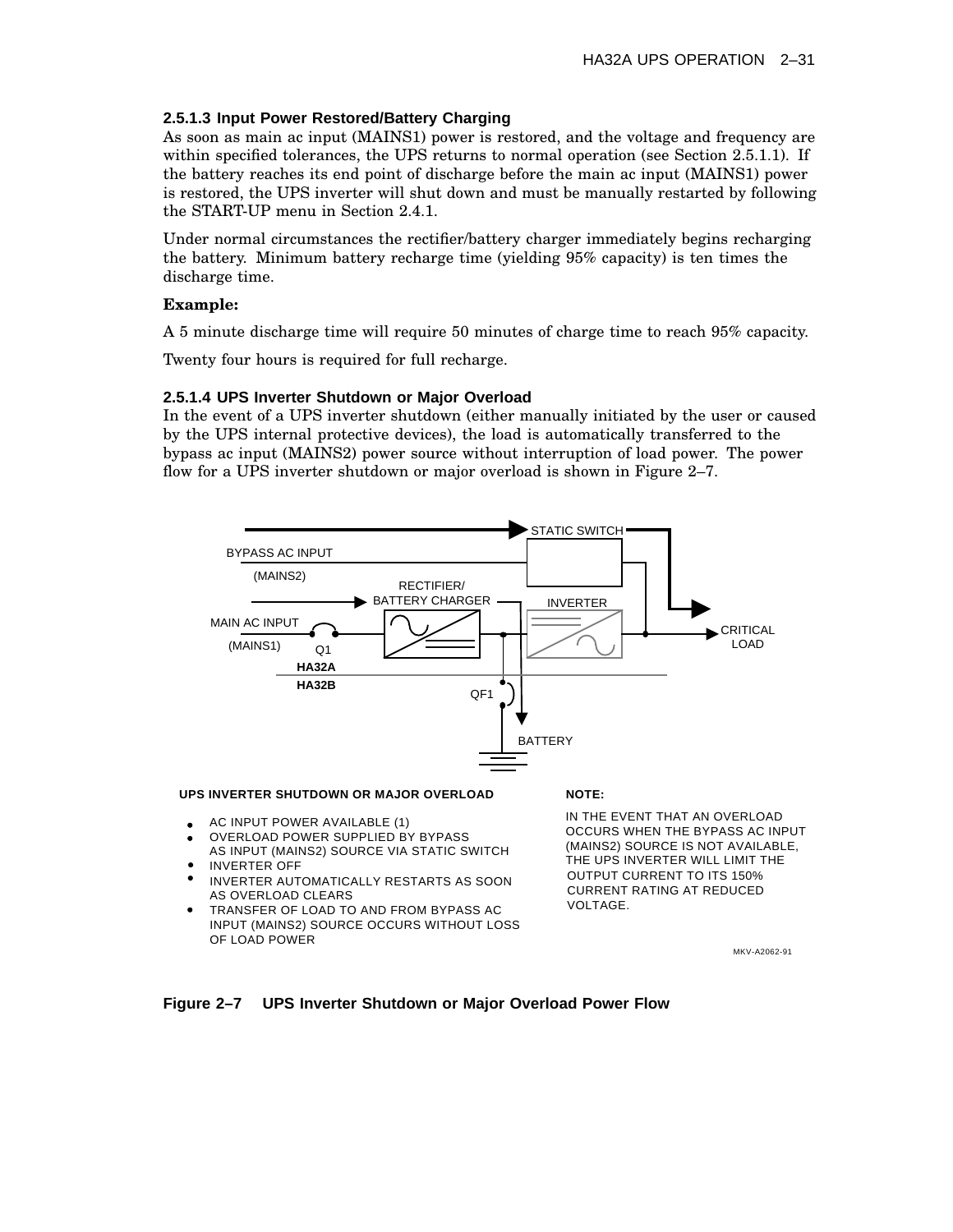### 2–32 HA32A UPS OPERATION

In the event of a major overload (inrush condition) on the output of the UPS inverter, an immediate transfer of the load to the bypass ac input (MAINS2) power source takes place. The load is automatically returned to the UPS inverter output without interruption when the inrush condition is over. This operating mode allows startup of load devices demanding short-term, high inrush currents, provided that the UPS inverter is synchronized to the bypass ac input (MAINS2) power source.

The UPS inverter output is synchronized to the bypass ac input (MAINS2) power source when the following conditions are satisfied.

- Bypass voltage must be within  $\pm 10\%$  of nominal value
- Bypass frequency must be within the frequency window selected  $(\pm 0.25, \pm 0.5, \pm 0.75, \pm 0.75)$ or  $\pm 1.0$  Hz)
- Bypass phase must be within 3° of the UPS inverter output

### **NOTE**

### **OUT OF SYNCHRONIZATION messages will be displayed on the LCD as minor alarms.**

If an overload condition occurs and the UPS inverter output is not synchronized to the bypass ac input (MAINS2) power source, the UPS inverter will limit the output current at 150% of its full-load current rating for 0.2 seconds before shutting down and forcing an interrupted transfer of the load to the bypass ac input (MAINS2) power source.

The UPS inverter provides full output voltage at 125% overload for 10 minutes or at 150% overload for 1 minute. If a 125% overload still exists after 10 minutes or a 150% overload still exists after 1 minute, the static switch will transfer the load to the bypass ac input (MAINS2) power source. If the the 125% overload still exists after 10 minutes on bypass or the 150% overload still exists after 1 minute on bypass, the static switch will shut off and the load will be dropped.

# **2.5.2 Manual Operating Sequences**

The six manual operating sequences are described in the following sections.

### **2.5.2.1 Rectifier/Battery Charger Start or Stop**

This sequence is used to stop the rectifier/battery charger to force the UPS to on battery operation, and to start the rectifier/battery charger to return the UPS from on battery operation to normal operation. These operational sequences can be initiated by following the instructions in the Main Menu, item COMMANDS (see Section 2.4.6.1).

### **2.5.2.2 UPS Inverter Start or Stop**

This sequence is used to stop the inverter to force the static switch to transfer the load to the bypass ac input (MAINS2) power source, and to start the inverter to return the UPS from bypass to normal operation. These operational sequences can be initiated by following the instructions in the Main Menu, item INVERTER ON/OFF (see Section 2.4.2).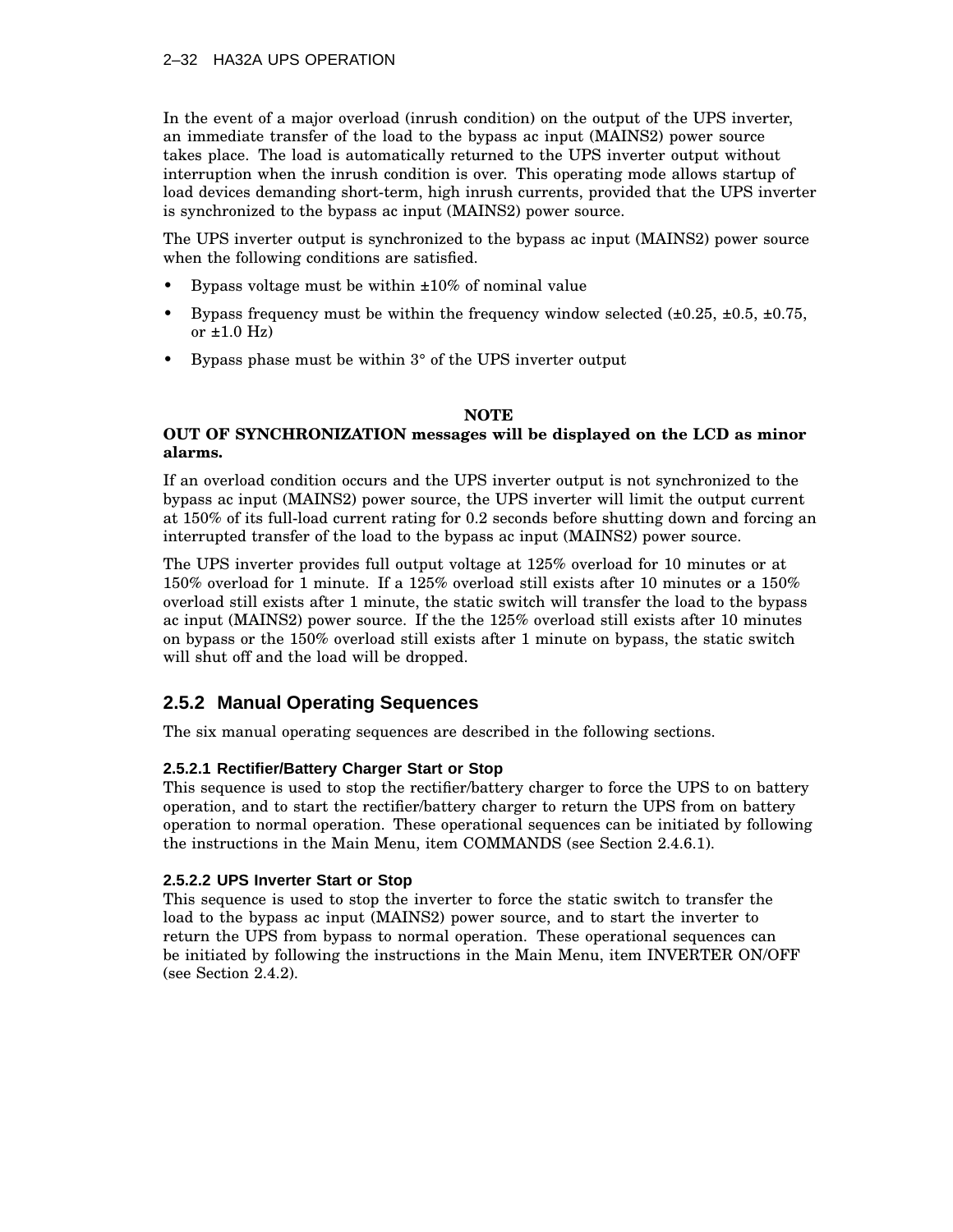### **2.5.2.3 UPS Manual Bypass**

This sequence is used to manually transfer the load to the bypass ac input (MAINS2) power source to bypass the UPS circuits. This sequence should be initiated when problems with the rectifier/battery charger or static switch present the possibility of dropping power to the critical load. This operational sequence can be initiated by following the instructions in the Main Menu, item BYPASS PROCEDURE (see Section 2.4.5). The power flow for the UPS manual bypass is shown in Figure 2–8.

### **WARNINGS**

**The EPO keys and the REPO push button will NOT remove output power from the UPS when the UPS is in manual bypass.**

**There are still high voltages present in the HA32A UPS cabinet with the UPS in manual bypass. DO NOT open the left door or remove any covers or protective panels when in manual bypass.**



MKV-A2063-91

### **Figure 2–8 UPS Manual Bypass Power Flow**

### **2.5.2.4 Returning the UPS to Normal Operation from Manual Bypass**

To return to normal operation from manual bypass, press the Menu key and scroll down the menus available with the Scroll Down key until item number 5, BYPASS PROCEDURE, is displayed on the LCD. Press the 5 key and then select submenu number 2, RETURN TO UPS, by pressing the 2 key. Follow the instructions displayed on the LCD to transfer the UPS back on-line.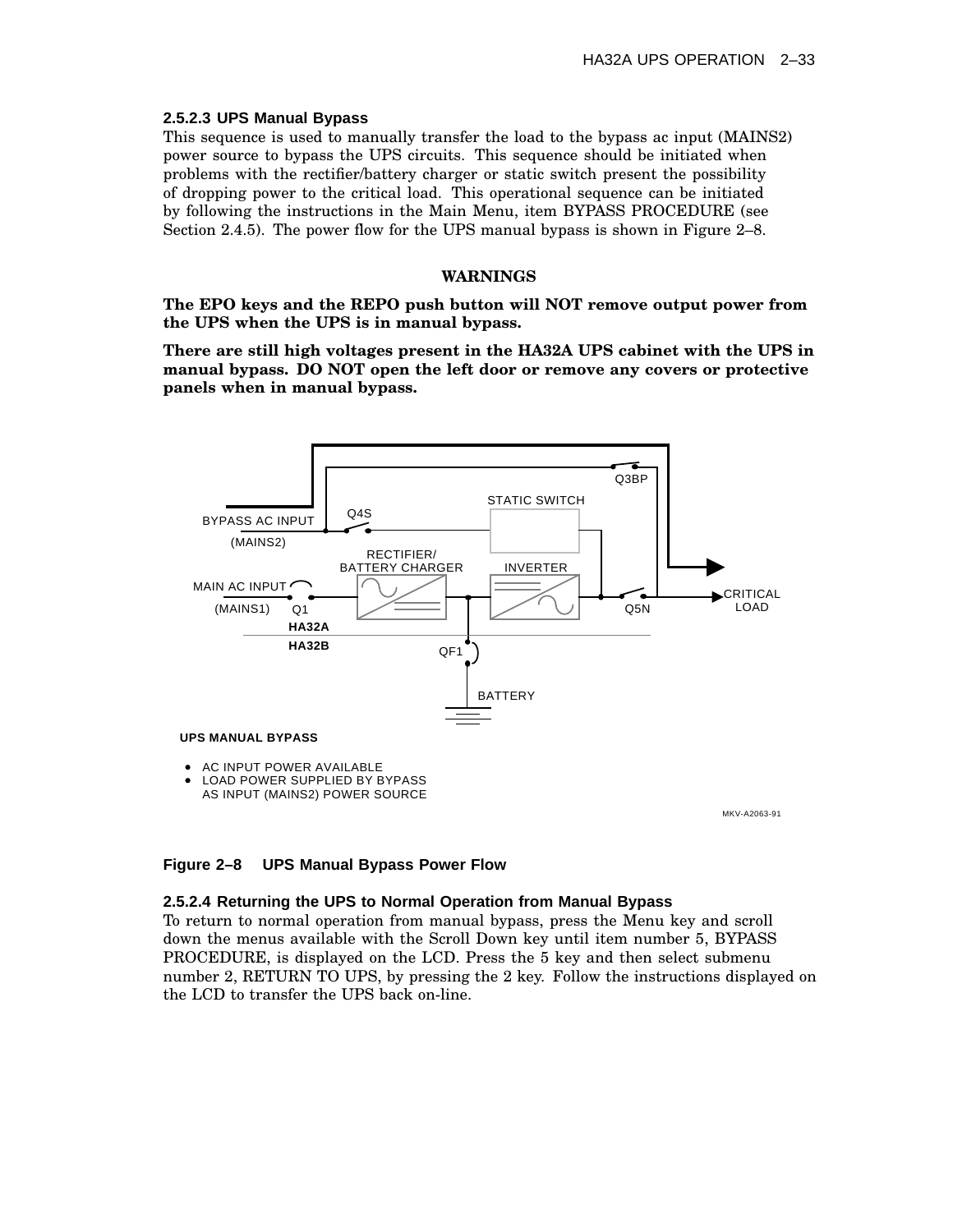# **2.6 ALARMS**

There are two types of alarms in the HA32A UPS; minor and major alarms. The following sections describe the minor and major alarms and contain tables listing the alarms and what they indicate.

There are no customer serviceable parts in the UPS equipment. For all repairs, call 1-800-272-2001 or your Digital Services office.

### **2.6.1 Minor Alarms**

Minor alarms are those that occur during normal operation but do not interfere with the normal operation of the UPS. These alarms should be corrected as soon as possible. Minor alarms are indicated by the audible alarm sounding, the red Alarm LED flashing, and the following screen being displayed on the LCD:

|   |             | <b>ALARMS</b> |  |
|---|-------------|---------------|--|
| J | LOAD ON UPS |               |  |

Table 2–1 contains minor alarm messages that could appear on the LCD after pressing the Scroll Down key and what each message indicates.

| <b>Alarm Message</b>      | <b>Problem Indication</b>                                                                                                                                                                                                                           |
|---------------------------|-----------------------------------------------------------------------------------------------------------------------------------------------------------------------------------------------------------------------------------------------------|
| <b>MAINS2 RC FU BLOWN</b> | A bypass ac input (MAINS2) surge protector network fuse (F4,<br>F5, or F6) has blown.                                                                                                                                                               |
| UPS FAN FAILURE           | One of the two internal fans has failed.                                                                                                                                                                                                            |
| <b>OUTPUT OVERLOAD</b>    | One or more of the three output phases is providing more than<br>100% of the full load current rating of the UPS.                                                                                                                                   |
| CHARGER CT FAULT          | The input current sensing circuit $(CT1$ or $CT2$ ) is not operating<br>correctly.                                                                                                                                                                  |
| CHARG MODULE FAULT        | A fault has occurred in the rectifier/battery charger module.                                                                                                                                                                                       |
| <b>MAINS2 OV OR UV</b>    | The UPS inverter output is not synchronized to the bypass ac<br>input (MAINS2) source because the bypass ac input voltage is<br>not within $\pm 10\%$ of the nominal value. Operation of the static<br>switch is inhibited.                         |
| <b>MAINS2 OF OR UF</b>    | The UPS inverter output is not synchronized to the bypass ac<br>input (MAINS2) source because the bypass ac input frequency<br>is not within the selected frequency window (normally $\pm 0.5$ Hz).<br>Operation of the static switch is inhibited. |
| <b>MAINS2 UNSYNCHRON</b>  | The UPS inverter output is not synchronized to the bypass ac<br>input (MAINS2) source because the phase differential between<br>the two is greater than 3°. Operation of the static switch is<br>inhibited.                                         |

### **Table 2–1 Minor Alarm Messages**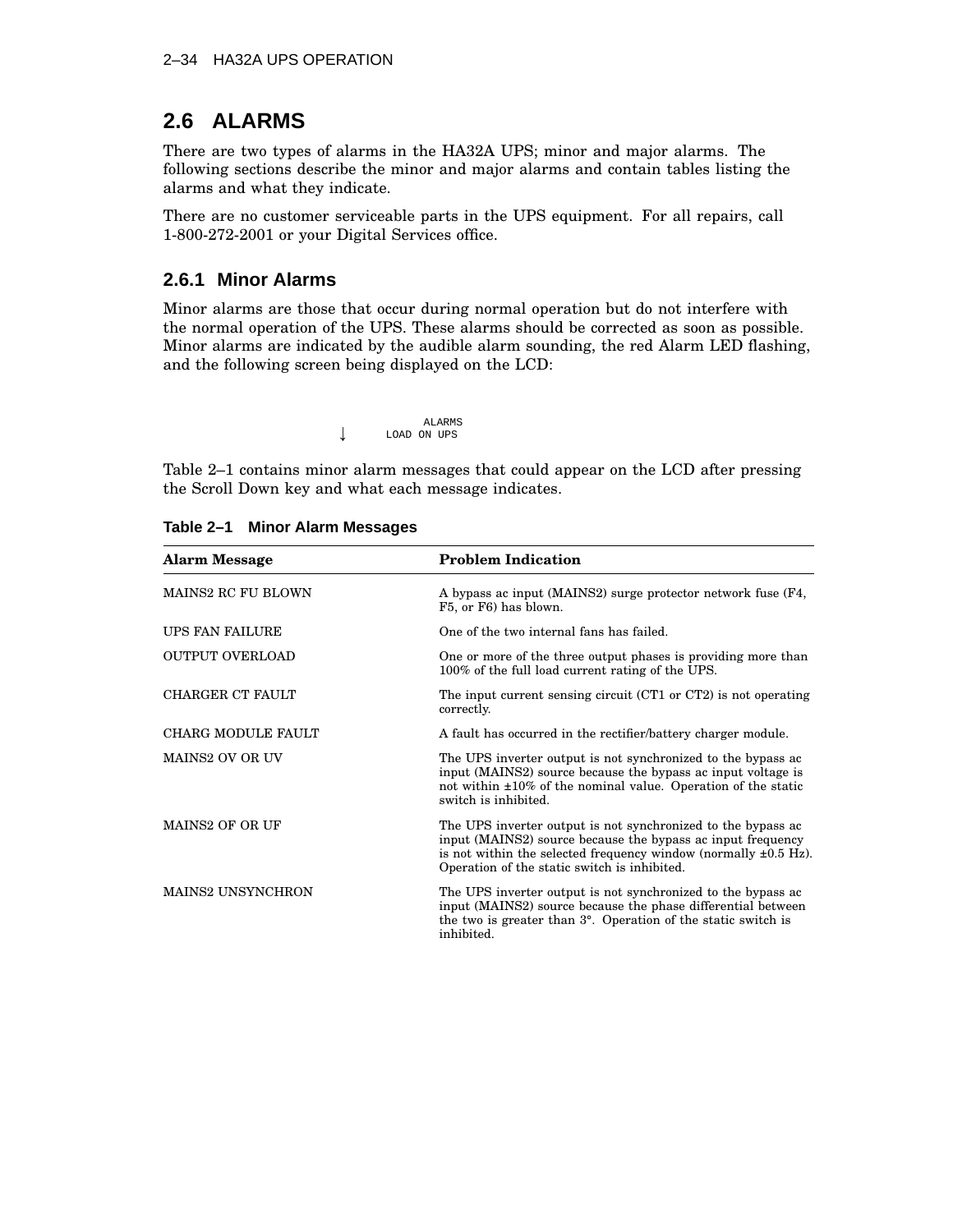| <b>Alarm Message</b> | <b>Problem Indication</b>                                                                                                                                                 |
|----------------------|---------------------------------------------------------------------------------------------------------------------------------------------------------------------------|
| ENVIRONMENTAL FAULT  | This indicates that one of eight problems has occurred in the<br>UPS Battery Cabinet, the UPS Auxiliary Cabinet, the UPS CSA<br>Cabinet, or the UPS Distribution Cabinet: |
|                      | The Smoke Detector has detected smoke in the UPS<br>1.<br>Battery Cabinet.                                                                                                |
|                      | 2.<br>The DC Ground Fault Detector has detected battery<br>currents flowing to ground in the UPS Battery Cabinet.                                                         |
|                      | 3.<br>The input circuit breaker CB1 in the UPS Auxiliary<br>Cabinet has tripped.                                                                                          |
|                      | The input isolation transformer in the UPS Auxiliary<br>4.<br>Cabinet has overheated.                                                                                     |
|                      | One or more of the input harmonic current filter fuses (F1,<br>5.<br>F2, and F3) in the UPS Auxiliary Cabinet have blown.                                                 |
|                      | The isolation/step-down transformer in the UPS<br>6.<br>Distribution Cabinet has overheated.                                                                              |
|                      | The isolation/step-down transformer in the UPS CSA<br>7.<br>Cabinet has overheated.                                                                                       |
|                      | The input circuit breaker CB1 in the UPS CSA Cabinet has<br>8.<br>tripped.                                                                                                |
|                      |                                                                                                                                                                           |

**Table 2–1 (Cont.) Minor Alarm Messages**

### **2.6.2 Major Alarms**

There are two types of major alarms in the HA32A UPS; rectifier/battery charger and inverter alarms. Major alarms are those that prevent normal operation of the UPS by causing the rectifier/battery charger or the inverter to shut down. These alarms should be corrected immediately.

The following sections describe the rectifier/battery charger and inverter major alarms and contain tables listing the alarms and what they indicate.

### **2.6.2.1 Rectifier/Battery Charger Major Alarms**

Rectifier/battery charger major alarms occur when the rectifier/battery charger is not operating and load power is being provided by the batteries. These alarms are indicated by the audible alarm sounding, the red Alarm LED flashing, the UPS being on battery operation, and the following screen being displayed on the LCD:

> INV ON BATTERY MINI AUTO. = xxxMN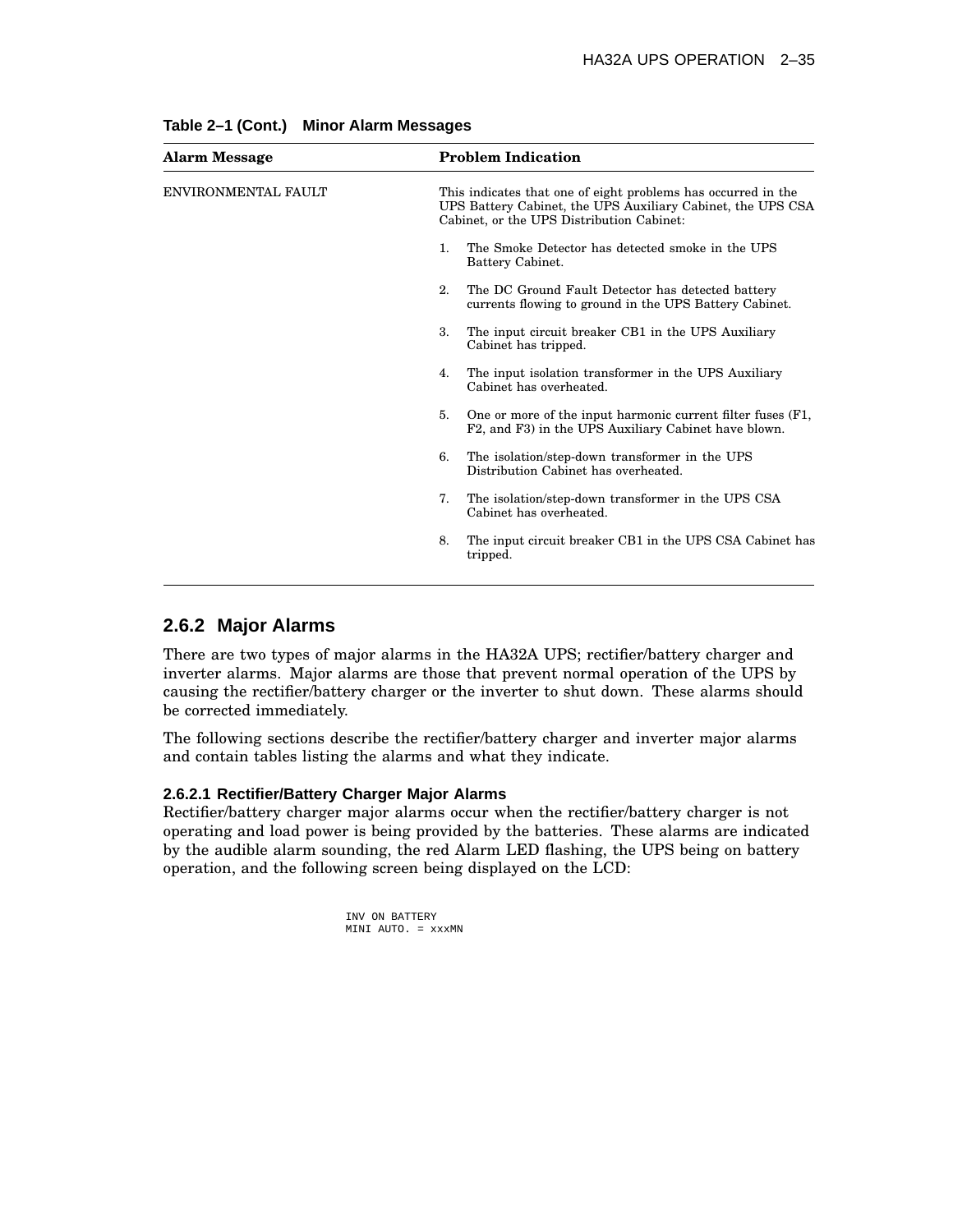### 2–36 HA32A UPS OPERATION

Table 2–2 contains the rectifier/battery charger major alarm messages that could appear on the LCD after pressing the Scroll Down key and what each message indicates.

| <b>Alarm Message</b>   | <b>Problem Indication</b>                                                                                     |
|------------------------|---------------------------------------------------------------------------------------------------------------|
| END OF AUTOMY          | The battery has reached its end point of discharge and the<br>inverter has turned off.                        |
| <b>MAINS1 OV OR UV</b> | The rectifier/battery charger has turned off because of an input<br>ac over/undervoltage condition.           |
| <b>MAX BAT VOLTAGE</b> | The rectifier/battery charger has turned off because of a high dc<br>output voltage condition.                |
| MAINS1 PH SEQ NOK      | The rectifier/battery charger will not start because of an<br>incorrect phase rotation sequence on the input. |
| <b>CHARGER OFF</b>     | The rectifier/battery charger has been programmed OFF or<br>turned off automatically.                         |

**Table 2–2 Rectifier/Battery Charger Major Alarm Messages**

### **2.6.2.2 Inverter Major Alarms**

Inverter major alarms occur when the inverter is not operating and load power is being supplied by the bypass ac input (MAINS2) source after a successful static transfer. These alarms are indicated by the audible alarm sounding, the red Alarm LED flashing, the UPS being on bypass operation, and the following screen being displayed on the LCD:

> ALARMS<br>INVERTER OFF INVERTER OFF

Table 2–3 contains the inverter major alarm messages that could appear on the LCD after pressing the Scroll Down key and what each message indicates.

| <b>Alarm Message</b>      | <b>Problem Indication</b>                                              |
|---------------------------|------------------------------------------------------------------------|
| <b>INV FUSE BLOWN</b>     | One or more of the inverter output fuses (F1, F2, or F3) has<br>blown. |
| <b>TRANSFO OVERTEMP</b>   | The inverter transformer (T2) has an overtemperature condition         |
| <b>INV LEG1 OVERTEMP</b>  | The inverter module for phase 1 has an overtemperature<br>condition.   |
| <b>INV LEG2 OVERTEMP</b>  | The inverter module for phase 2 has an overtemperature<br>condition.   |
| <b>INV LEG3 OVERTEMP</b>  | The inverter module for phase 3 has an overtemperature<br>condition.   |
| <b>S.S. OVERTEMP</b>      | The static switch has an overtemperature condition.                    |
| <b>LEG1 POW SUP FAULT</b> | The inverter module for phase 1 has a power supply fault.              |
| LEG2 POW SUP FAULT        | The inverter module for phase 2 has a power supply fault.              |
| LEG3 POW SUP FAULT        | The inverter module for phase 3 has a power supply fault.              |
| <b>LEG1 DESATURATION</b>  | The inverter module for phase 1 is not operating in saturation.        |
| <b>LEG2 DESATURATION</b>  | The inverter module for phase 2 is not operating in saturation.        |

**Table 2–3 Inverter Major Alarm Messages**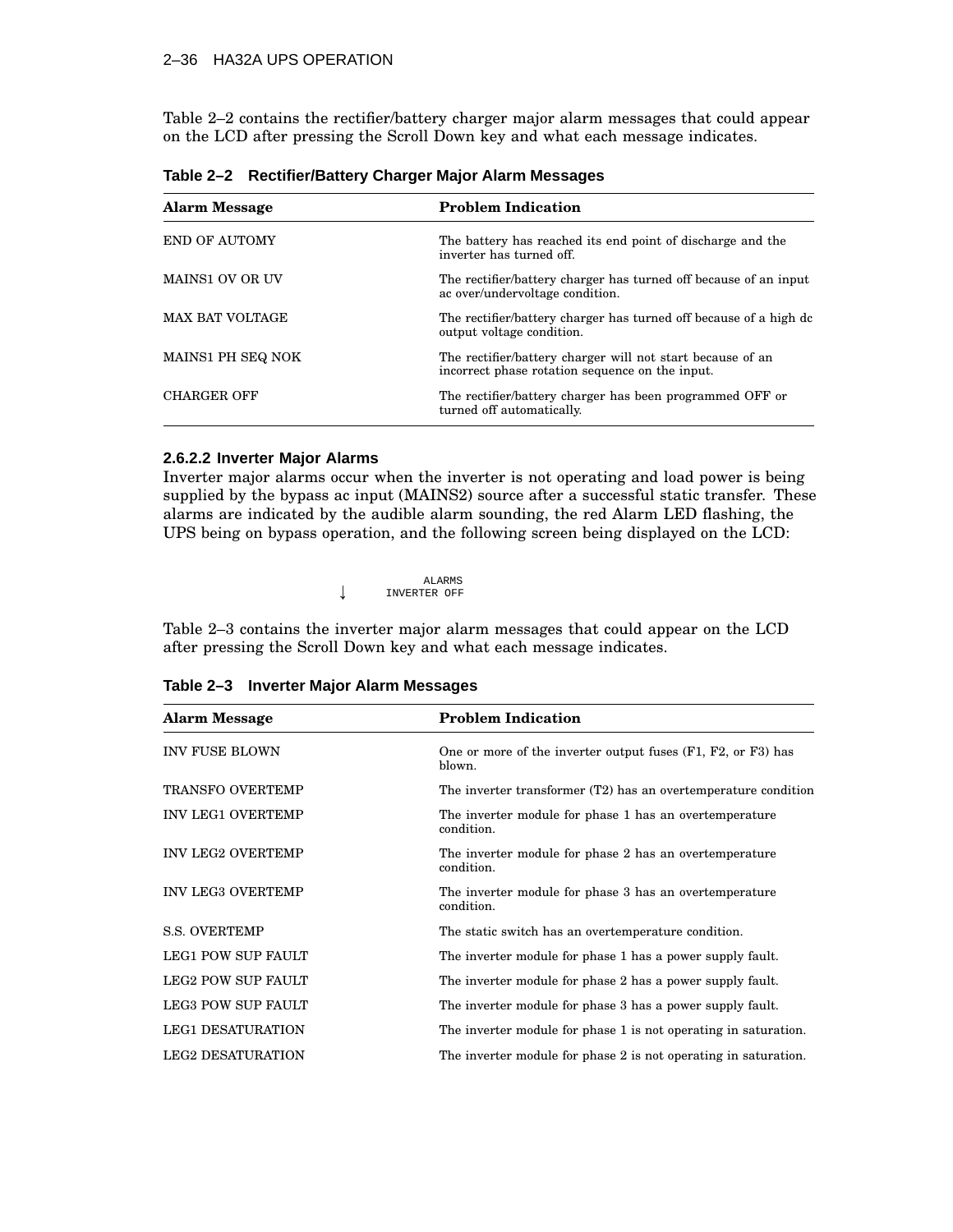| <b>Alarm Message</b>     | <b>Problem Indication</b>                                                                                                                               |
|--------------------------|---------------------------------------------------------------------------------------------------------------------------------------------------------|
| <b>LEG3 DESATURATION</b> | The inverter module for phase 3 is not operating in saturation.                                                                                         |
| <b>PCB POW SUP FAULT</b> | Logic power supply board (ALIP) fault.                                                                                                                  |
| MIN BAT VOLTAGE          | The inverter has turned off because of low battery voltage.                                                                                             |
| <b>INV OV OR UV</b>      | The inverter has turned off because of an over/under output<br>voltage condition.                                                                       |
| THERM UPS OVERLOAD       | The UPS has shut down because of an overtemperature<br>condition.                                                                                       |
| <b>INV CT FAULT</b>      | The inverter output current sensing circuits are not operating<br>correctly.                                                                            |
| MAINS2 PH SEQ NOK        | The inverter has turned off and prevented a static switch<br>transfer because of an incorrect phase sequence on the bypass<br>ac input (MAINS2) source. |
| K3N IS OPEN              | The inverter output contactor is open.                                                                                                                  |
| <b>INV CURRENT LIMIT</b> | The inverter has turned off because of an overload condition on<br>the inverter output.                                                                 |
| THERM S.S. OVERLOAD      | The static switch has shut down due to an overload condition.                                                                                           |

**Table 2–3 (Cont.) Inverter Major Alarm Messages**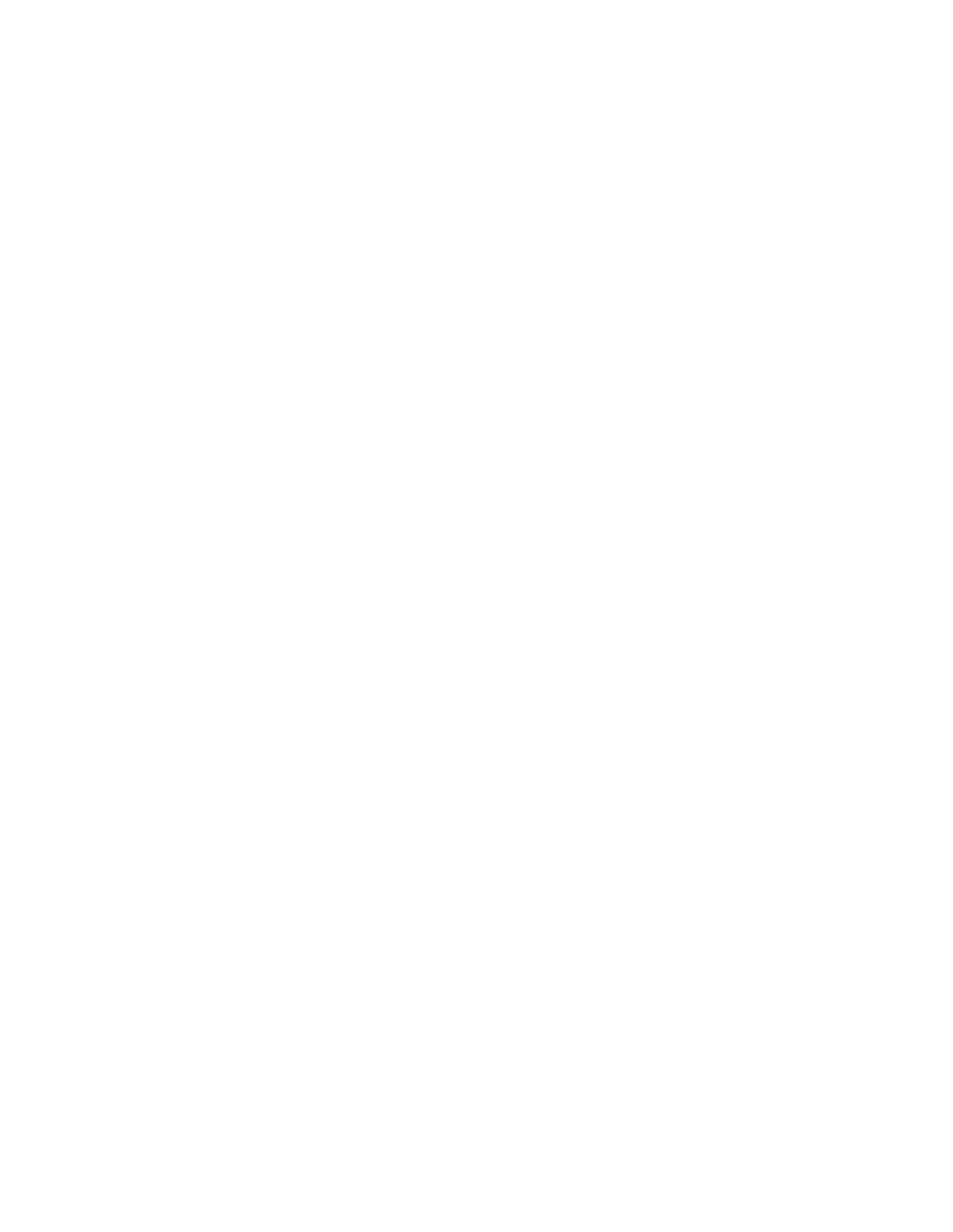# **3 HA32B UPS BATTERY CABINET**

# **3.1 INTRODUCTION**

This chapter provides a general description, a description of components, and the specifications of the UPS Battery Cabinet. Figure 3–1 depicts the HA32B UPS Battery Cabinet.



MKV-A2064-91

**Figure 3–1 HA32B UPS Battery Cabinet**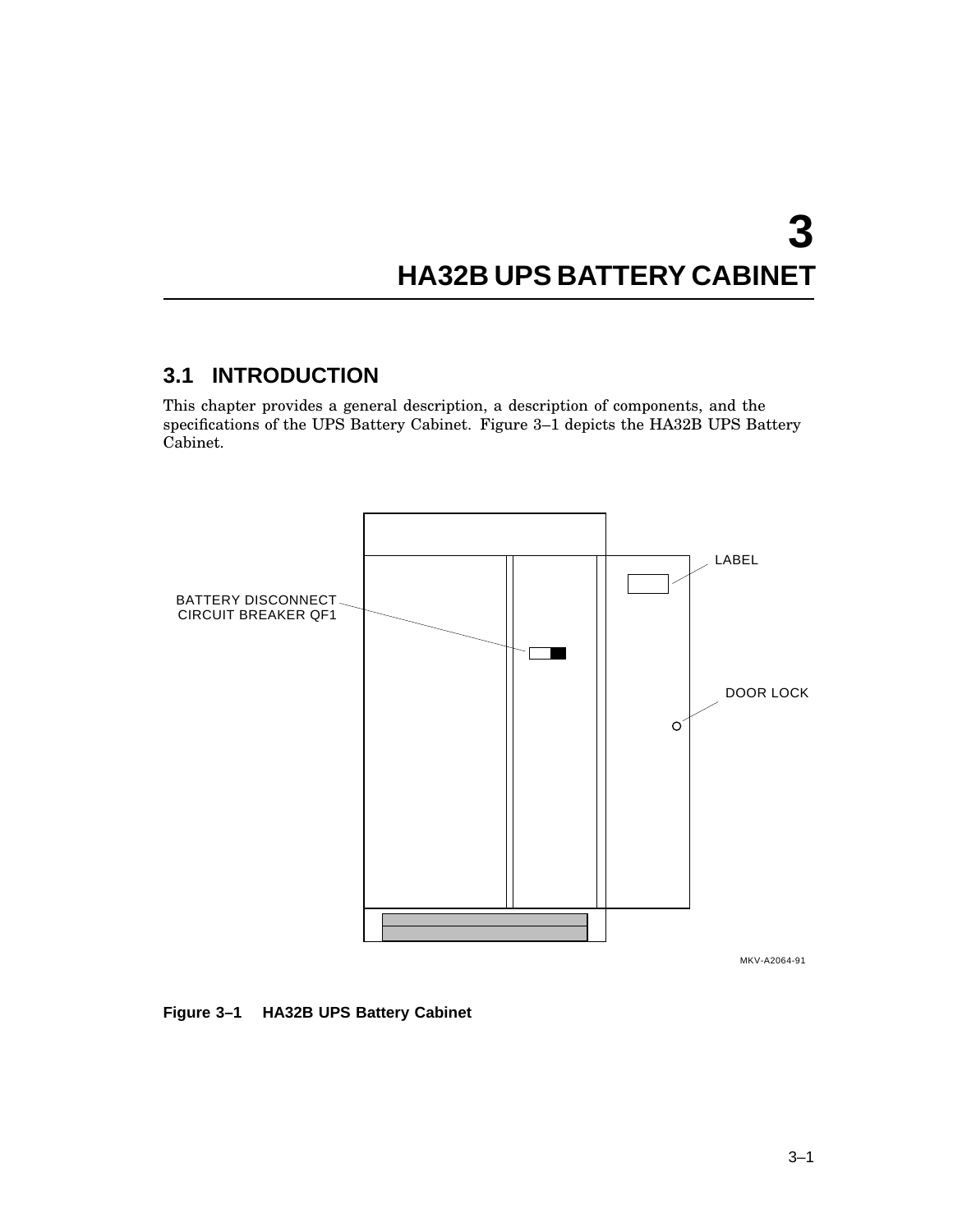# **3.1.1 General Description**

Each HA32A UPS requires a separate HA32B UPS Battery Cabinet(s), which contains batteries having sufficient ampere-hour (A h) capacity to support the UPS and its intended load for the protection time specified.

The UPS Battery Cabinets are supplied in compact enclosures similar to the enclosures used for the HA32A UPS. They provide a convenient means of reducing expensive floor space requirements for uninterruptible power systems installations when compared with open-rack battery configurations. In addition to minimizing floor space requirements, installation time is drastically reduced.

The HA32B UPS Battery Cabinet features sealed, maintenance-free, recombination type batteries. The batteries are maintenance-free because they *do not* require that the electrolyte level or the density of the electrolyte be checked periodically. The UPS Battery Cabinets *do* require that the interior of the assembly, including the exterior surfaces of the individual batteries, be kept clear of all foreign matter including dust. The integrity of the individual battery connections must be verified on a yearly basis.

The batteries are sealed and do not release gas under normal operating conditions. They can be used practically anywhere. They operate on the principle of gas recombination within the battery itself. The batteries have a safe, low-pressure venting system that releases excess gas should the internal gas pressure rise to a level above the normal rate, then seals automatically when internal pressure returns to normal.

The batteries are designed for maximum life when operated within an ambient temperature range of 20° to 25°C (68° to 77°F). Operating in a warmer environment increases the ampere-hour capacity of the battery, which extends the protection period in the short run. Operating the batteries at warmer temperatures, however, reduces expected battery life. Conversely, operating in a cooler environment decreases the ampere-hour capacity of the battery, reducing the protection period in the short run, but extending expected battery life.

The HA32B UPS Battery Cabinet provides ready access to the internal batteries, which are rack mounted on easily accessible pull-out rack assemblies. The 31.5-inch cabinet has a single pull-out rack assembly on which the batteries are mounted. All 45-inch and 52-inch wide cabinets have two pull-out rack assemblies on which the batteries are mounted.

# **3.1.2 Specifications**

The UPS Battery Cabinet is designed to accommodate multiple combinations of batteries in order to match the requirements of a particular load. A basic 12-volt battery, made up of six series-connected lead-calcium cells, forms the basic building block for all UPS Battery Cabinets. The batteries are series-connected to form a "string" of batteries that provides the required dc voltage level to operate with the HA32A UPS.

# **3.1.3 Protection Period**

Each UPS Battery Cabinet is designed to provide a specified backup or protection time for the equipment with which it is designed to operate. This protection time is based on the equipment operating at rated load (full kVA rating at 0.8 power factor lagging) in an ambient temperature of 25°C (77°F). Operating at a warmer temperature extends this protection period but reduces expected battery life. Operating at a cooler temperature shortens this protection period but increases expected battery life.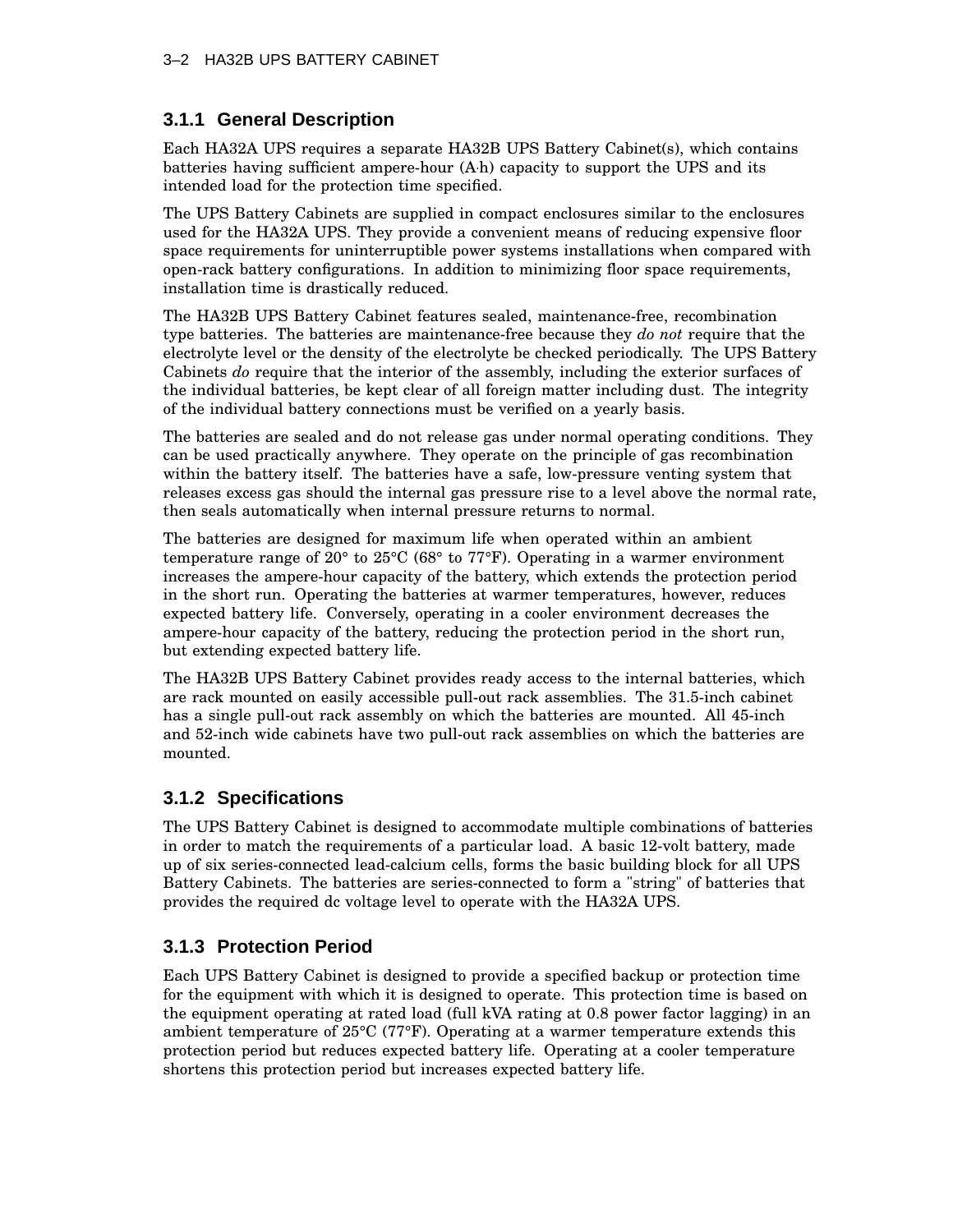# **3.2 OPERATION**

This section describes standard operating procedures, including battery disconnect circuit breaker QF1 operation, normal operation, and emergency power off (EPO) operation.

The UPS Battery Cabinet should be kept in a charged condition for optimum performance over the extended life of the batteries. A discharged UPS Battery Cabinet should be recharged as soon as possible and should not be allowed to remain in a discharged state for an extended period of time (battery life could be significantly reduced).

If the equipment that the UPS Battery Cabinet is intended to protect is taken out of service for an extended period of time, the UPS Battery Cabinet should be left connected to the operating rectifier/battery charger in each system to maintain the batteries in an optimum condition.

# **3.2.1 Battery Disconnect Circuit Breaker QF1**

QF1 allows you to manually connect or disconnect the UPS Battery Cabinet from its intended load, the HA32A UPS. QF1 also provides overload protection in the event that the intended load demands more current than the UPS Battery Cabinet can safely furnish. Each UPS Battery Cabinet has a battery disconnect circuit breaker QF1, therefore, if the system has two UPS Battery Cabinets, there are two QF1s.

### **3.2.1.1 Normal Operation**

Under normal operation, QF1 acts as an on/off switch to connect or disconnect the UPS Battery Cabinet from the HA32A UPS.

### **3.2.1.2 QF1 Trip**

The reasons that circuit breaker QF1 might trip include:

- Overload
- Low battery voltage
- Emergency power off (EPO) command from the HA32A UPS

### **3.2.1.3 QF1 Reset**

After correcting the condition that caused QF1 to trip, manually place QF1 to the off position, then place QF1 to the on position to reset it.

# **3.2.2 Emergency Power Off (EPO)**

The UPS Battery Cabinet disconnect circuit breaker QF1 is connected to the UPS emergency power off system. The two EPO keys, located on the HA32A UPS SS&CP, are pushed simultaneously to initiate an emergency power off signal. When the UPS Battery Cabinet disconnect circuit breaker QF1 receives this signal, QF1 turns off and the UPS Battery Cabinet is disconnected from the UPS. The EPO keys should only be used for emergency situations. **DO NOT** use the EPO keys for a normal shutdown sequence.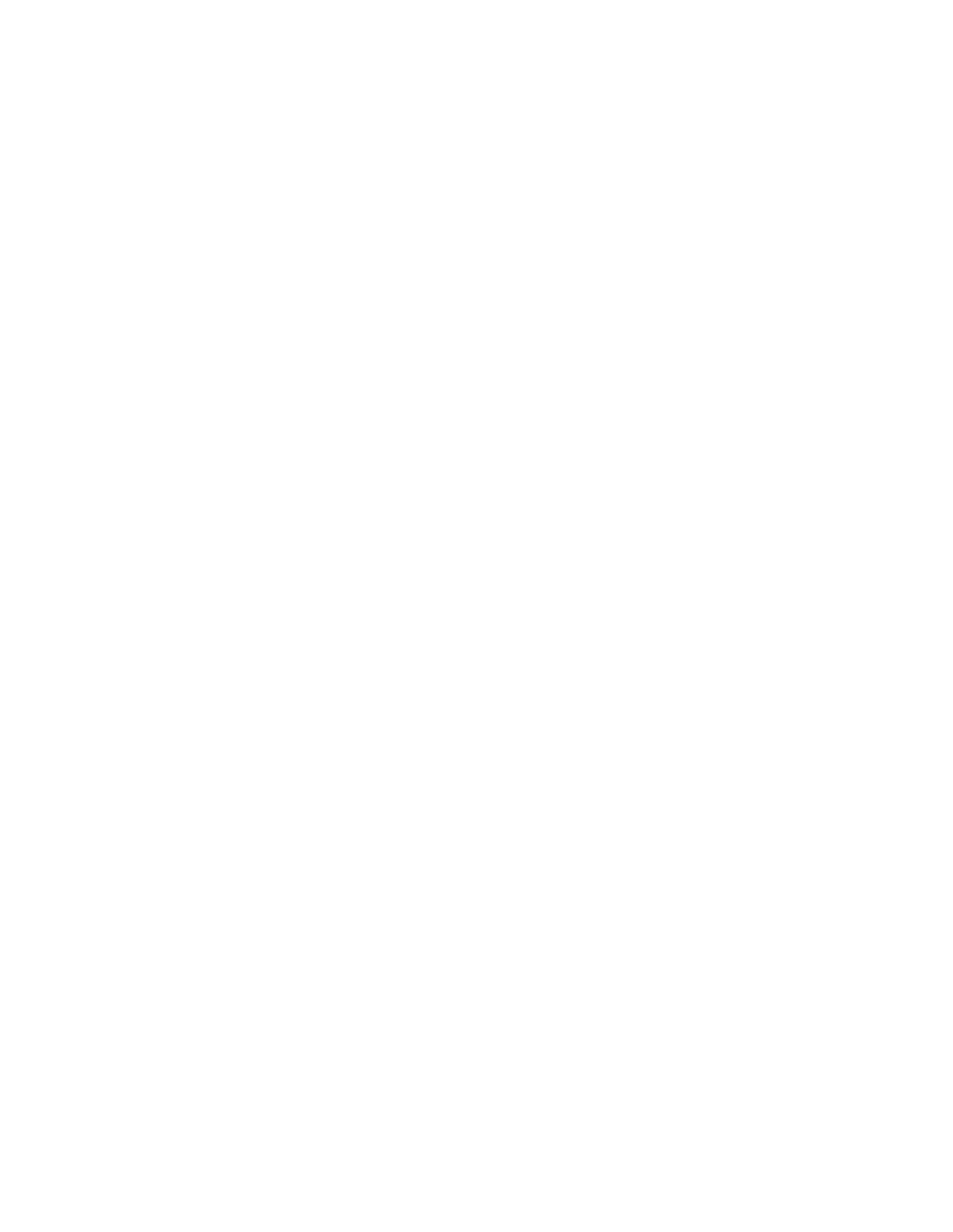# **HA32C/D/E UPS AUXILIARY CABINET**

# **4.1 INTRODUCTION**

This section describes the HA32C/D/E UPS Auxiliary Cabinets, features, and options.

### **4.1.1 General Description**

The HA32C/D/E UPS Auxiliary Cabinet is available in three different configurations for use with the HA32A UPS. The configurations are:

1. Isolation Transformer (HA32D-xx)

The isolation transformer can be configured in one of three ways:

a. UPS Input Isolation Transformer: The isolation transformer provides complete electrical isolation between the ac input source and the input of the UPS (rectifier/battery charger and battery). See Figure 4–1.



MKV-A2066-91

### **Figure 4–1 UPS Input Isolation Transformer Configuration**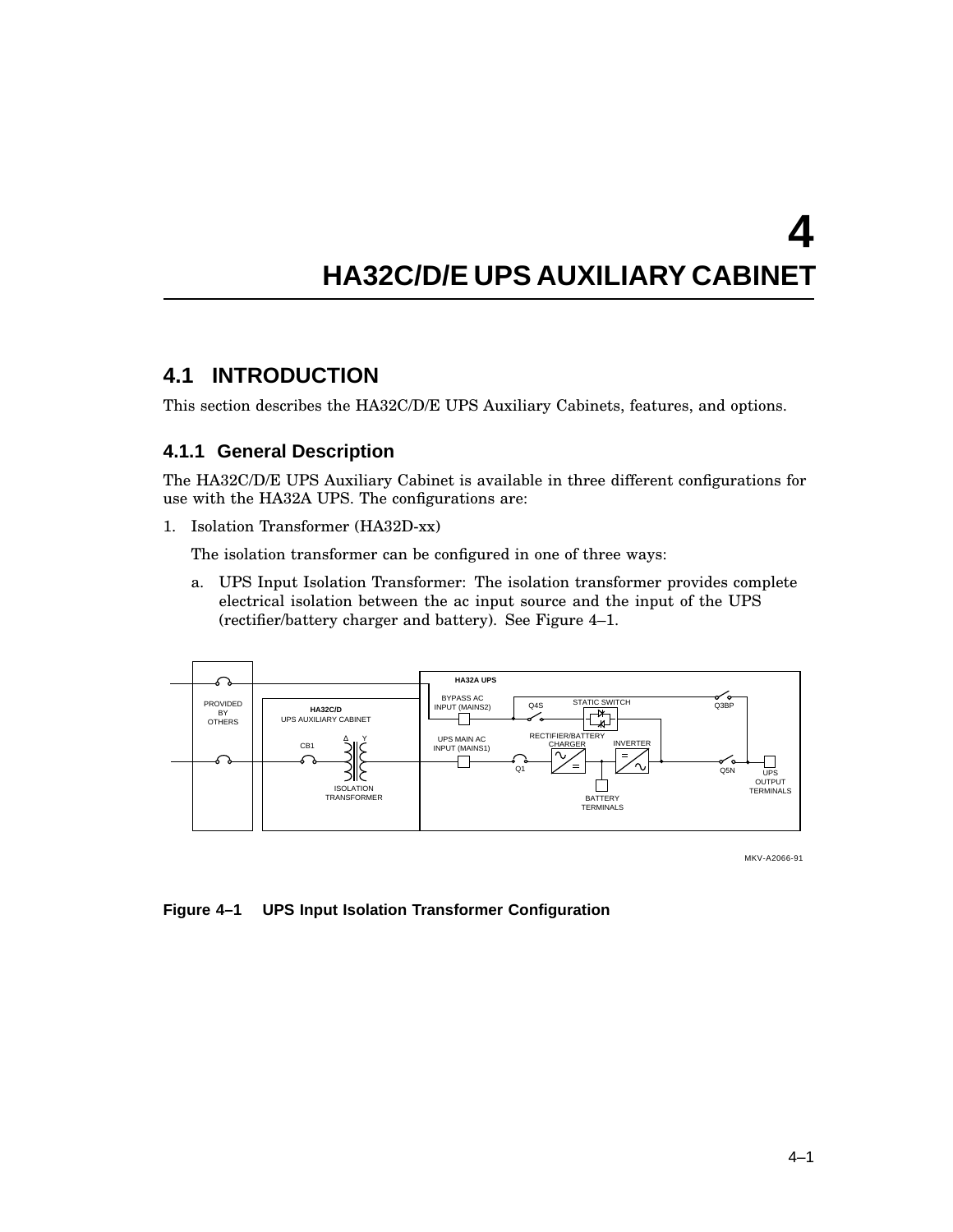### 4–2 HA32C/D/E UPS AUXILIARY CABINET

b. Bypass Input Isolation Transformer: The isolation transformer provides complete electrical isolation between the ac input source and the critical load when the UPS is operated on static bypass or manual bypass. See Figure 4–2.



MKV-A2067-91

### **Figure 4–2 Bypass Input Isolation Transformer Configuration**

c. UPS Input and Bypass Input Isolation Transformer: The isolation transformer can be connected to provide electrical isolation for both the main ac input (MAINS1) and the bypass ac input (MAINS2) to the UPS. See Figure 4–3.

### **NOTE**

**To connect the isolation transformer described in configuration "c" above, the UPS main ac input (MAINS1) and bypass ac input (MAINS2) voltages must be from the same source. See Figure 4–3.**



MKV-A2068-91

#### **Figure 4–3 UPS Input and Bypass Input Isolation Transformer Configuration**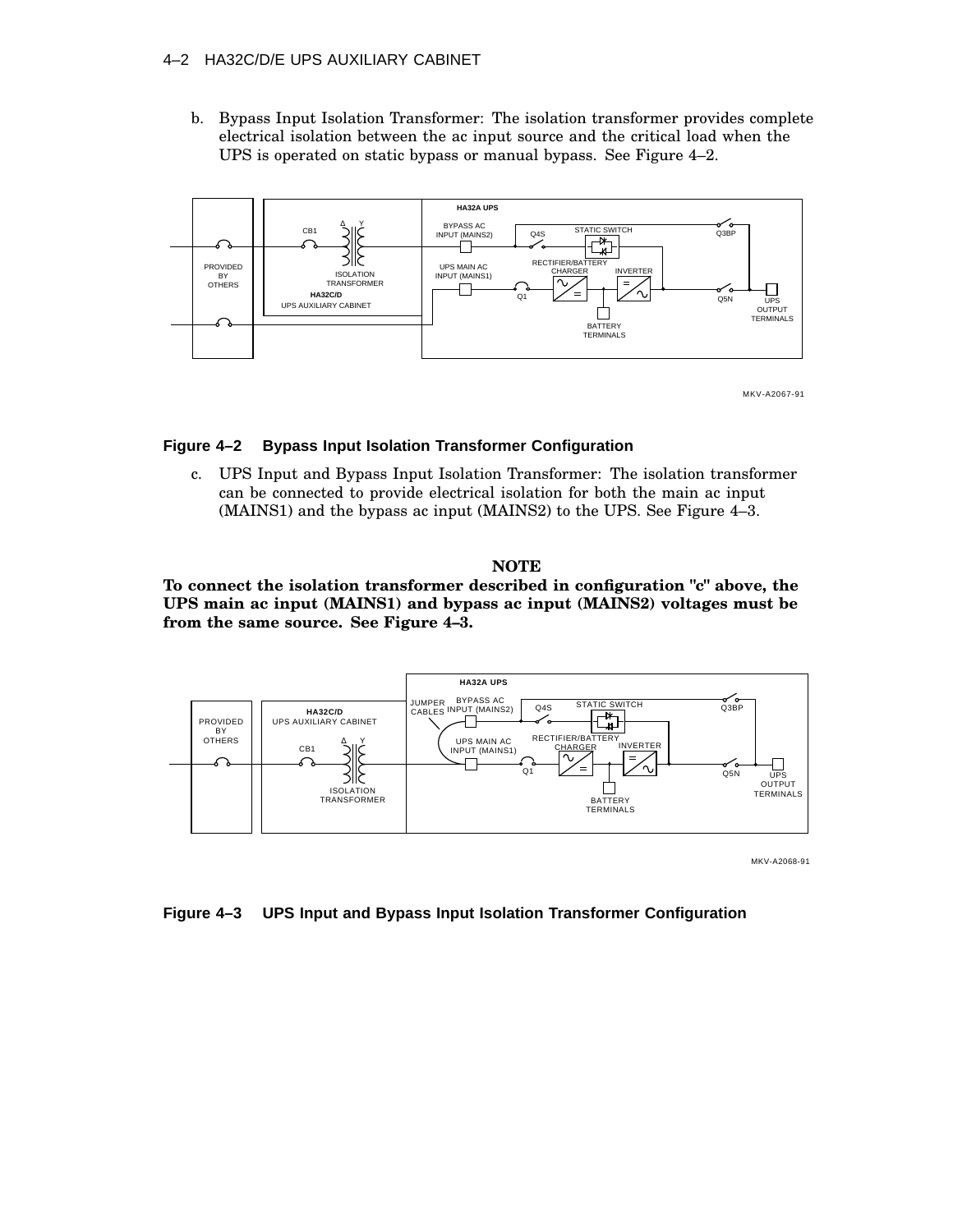2. UPS Input Harmonic Current Filter (HA32E-Px)

The input harmonic current filter limits the amount of current distortion fed back onto the ac input source to less than 10% when the HA32A UPS is operating at full load.

3. Isolation Transformer and UPS Input Harmonic Current Filter (HA32C-xx)

The UPS Auxiliary Cabinet can be supplied with both of these UPS options installed within the single Auxiliary Cabinet enclosure.

### **NOTE**

**The HA32C-Ex or HA32D-Ex UPS Auxiliary Cabinet models or the HA33D-Ex UPS CSA Cabinet are required for use with the HA32A-Ax UPS for systems with a 600 Vac input. These UPS Auxiliary Cabinets and the UPS CSA Cabinets house the isolation/step-down transformer. The transformer secondary voltage is 208 Vac and the transformer supplies both the UPS main ac input (MAINS1) and the bypass ac input (MAINS2). See Figure 4–3.**

### **4.1.2 Input Circuit Breaker (CB1)**

Each HA32C and HA32D UPS Auxiliary Cabinet is provided with an input circuit breaker (CB1). This breaker is located on the ac input source to the UPS Auxiliary Cabinet. It provides overcurrent protection and mechanical isolation for maintenance purposes.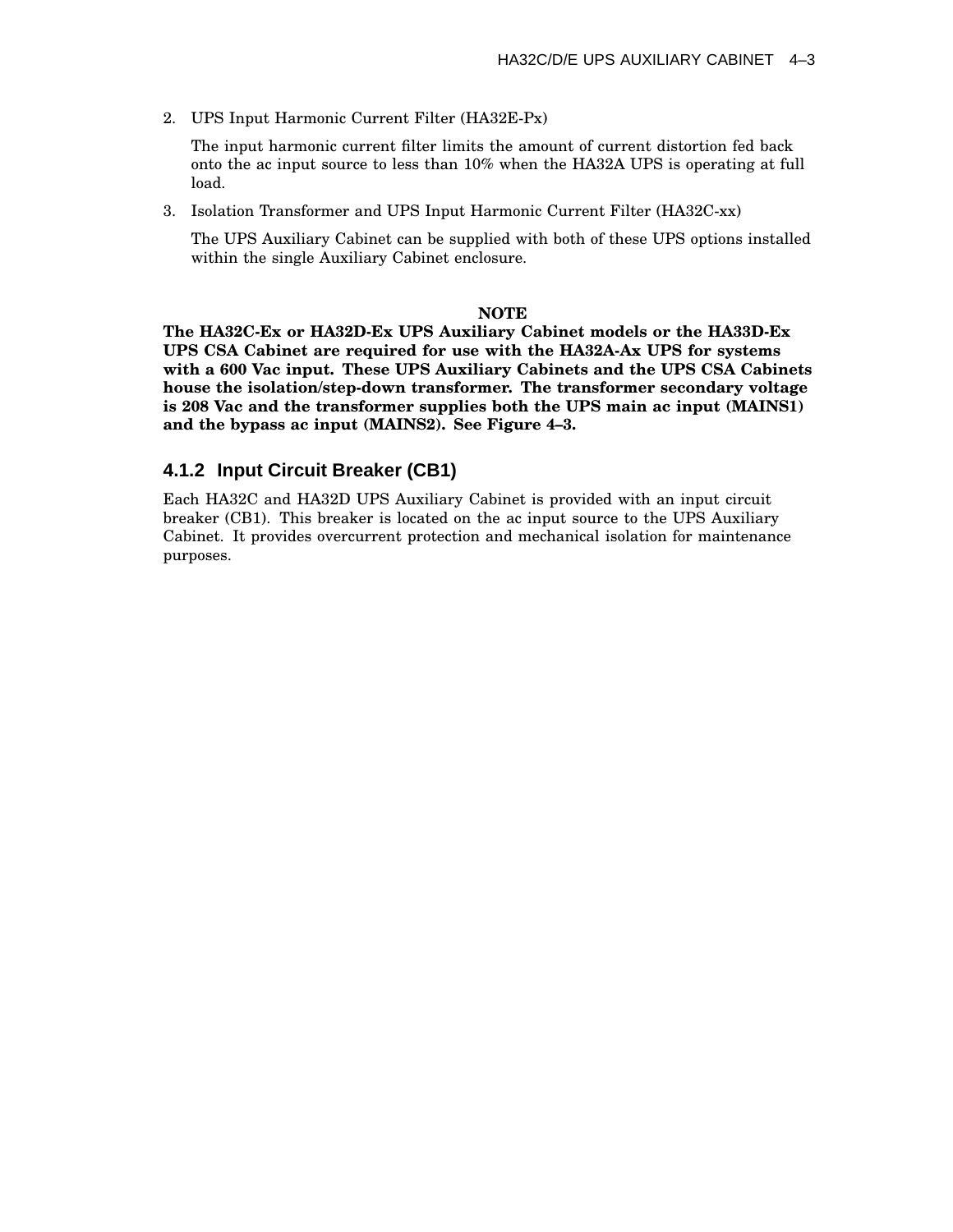# **4.2 OPERATION**

This section describes standard operating procedures, including operation of the input circuit breaker (CB1), the input isolation transformer, and the input harmonic current filter.

# **4.2.1 Input Circuit Breaker (CB1)**

CB1 allows you to manually connect or disconnect the input isolation transformer located inside the HA32C or HA32D UPS Auxiliary Cabinet. CB1 also provides extra protection against overload conditions. Overload conditions cause the input circuit breaker CB1 to trip.

The position of CB1 is monitored by the HA32A UPS. If CB1 trips, the LCD on the HA32A UPS will display: "ENVIRONMENTAL FAULT".

Check the position of circuit breaker CB1. If it is in the center position (trip condition), reset the circuit breaker by pushing down on the handle, then close the circuit breaker by pulling up on the handle.

When circuit breaker CB1 is opened or tripped, the rectifier/battery charger in the HA32A UPS will shut down, and the inverter will operate on battery if the UPS Auxiliary Cabinet is configured as shown in Figure 4–1 or Figure 4–3. If the UPS Auxiliary Cabinet is configured as shown in Figure 4–2, the HA32A UPS will remain on-line, but additional alarms will be generated.

# **4.2.2 Input Isolation Transformer**

The input isolation transformer is protected against thermal overload and is continuously monitored by the HA32A UPS. Should the input isolation transformer overheat, the rectifier/battery charger will shut down and the inverter will operate on battery. The LCD on the HA32A UPS will display: "ENVIRONMENTAL FAULT".

# **4.2.3 Input Harmonic Current Filter**

The input harmonic current filter is protected by three (3) fuses: F1, F2, and F3. Should one or more of these fuses open, the LCD on the HA32A UPS will display: "ENVIRONMENTAL FAULT".

The failure of these fuses will not cause the HA32A UPS rectifier/battery charger to shut down.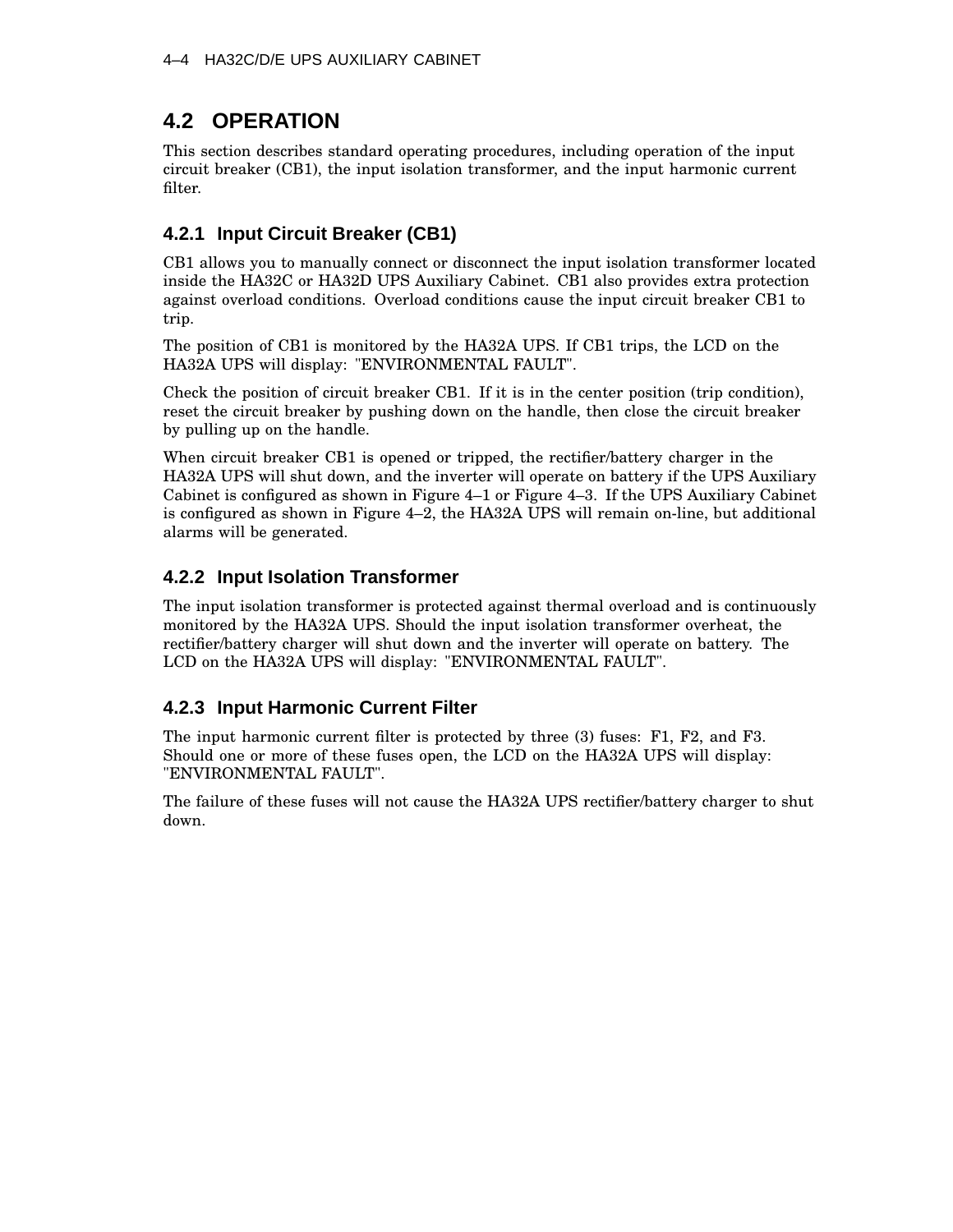# **5 HA33D/F UPS CSA CABINET**

# **5.1 INTRODUCTION**

This section describes the HA33D/F UPS CSA Cabinets, features, and options.

### **5.1.1 General Description**

The HA33D/F UPS CSA Cabinet is available in two different configurations for use with the HA32A UPS. The configurations are:

1. CSA Assembly Only (HA33F-Px)

A UPS CSA Cabinet with only a CSA assembly is used when 208 Vac utility power is available for the HA32A UPS. The UPS CSA Cabinet provides power from the ac input source for both the main ac input (MAINS1) and the bypass ac input (MAINS2) in the UPS.

The CSA assembly contains a mechanical contactor to provide feedback protection during a utility power outage if there is a shorted SCR in the static switch. See Figure 5–1.



MKV-A2221-91

### **Figure 5–1 CSA Assembly Only Configuration**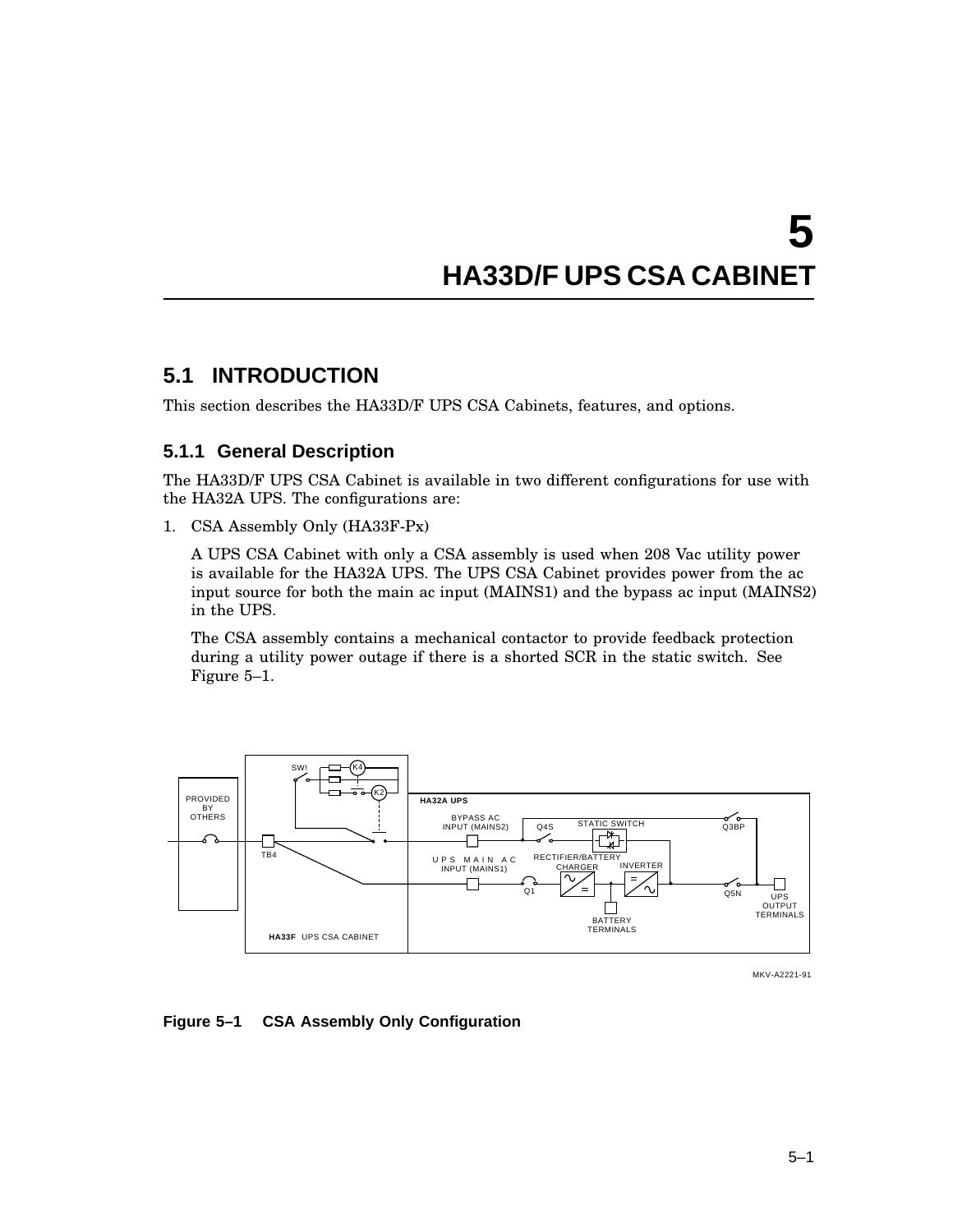### 5–2 HA33D/F UPS CSA CABINET

2. CSA Assembly and Isolation/Step-down Transformer Configuration (HA33D-Ex)

This configuration of the UPS CSA Cabinet is used when 600 Vac utility power is available for the HA32A UPS. The CSA assembly and the isolation/step-down transformer are both installed within the single UPS CSA Cabinet enclosure.

### **NOTE**

**The HA32C-Ex or HA32D-Ex UPS Auxiliary Cabinet models, or the HA33D-Ex UPS CSA Cabinet are required for use with the HA32A-Ax UPS for systems with a 600 Vac input. These UPS Auxiliary Cabinets and the UPS CSA Cabinets house the isolation/step-down transformer. The transformer secondary voltage is 208 Vac, and the transformer supplies both the UPS main ac input (MAINS1) and the bypass ac input (MAINS2). See Figure 5–2.**

The isolation/step-down transformer provides a step-down of 600 Vac to 208 Vac and electrical isolation for both the main ac input (MAINS1) and the bypass ac input (MAINS2) to the UPS. See Figure 5–2.



MKV-A2220-91

### **Figure 5–2 CSA Assembly and Isolation/Step-Down Transformer Configuration**

### **5.1.2 Contactor Control Switch (SW1)**

Each HA33D and HA33F UPS CSA Cabinet contains a contactor control switch (SW1). This switch is closed to allow the ac input source to energize the mechanical contactor which provides power to the bypass ac input (MAINS2) of the UPS.

Switch SW1 is used for maintenance purposes to electrically isolate the contactor control fuses (F4, F5, and F6) and the coils of contactors K2 and K4.

### **5.1.3 Input Circuit Breaker (CB1)**

The HA33D UPS CSA Cabinets are provided with an input circuit breaker (CB1). This breaker is located on the ac input source to the UPS CSA Cabinet. It provides overcurrent protection and mechanical isolation for maintenance purposes.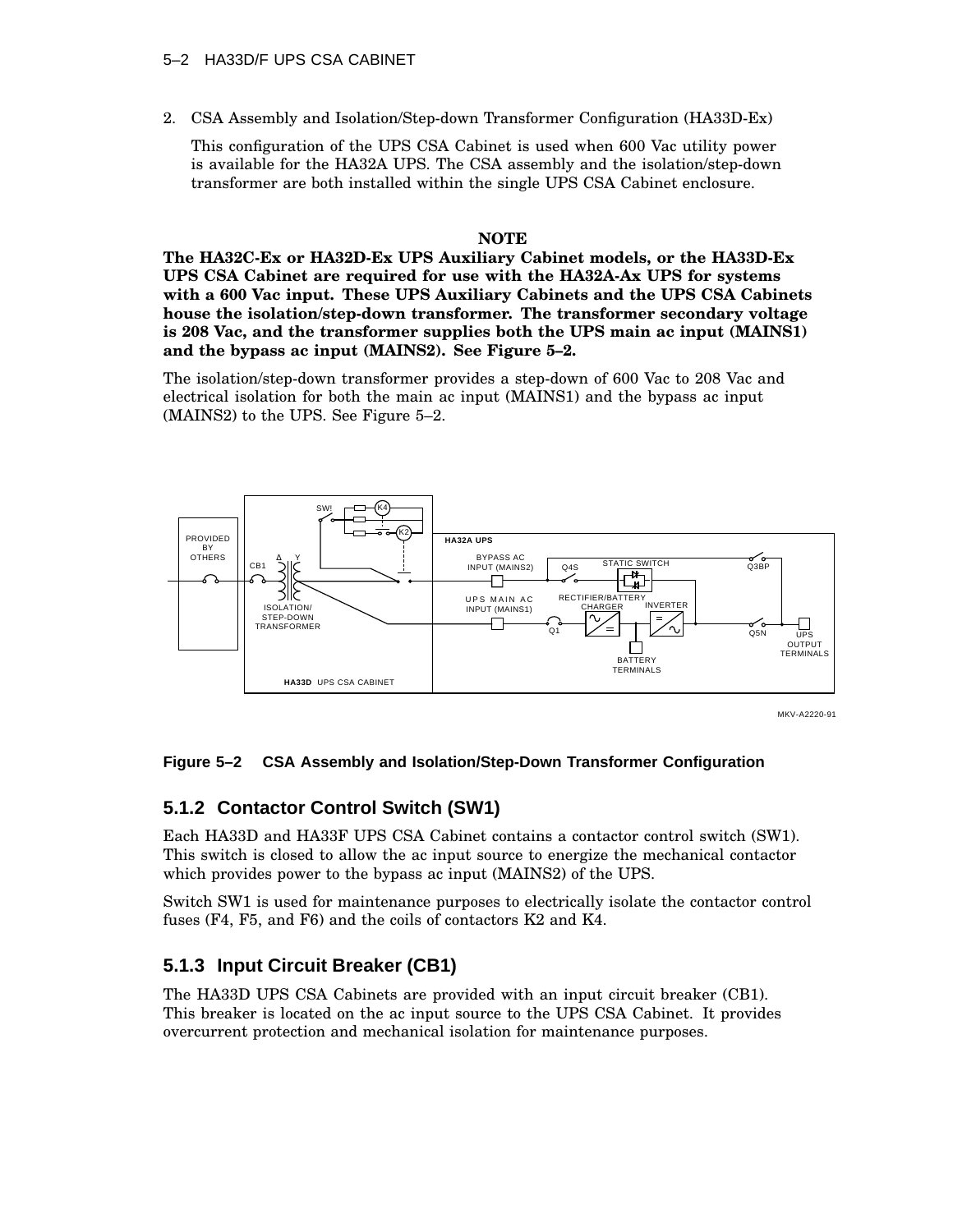# **5.2 OPERATION**

This section describes standard operating procedures, including operation of the input circuit breaker (CB1), the contactor control switch (SW1), and the input isolation/stepdown transformer.

During normal operation, the UPS inverter supplies power to the load while the static switch is off and in standby mode. The contactor control switch SW1 in the UPS CSA Cabinet is manually closed to allow the ac input source to energize contactor coils K2 and K4, causing their contacts to close. This allows the ac input source to be gated to the bypass ac input (MAINS2) of the UPS.

If the ac input source power fails, the contactor coils of  $K2$  and  $K4$  will deenergize causing their contacts to open. When the contacts of contactor K2 open, a mechanical isolation between the bypass ac input (MAINS2) in the UPS and the ac input source will exist. This will prevent the flow of power from the inverter output to the ac input source in the event of a static switch SCR failure (short circuit).

# **5.2.1 Input Circuit Breaker (CB1)**

CB1 allows you to manually connect or disconnect the input isolation/step-down transformer located inside the HA33D UPS CSA Cabinet. CB1 also provides extra protection against overload conditions. Overload conditions cause the input circuit breaker CB1 to trip.

The position of CB1 is monitored by the HA32A UPS. If CB1 trips, the LCD on the HA32A UPS will display: "ENVIRONMENTAL FAULT".

Check the position of circuit breaker CB1. If it is in the center position (trip condition), reset the circuit breaker by pushing down on the handle, then close the circuit breaker by pulling up on the handle.

When circuit breaker CB1 is opened or tripped, the rectifier/battery charger in the HA32A UPS will shut down, and the inverter will operate on battery.

# **5.2.2 Contactor Control Switch (SW1)**

The contactor control switch SW1 is closed during normal operation. This allows the ac input source to energize the K4 and K2 contactor coils and gate the ac input source to the bypass ac input (MAINS2) of the UPS. The contactor control circuit is protected by three 5 Amp fuses: F4, F5, and F6.

The failure of one or more of these fuses will deenergize the K2 contactor and disconnect the ac input source from the bypass ac input (MAINS2) of the UPS, but will not cause the HA32A UPS rectifier/battery charger to shut down.

Contactor control switch SW1 is used for maintenance purposes to electrically isolate the contactor control fuses (F4, F5, and F6) and the coils of contactors K2 and K4.

# **5.2.3 Input Isolation/Step-Down Transformer**

The input isolation/step-down transformer is protected against thermal overload and is continuously monitored by the HA32A UPS. Should the input isolation/step-down transformer overheat, the rectifier/battery charger will shut down and the inverter will operate on battery. The LCD on the HA32A UPS will display: "ENVIRONMENTAL FAULT".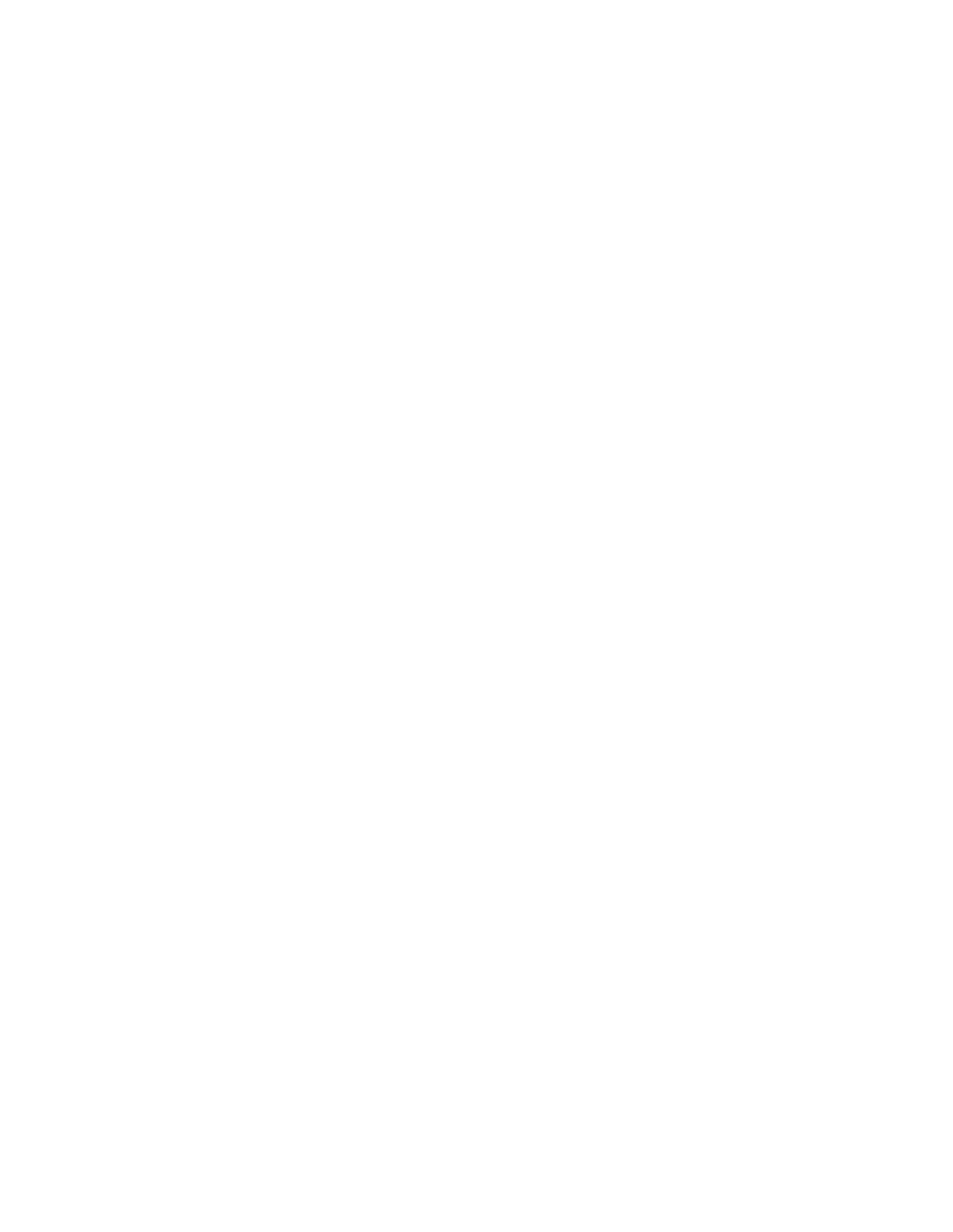# **6 HA32J/K UPS DISTRIBUTION CABINET**

# **6.1 INTRODUCTION**

This chapter introduces the HA32J/K UPS Distribution Cabinet. The equipment is described, followed by a description of available options. Figure 6–1 depicts the HA32J/K UPS Distribution Cabinet.



MKV-A2069-91

### **Figure 6–1 HA32J/K UPS Distribution Cabinet**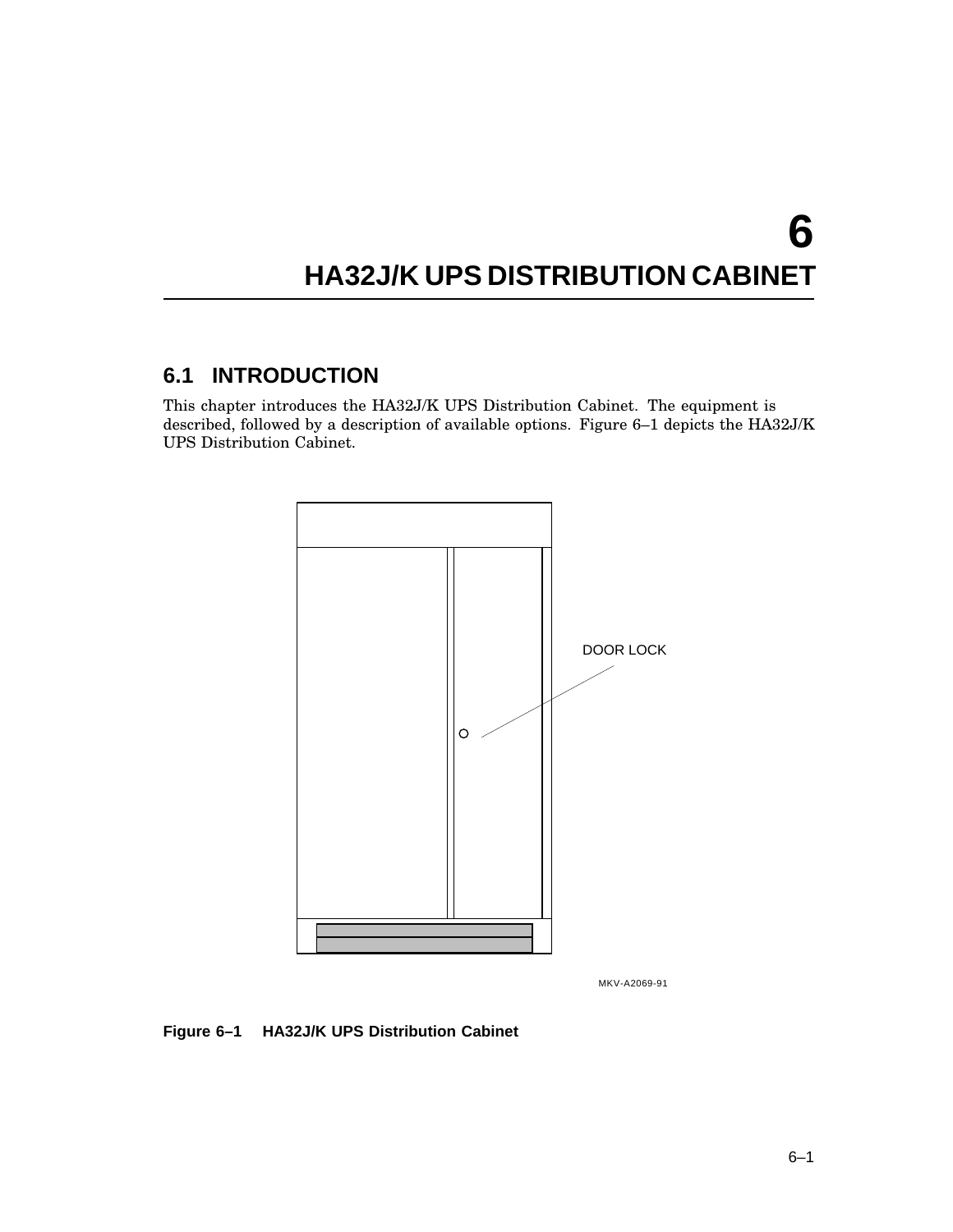# **6.1.1 System Description**

The HA32J/K UPS Distribution Cabinet provides the means to distribute power from the HA32A UPS to the user's intended equipment. The HA32J/K UPS Distribution Cabinet is furnished in an enclosure matching the other HA3000 series equipment. The HA32J/K is designed to attach to the right side of the HA32A UPS, or to either the right side of the HA32C/D/E UPS Auxiliary Cabinet or the HA33D/F UPS CSA Cabinet if these options are purchased.

The HA32J is furnished with one 42-pole position, 225-ampere rated panelboard, and one 225-ampere rated branch circuit breaker. The HA32K is furnished with two 42-pole position, 225-ampere rated panelboards, and two 225-ampere rated branch circuit breakers.

A single-line diagram of the HA32A UPS and the HA32J/K UPS Distribution Cabinet is shown in Figure 6–2.



MKV-A2070-91

**Figure 6–2 HA32J/K and HA32A Single-Line Diagram**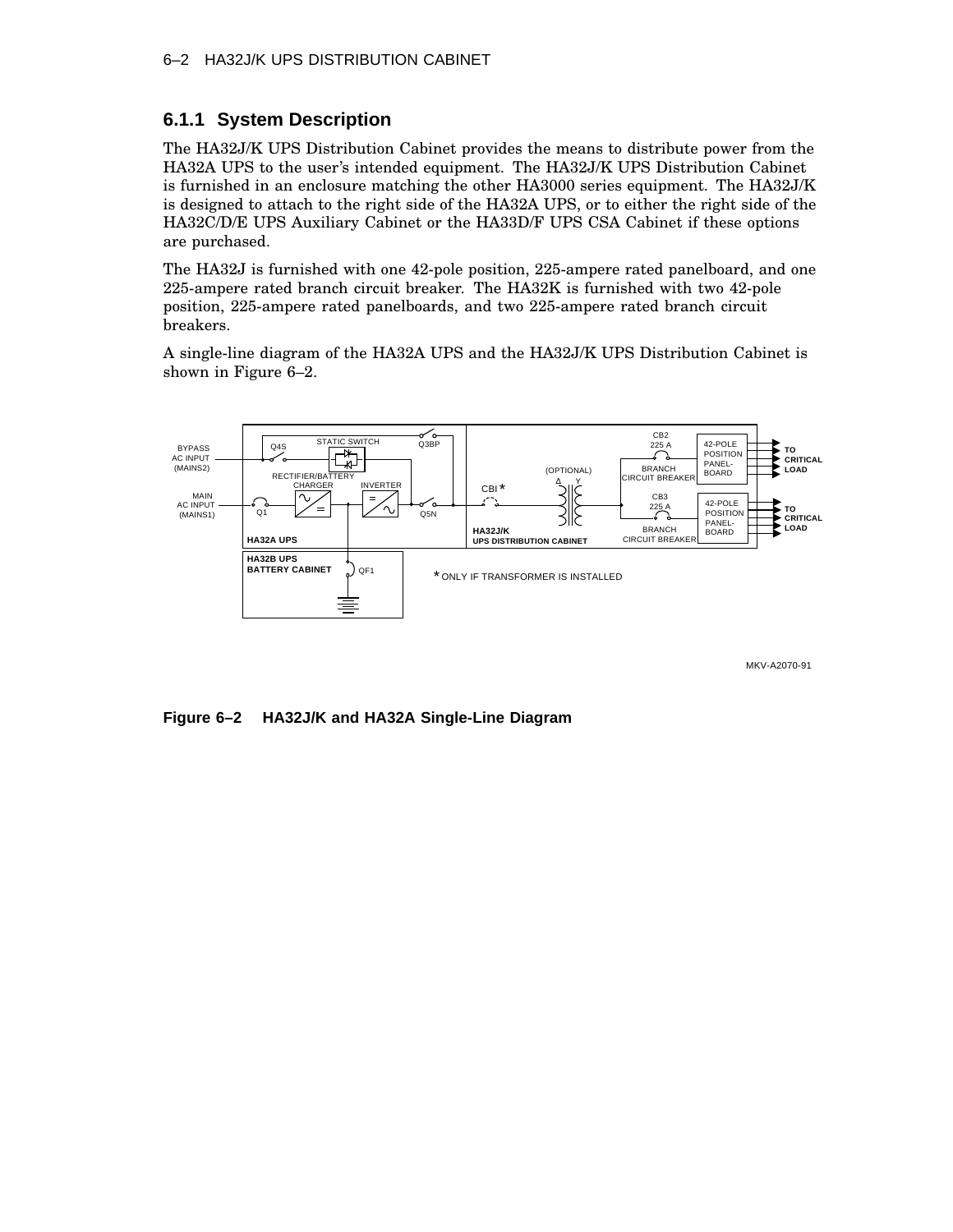## **6.2 OPERATION**

This section describes the operation of circuit breaker(s) CB1, CB2, and CB3, and the operation of the output circuit breaker(s). Figure 6–3 shows the location of the circuit breakers.



**Figure 6–3 HA32J/K Circuit Breaker Locations**

## **6.2.1 Circuit Breaker(s) CB1, CB2, and CB3**

Circuit breaker CB1 is present in a UPS Distribution Cabinet with an isolation transformer. All power to a UPS Distribution Cabinet with an isolation transformer passes through CB1.

Circuit breakers CB2 and CB3 allow you to manually connect or disconnect the HA32J/K UPS Distribution Cabinet panelboards to the output of the HA32A UPS. They also provide extra protection against overload conditions. Overload conditions cause the branch circuit breaker(s) to trip.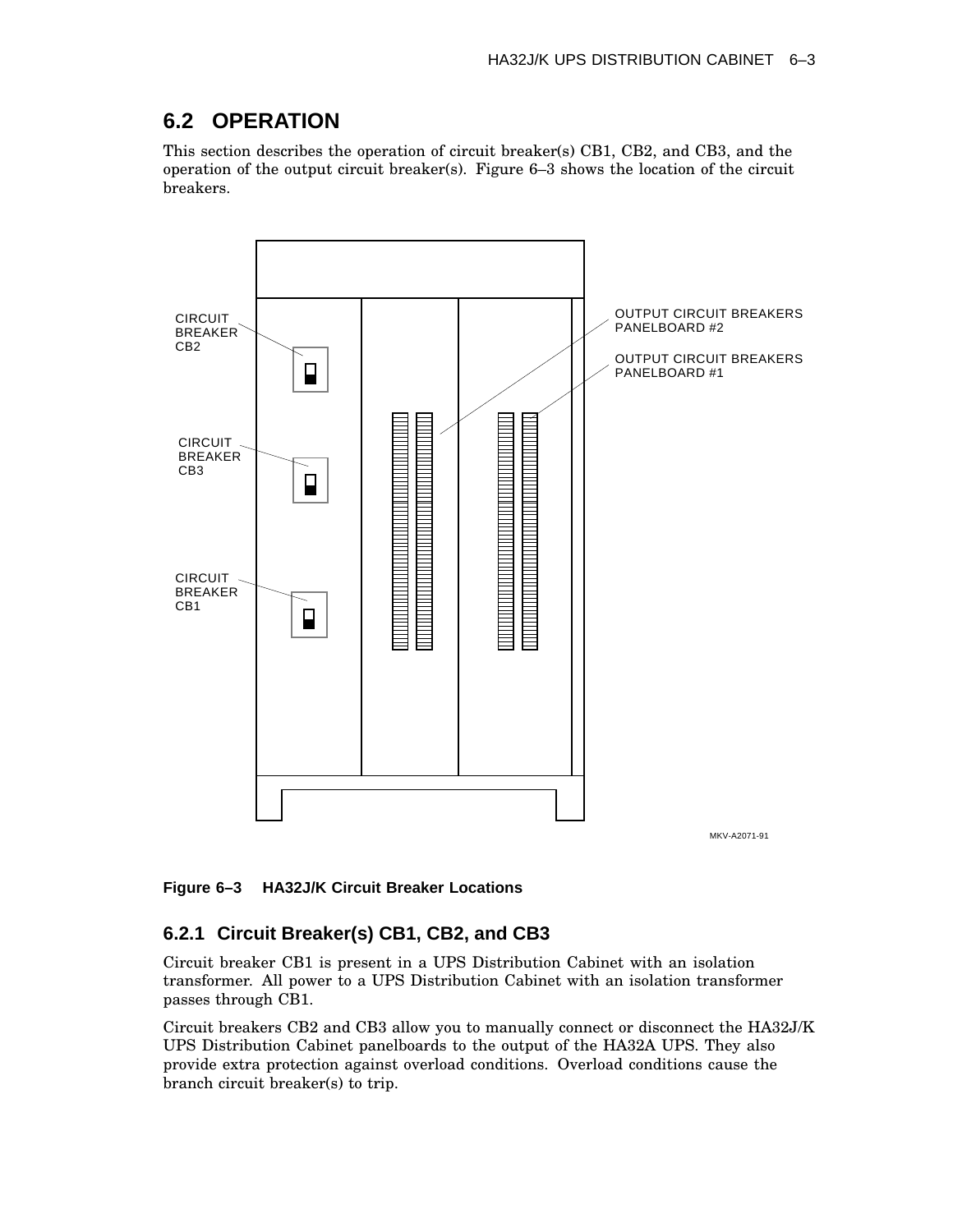The branch circuit breaker(s) handle has three positions:

- 1. OFF or circuit breaker open = handle in the bottom position
- 2. TRIP or circuit breaker open = handle in the middle position
- 3. ON or circuit breaker closed = handle in the top position

To reset the branch circuit breaker after it has tripped, push the handle down to the OFF position, then move the handle up to the ON position.

## **6.2.2 Output Circuit Breaker(s)**

The output circuit breaker(s) allow you to manually connect or disconnect each load connected to the output of the HA32J/K UPS Distribution Cabinet without affecting the other loads. The output circuit breaker(s) protects the individual loads against overload conditions. Overload conditions cause the output circuit breaker(s) to trip.

The output circuit breaker(s) handle has three positions:

- 1. OFF or circuit breaker open
- 2. TRIP or circuit breaker open
- 3. ON or circuit breaker closed

To reset an output circuit breaker after it has tripped, push the handle to the OFF position, then move the handle to the ON position.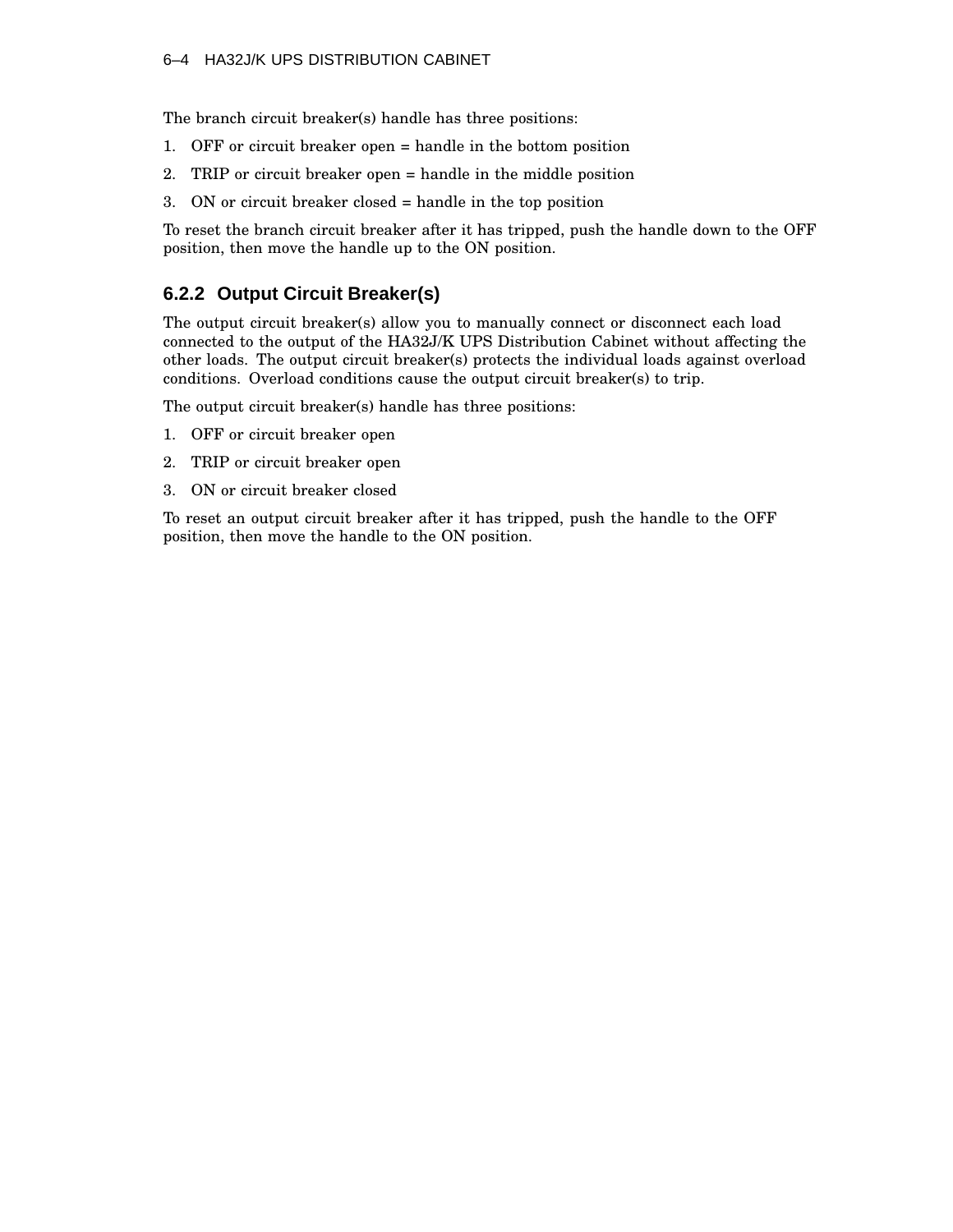# **A SPECIFICATIONS**

The following are electrical and environmental specifications for the HA32A UPS.

## **AC Input (MAINS1) Ratings**

Refer to Table A–1 for nominal voltage (Vac) values available.

| <b>Voltage:</b>      | As specified, nominal $+10\%$ , $-15\%$                                                                     |  |  |
|----------------------|-------------------------------------------------------------------------------------------------------------|--|--|
| <b>Frequency:</b>    | Nominal, $\pm 5\%$                                                                                          |  |  |
| <b>Phases:</b>       | Three-phase, phase rotation A, B, C                                                                         |  |  |
| Wires:               | Three, plus equipment ground                                                                                |  |  |
| Current:             | See Table A-2                                                                                               |  |  |
| <b>Power Factor:</b> | 0.82 lagging minimum at full load output, nominal input voltage, and<br>normal float voltage on the battery |  |  |

## **Bypass AC Input (MAINS2) Ratings**

| Voltage:                 | Must match UPS nominal output voltage $\pm 10\%$                                                                                                                                                                                                                                                                        |  |  |
|--------------------------|-------------------------------------------------------------------------------------------------------------------------------------------------------------------------------------------------------------------------------------------------------------------------------------------------------------------------|--|--|
| <b>Frequency Window:</b> | Nominal, $\pm$ 0.25, 0.50, 0.75, or 1.0 Hz. Standard setting for bypass<br>input frequency window is $\pm 0.50$ Hz, unless otherwise specified when<br>ordered. The frequency window can be changed after the unit is<br>installed, but only an authorized Digital Services representative can<br>modify the equipment. |  |  |
| <b>Phases:</b>           | Three-phase, phase rotation A, B, C                                                                                                                                                                                                                                                                                     |  |  |
| Wires:                   | Four-wire wye                                                                                                                                                                                                                                                                                                           |  |  |
| Current:                 | See Table A-2                                                                                                                                                                                                                                                                                                           |  |  |
| <b>Power Factor:</b>     | Load-dependent                                                                                                                                                                                                                                                                                                          |  |  |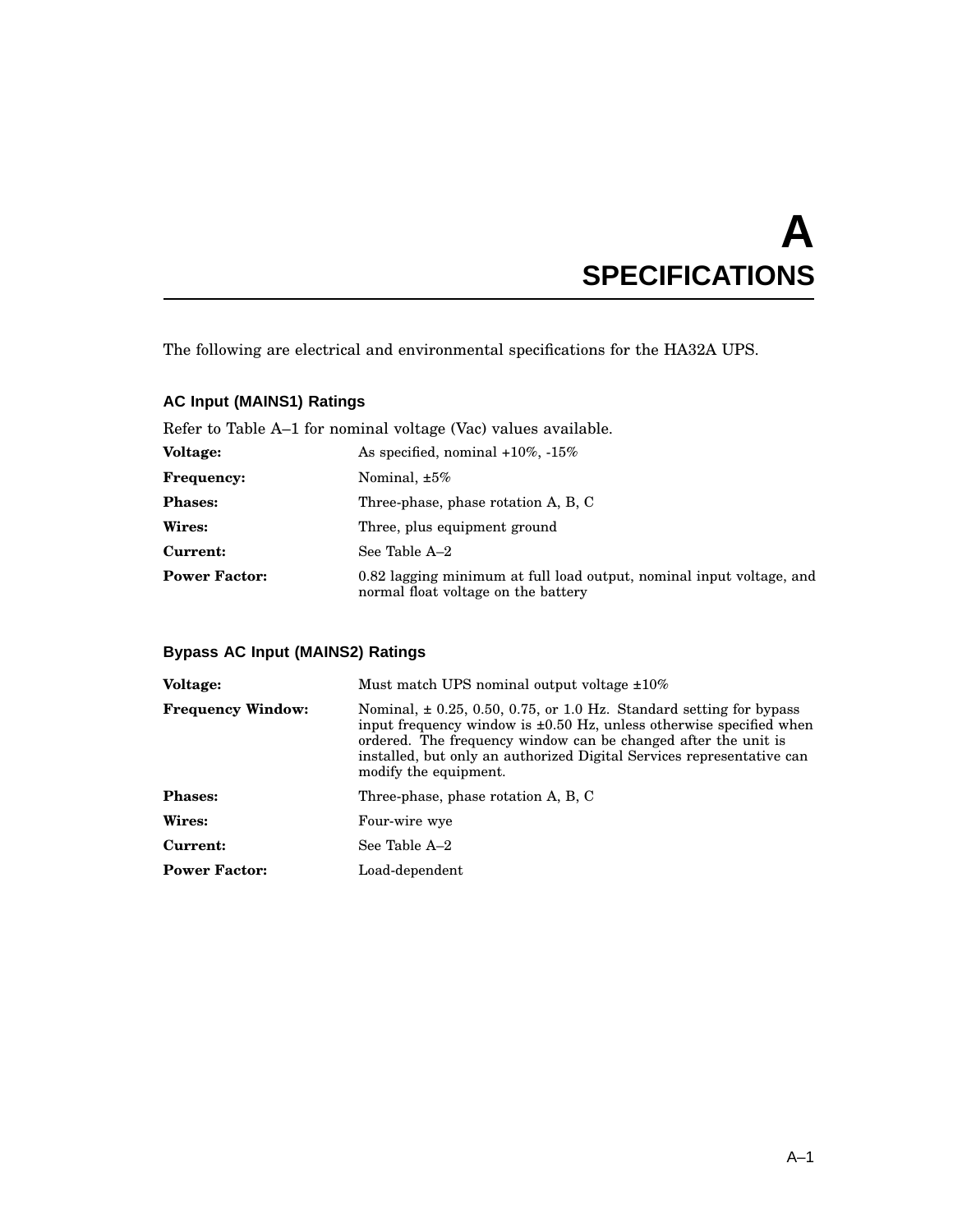**DC Voltage** Range:

**DC Current Required:** See Table A–2

| Refer to Table A-1 for nominal voltage (Vac) values available. |                                                                                                                                                                                                                                                                                                                                                                                                                                                                                                                                                                                                            |  |  |  |
|----------------------------------------------------------------|------------------------------------------------------------------------------------------------------------------------------------------------------------------------------------------------------------------------------------------------------------------------------------------------------------------------------------------------------------------------------------------------------------------------------------------------------------------------------------------------------------------------------------------------------------------------------------------------------------|--|--|--|
| Voltage:                                                       | Nominal value ±1% for all conditions of line, load, and temperature                                                                                                                                                                                                                                                                                                                                                                                                                                                                                                                                        |  |  |  |
| <b>Frequency:</b>                                              | Normally synchronized to the bypass ac input source (when<br>available); otherwise, the output frequency is the nominal value<br>±0.1%                                                                                                                                                                                                                                                                                                                                                                                                                                                                     |  |  |  |
| <b>Phases:</b>                                                 | Three-phase, phase rotation A, B, C                                                                                                                                                                                                                                                                                                                                                                                                                                                                                                                                                                        |  |  |  |
| Wires:                                                         | Three or four. The UPS inverter output is normally a wye<br>configuration with the neutral grounded. A three-wire delta load can<br>be connected to the UPS inverter output, but the phase connections<br>cannot be grounded.                                                                                                                                                                                                                                                                                                                                                                              |  |  |  |
| Current:                                                       | See Table A-2                                                                                                                                                                                                                                                                                                                                                                                                                                                                                                                                                                                              |  |  |  |
| <b>Power Factor:</b>                                           | The UPS inverter output is rated at full kVA, 0.8 power factor lagging<br>load                                                                                                                                                                                                                                                                                                                                                                                                                                                                                                                             |  |  |  |
| <b>Slew Rate:</b>                                              | The rate of change of the UPS inverter output frequency, while<br>tracking within the frequency window, when synchronizing to the<br>bypass ac input source, or when going to a free-running condition<br>after losing ac input power, is 1 Hz/second maximum                                                                                                                                                                                                                                                                                                                                              |  |  |  |
| <b>Overload</b><br><b>Characteristics:</b>                     | Applies to the UPS output when operating from either the bypass ac<br>input source or the UPS inverter output:                                                                                                                                                                                                                                                                                                                                                                                                                                                                                             |  |  |  |
|                                                                | $125\%$ for 10 minutes<br>150% for 1 minute                                                                                                                                                                                                                                                                                                                                                                                                                                                                                                                                                                |  |  |  |
|                                                                | Overloads in excess of 150% or exceeding the overload time periods<br>previously indicated, will cause the load to be transferred from the<br>UPS inverter output to the bypass ac input source, provided the<br>sources are synchronized. Once the load is transferred to the bypass<br>ac input source after exceeding the time periods previously indicated,<br>the timed periods will start again for operation on the UPS static<br>switch. If the load does not return to less than the unit's fill load<br>rating prior to completing the timed overload periods, the load will be<br>disconnected. |  |  |  |
| Dynamic<br><b>Characteristics:</b>                             | Peak voltage deviation on the UPS inverter output is listed below for<br>the conditions indicated:                                                                                                                                                                                                                                                                                                                                                                                                                                                                                                         |  |  |  |
|                                                                | $50\%$ step load change $\pm 3\%$ maximum<br>100% step load change $\pm 5\%$ maximum                                                                                                                                                                                                                                                                                                                                                                                                                                                                                                                       |  |  |  |
| <b>Dynamic Response:</b>                                       | The UPS inverter output voltage returnd to $\pm 1\%$ of nominal within<br>one cycle after experiencing a 100% step load change                                                                                                                                                                                                                                                                                                                                                                                                                                                                             |  |  |  |
| <b>Battery Characteristics</b>                                 |                                                                                                                                                                                                                                                                                                                                                                                                                                                                                                                                                                                                            |  |  |  |
|                                                                |                                                                                                                                                                                                                                                                                                                                                                                                                                                                                                                                                                                                            |  |  |  |

436 Vdc maximum

## **Inverter AC Output Ratings**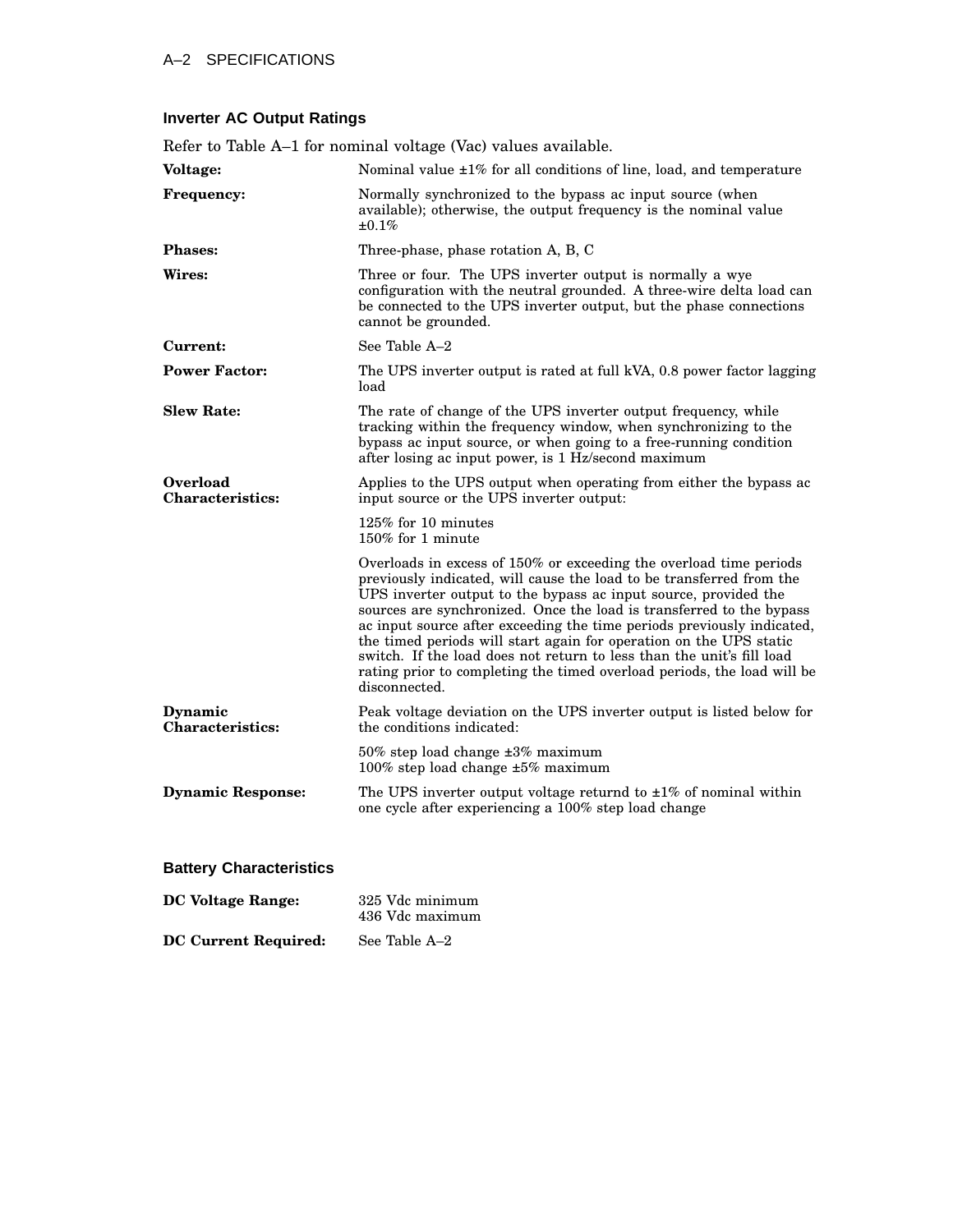#### **Environmental Characteristics**

#### **Temperature:**

- **Operating Range:** 0° to 40°C (32° to 104°F), excluding battery
- **Nonoperating and Storage:** -25° to 70°C (-13° to 158°F)

#### **NOTE**

**Batteries should be stored only in a fully charged condition at temperatures not exceeding 25°C (77°F). Storage at higher temperatures will reduce storage life and may reduce battery life.**

| <b>Relative Humidity:</b>                | 0 to $95\%$ , noncondensing                                                                                                                                      |
|------------------------------------------|------------------------------------------------------------------------------------------------------------------------------------------------------------------|
| Recommended<br><b>Environment:</b>       | Computer room or other temperature-controlled environment                                                                                                        |
| Recommended<br>Temperature:              | 20 $\degree$ to 30 $\degree$ C (68 $\degree$ to 86 $\degree$ F)<br>Battery protection time is based on a $25^{\circ}$ C (77 $^{\circ}$ F) ambient<br>temperature |
| Recommended<br><b>Relative Humidity:</b> | $50\%$                                                                                                                                                           |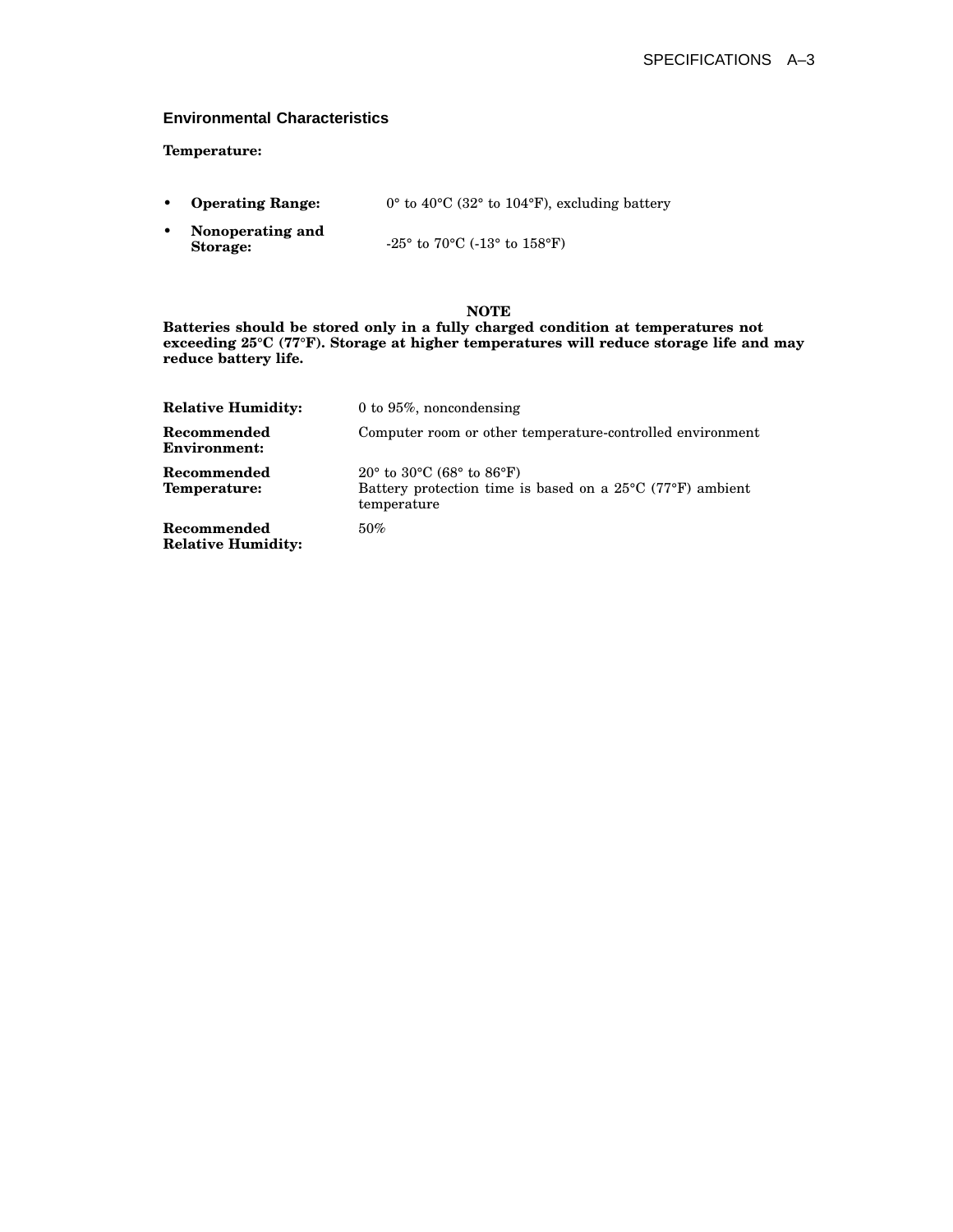#### A–4 SPECIFICATIONS

The following tables contain the specifications for the HA32A UPS, the HA32B UPS Battery Cabinet, the HA32C/D/E UPS Auxiliary Cabinet, the HA33D/F UPS CSA Cabinet, and the HA32J/K UPS Distribution Cabinet.

| Model<br><b>Number</b> | Output<br>Rating<br>kVA/kW | Nominal<br>Input<br><b>Voltage</b><br>$3\Phi$ (Volts) | Input<br>$\bf CB$<br>Rating<br>(Amps) | Output<br><b>Voltage</b><br>$3\Phi$ (Volts) | Width<br>mm/in | Approx.<br>Weight<br>kg/lbs | Heat<br>Loss<br>(Full<br>Load)<br><b>BTU/hr</b> |
|------------------------|----------------------------|-------------------------------------------------------|---------------------------------------|---------------------------------------------|----------------|-----------------------------|-------------------------------------------------|
| HA32A-AH               | 20/16                      | 208                                                   | 80                                    | 208Y/120                                    | 800/31.5       | 488/1,075                   | 8,189                                           |
| HA32A-DH               | 20/16                      | 220                                                   | 80                                    | 220Y/127                                    | 800/31.5       | 488/1,075                   | 8,189                                           |
| HA32A-BH               | 20/16                      | 480                                                   | 40                                    | 208Y/120                                    | 800/31.5       | 488/1,075                   | 8,189                                           |
| HA32A-CH               | 20/16                      | 480                                                   | 40                                    | 480Y/277                                    | 800/31.5       | 488/1,075                   | 8,189                                           |
|                        |                            |                                                       |                                       |                                             |                |                             |                                                 |
| HA32A-AK               | 40/32                      | 208                                                   | 175                                   | 208Y/120                                    | 800/31.5       | 628/1,385                   | 15,013                                          |
| HA32A-DK               | 40/32                      | 220                                                   | 175                                   | 220Y/127                                    | 800/31.5       | 628/1,385                   | 15,013                                          |
| HA32A-BK               | 40/32                      | 480                                                   | 80                                    | 208Y/120                                    | 800/31.5       | 628/1,385                   | 15,013                                          |
| HA32A-CK               | 40/32                      | 480                                                   | 80                                    | 480Y/277                                    | 800/31.5       | 628/1,385                   | 15,013                                          |
|                        |                            |                                                       |                                       |                                             |                |                             |                                                 |
| HA32A-AM               | 60/48                      | 208                                                   | 250                                   | 208Y/120                                    | 1,143/45.0     | 783/1,725                   | 20,130                                          |
| HA32A-DM               | 60/48                      | 220                                                   | 250                                   | 220Y/127                                    | 1,143/45.0     | 783/1,725                   | 20,130                                          |
| HA32A-BM               | 60/48                      | 480                                                   | 100                                   | 208Y/120                                    | 1,143/45.0     | 783/1,725                   | 20,130                                          |
| HA32A-CM               | 60/48                      | 480                                                   | 100                                   | 480Y/277                                    | 1,143/45.0     | 783/1,725                   | 20,130                                          |
|                        |                            |                                                       |                                       |                                             |                |                             |                                                 |
| HA32A-AN               | 80/64                      | 208                                                   | 350                                   | 208Y/120                                    | 1,143/45.0     | 1,023/2,250                 | 26,954                                          |
| HA32A-DN               | 80/64                      | 220                                                   | 350                                   | 220Y/127                                    | 1,143/45.0     | 1,023/2,250                 | 26,954                                          |
| HA32A-BN               | 80/64                      | 480                                                   | 150                                   | 208Y/120                                    | 1,143/45.0     | 1,023/2,250                 | 26,954                                          |
| HA32A-CN               | 80/64                      | 480                                                   | 150                                   | 480Y/277                                    | 1,143/45.0     | 1,023/2,250                 | 26,954                                          |
|                        |                            |                                                       |                                       |                                             |                |                             |                                                 |

#### **Table A–1 Standard HA32A UPS Models**

**Height, all models: 1,402 mm/55.18 in Depth, all models: 817 mm/32.18 in**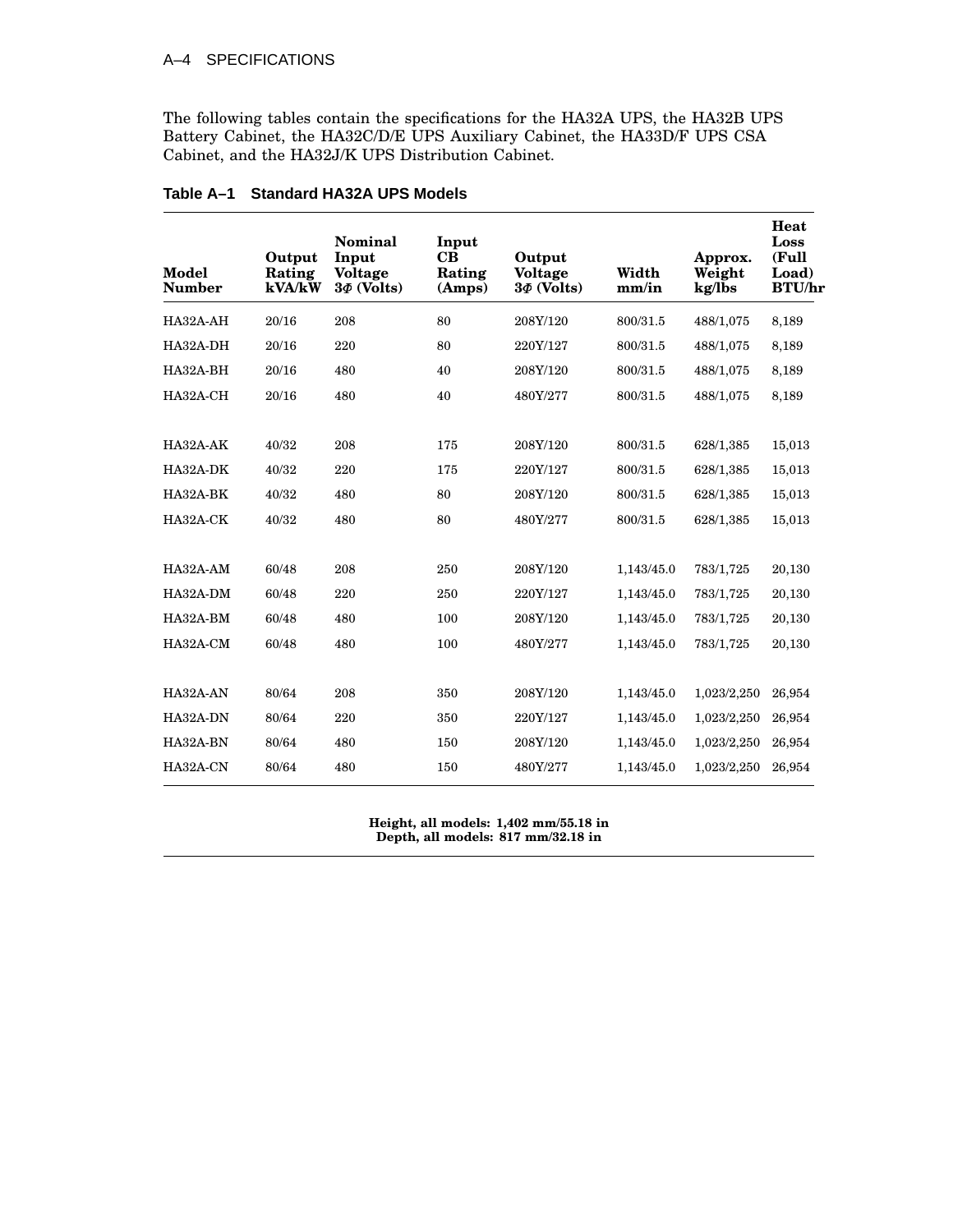| Table A–2 HA32A Currents |  |
|--------------------------|--|
|--------------------------|--|

|                                                                                 | HA32A-xH | HA32A-xK  | HA32A-xM | HA32A-xN |
|---------------------------------------------------------------------------------|----------|-----------|----------|----------|
| <b>Output Power Rating</b>                                                      |          |           |          |          |
| kVA/kW                                                                          | 20/16    | 40/32     | 60/48    | 80/64    |
| Unit Nominal AC Input Current (Amperes) @ Nominal Input Voltage                 |          |           |          |          |
| <b>208 Vac</b>                                                                  | 61.5     | $121.5\,$ | 180.4    | 237.7    |
| <b>220 Vac</b>                                                                  | 58.2     | 114.9     | 170.5    | 224.8    |
| 480 Vac                                                                         | 29.3     | 52.7      | 78.2     | 103.0    |
| Unit AC Output and Bypass AC Input Current (Amperes) @ Nominal Voltage (Note 1) |          |           |          |          |
| <b>Full Load Continuous</b>                                                     |          |           |          |          |
| 208Y/120                                                                        | 55.5     | 111.0     | 166.5    | 222.1    |
| 220Y/127                                                                        | 52.5     | 105.0     | 157.5    | 209.9    |
| 480Y/277                                                                        | 24.1     | 48.1      | 72.2     | 96.2     |
| 125% Overload for 10 Minutes                                                    |          |           |          |          |
| 208Y/120                                                                        | 69.4     | 138.8     | 208.2    | 277.6    |
| 220Y/127                                                                        | 65.6     | 131.2     | 196.8    | 262.4    |
| 480Y/277                                                                        | 30.1     | 60.1      | 90.2     | 120.3    |
| 150% Overload for 1 Minute                                                      |          |           |          |          |
| 208Y/120                                                                        | 83.3     | 166.5     | 249.8    | 333.1    |
| 220Y/127                                                                        | 78.7     | 157.5     | 236.2    | 314.9    |
| 480Y/277                                                                        | 36.1     | 72.2      | 108.3    | 144.3    |
| <b>Maximum Battery Current (Note 2)</b>                                         |          |           |          |          |
| <b>Amperes</b>                                                                  | 54.6     | 109.2     | 163.9    | 218.5    |

#### **NOTES:**

1. As a minimum, bypass ac input (MAINS2) power should match the UPS output rating. The bypass ac input should have a continuous rating of 125% of the UPS output power rating to supply fault-clearing current.

2. Battery wiring should be sized to keep the total cable voltage drop to less than 0.5 Vdc at the current shown.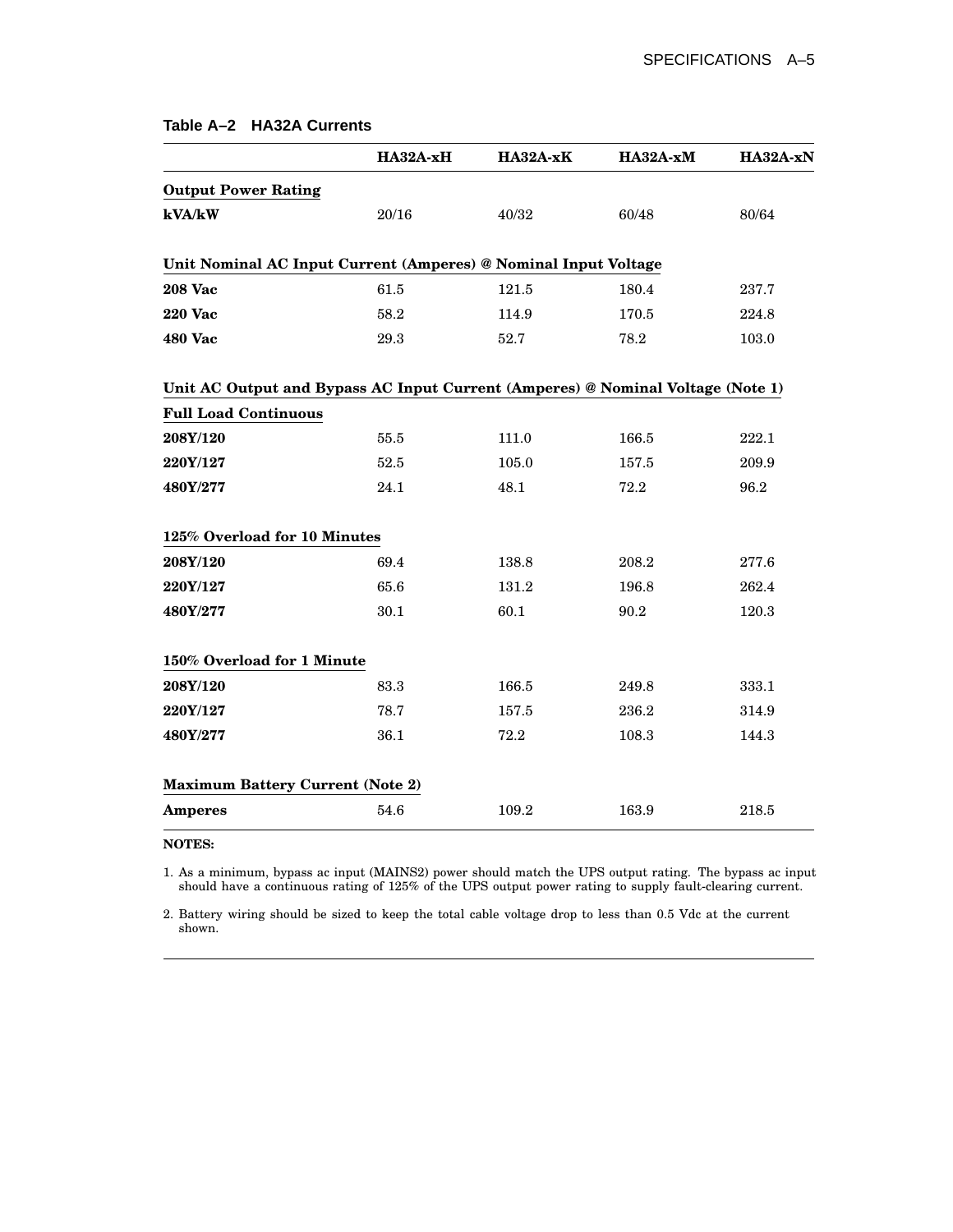#### A–6 SPECIFICATIONS

| Model<br><b>Number</b> | kVA<br>Rating | Nominal<br><b>Protection</b><br>in Minutes | Circuit<br><b>Breaker</b><br>(QF1)<br>Rating in<br><b>Amperes</b> | Width of<br><b>Battery</b><br>Cabinet<br>mm/in | Approx.<br><b>Installed</b><br>Weight<br>kg/lbs |
|------------------------|---------------|--------------------------------------------|-------------------------------------------------------------------|------------------------------------------------|-------------------------------------------------|
| HA32B-AH               | 20            | 5                                          | 90                                                                | 800/31.5                                       | 530/1,169                                       |
| $HA32B-CH$             | 20            | 15                                         | 90                                                                | 800/31.5                                       | 530/1,169                                       |
| HA32B-FH               | 20            | 30                                         | 90                                                                | 1,143/45.0                                     | 905/1,995                                       |
|                        |               |                                            |                                                                   |                                                |                                                 |
| $HA32B-AK$             | 40            | 5                                          | 125                                                               | 800/31.5                                       | 530/1,169                                       |
| HA32B-CK               | 40            | 14                                         | 125                                                               | 1,143/45.0                                     | 905/1,995                                       |
| $HA32B-FK1$            | 40            | 30                                         | 125                                                               | 2 x 1,143/45.0                                 | 2 x 826/1,820                                   |
|                        |               |                                            |                                                                   |                                                |                                                 |
| $HA32B-AM$             | 60            | 5                                          | 175                                                               | 1,143/45.0                                     | 905/1,995                                       |
| $HA32B-CM1$            | 60            | 10                                         | 175                                                               | $2 \times 1,143/45.0$                          | 2 x 826/1,820                                   |
| $HA32B-FM1$            | 60            | 30                                         | 175                                                               | $2 \times 1,143/45.0$                          | 2 x 826/1,820                                   |
|                        |               |                                            |                                                                   |                                                |                                                 |
| HA32B-AN               | 80            | 5                                          | 225                                                               | 1,143/45.0                                     | 905/1,995                                       |
| $HA32B-CN1$            | 80            | 14                                         | 225                                                               | $2 \times 1,143/45.0$                          | 2 x 826/1,820                                   |
| $HA32B-FN1$            | 80            | 22                                         | 225                                                               | $2 \times 1,143/45.0$                          | $2 \times 905/1,995$                            |

#### **Table A–3 UPS Battery Cabinet Model Numbers**

<sup>1</sup>Consists of two battery cabinets with same dimensions and weight.

**Depth of all models: 817 mm/32.18 in Height of all models: 1,402 mm/55.18 in**

#### **Table A–4 Maximum DC Current Requirements**

| <b>UPS Battery Cabinet</b><br><b>Model Number</b> | <b>Maximum DC Current</b><br>(Amperes) |  |  |
|---------------------------------------------------|----------------------------------------|--|--|
| HA32B-XH                                          | 54.6                                   |  |  |
| HA32B-XK                                          | 109.2                                  |  |  |
| HA32B-XM                                          | 163.9                                  |  |  |
| HA32B-XN                                          | 218.5                                  |  |  |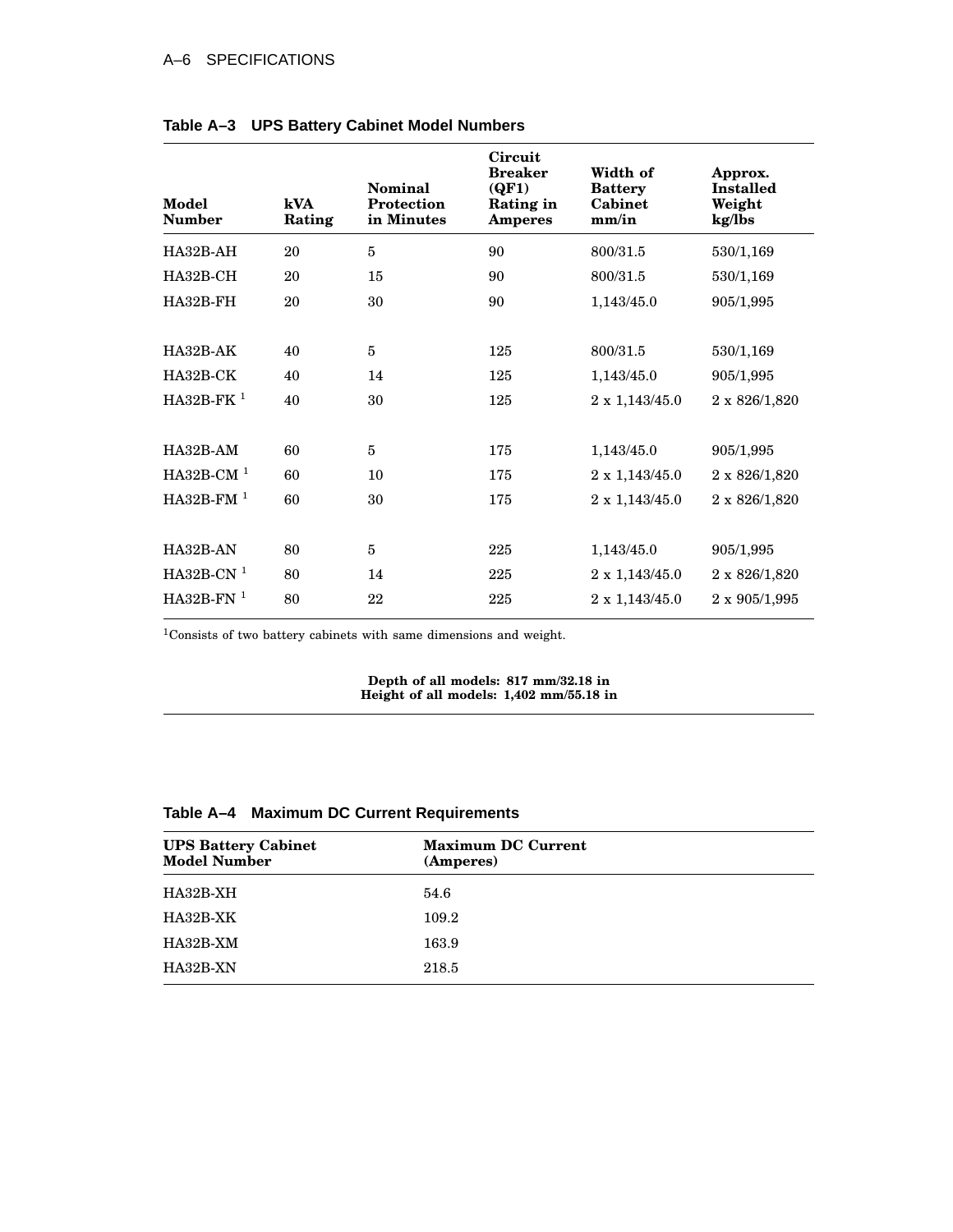| <b>Manufacturer</b> | Model No. | <b>Initial Torque Values</b>           | <b>Subsequent Torque Values</b>         |
|---------------------|-----------|----------------------------------------|-----------------------------------------|
| Yuasa               | DM33-12   | $1.8$ N $\cdot$ m $(16.3$ inch-pounds) | $1.2$ N $\cdot$ m $(10.85$ inch-pounds) |
| Yuasa               | DM55-12   | $1.8$ N $\cdot$ m $(16.3$ inch-pounds) | $1.2$ N $\cdot$ m $(10.85$ inch-pounds) |
| Yuasa               | DM80-12   | $1.8$ N $\cdot$ m $(16.3$ inch-pounds) | $1.2$ N $\cdot$ m $(10.85$ inch-pounds) |
| Johnson<br>Controls | UPS12-95  | $3.9$ N $\cdot$ m $(35.0$ inch-pounds) | $3.4$ N $\cdot$ m $(30.0$ inch-pounds)  |
| Johnson<br>Controls | UPS12-135 | $3.9$ N $\cdot$ m $(35.0$ inch-pounds) | $3.4$ N $\cdot$ m $(30.0$ inch-pounds)  |
| Johnson<br>Controls | UPS12-225 | $3.9$ N $\cdot$ m $(35.0$ inch-pounds) | $3.4$ N $\cdot$ m $(30.0$ inch-pounds)  |
| Johnson<br>Controls | JC12250   | Not applicable                         | Not applicable                          |

**Table A–5 Interbattery Link Torque Values**

| Table A-6 UPS Auxiliary Cabinet Weights and Dimensions |  |  |  |
|--------------------------------------------------------|--|--|--|
|                                                        |  |  |  |

| Output<br>Rating<br>(kVA) | $HA32D-XX$<br><b>Isolation</b><br><b>Transformer</b><br>Only<br>(kg/lbs) | HA32E-PX<br><b>Input Current</b><br><b>Filter Only</b><br>(kg/lbs) | <b>HA32C-XX</b><br><b>Isolation Transformer</b><br>and Input Current Filter<br>(kg/lbs) |
|---------------------------|--------------------------------------------------------------------------|--------------------------------------------------------------------|-----------------------------------------------------------------------------------------|
| 20                        | 204/450                                                                  | 154/341                                                            | 268/591                                                                                 |
| 40                        | 249/550                                                                  | 169/374                                                            | 328/724                                                                                 |
| 60                        | 327/720                                                                  | 214/473                                                            | 450/993                                                                                 |
| 80                        | 386/850                                                                  | 260/573                                                            | 556/1,255                                                                               |

**Depth of all models: 817 mm/32.18 in Height of all models: 1,402 mm/55.18 in Width of all models: 477 mm/18.78 in**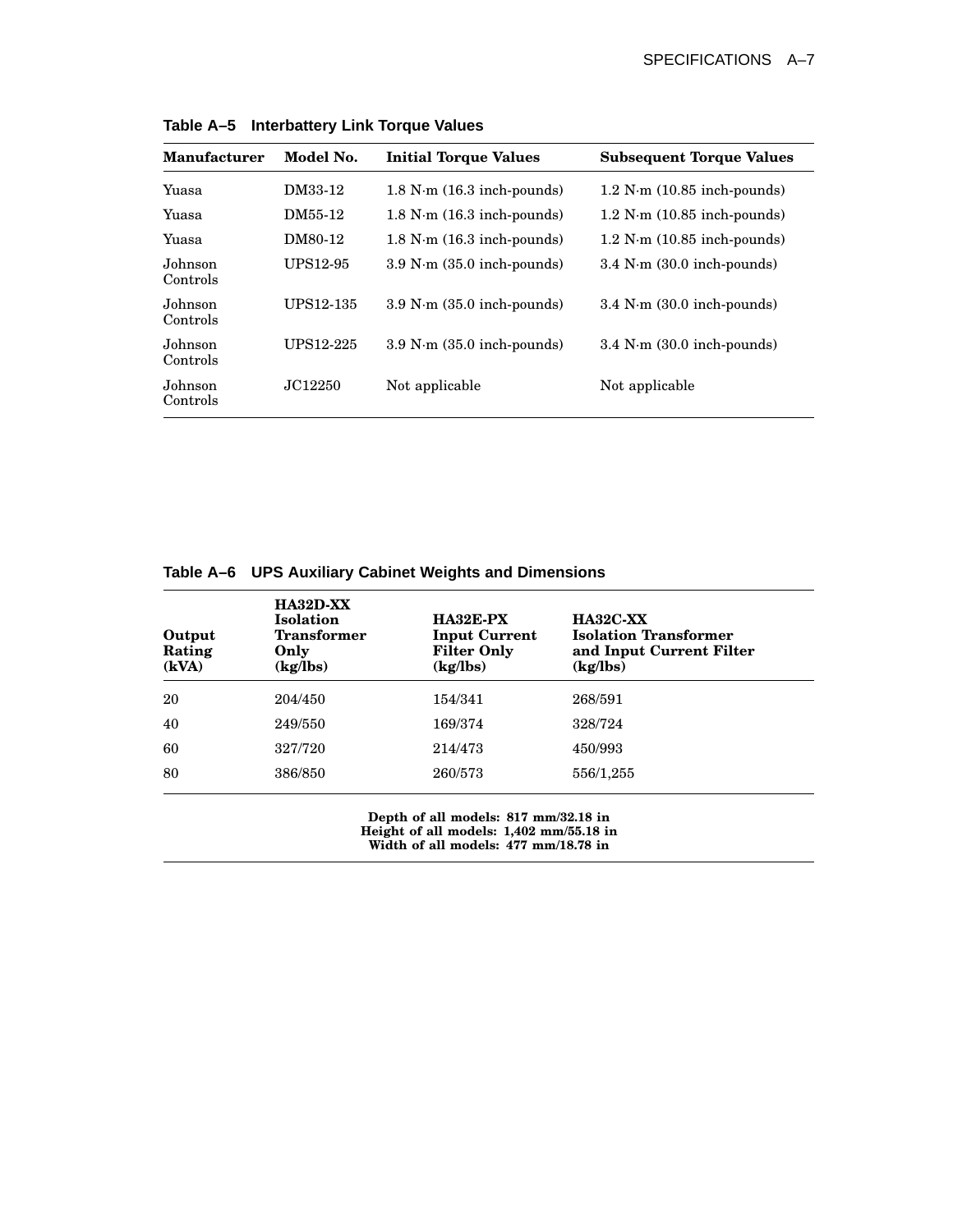| Model<br><b>Number</b>                                       | Output<br>Rating<br>(kVA) | Input<br><b>Voltage</b><br>(Vac) | Input<br>Current<br>(Amps) | Output<br><b>Voltage</b><br>(Vac) | Output<br>Current<br>(Amps) | <b>Input CB</b><br>Rating<br>(Amps) |  |  |
|--------------------------------------------------------------|---------------------------|----------------------------------|----------------------------|-----------------------------------|-----------------------------|-------------------------------------|--|--|
| With Input Isolation Transformer and Harmonic Current Filter |                           |                                  |                            |                                   |                             |                                     |  |  |
| HA32C-AH                                                     | 20                        | 208                              | 62                         | 208                               | 62                          | 90                                  |  |  |
| HA32C-BH                                                     | 20                        | 480                              | 30                         | 208                               | 62                          | 40                                  |  |  |
| HA32C-CH                                                     | 20                        | 480                              | 30                         | 480                               | 30                          | 40                                  |  |  |
| HA32C-DH                                                     | 20                        | 220                              | 59                         | 220                               | 59                          | 90                                  |  |  |
| HA32C-EH                                                     | 20                        | 600                              | 24                         | 208                               | 62                          | 40                                  |  |  |
| HA32C-AK                                                     | 40                        | 208                              | 122                        | 208                               | 122                         | 175                                 |  |  |
| HA32C-BK                                                     | 40                        | 480                              | 53                         | 208                               | 122                         | 90                                  |  |  |
| HA32C-CK                                                     | 40                        | 480                              | 53                         | 480                               | 53                          | 90                                  |  |  |
| HA32C-DK                                                     | 40                        | 220                              | 115                        | 220                               | 115                         | 175                                 |  |  |
| HA32C-EK                                                     | 40                        | 600                              | 43                         | 208                               | 122                         | 60                                  |  |  |
| HA32C-AM                                                     | 60                        | 208                              | 181                        | 208                               | 181                         | 250                                 |  |  |
| HA32C-BM                                                     | 60                        | 480                              | 79                         | 208                               | 181                         | 100                                 |  |  |
| HA32C-CM                                                     | 60                        | 480                              | 79                         | 480                               | 79                          | 100                                 |  |  |
| HA32C-DM                                                     | 60                        | 220                              | 171                        | 220                               | 171                         | 250                                 |  |  |
| HA32C-EM                                                     | 60                        | 600                              | 63                         | 208                               | 181                         | 80                                  |  |  |
| HA32C-AN                                                     | 80                        | 208                              | 238                        | 208                               | 238                         | 350                                 |  |  |
| HA32C-BN                                                     | 80                        | 480                              | 103                        | 208                               | 238                         | 150                                 |  |  |
| HA32C-CN                                                     | 80                        | 480                              | 108                        | 480                               | 103                         | 150                                 |  |  |
| HA32C-DN                                                     | 80                        | 220                              | 225                        | 220                               | 225                         | 350                                 |  |  |
| HA32C-EN                                                     | 80                        | 600                              | 93                         | 208                               | 238                         | 100                                 |  |  |
| With Input Isolation Transformer Only                        |                           |                                  |                            |                                   |                             |                                     |  |  |
| HA32D-AH                                                     | 20                        | 208                              | 62                         | 208                               | 62                          | 90                                  |  |  |
| HA32D-BH                                                     | 20                        | 480                              | 30                         | 208                               | 62                          | 40                                  |  |  |
| HA32D-CH                                                     | 20                        | 480                              | 30                         | 480                               | 30                          | 40                                  |  |  |

#### **Table A–7 HA32C/D/E UPS Auxiliary Cabinet Electrical Specifications**

#### **NOTES:**

1. NA = Not Applicable

2. The Input Harmonic Current Filter option is not voltage dependent. It does not increase the input or output current.

3. The UPS Auxiliary Cabinet models with an Input Isolation Transformer (HA32C and HA32D) contain an input circuit breaker (CB1).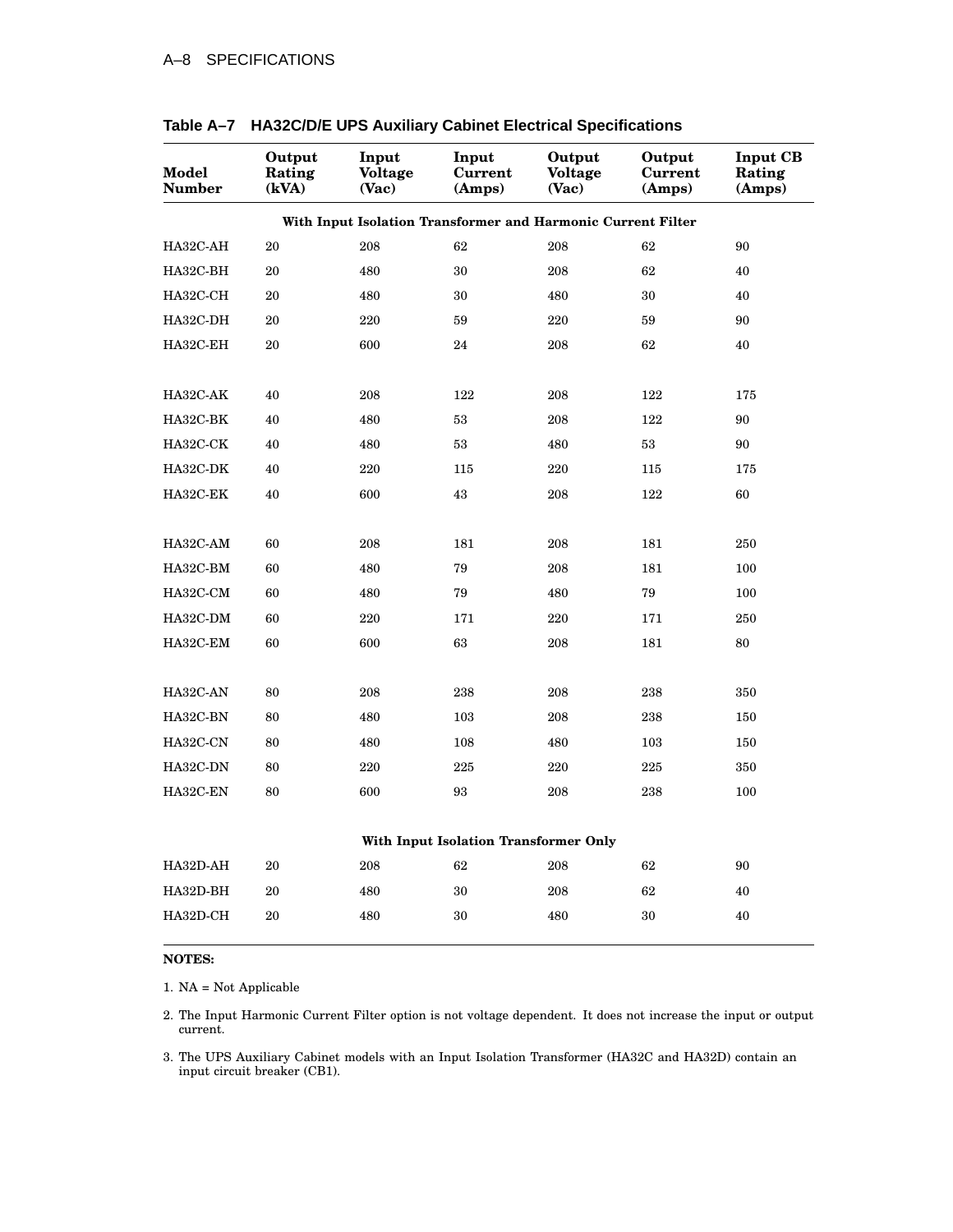| <b>Model</b><br><b>Number</b>     | Output<br>Rating<br>(kVA) | Input<br><b>Voltage</b><br>(Vac) | Input<br>Current<br>(Amps) | Output<br><b>Voltage</b><br>(Vac) | Output<br><b>Current</b><br>(Amps) | <b>Input CB</b><br>Rating<br>(Amps) |  |
|-----------------------------------|---------------------------|----------------------------------|----------------------------|-----------------------------------|------------------------------------|-------------------------------------|--|
| HA32D-DH                          | 20                        | 220                              | 59                         | 220                               | 59                                 | 90                                  |  |
| HA32D-EH                          | 20                        | 600                              | 24                         | 208                               | 62                                 | 40                                  |  |
|                                   |                           |                                  |                            |                                   |                                    |                                     |  |
| HA32D-AK                          | 40                        | 208                              | 122                        | 208                               | 122                                | 175                                 |  |
| HA32D-BK                          | 40                        | 480                              | $53\,$                     | 208                               | 122                                | 90                                  |  |
| HA32D-CK                          | 40                        | 480                              | 53                         | 480                               | 53                                 | 90                                  |  |
| HA32D-DK                          | 40                        | 220                              | 115                        | 220                               | 115                                | 175                                 |  |
| HA32D-EK                          | 40                        | 600                              | 43                         | 208                               | 122                                | 60                                  |  |
|                                   |                           |                                  |                            |                                   |                                    |                                     |  |
| HA32D-AM                          | 60                        | 208                              | 181                        | 208                               | 181                                | 250                                 |  |
| HA32D-BM                          | 60                        | 480                              | 79                         | 208                               | 181                                | 100                                 |  |
| HA32D-CM                          | 60                        | 480                              | 79                         | 480                               | 79                                 | 100                                 |  |
| HA32D-DM                          | 60                        | 220                              | 171                        | 220                               | 171                                | 250                                 |  |
| HA32D-EM                          | 60                        | 600                              | 63                         | 208                               | 181                                | 80                                  |  |
|                                   |                           |                                  |                            |                                   |                                    |                                     |  |
| HA32D-AN                          | 80                        | 208                              | 238                        | 208                               | 238                                | 350                                 |  |
| HA32D-BN                          | 80                        | 480                              | 103                        | 208                               | 238                                | 150                                 |  |
| HA32D-CN                          | 80                        | 480                              | 108                        | 480                               | 103                                | 150                                 |  |
| HA32D-DN                          | 80                        | 220                              | 225                        | 220                               | 225                                | 350                                 |  |
| HA32D-EN                          | 80                        | 600                              | 93                         | 208                               | 238                                | 100                                 |  |
|                                   |                           |                                  |                            |                                   |                                    |                                     |  |
| With Harmonic Current Filter Only |                           |                                  |                            |                                   |                                    |                                     |  |
| HA32E-PH                          | 20                        | NA                               | NA                         | NA                                | NA                                 | NA                                  |  |
| HA32E-PK                          | 40                        | NA                               | NA                         | NA                                | NA                                 | NA                                  |  |
| HA32E-PM                          | 60                        | $_{\rm NA}$                      | NA                         | $_{\rm NA}$                       | $_{\rm NA}$                        | $_{\rm NA}$                         |  |
| HA32E-PN                          | 80                        | NA                               | NA                         | $_{\rm NA}$                       | NA                                 | NA                                  |  |

|  | Table A-7 (Cont.) HA32C/D/E UPS Auxiliary Cabinet Electrical Specifications |  |  |
|--|-----------------------------------------------------------------------------|--|--|
|--|-----------------------------------------------------------------------------|--|--|

#### **NOTES:**

1. NA = Not Applicable

2. The Input Harmonic Current Filter option is not voltage dependent. It does not increase the input or output current.

3. The UPS Auxiliary Cabinet models with an Input Isolation Transformer (HA32C and HA32D) contain an input circuit breaker (CB1).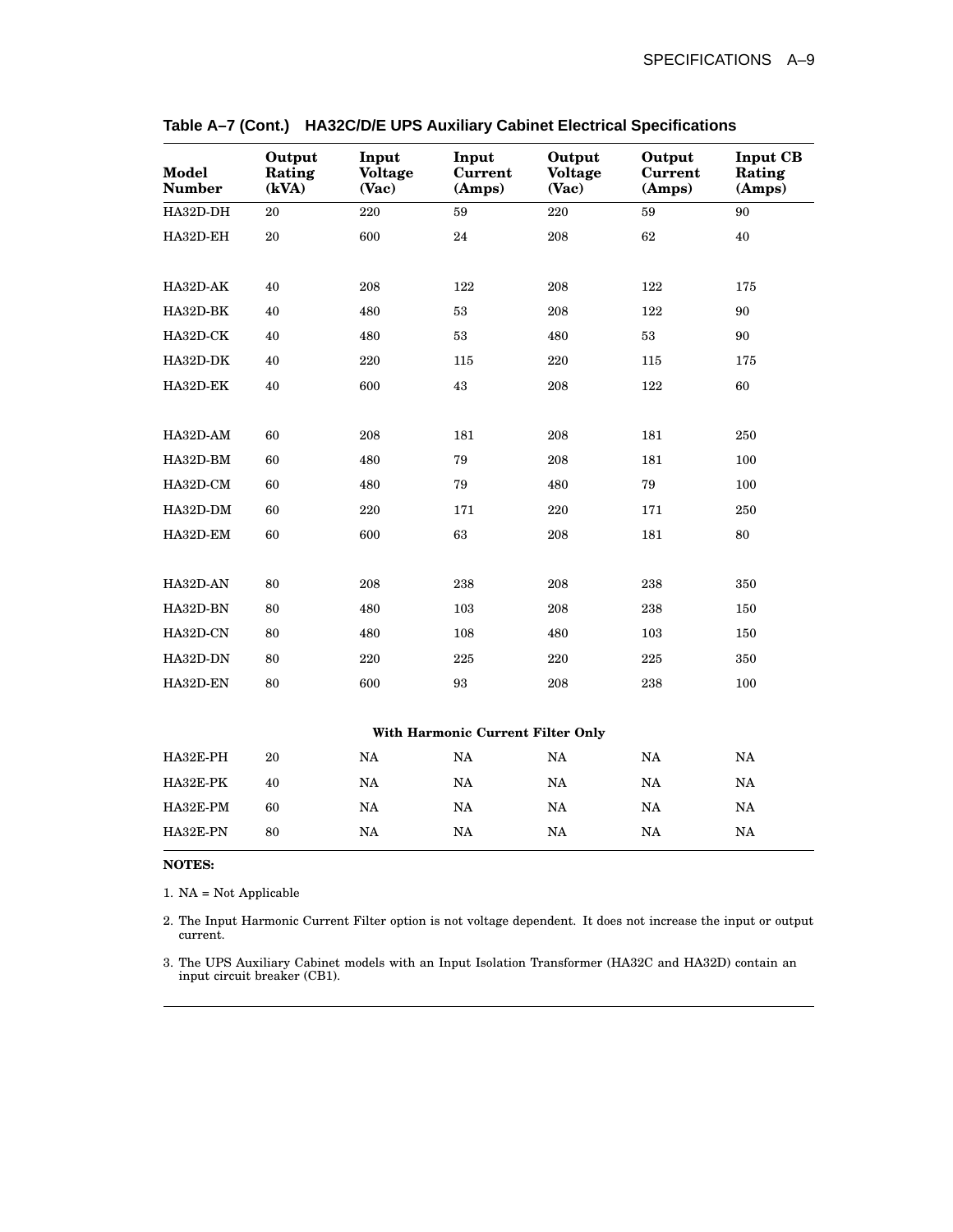| <b>Output Rating</b><br>(kVA) | <b>HA33D-XX</b><br><b>Isolation/Step-Down</b><br><b>Transformer and CSA</b><br><b>Assembly</b><br>(kg/lbs) | <b>HA33F-XX</b><br><b>CSA Assembly Only</b><br>(kg/lbs) |
|-------------------------------|------------------------------------------------------------------------------------------------------------|---------------------------------------------------------|
| 20                            | 211/465                                                                                                    | 98/215                                                  |
| 40                            | 256/565                                                                                                    | 98/215                                                  |
| 60                            | 333/735                                                                                                    | 98/215                                                  |
| 80                            | 392/865                                                                                                    | 98/215                                                  |

**Depth of all models: 817 mm/32.18 in Height of all models: 1,402 mm/55.18 in Width of all models: 477 mm/18.78 in**

| Model<br><b>Number</b> | Output<br>Rating<br>(kVA) | Input<br>Voltage<br>(Vac)                                   | Output<br>Voltage<br>(Vac) | <b>Input CB Rating</b><br>(Amps) |
|------------------------|---------------------------|-------------------------------------------------------------|----------------------------|----------------------------------|
|                        |                           | With Input Isolation/Step-Down Transformer and CSA Assembly |                            |                                  |
| HA33D-EH               | 20                        | 600                                                         | 208                        | 40                               |
| HA33D-EK               | 40                        | 600                                                         | 208                        | 60                               |
| HA33D-EM               | 60                        | 600                                                         | 208                        | 80                               |
| HA33D-EN               | 80                        | 600                                                         | 208                        | 100                              |
|                        |                           | With CSA Assembly Only                                      |                            |                                  |
| HA33F-PH               | 20                        | <b>NA</b>                                                   | NA.                        | <b>NA</b>                        |
| HA33F-PK               | 40                        | <b>NA</b>                                                   | <b>NA</b>                  | <b>NA</b>                        |
| HA33F-PM               | 60                        | NA.                                                         | NA.                        | NA.                              |
| HA33F-PN               | 80                        | NA                                                          | <b>NA</b>                  | NA.                              |
|                        |                           |                                                             |                            |                                  |

#### **Table A–9 HA33D/F UPS CSA Cabinet Electrical Specifications**

**NOTES:**

1. NA = Not Applicable

2. The CSA assembly is not voltage dependent.

3. The UPS CSA Cabinet models with an Input Isolation/Step-Down Transformer (HA33D) contain an input circuit breaker (CB1).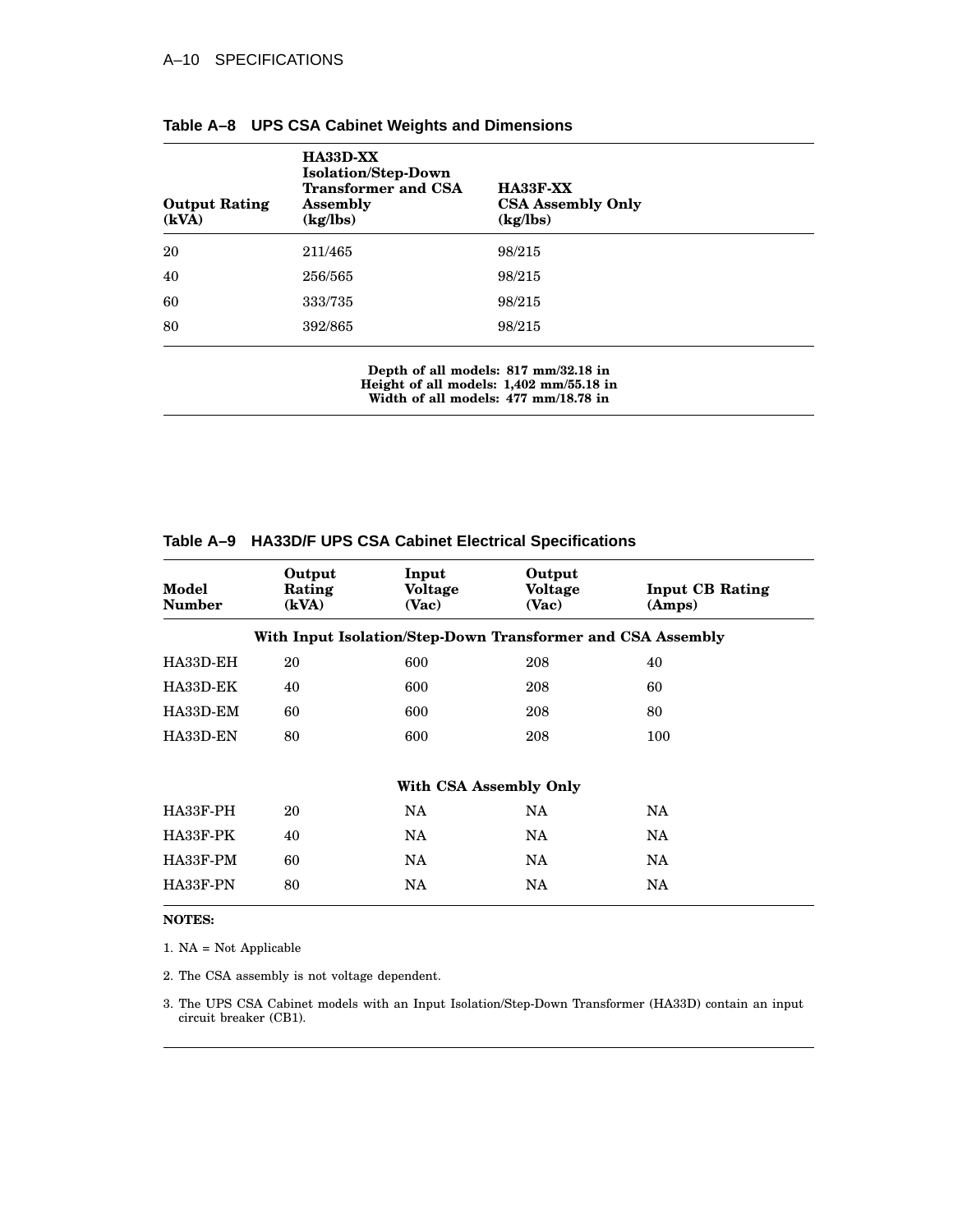| Model<br><b>Number</b> | <b>UPS</b><br>Output<br>Rating<br>(kVA) | Input<br><b>Voltage</b><br>(Vac) | <b>Maximum</b><br>Input<br>Current<br>(Amps) | Output<br><b>Voltage</b><br>(Vac) | <b>Maximum</b><br>Output<br>Current<br>(Amps) | Weight<br>(kg/lbs) |
|------------------------|-----------------------------------------|----------------------------------|----------------------------------------------|-----------------------------------|-----------------------------------------------|--------------------|
| HA32J-AT $1$           | $20 - 40$                               | 208/220                          | 222                                          | 208/220                           | 222                                           | 225/495            |
| HA32K-AT $1$           | $60 - 80$                               | 208/220                          | 222                                          | 208/220                           | 222                                           | 239/525            |
| HA32J-AH               | 20                                      | 208                              | 55.5                                         | 208                               | 55.5                                          | 352/775            |
| HA32J-BH               | 20                                      | 480                              | 24.1                                         | 208                               | 55.5                                          | 352/775            |
| HA32J-DH               | 20                                      | 220                              | 55.5                                         | 220                               | 55.5                                          | 352/775            |
| HA32J-AK               | 40                                      | 208                              | 111                                          | 208                               | 111                                           | 389/855            |
| HA32J-BK               | 40                                      | 480                              | 48.1                                         | 208                               | 111                                           | 389/855            |
| HA32J-DK               | 40                                      | 220                              | 111                                          | 220                               | 111                                           | 389/855            |
| HA32K-AK               | 40                                      | 208                              | 111                                          | 208                               | 111                                           | 399/880            |
| HA32K-BK               | 40                                      | 480                              | 48.1                                         | 208                               | 111                                           | 399/880            |
|                        |                                         |                                  |                                              |                                   |                                               |                    |
| HA32K-AM               | 60                                      | 208                              | 166.5                                        | 208                               | 166.5                                         | 461/1,015          |
| $HA32K-BM$             | 60                                      | 480                              | 72.2                                         | 208                               | 166.5                                         | 461/1,015          |
| HA32K-DM               | 60                                      | 220                              | 166.5                                        | 220                               | 166.5                                         | 461/1,015          |
| HA32K-AN               | 80                                      | 208                              | 222                                          | 208                               | 222                                           | 516/1,135          |
| HA32K-BN               | 80                                      | 480                              | 96.2                                         | 208                               | 222                                           | 516/1,135          |
| HA32K-DN               | 80                                      | 220                              | 222                                          | 220                               | 222                                           | 516/1,135          |

**Table A–10 UPS Distribution Cabinet Specifications**

<sup>1</sup>These models DO NOT contain an isolation/step-down transformer. The input voltage will equal the output voltage.

The HA32J-XX models contain one (1) 42-pole panelboard.

The HA32K-XX models contain two (2) 42-pole panelboards.

**Height, all models: 1,402 mm/55.18 in Depth, all models: 817 mm/32.18 in Width, all models: 800 mm/31.50 in**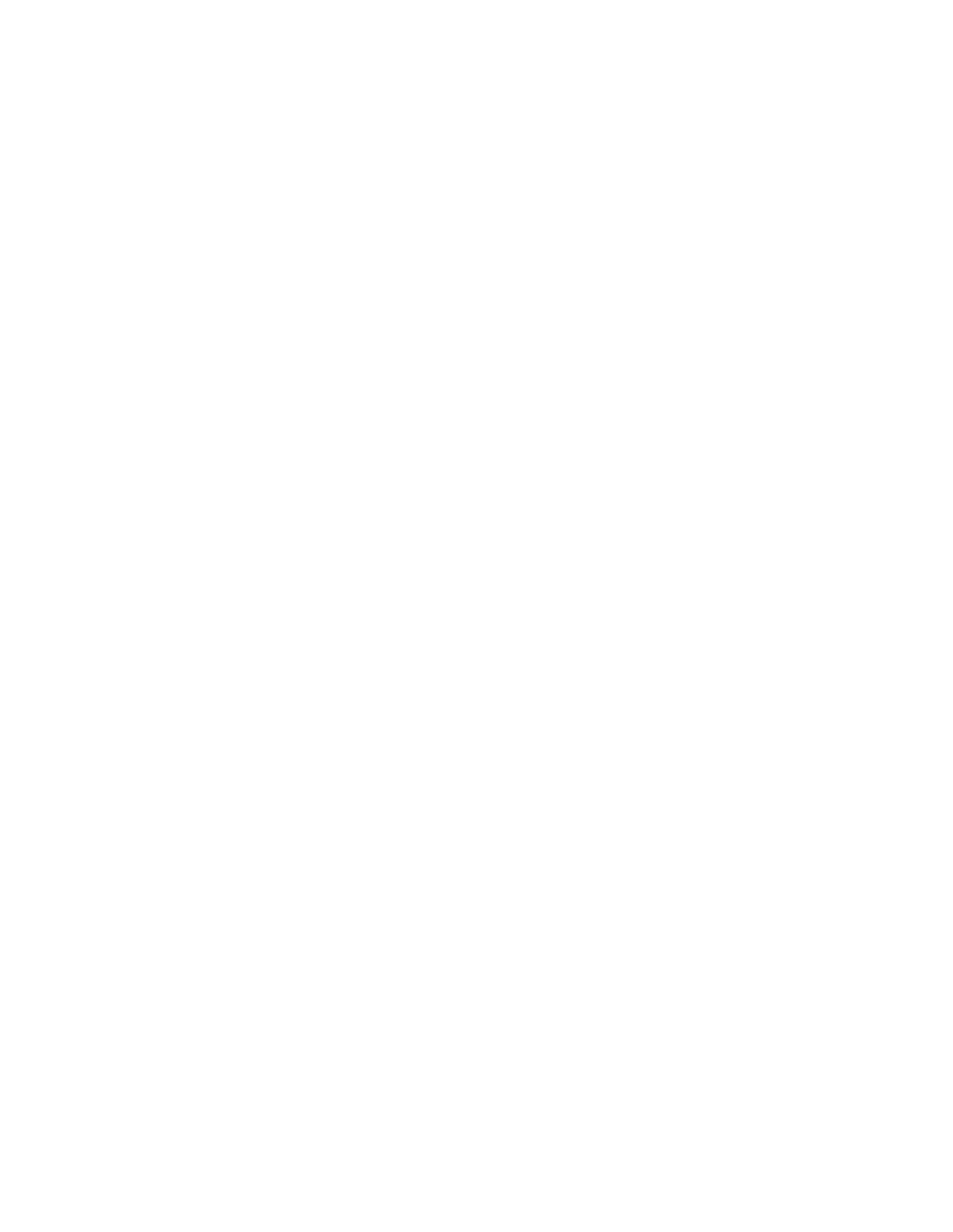## **GLOSSARY**

**/** Represents "and/or"

**%** Percent; of each hundred.

**°F** Degrees Fahrenheit

**°C** Degrees Centigrade

**±** Plus or minus

ð. Phase

 $\Omega$ Ohms

## **A, B, C**

Normal sequence of phases in three phase power.

**AC or ac** Alternating current.

#### **Ambient air temperature**

The temperature of the surrounding air.

**ANSI**

American National Standards Institute.

## **AWG**

American Wire Gauge, formerly Brown & Sharp gauge; a standard for sizing crosssectional area of wire conductors, and for measuring sheet metal thickness.

**B or BAT or BATT.** Battery.

#### **BAT TRANS.TEST**

Battery Transfer Test; simulates a main input power failure and tests inverter operation on the battery for two minutes.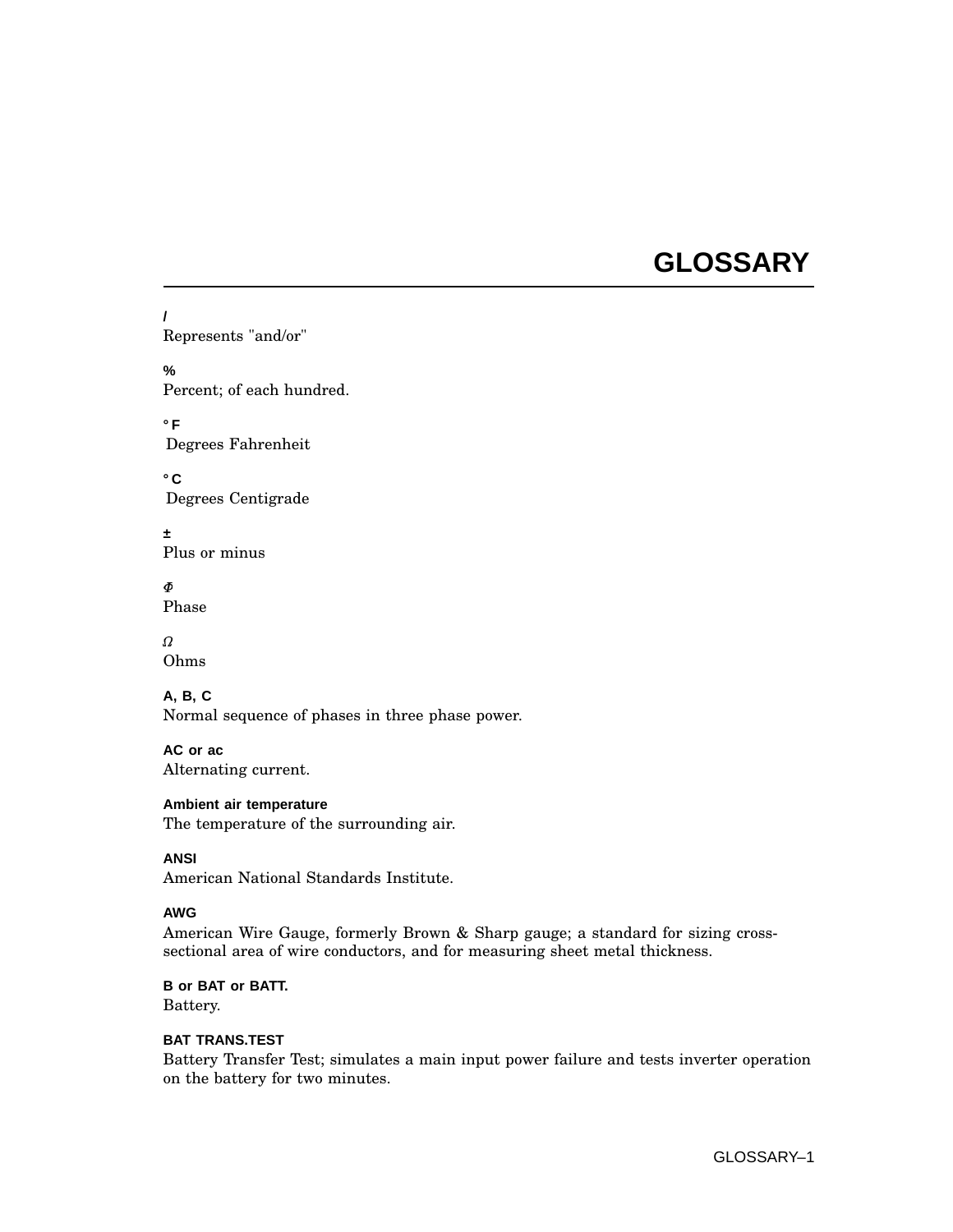GLOSSARY–2

**BATTERY OV**

Battery overvoltage.

## **BATTERY UV**

Battery undervoltage.

**BREAKER**

Circuit breaker.

#### **British Thermal Unit**

A unit of heat equal to 252 calories (see Calories below). One British Thermal Unit is defined as the amount of energy required to raise the temperature of one pound of water by one degree Fahrenheit.

**Btu**

British Thermal Unit.

**Btu/Hr**

British Thermal Units per hour.

**BYP**

Bypass.

#### **BYPASS**

Manual Bypass; manual bypass without interruption to the load using the Bypass Circuit Breaker Q3BP in conjunction with Q4S and Q5N.

#### **BYPASS AC INPUT**

The MAINS2 power source.

#### **BYPASS PROCEDURE**

Main Menu selection for access to the procedure for manually transferring the load to the bypass ac input (MAINS2) source, and returning the load to the inverter output.

#### **Calorie**

A unit of heat. One calorie is defined as the amount of energy required to raise the temperature of one gram of water by one degree Centigrade.

#### **Carrier**

The company or individual responsible for delivering goods from one area to another.

#### **CAPAC DISCHARGING**

Capacitors discharging; indicates that the capacitors are discharging. The voltage across the capacitor terminals is indicated on the next LCD line. When this indication appears on the LCD, wait until the capacitor voltage reaches zero before carrying out any operations on the equipment.

## **CB**

Circuit breaker.

## **CH**

(CHarger) rectifier/battery charger.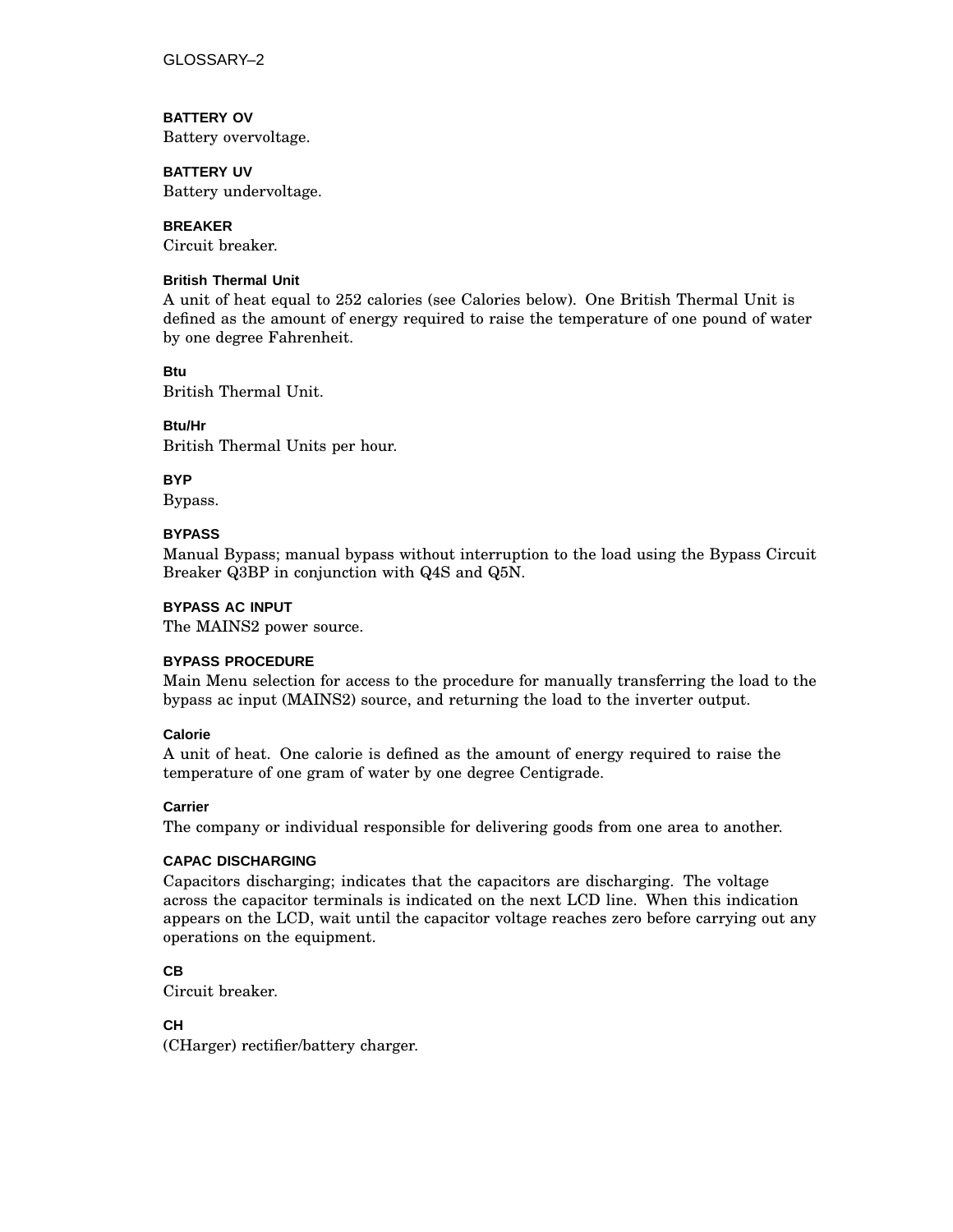## **CHANGE OK=1**

Prompt requesting replacement of subassembly indicated on the preceding LCD line. By entering 1, you indicate to the UPS Monitor that the change has been made.

#### **CHARG.**

(CHARGer) rectifier/battery charger.

#### **CHARGE I MAX**

Prompt for entry of the maximum battery charge current value.

#### **CHARGER ACQUISITION FAULT**

The rectifier/battery charger is not receiving information required for operation.

#### **CHARGER CT FAULT**

Indicates a fault on current transformer T1 or T2, which is installed on the rectifier/battery charger input lines.

#### **CHECK LOAD**

Transfer the load to the bypass ac input (MAINS2) source, and check to see that the currents of the three phases do not exceed the inverter current rating (In=Pn/3Un, where In  $=$  inverter nominal current rating in kVA, Pn  $=$  inverter current rating in kVA, and Un = inverter line-to-neutral voltage).

#### **CHECK MAINS**

Measure the main ac input (MAINS1) voltages to ensure that they are within tolerance  $(+10\%, -15\%).$ 

#### **CHGR.**

Rectifier/battery charger.

#### **COMMUNICATION**

Main Menu selection providing access to parameter programming for communication with a remote computer system.

#### **Conduit**

A flexible or rigid tube surrounding electrical conductors.

#### **CT**

Current transformer.

## **Curr.**

Current.

#### **Current Rating**

The maximum current that a piece of electrical equipment was designed to carry.

**DC or dc** Direct current.

#### **DC FAULT**

Indicates an internal fault at the dc voltage level (between the rectifier/battery charger, the inverter, and the battery).

**DESIG.**

Designation.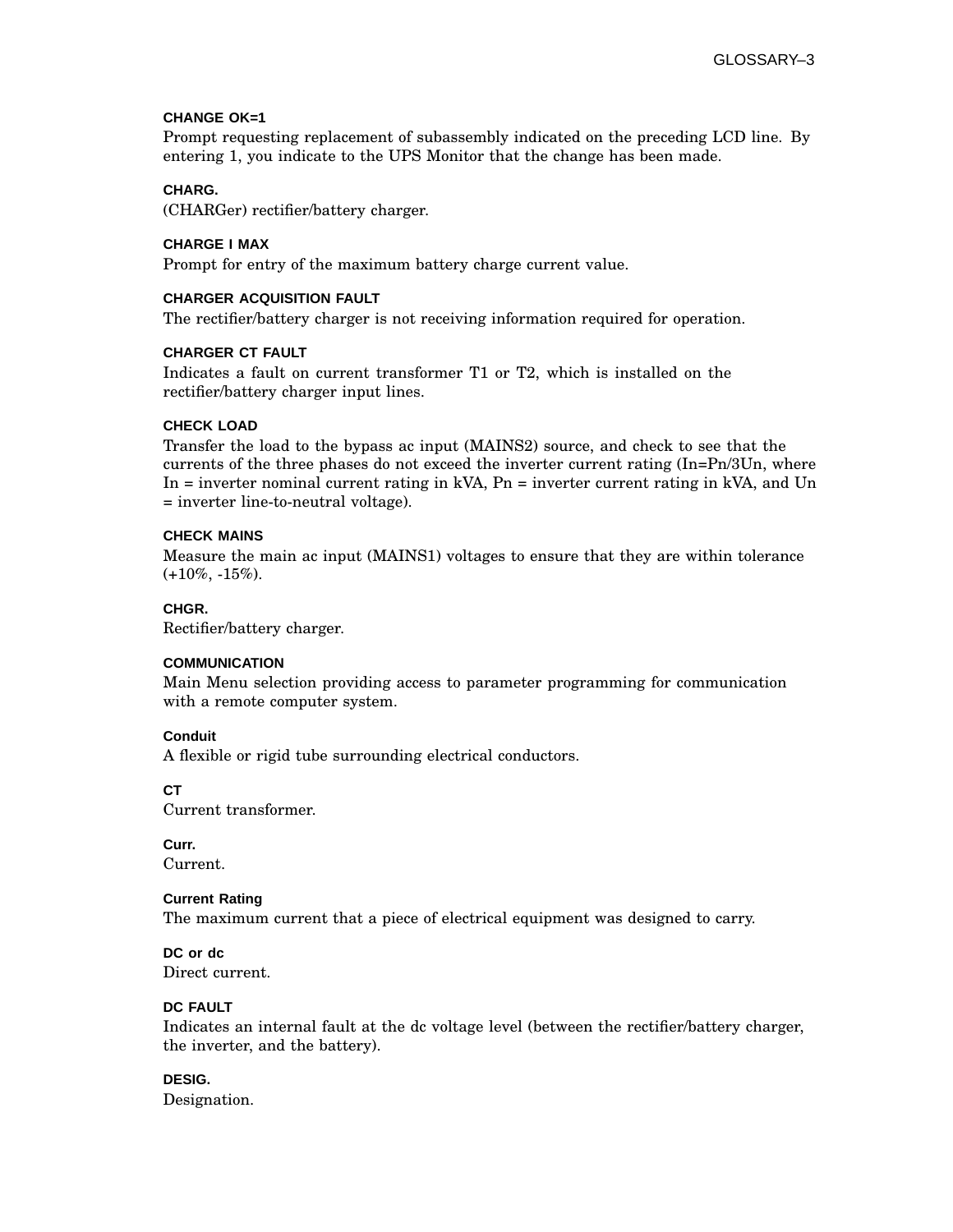#### **DIAGNOSIS**

Main Menu selection providing access to UPS diagnostic routines for troubleshooting the HA32A UPS.

#### **Earth Ground**

A ground circuit that has contact with the earth.

#### **Electrician**

Refers to an installation electrician qualified to install heavy-duty electrical components in accordance with national and local codes and regulations. Not qualified to maintain or repair electrical or electronic equipment; compare with Technician.

#### **EPO**

Emergency power off.

#### **FAN FAILURE**

Failure of a UPS enclosure cooling fan. For normal room temperatures, the remaining fan is sufficient for continued UPS operation.

#### **FAULT CLEAR**

Clearing of memorized faults after the condition(s) causing the fault(s) has been corrected.

#### **FORCED OFF**

Inverter shutdown, with an 0.8 second load interruption caused by incorrect bypass ac input (MAINS2) characteristics.

#### **FORCE ON**

Load transferred to inverter with an 0.8 second interruption.

#### **FORCE TRANSFER**

Prompt requesting password entry to obtain load transfer to inverter after an interruption of 0.8 seconds.

#### **FREE RUNNING**

Indicates that the inverter frequency is stable and independent of the bypass ac input (MAINS2) frequency.

#### **FREQ**

Frequency.

**Fusible** Capable of being melted with heat.

#### **GEN SET DESYNCHRO**

Inverter frequency desynchronization action with respect to the bypass ac input (MAINS2) source upon transfer to a motor-generator set.

#### **GEN SET POW LIM**

Motor-generator set power limit; reducing the power consumed by the rectifier/battery charger during operation of the UPS on a motor-generator set.

#### **GND**

Ground.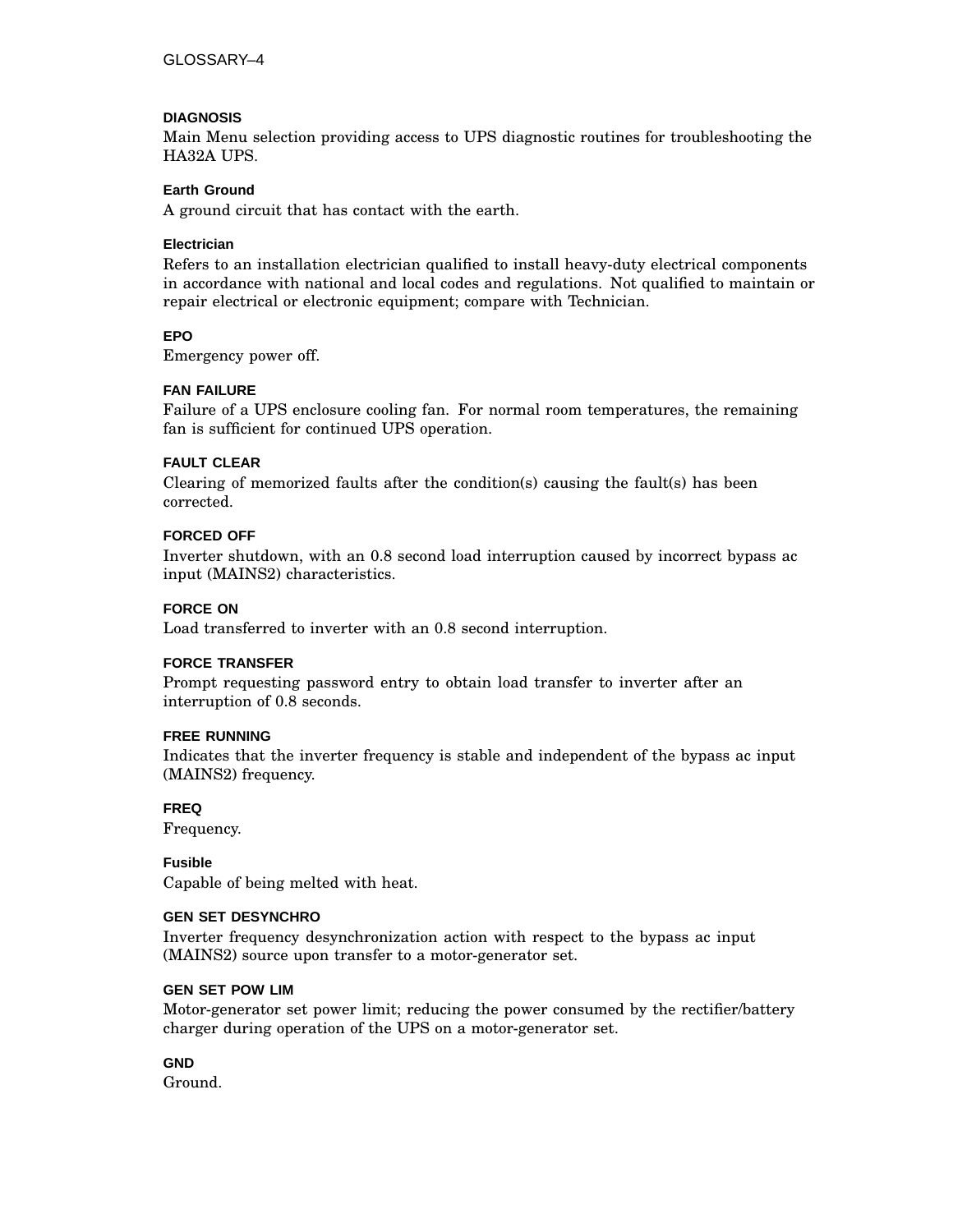#### **GRAD CH STOP**

Gradual rectifier/battery charger shutdown; a gradual shutdown of the rectifier/battery charger initiated by the closure of an external contact.

#### **Hz**

Hertz; one cycle per second equals one Hertz.

## **I**

Current.

#### **I SENSOR FAULT**

Indicates a fault on the inverter output current sensor.

#### **Input Branch Circuit**

The input circuit from the building power panel circuit breaker to the UPS module.

#### **INV**

Inverter.

## **INV FUSE BLOWN**

Inverter fuse(s) blown; indicates that fuse F1, F2, or F3 has blown on the inverter output.

#### **INV LEG THERMO**

Indicates overtemperature on the transistors of the inverter leg.

#### **INV NON SYNC**

Indicates that the phase shift between the inverter and the bypass ac input (MAINS2) source is outside of tolerance  $(\pm 3^{\circ})$ . Transfer of the load without an interruption is not possible.

#### **INV STOP DISABLED**

Indicates that the inverter cannot be stopped using the INVERTER STOP command because the bypass ac input (MAINS2) characteristics are incorrect, which would lead to an 0.8 second interruption to the load if the inverter were stopped.

#### **INVERT 2 PHASES**

The main ac input (MAINS1) or bypass ac input (MAINS2) connections are incorrect. Swap any two phases to correct the phase sequence.

#### **INVERTER ACQUISITION FAULT**

Indicates that the inverter is not receiving information required for operation.

#### **INVERTER FORCED**

Load supplied by the inverter regardless of circumstances [transfer to bypass ac input (MAINS2) source is locked out].

#### **INVERTER RETURN**

Prompt requesting entry of the number 2 for access to the load return to inverter procedure from maintenance bypass status.

#### **I/P**

Input.

#### **kVA**

Kilovolt-amperes; a measure of apparent power.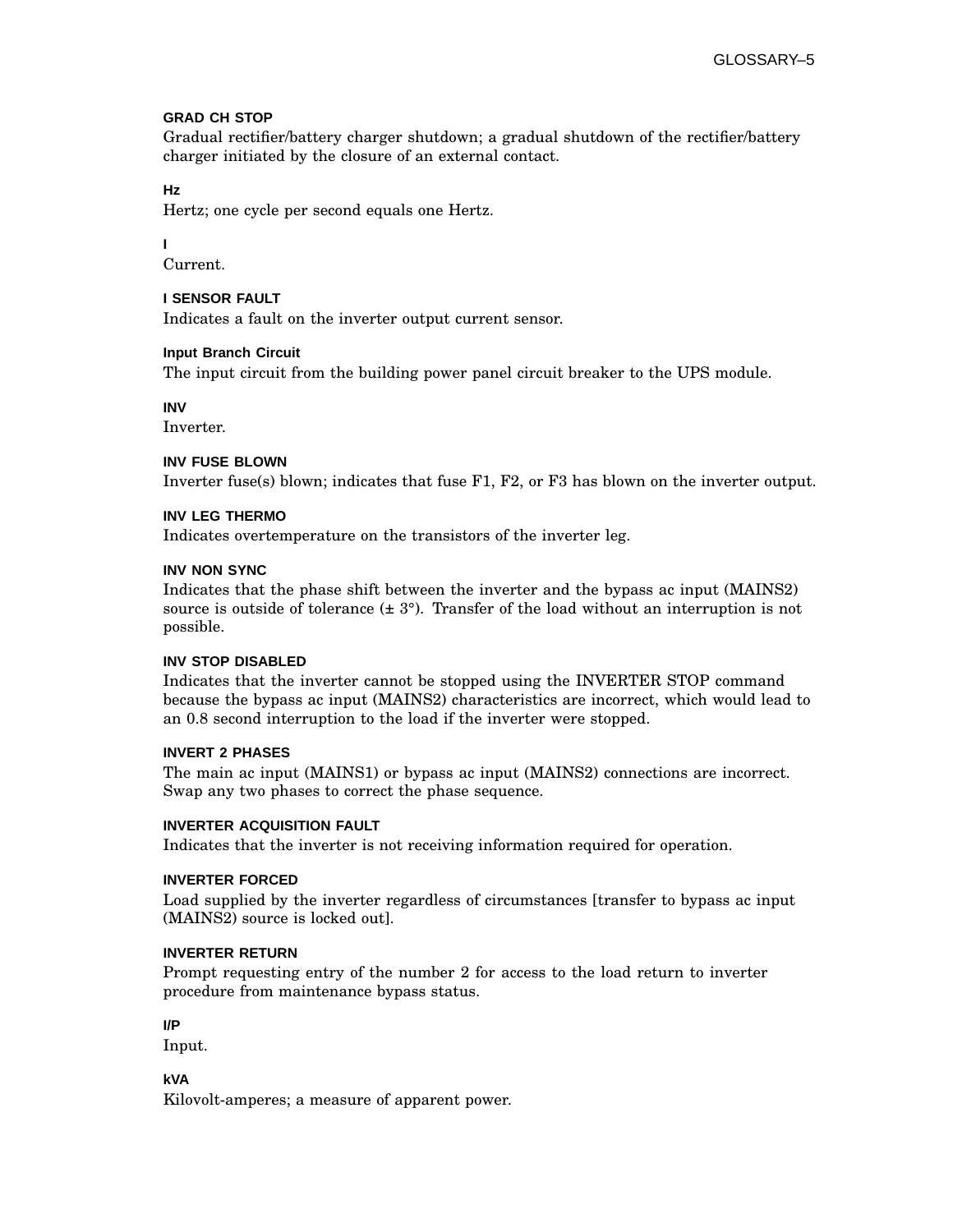GLOSSARY–6

**kW** Kilowatt; a measure of real power.

**LCD** Liquid-crystal display.

**LED** Light-emitting diode.

**LEG** Inverter phase.

**LEG DESATURATION** Indicates that the inverter power transistors are not operating in saturation.

#### **LEG POWER SUP FAULT**

Inverter leg power supply fault; indicates a power supply fault on the PC board controlling the transistors of the inverter leg.

#### **Load**

The equipment being protected by the UPS.

#### **!LOAD INTERRUPT!**

Warning that impending action will cause an 0.8 second load interruption.

#### **MAINS1**

Main ac input power source.

#### **MAINS2**

Bypass ac input power source.

#### **MAINS2 FU RC BLOWN**

Indicates blown fuses on the voltage surge suppression circuit connected to the bypass ac input (MAINS2) power source.

#### **MAINS2 NOT OK**

Indicates that the bypass ac input (MAINS2) voltage or frequency is outside tolerance limits  $(\pm 10\%$  and  $\pm 0.5\%$  of nominal, respectively).

#### **MAINS2 PHASING**

Indicates zero volts on one phase of the bypass ac input (MAINS2) power source.

#### **MAINS PH SEQ NOK**

Mains phase sequence not okay; indicates that the phase rotation is incorrect. Swap any two phases to correct this situation.

## **MAX**

Maximum.

#### **MCM**

Thousand circular mil; wire sizing method for multiple stranded conductors over 4/0 AWG in diameter. M is for the Roman Numeral symbol for 1,000.

#### **MG**

Motor-generator set; an alternator (generator) driven by an electric motor.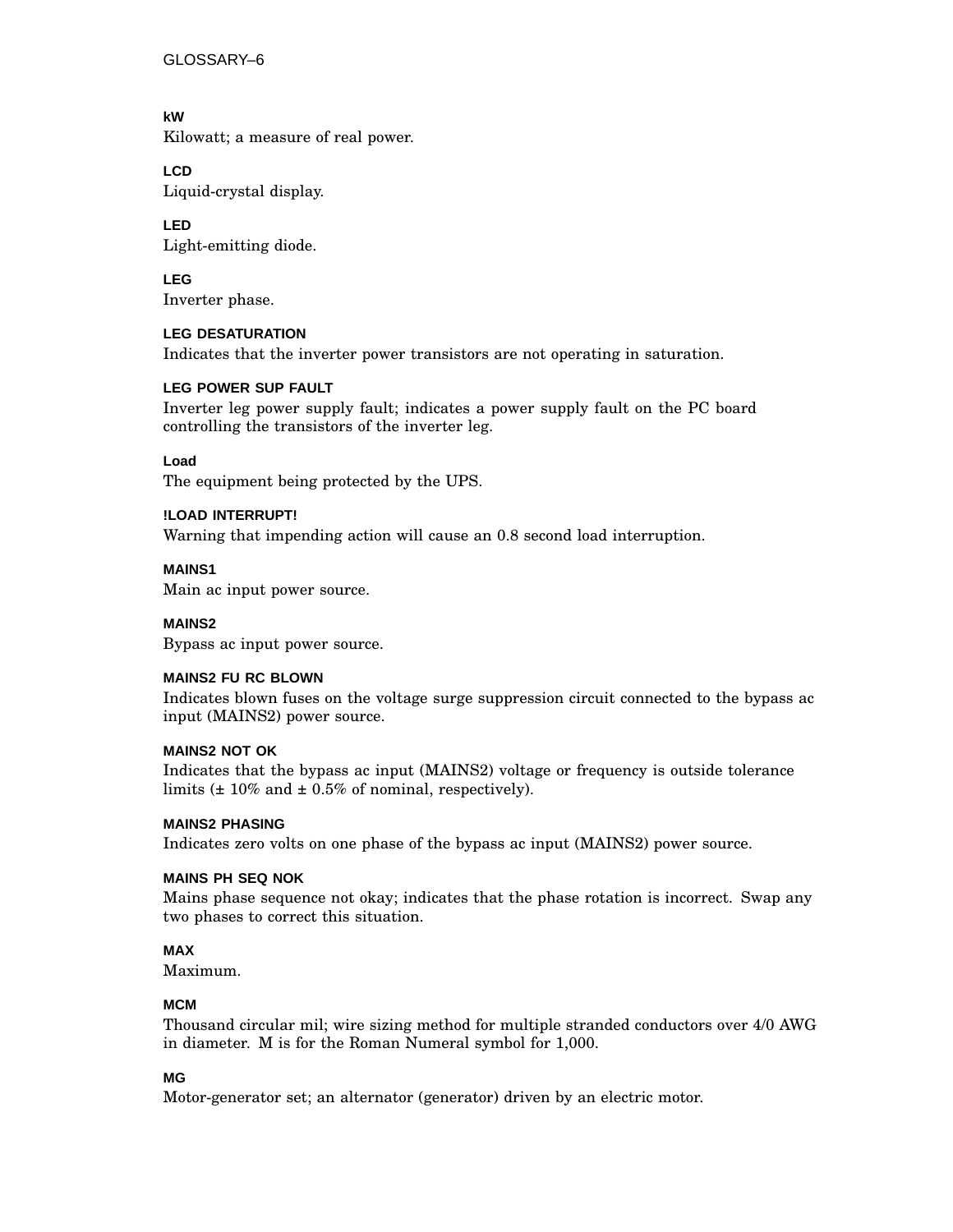#### **MOV**

Metal-oxide varistor; a device used to suppress voltage transients (spikes) on an electrical line.

#### **NEC**

National Electrical Code, ANSI/NFPA 70 (latest issue).

#### **NFPA**

National Fire Protection Association.

**NO. or No.** Part number.

**NOK** Not okay.

**OF** Overfrequency.

## **OF/UF**

Over- or underfrequency.

**O.T.** Out of tolerance.

#### **OUTPUT OVERLOAD**

Indicates that an overload (110%) has occurred.

#### **OUTSIDE CONTACT**

An external contact supplied by the user that: initiates independent inverter frequency, initiates a reduction in the power consumed on the main ac input (MAINS1) power source, forces the load to be supplied by the inverter, or initiates a gradual rectifier/battery charger shutdown.

#### **OV**

Overvoltage.

#### **OV/UV**

Over- or undervoltage.

#### **Packing List**

The list of articles included in a given shipment.

#### **PCB**

Printed circuit board; refers to the electronic cards used in the equipment.

#### **PERSONALIZATION**

Main menu heading for access to the programming of nonstandard equipment characteristics.

#### **P.F.**

Power factor.

**PH** Phase.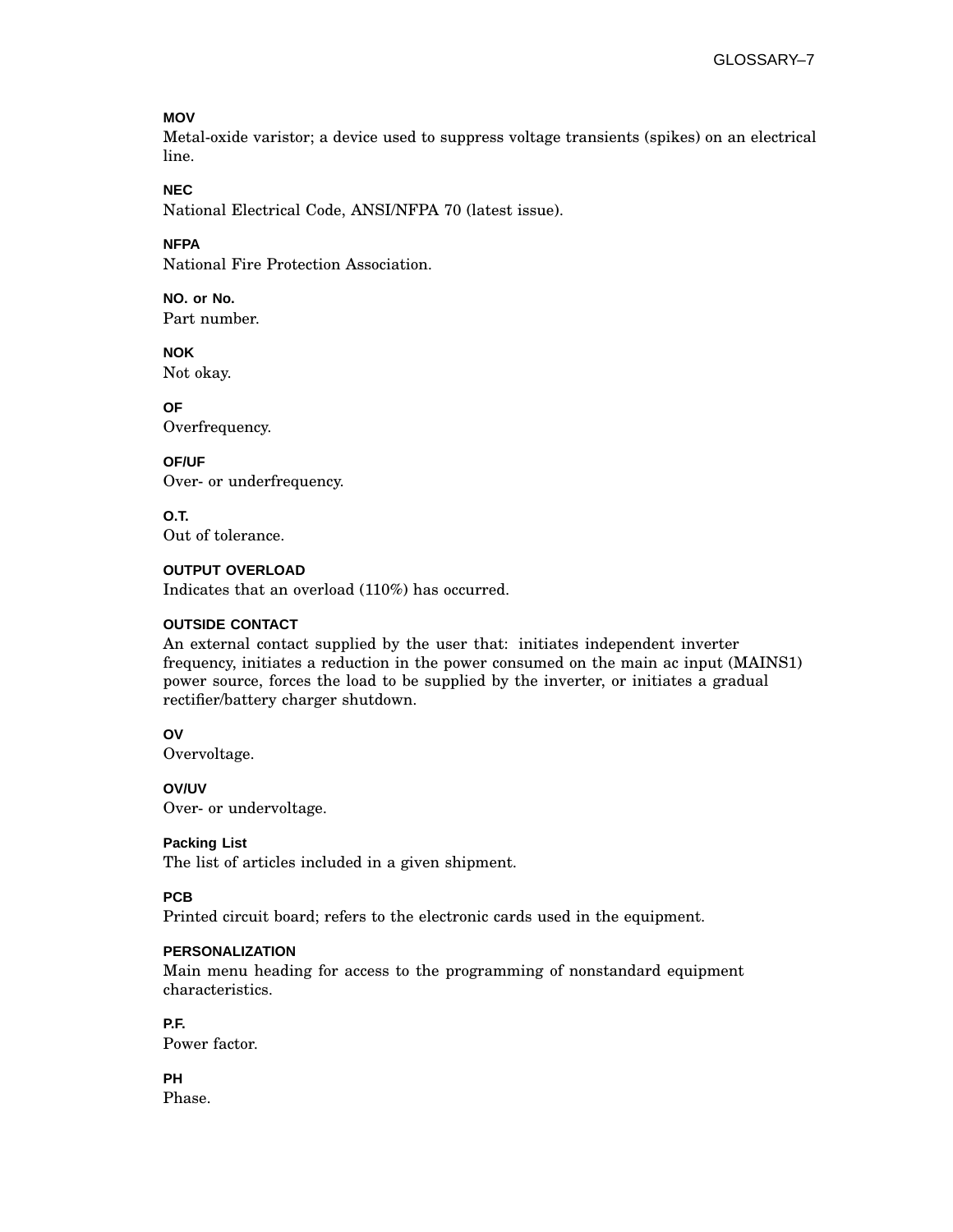## **PIA**

Plug-in assembly.

#### **Power Factor**

The ratio (decimal) of real power to apparent power, with current specified as leading or lagging voltage.

#### **POWER SUPPLY FAULT**

Indicates a fault on the control electronics power supply board ALIP.

#### **Q1**

UPS main ac input (MAINS1) circuit breaker designation.

#### **Q3BP**

Manual bypass circuit breaker designation.

#### **Q4S**

Bypass ac input (MAINS2) circuit breaker designation.

#### **Q5N**

UPS output isolation circuit breaker designation.

#### **QF1**

UPS Battery Cabinet circuit breaker designation.

#### **Remote Emergency Power Off**

A switch used to shut down electrical equipment from a location away from the equipment.

#### **REPO** Remote emergency power off.

**REP**

Replacement.

## **SCR**

Silicon-controlled rectifier.

**SEQ** Sequence.

**S.G.** Specific gravity.

#### **Shipping Damage**

Any damage done to an article while it is in transit.

#### **Shipping Pallet**

A platform on which articles are fixed for shipping.

#### **Specific Gravity**

The ratio of the weight of a given volume of one substance (such as battery electrolyte) to that of an equal volume of a reference substance (such as water).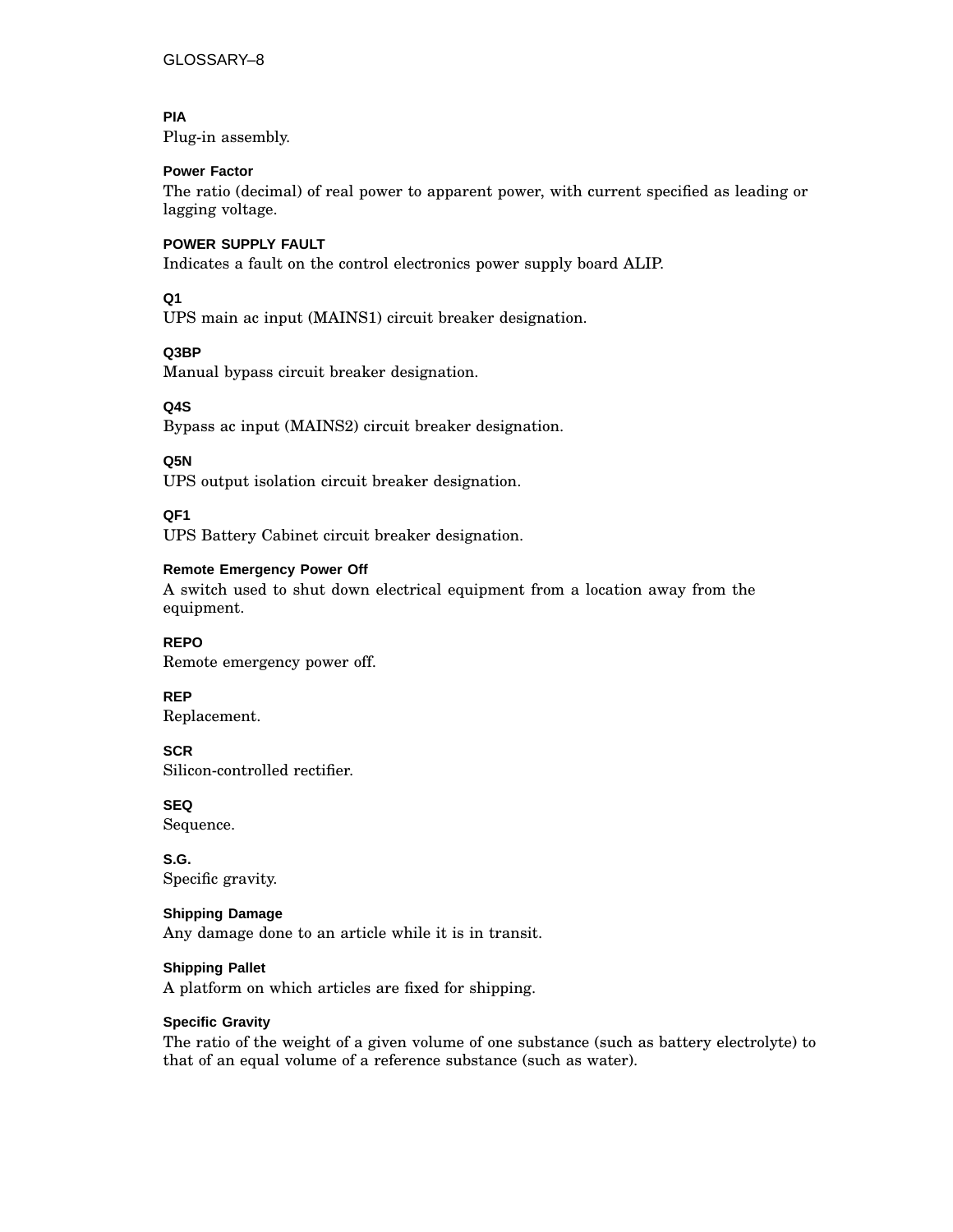#### **SPEED = BAUDS**

Programming of the transmission speed in bits per second (baud rate).

#### **S.S. or STATIC SW**

Static switch; used to transfer the load to the bypass ac input (MAINS2) power source without interruption to the load.

#### **S.S. PROTECTIVE DEVICE FAULT**

Indicates a fault on the voltage surge protection circuit connected to the bypass ac input (MAINS2) power source.

#### **S.S. THERMO**

Indicates an overtemperature condition on the SCRs of the static switch assembly.

#### **SS&CP**

System status and control panel; the front panel of the UPS that contains the controls and indicators.

**SYNC. or SYNCHRO**

Synchronization.

**SW** Switch.

#### **SW TO MAN BY-PASS**

Switch to manual bypass.

#### **Technician**

Refers to an electronic technician qualified to maintain and repair electronic equipment. Not qualified to install electrical wiring. Compare with Electrician.

#### **Temp.**

Temperature.

#### **TEST POSITION**

Indicates that the inverter has been stopped and is not available. The load is on manual bypass (Q4S is open, Q5N is open, and Q3BP is closed).

#### **THERMAL OVERLOAD**

Indicates that an overload (between 120% and 150%) has occurred.

#### **THERMO**

Abbreviation for overtemperature.

## **TRANSF.**

Transfer.

**TRANSFO** Transformer.

## **TRANSFO THERMO**

Indicates an overtemperature condition on the inverter output transformer T5.

#### **U** Voltage.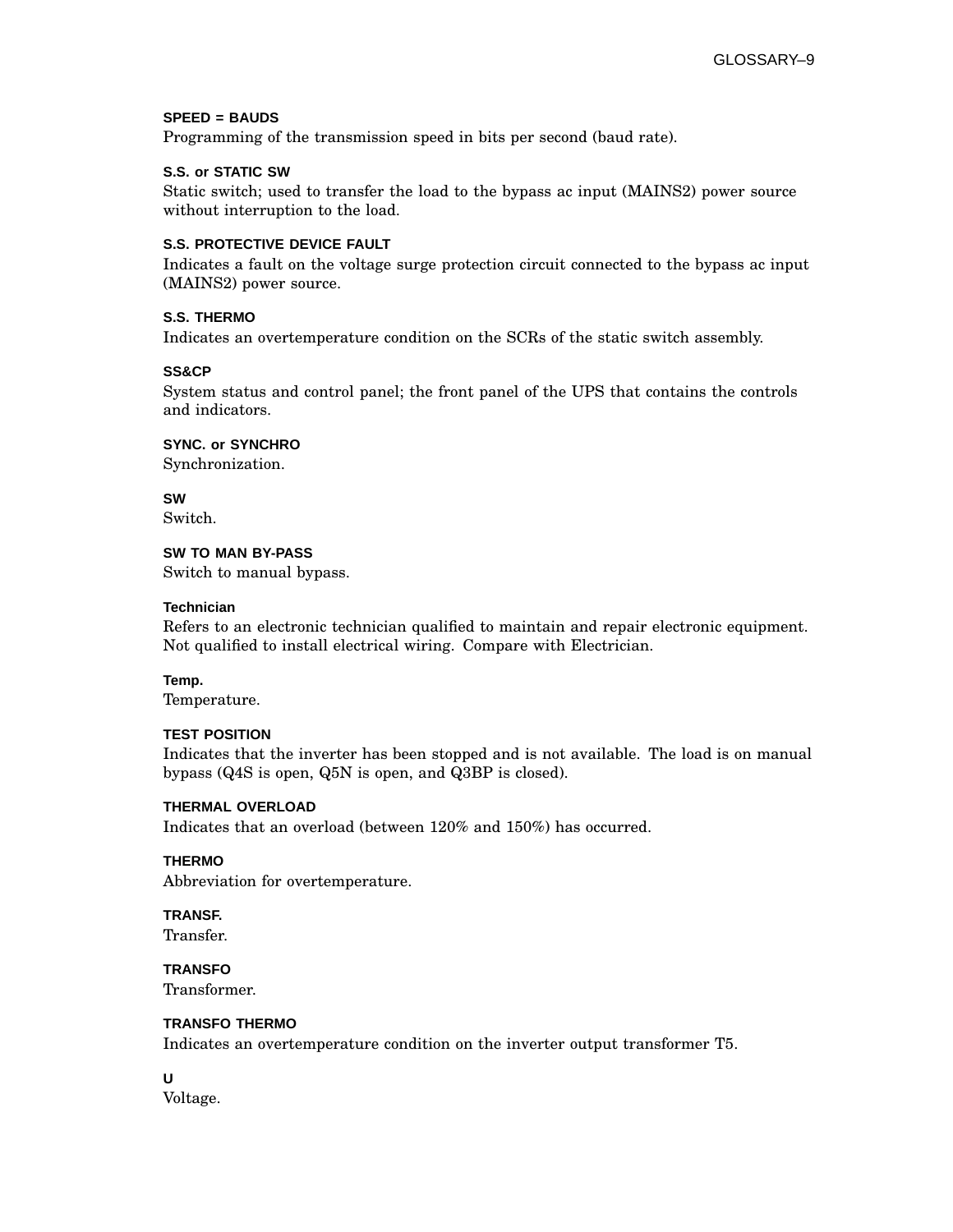GLOSSARY–10

**UF** Underfrequency.

**UL** Underwriter's Laboratories, Inc.

**UPS** Uninterruptible power system.

**UV** Undervoltage.

**Vac** Volts of alternating current.

**Vb** Battery voltage (in volts).

**Vdc** Volts of direct current.

**Via** By way of.

## **VPC**

Volts per cell; the measure of the electrical potential of a storage cell, such as a battery.

## **W/O**

Without.

**XFMR**

Transformer.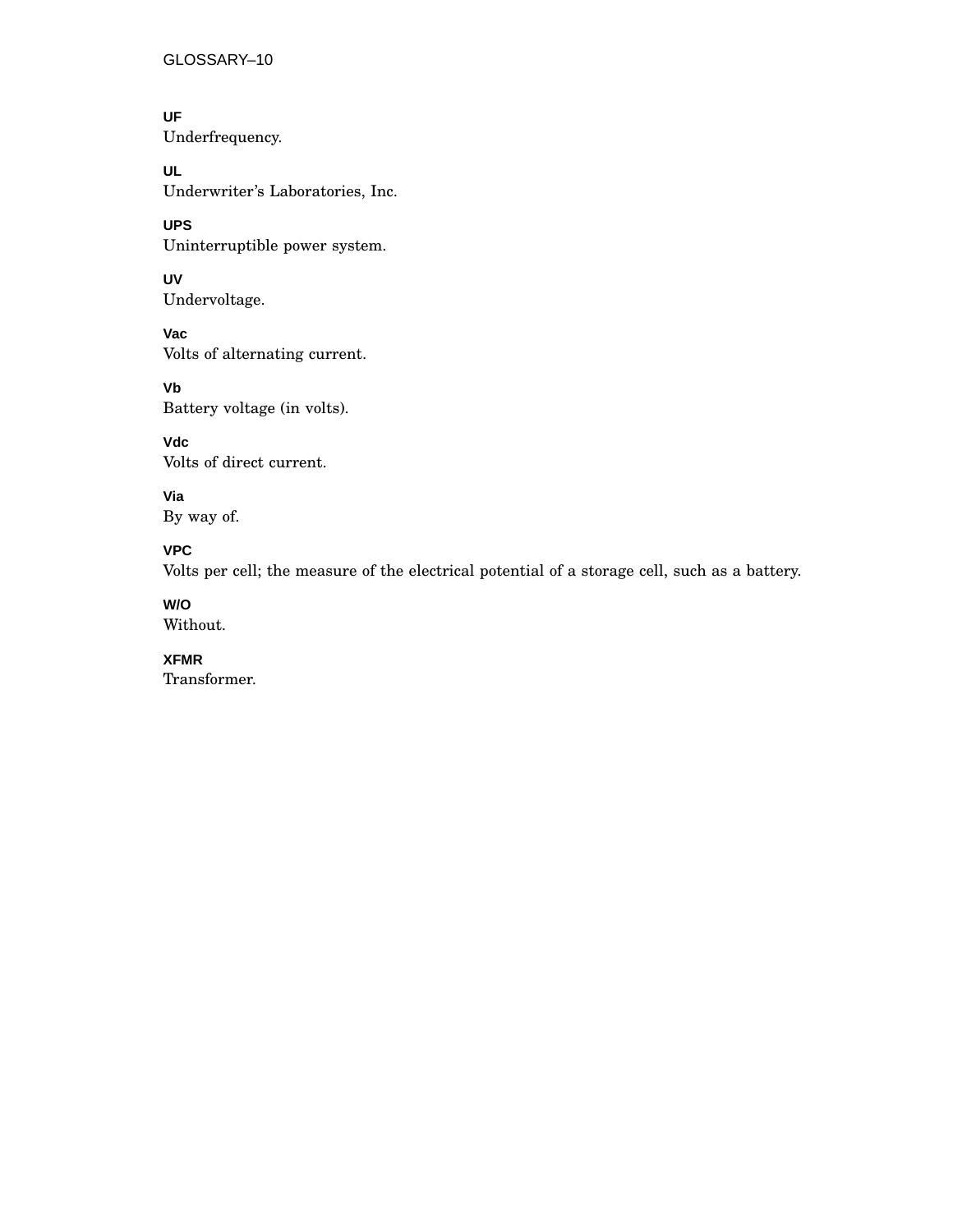## **Index**

## **A**

Alarms, 2–34 major, 2–35 minor, 2–34

## **B**

Battery disconnect circuit breaker QF1, 3–3 Battery transfer test, 2–15 BATT TRANS. TEST menu, 2–15 BYPASS PROCEDURE menu, 2–17

## **C**

COMMANDS menu, 2–20 battery boost charge, 2–22 battery equalization charge, 2–22 inverter start and stop, 2–21, 2–32 language selection, 2–23 rectifier/battery charger start and stop, 2–20, 2–32 resetting faults stored in memory, 2–21 synchronous/nonsynchronous operation, 2–21 COMMUNICATION menu, 2–28 Controls electromechanical, 2–6 programmable, 2–6

## **D**

DC Ground Fault Detector, 1–9 DIAGNOSIS menu, 2–24 DISPLAY CONTRAST menu, 2–14

## **H**

HA320-A3 Remote Alarm Panel, 1–8 HA320-AA/AB Remote Status Panel, 1–8 HA320-B1 Smoke Detector, 1–9 HA320-C2 DC Ground Fault Detector, 1–9 HA32A UPS

HA32A UPS (Cont.) manual bypass, 1–4, 2–33 system status and control panel (SS&CP), 2–1 HA32B UPS Battery Cabinet, 1–7, 3–1 HA32C/D/E UPS Auxiliary Cabinet, 1–7,  $4 - 1$ HA32J/K UPS Distribution Cabinet, 1–8, 6–1 HA33D/F UPS CSA Cabinet, 1–7, 5–1

## **I**

INVERTER ON/OFF menu, 2–12 Inverter start and stop, 2–21, 2–32

## **M**

Major alarms, 2–35 inverter, 2–36 rectifier/battery charger, 2–35 Manual bypass, 1–4, 2–33 Menus, 2–8 BATT TRANS. TEST menu, 2–15 BYPASS PROCEDURE menu, 2–17 COMMANDS menu, 2–20 COMMUNICATION menu, 2–28 DIAGNOSIS menu, 2–24 DISPLAY CONTRAST menu, 2–14 INVERTER ON/OFF menu, 2–12 PERSONALIZATION menu, 2–28 START-UP menu, 2–10 Minor alarms, 2–34

## **O**

Operating modes automatic, 2–29 input power restored/battery charging, 2–31 inverter shutdown or major overload, 2–31 normal operation, 2–29 on battery operation, 2–30 manual, 2–32 inverter start and stop, 2–32 manual bypass, 2–33